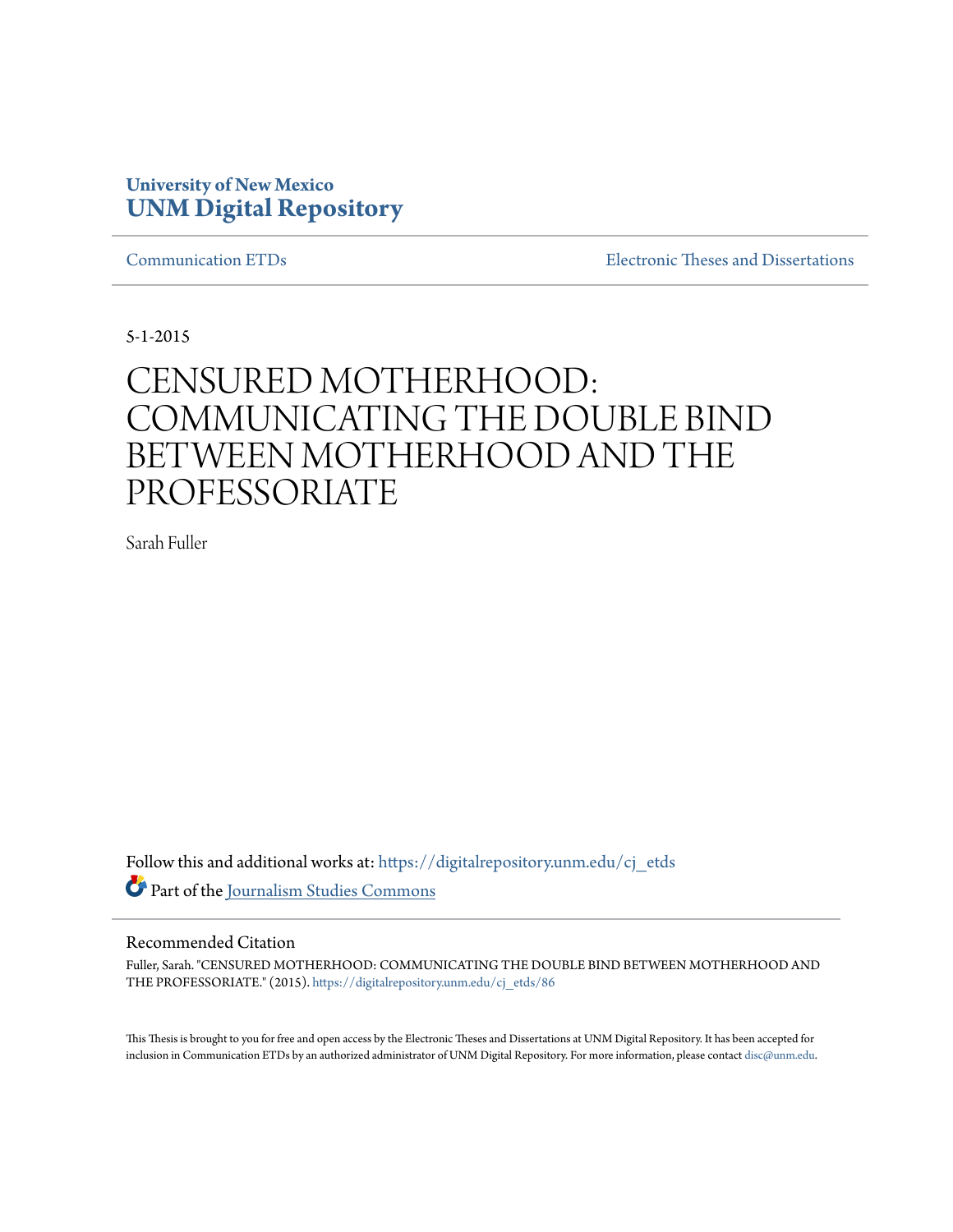#### SARAH J. FULLER

 *Candidate*

 COMMUNICATION *Department*

This thesis is approved, and it is acceptable in quality and form for publication:

*Approved by the Thesis Committee:*

DR. PATRICIA COVARRUBIAS , Chairperson

DR. JANET SHIVER

DR. JULIE SHIELDS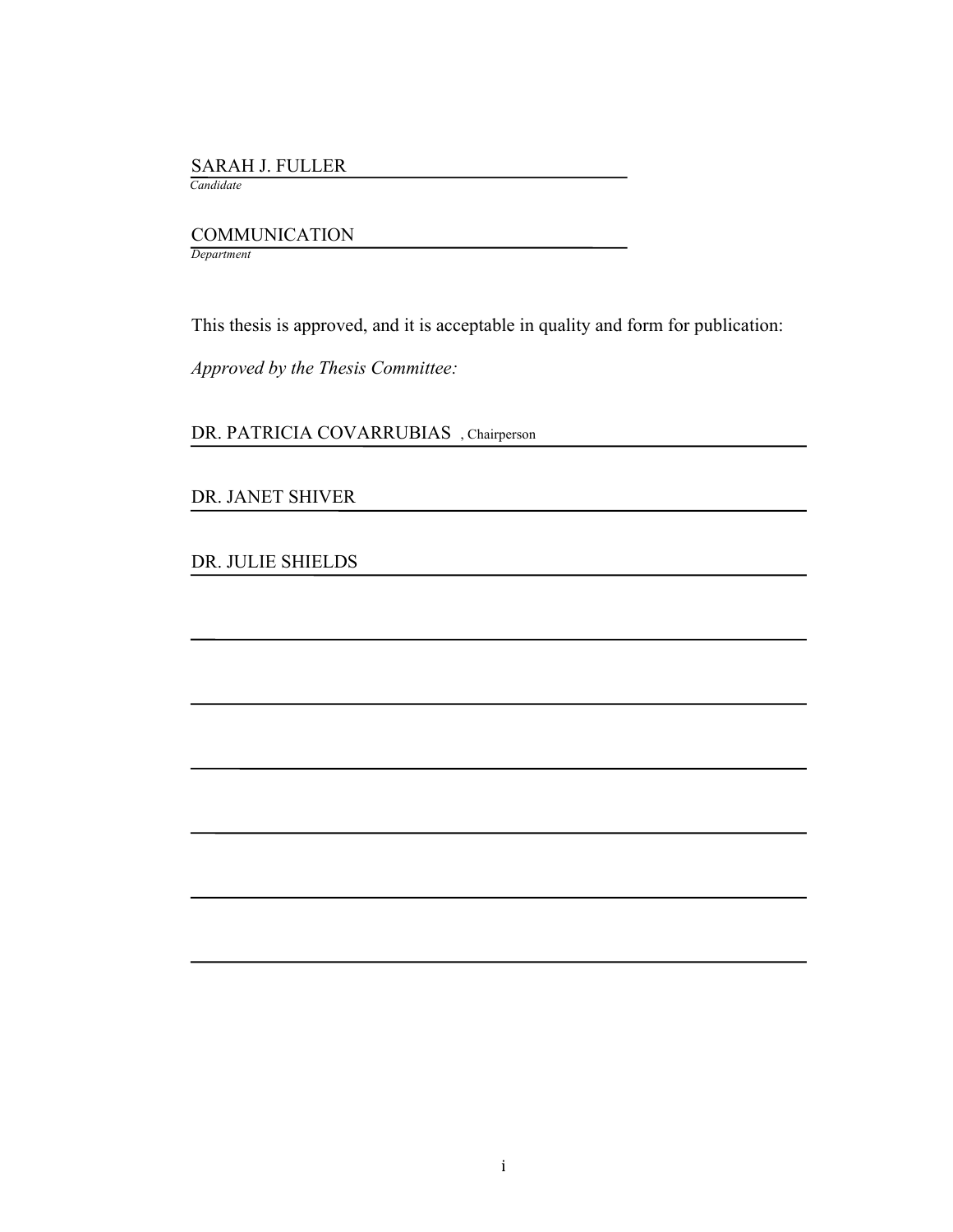# **CENSURED MOTHERHOOD: COMMUNICATING THE DOUBLE BIND BETWEEN MOTHERHOOD AND THE PROFESSORIATE**

**by**

# **SARAH J. FULLER**

# **BACHELOR OF ARTS, ENGLISH, 2013 MASTER OF ARTS, COMMUNICATION, 2015**

# THESIS

Submitted in Partial Fulfillment of the Requirements for the Degree of

# **MASTER OF ARTS COMMUNICATION**

The University of New Mexico Albuquerque, New Mexico

# **MAY 2015**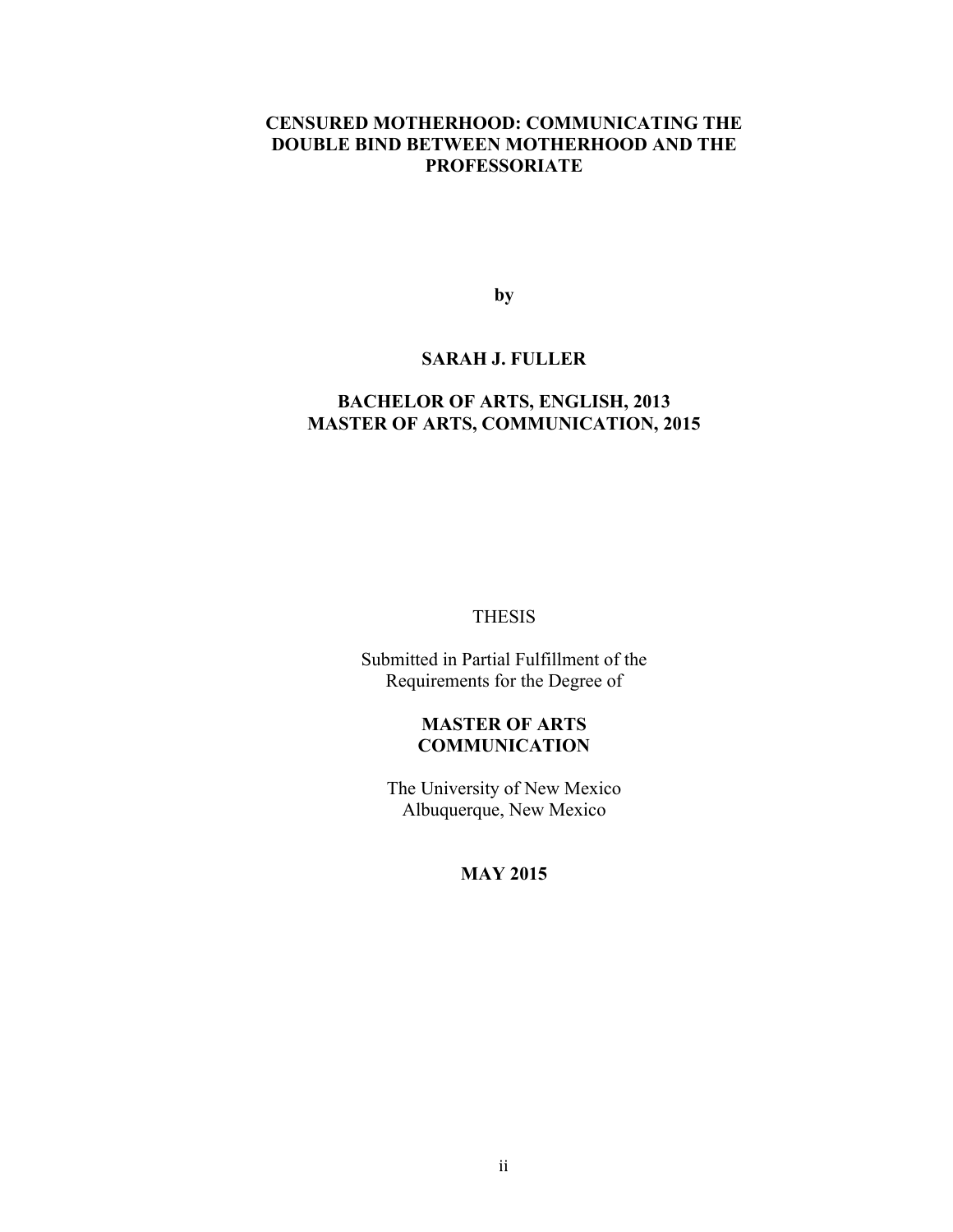# **DEDICATION**

I dedicate this work to my Mom.

You are my inspiration, the poet in my heart, and my best friend.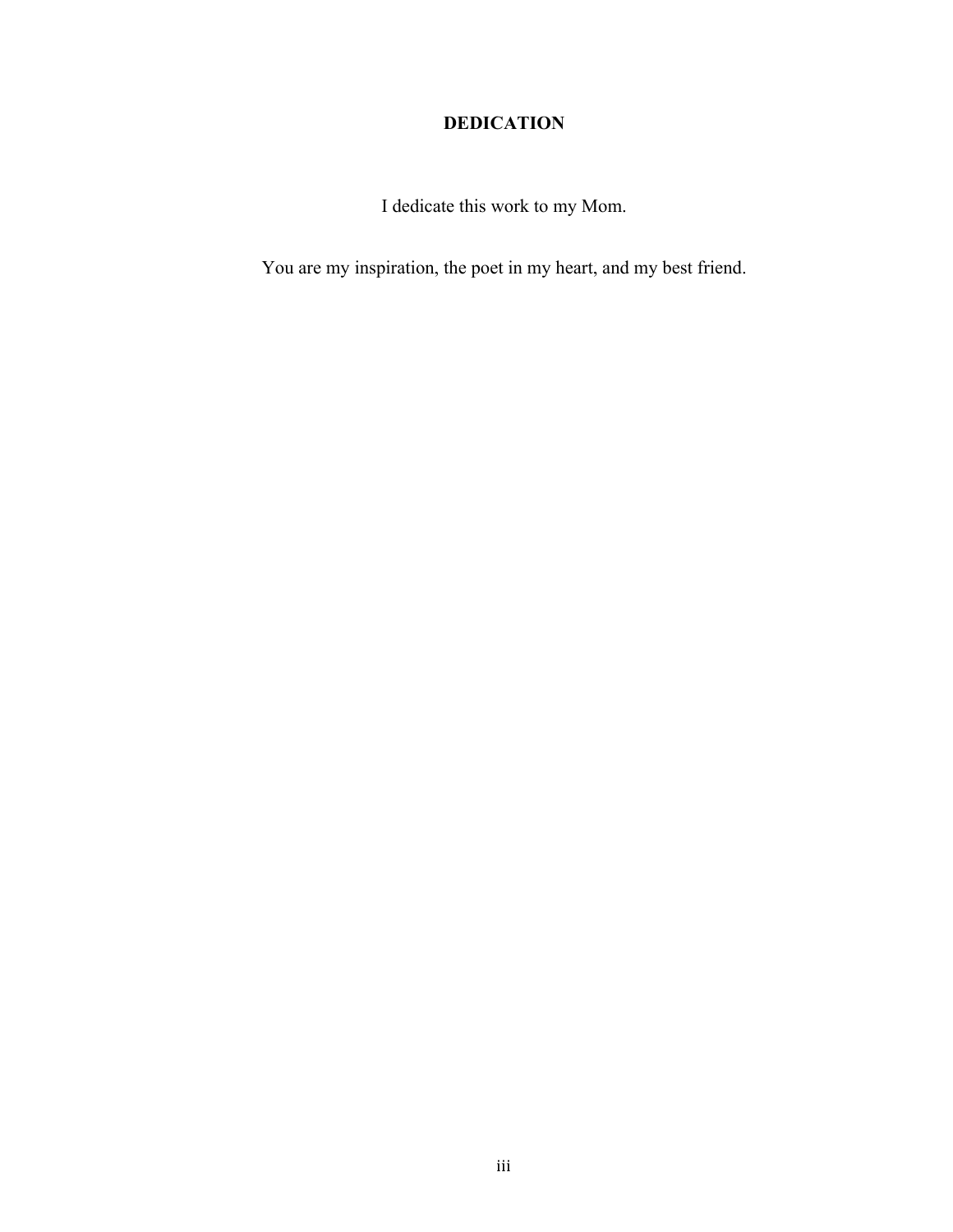# **AKNOWLEDGEMENTS**

To my committee chair, Dr. Patricia Covarrubias: You are a pillar of strength, determination, and unwavering bravery. Thank you for sharing your own mother professor experiences and legitimizing my desire to pursue this topic as a research avenue. When others lowered their eyes and closed their mouths to censor, you raised your head, sang to the heavens, and inspired me to tell a story that is often overlooked and forgotten. Thank you.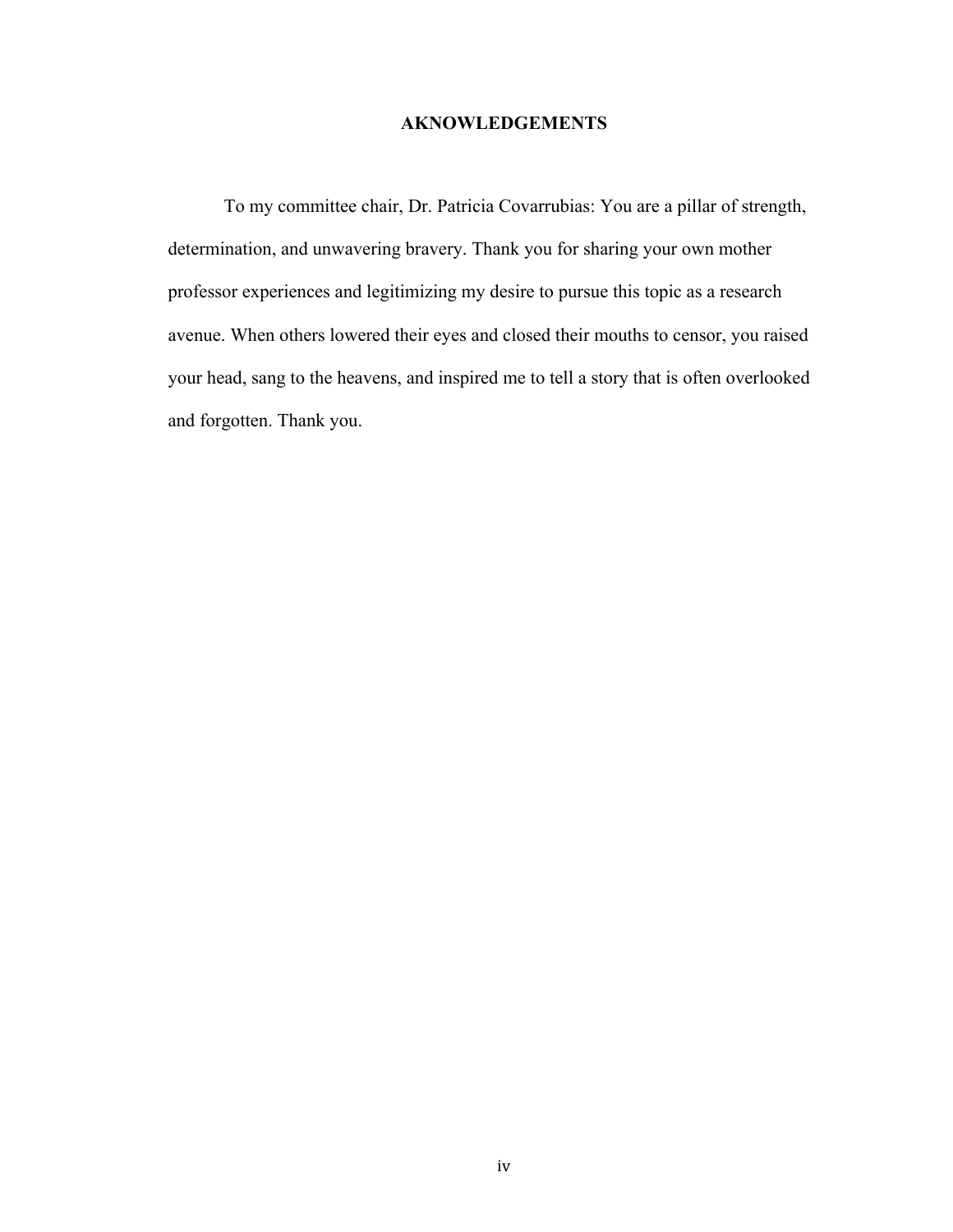# **CENSURED MOTHERHOOD: COMMUNICATING THE DOUBLE BIND BETWEEN MOTHERHOOD AND THE PROFESSORIATE**

by

#### SARAH JEWEL FULLER

B.A., English, University of New Mexico, 2013 M.A., Communication, University of New Mexico, 2015

#### ABSTRACT

This study revealed the interpersonal networks and communication resources available to women who are both mothers and professors in a large university in the southwestern United States. The current study was an inquiry using approaches from the ethnography of communication (EOC), which holds that culture and communication are inseparable and synonymous (Carbaugh, 2007; Covarrubias, 2002; Philipsen, 1997).Therefore, by interviewing nine women who are mothers of at least one child living at home and are also full-time professors, I accessed utterances that explicate cultural enactments of motherhood in the academy. During the course of this study, I asked the professors who are mothers what nomenclature they preferred to explicate their roles: unanimously participants answered "mother professor". Therefore, honoring research participants' preferences, I refer to women who are full time professors and mothers as mother professors.

In addition to the EOC, this study used border theory (Clark, 2000; Desrochers  $\&$ Sargent, 2004; Nippert-Eng, 1996) and double bind theory (Bateson et al., 1956) as theoretical frameworks. Border theory operationalizes the experiences of individuals into domains, or spaces and places which govern specific behavior, rules of conduct, and cultural expectations. This study found that women who are mother professors engaged their lives in two separate domains: the professoriate and motherhood; domains that are at

v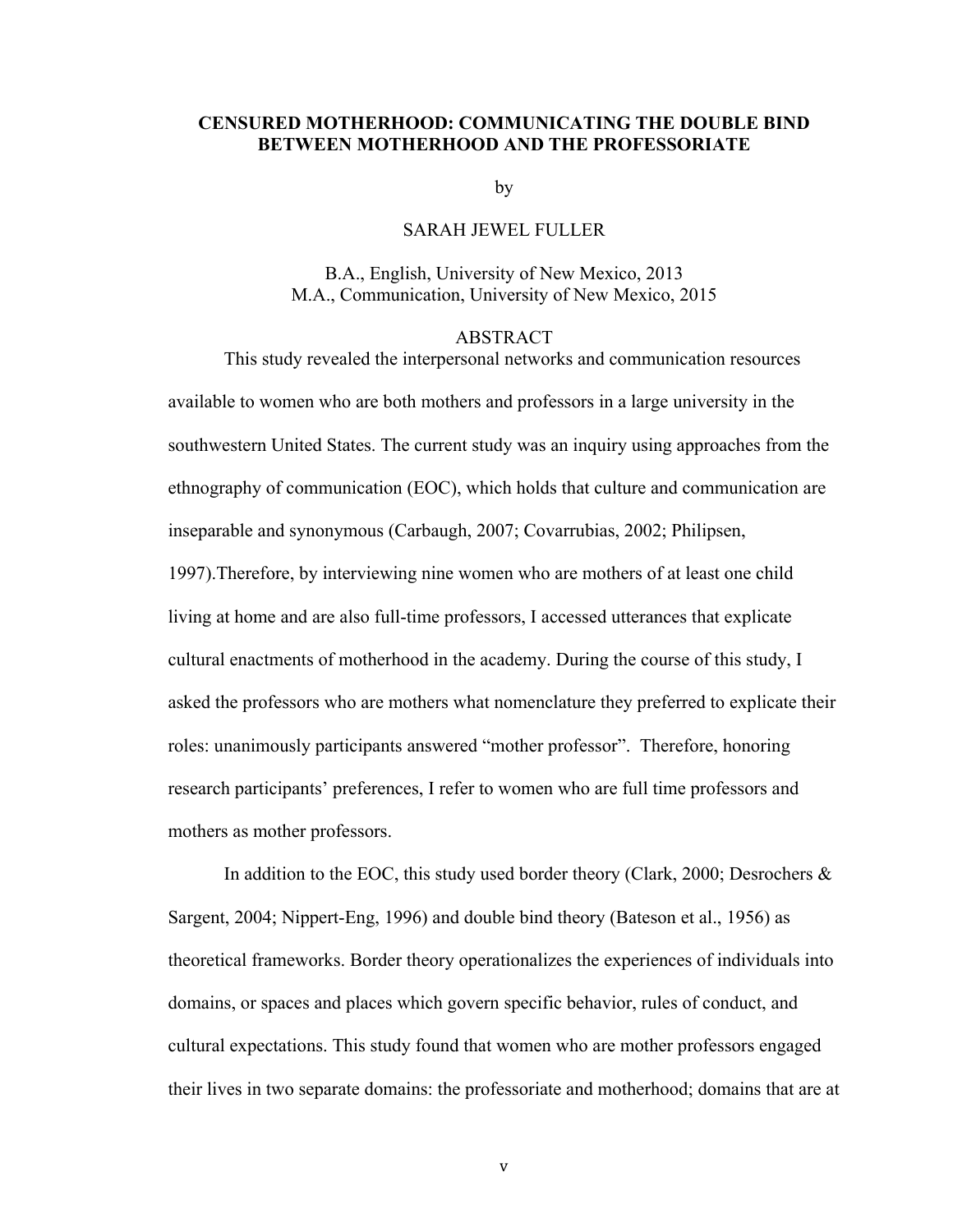odds with one another from an occupational standpoint. Oftentimes, the borders of the two roles overlap and even collide, affecting the mother professor's cultural enactment and communication resources in each domain. The nature of the border often forced mother professors to divide their roles into parceled-out enactments: that of mother at home, and that of professor in the workplace. Mother professors cope with this communication border crossing and role enactment in two ways: by hiding the fact that they are a mother when in the professoriate domain through self-censorship regarding motherhood, or by seeking mentors and colleagues in the professoriate who are also mothers to gain interpersonal network support, in particular to serving as sounding boards.

Keywords: Ethnography of Communication, Double Bind Theory, Border Theory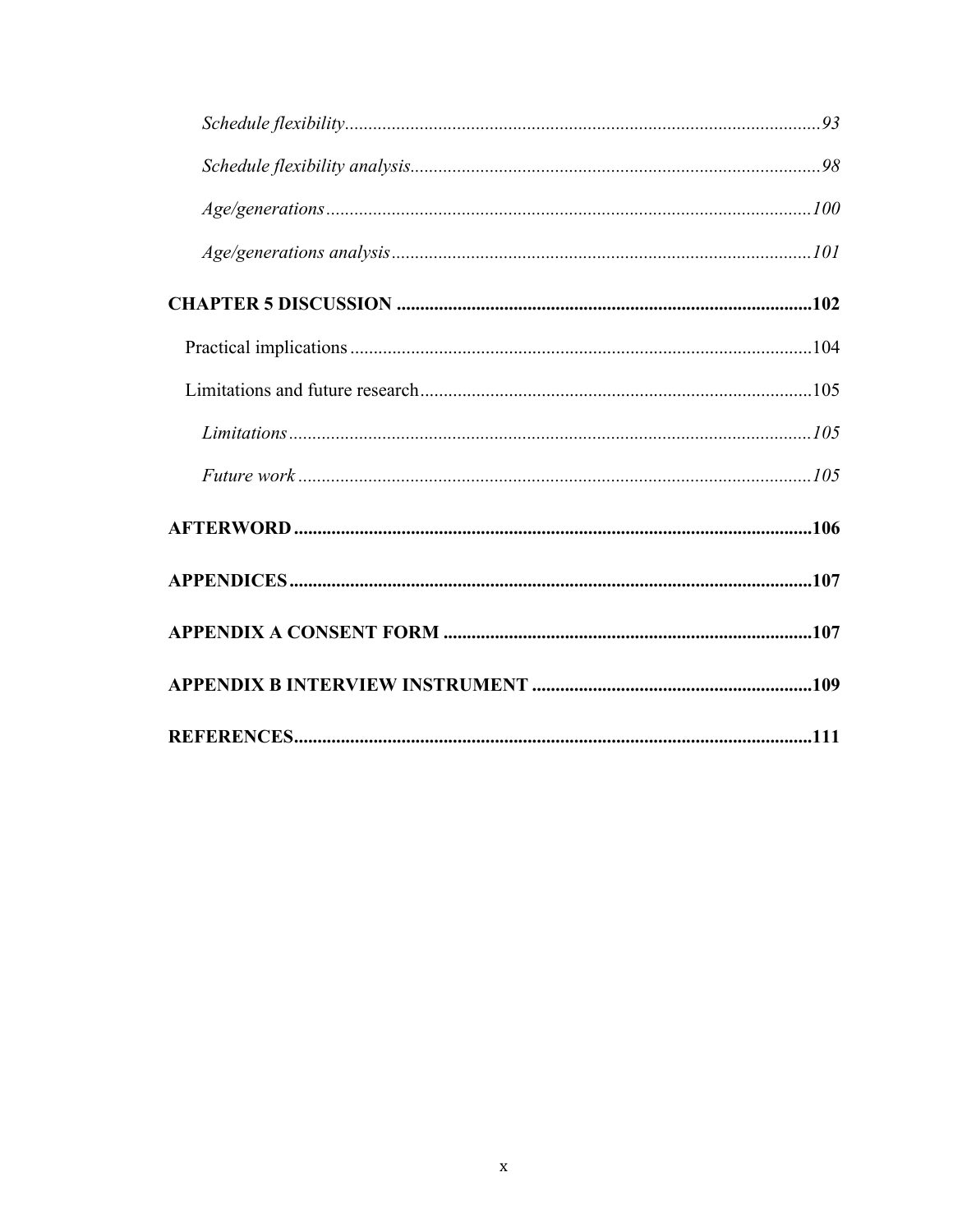#### **Chapter 1: Introduction**

I sat in the hard plastic chair nestled in the back corner of Carol's office. Her walls were spotted with bright posters and academic certificates. Her bookshelves were filled with textbooks. I did not notice any family pictures or photos of her son. However, it was not Carol's office that captured my focus, but her seemingly overwhelming emotional response to talking about motherhood. I was shocked by her accounts of suffering and stress and her demonstrative utterances of sadness and anger. I asked Carol if she was open to being a role model to women, mothers, in her department. Her immediate answer was, "Yes!" But as I watched Carol rub her hands up and down the stainless steel coffee mug she clutched, I could tell she was holding back tears. Carol said she wanted to do more. She wanted to change the way motherhood is viewed in academic culture. Carol softly spoke:

"Um… so it's aggravating that I can't [change academic culture]… and yet, because of what I'm doing and because I am behind, I can't do anything at this point to get into the [academic] administration where there might be one of the voices who tries to change it… to make this profession more humane."

Inspired by Carol, making academia, and particularly life as a professor, more humane became a goal of this study; perhaps not to directly change policy, but to raise awareness about the need to expresses oneself more fully for mothers in the professoriate. I entered into research with a goal of understanding communication resources and inadvertently stumbled upon a lesson in humanity, caring, and compassion for fellow women. This research accomplished goals: uncovering the communication resources, cultural enactments, and interpersonal networks of women who are both mothers and full-time professors. However, this study also uncovered the need for humanity in a world punctuated by an acute emphasis on mental productivity. A domain that largely ignores the heart of occupational matters. My work lead me to the conclusion that the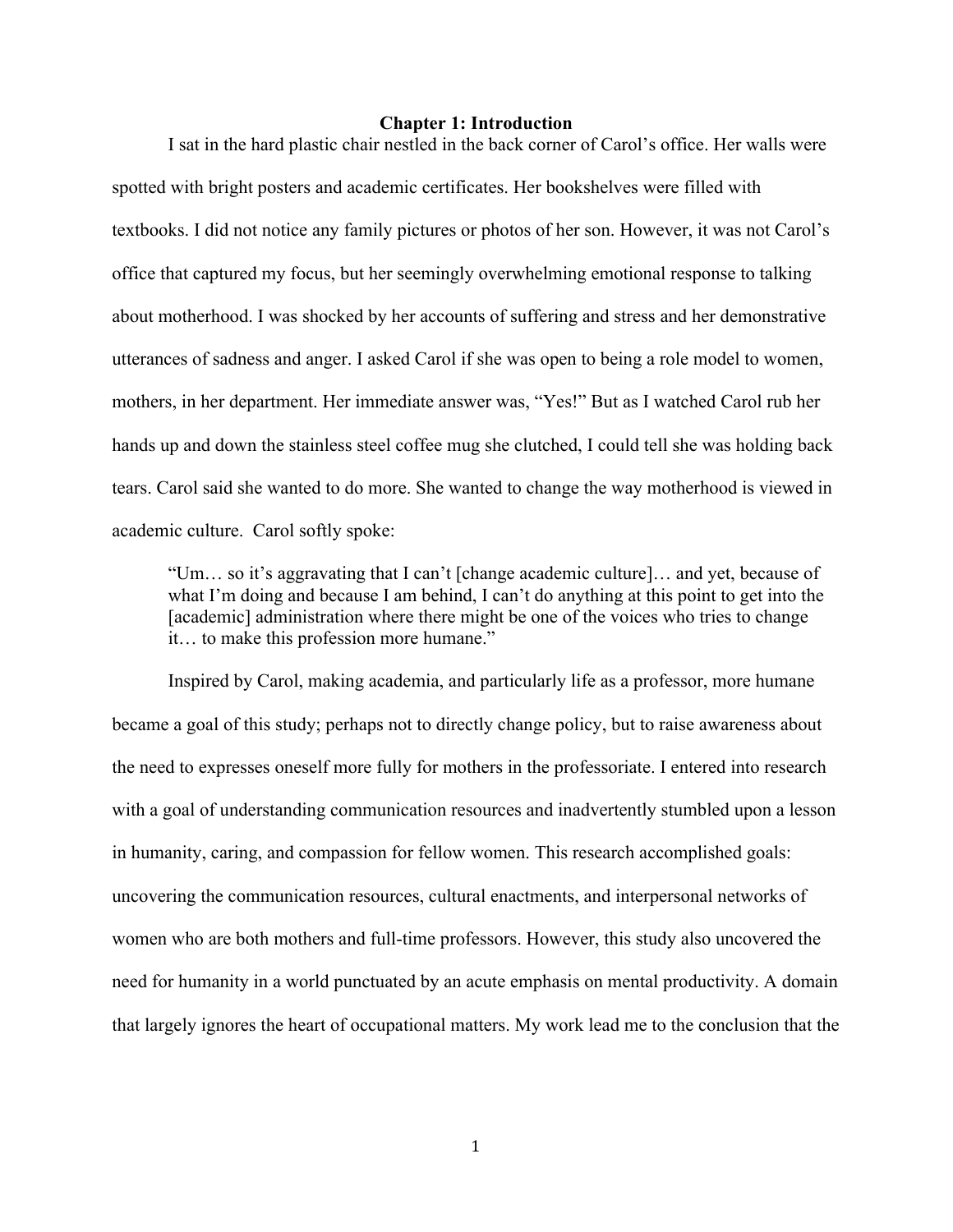academy must welcome both mind and heart to welcome mothers and develop a humane communication environment.

My passion for understanding how motherhood was viewed in the academy stemmed from my own experience as a graduate student at a research university in the southwestern United States. While a few of the women in the department where I studied had children, very few ever openly discussed the topic, fewer had pictures or keepsakes of their children in their office, and even fewer brought their children into the workplace. As I questioned my peers, colleagues, and professors about the topic of motherhood, an inevitable intense fear strangled the conversations: thou shall dare not speak of children in the academic workplace. This fear was evoked through both nonverbal and verbal communication: shutting of office doors and hushed whispers when discussing children. Finally, in my preliminary research for this study, I encountered a professor so concerned that her status as a mother would affect her career trajectory (and promotion chances) that she requested I "keep it to myself" regarding her status as a mother. This fear and desire to hide a part of one's self prompted my study.

This inquiry using ethnographic approaches broke the tradition of conservative academia; one often unwelcoming to personal feelings, emotional experiences, and motherly insights. My research work was a consciousness raising and a campaign to embrace motherhood, and the emotional experiences motherhood evokes, in the academy. Individuals engage in many social roles throughout their daily lives – son or daughter, mother or father, student or teacher, in group member or out group member. Another interest in studying motherhood was my personal interest in social roles that originally sparked my drive to study motherhood. Through my experience with my own mother, friends who are mothers, and mentors who are mothers, I noticed that parents, and particularly mothers, were constantly forced to enact multiple roles, oftentimes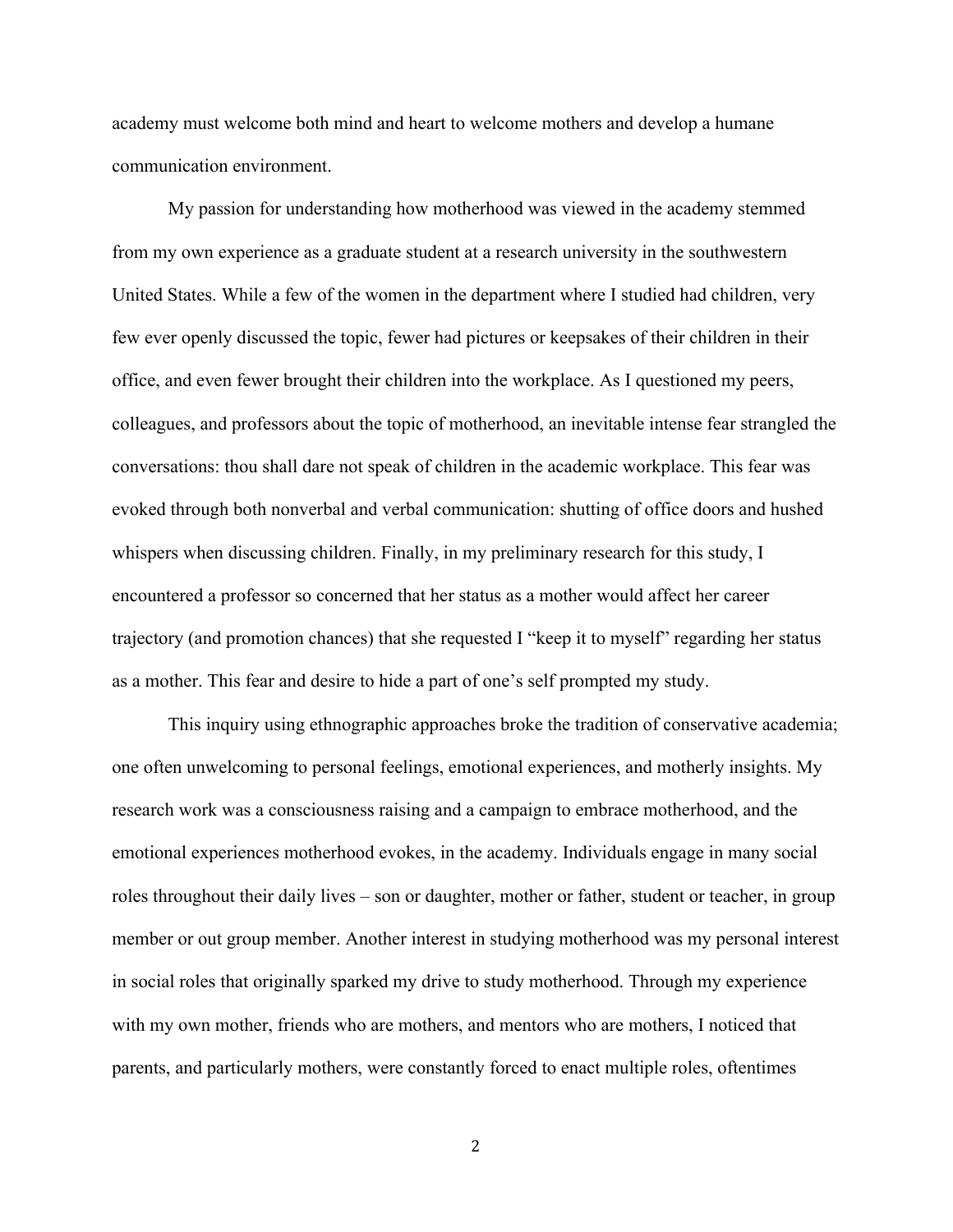concurrently. From my own experience of observing my mother and females in the academic workplace, it appeared to me that society often judged harshly for decisions mothers make: mothers are never fast enough when it comes to fulfilling schedules, mothers are never caring enough for a child, or supportive enough for their professional responsibilities. Mothers were trapped in a world of ideals: ideal mother and ideal professor were cultural roles these women fight to fulfill daily.

Through my personal observation of my own mother and colleagues in the professoriate, I noticed the mainstream United States white construction of the ideal mother becomes more complicated when a mother decides to leave the home domain and venture into the professional workplace domain. Working mothers were forced to balance the identity of a 21<sup>st</sup> century professional woman and an ideal, often traditional, role of mother. This dual-role fulfillment of mother and worker resulted in a social and emotional dialectic that many women continued to battle in today's society, despite many decades of presumed feminist advances.

When I entered the academy to pursue a Master's degree nearly two years ago, my natural inclination to observe women, particularly those who identify as mothers, became my main academic endeavor. The academy, for me, represented the height of intellectual achievements; nonetheless, it is in academy that I witnessed some of the most blatant discrimination and undue judgment of mothers.

In one particular case, I observed verbal and nonverbal reactions of professors and students when a female professor openly identified as a mother. During one of my courses, a professor disclosed that she was a mother of twins. During a break, I overheard one of my classmates say, "She's a mom just like any other woman. I thought she was smart, but she's just a mom." To this individual, the professor was no longer regarded as a high-achieving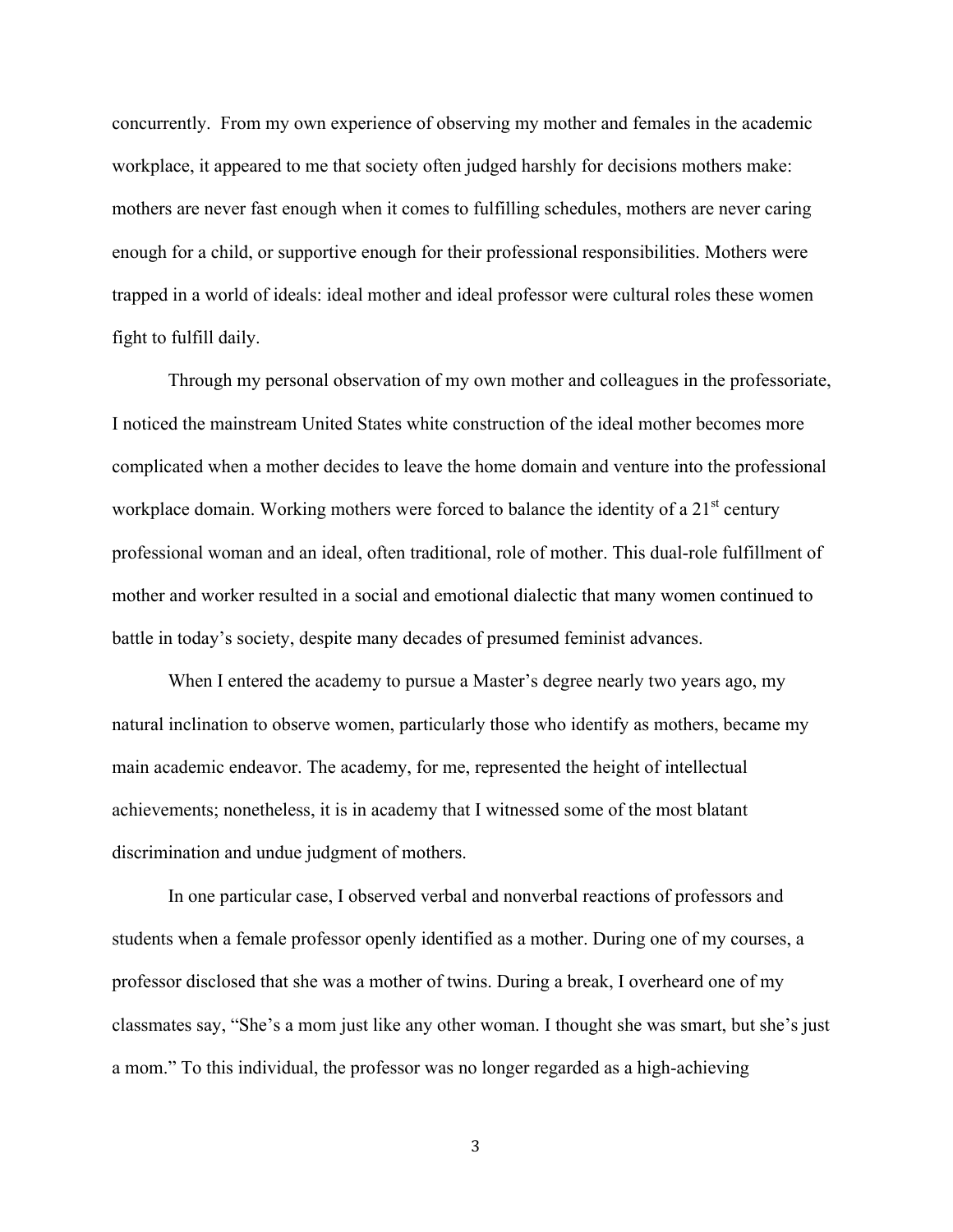intellectual, but instead took the predominant label of mother over professor. For this student, the professor's academic legitimacy was altered forever and she was treated as a baby-producing female body rather than an intellectual individual. This utterance showcased the privileging of the head over the heart, and the intellect over motherhood, creating a dichotomy of roles observed in the current study. Also inspired by this personal experience in the classroom, this study focused on the social construction and understanding of motherhood in the professoriate by examining the social networks and resources mother professors use to navigate between their professional life and home life.

## **Purpose**

This thesis explored how professors who are mothers use communication to navigate oppositional interpersonal domains that force them, and often keep them, confined to the margins of legitimated professional lives. I used three conceptual theories to ground my argument. First, the ethnography of communication (EOC), which is informed by the concept that speech and culture are inextricably intertwined (Covarrubias, 2002; Philipsen, 1997; Carbaugh, 2007). Second, I incorporated double bind theory to explore the effects conflicting social messages have on communication outcomes (Bateson et al., 1956). Double bind also informed my exploration of emotional experiences of motherhood in the professoriate, often as a tabooed topic or a culturally marginalized role (Bateson et al., 1956). I also used border theory, which is fundamentally informed by the concept that people cross physical and/or abstract borders in everyday experiences; for example, the border between work life and home life (Clark, 2000; Desrochers & Sargent, 2004). Border theory helped explicate how experiences of contemporary mothers who are college professors enact their professional lives along geographic and existential borders that, oftentimes, result in unnecessary and hurtful social and emotional stress.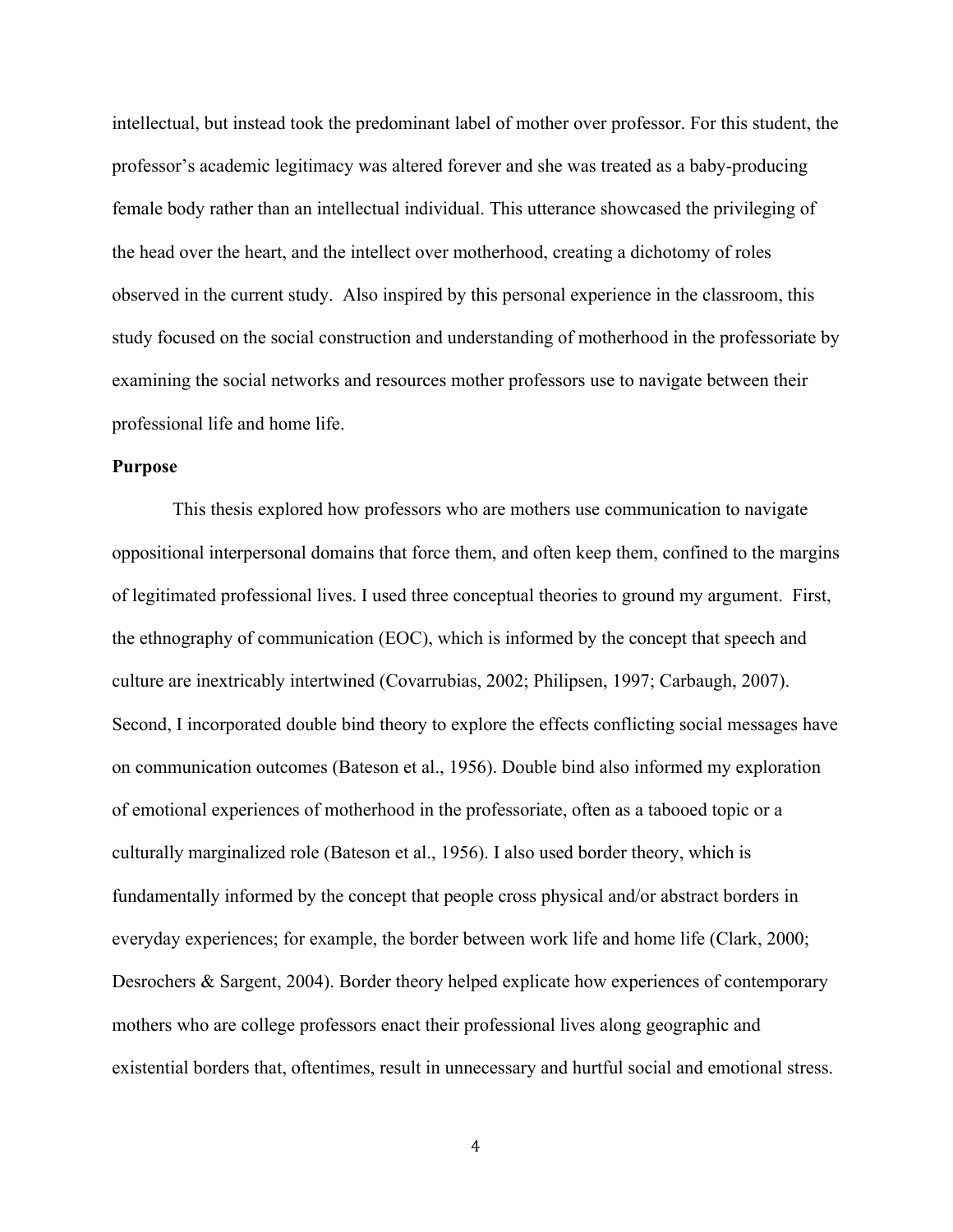I used Nippert-Eng's (1996) concept of overlapping borders to explore the experiences of women stuck in the in-between space of roles; where many professors who are mothers are forced to bring work life home and vice versa. By incorporating border theory and the ethnography of communication, I was able to understand that the professoriate as a site of culture that is characterized, in part, by the censoring of personal matters, particularly motherhood.

The problem I addressed in this thesis was illuminating the bordered experiences mother professors experience routinely. I identified the communication resources mother professors have at the border and shared this information with other mother professors and the professoriate culture across sites and contexts. I discussed the issue of work/life balance through border theory, a family studies theory that structures everyday rituals as border crossing, or, commuting between the home and work. I use this theory alongside double bind theory to produce a new, emergent approach for observing, evaluating, and understanding the borders women cross and negotiate on a regular basis. By uncovering the patterns and cultural expectations of mother professors the border, I expanded and informed the broad similarities of this particular group for public understanding to act as a resource for other mother professors outside of my specific research context.

Methodologically, this study used approaches from the EOC as a methodological framework to collect analyze data (Hymes, 1974; Philipsen, 1992; Covarrubias, 2010). The EOC was a useful approach for this particular study because it allowed for in-depth description and in-depth analysis of the experience shared in interviews and textual online comment data. The EOC enabled analysis by focusing on the participants own words rather than relying on *a priori* researcher categories. Because the EOC holds that communication and culture are intertwined, the data utterances explained how mother professors culturally enact motherhood in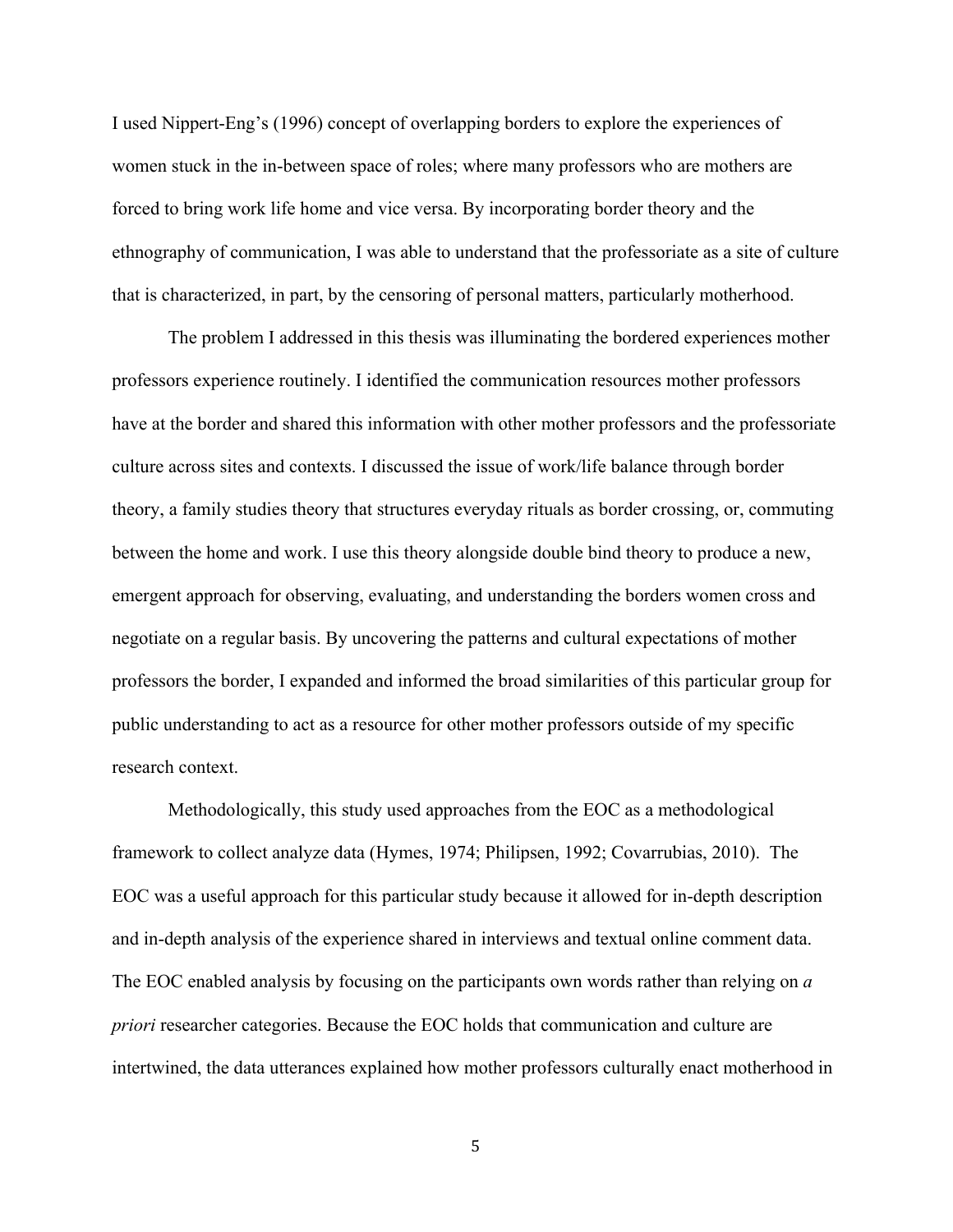a particular setting. The academy serves as a site for a cultural communication by giving professors a place to share and shape systems of beliefs, values, and cultural practices; which includes the practice of silencing topics such as motherhood and family life. With the above motivations, methodological, and theoretical approaches in mind, the present study follows the following research questions:

**RQ1**: What communication resources do women at a major research university in the US Southwest have available to express their experiences in their dual, and potentially conflictive, identities as mothers and professors?

**RQ2**: How can women's expressed experiences as mother professors be understood as cultural enactment?

**RQ3**: How do mother professors use their available communication resources to shape interpersonal networks in their work-family lives?

The key concepts of the study are based in theoretical frameworks and methodology, predominantly the ethnography of communication, border theory, and double bind theory. These key theoretical concepts will inform the research structure and methods discussed in Chapter 3, as well as the analysis of research data discussed in Chapter 4.

#### **Context**

The research context for this study was divided into two domains. First, the domain of the home, where mother professors fulfill the role of mother, and in some cases, wife or significant other to a domestic partner. The home domain was characterized by participants as their space away from the university setting, most often, their physical home. Responsibilities of the domestic domain, as discussed by participants, include, but are not limited to: getting children ready for school, dropping children off/ picking children up from school, driving children to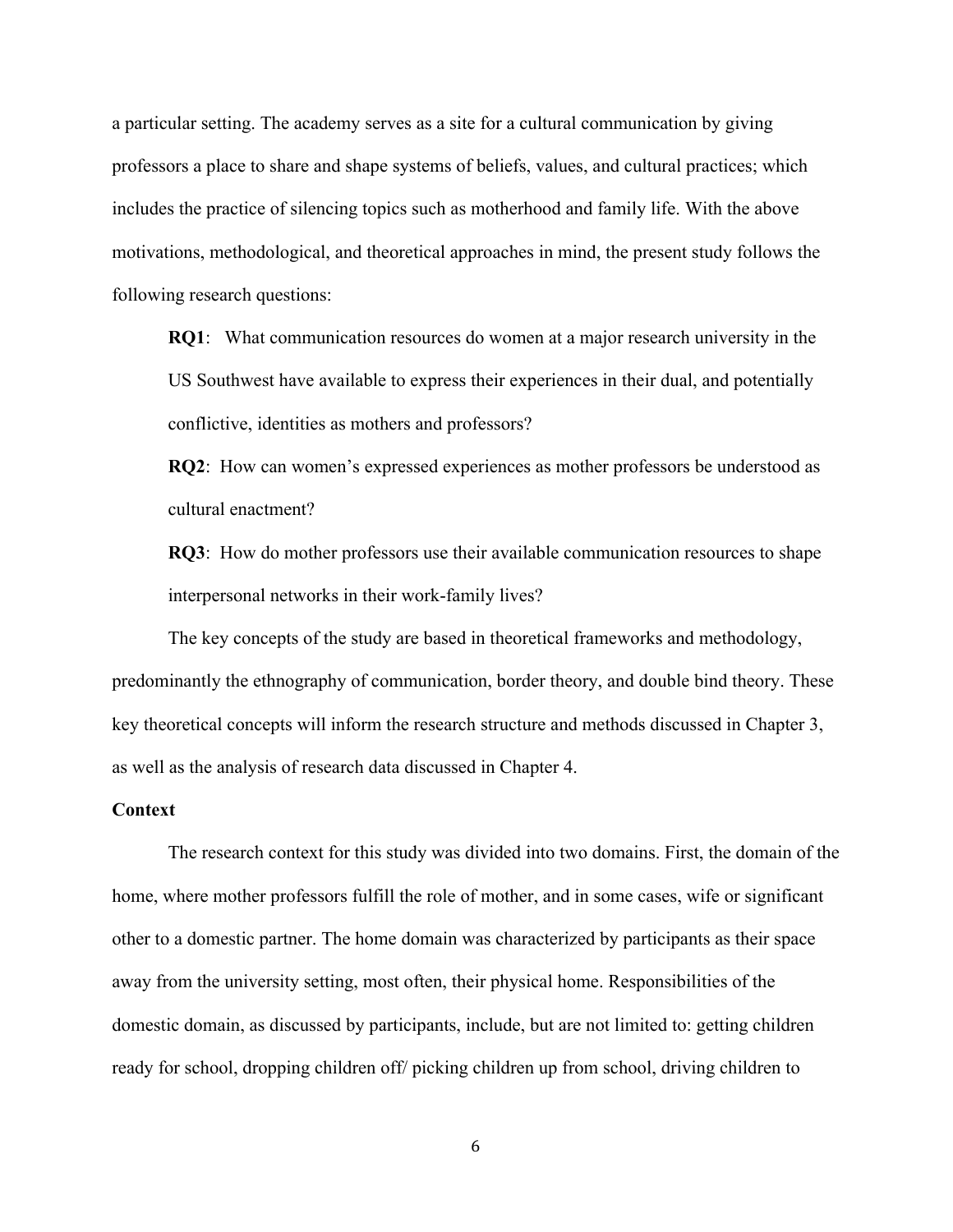extra-curricular activities, preparing meals, participating in family vacations, and helping children with homework. In brief, the panoply and collection of activates that involved helping children move from childhood to adulthood.

All participants in this study were all mothers to at least one child under the age of 21 living at home while working as full time professors in a United States university setting. Four of the nine participants had two or more children living at home during a professoriate position, while the remaining five participants had one child at home.

For the purposes of the current study, the domestic domain emerged as a topic in interviews only when the mother professors explicitly mentioned the home, and their roles in the home, as a data point. Instead, all interview instrument questions focused on the participant's experiences in the professoriate in relation to their status as a mother.

As a contrasting domain, this study defined the professoriate as any roles or responsibilities directly related to the mother's profession as a full time professor at a large research university in the southwestern United States. Therefore, the context of that domain falls within the physical confines of a large public research university with a student population of approximately 35,000 students. The main university campus, where all of the current study's research was conducted, spans roughly 600 acres. The main campus was considered an urban environment, for the purposes of this study, and employs 6,900 administrative staff. The university in this study is funded by a \$503 million endowment and was home to 18 varsity athletic teams. In 2013, the university was ranked  $185<sup>th</sup>$  in the world for popular research universities and 82<sup>nd</sup> in the United States by US News and World Report.

Every mother professor interviewed in this study was an employee of the university for at least two calendar years prior to participation in the current research. Each participant carried a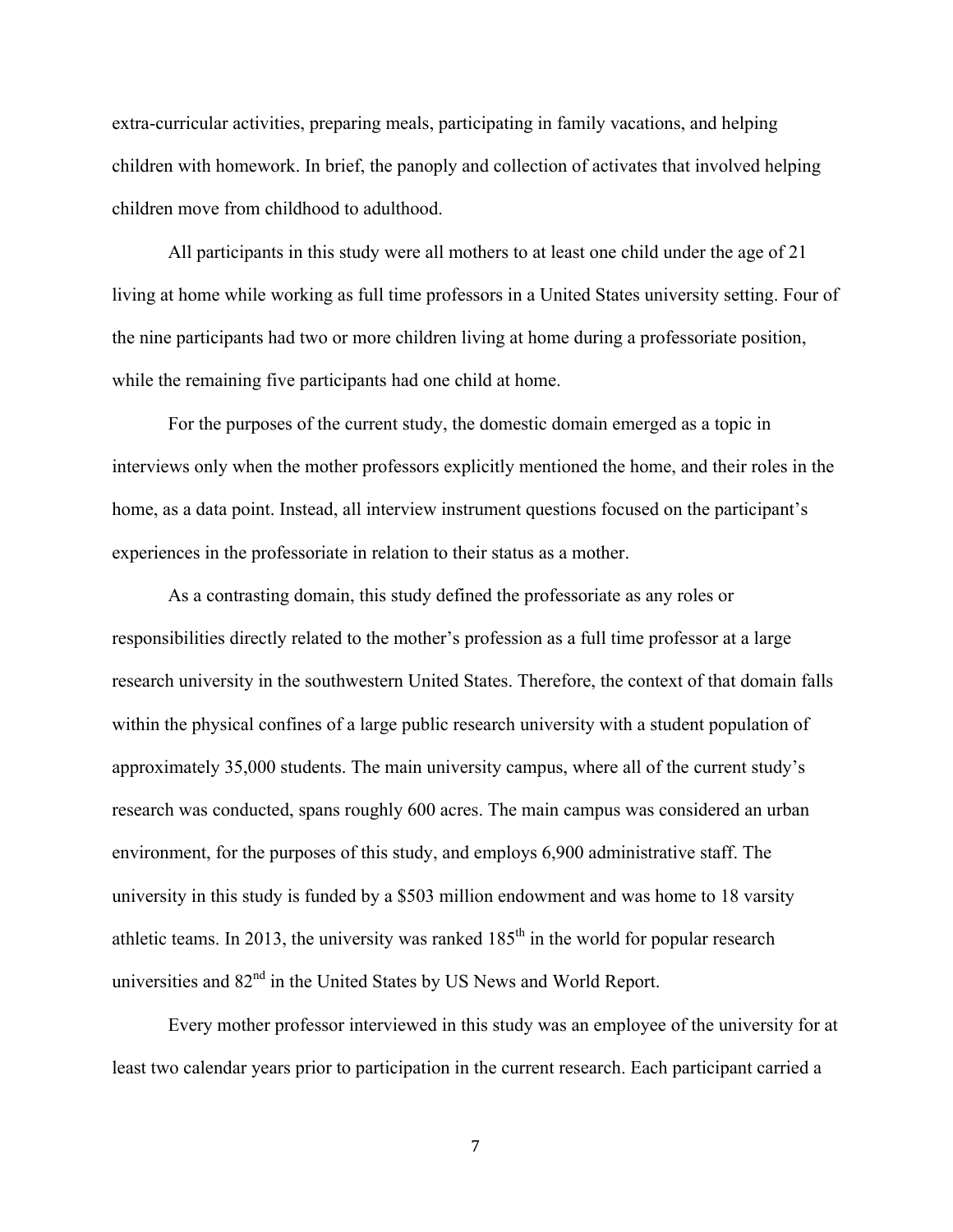full load (twelve hours) of teaching and/or administrative duties at the university. All mother professor participants are full time employees and are required to work 40 hours per week, though they all qualify for university-sanctioned academic session breaks (spring recess, summer break, fall break, and winter holiday).

Two of the nine mother professor participants were not in tenure track professor positions. However, the remaining seven participants were tenured faculty, which placed significant emphasis on writing, researching, and publishing academic articles and books on a regular basis. Tenured faculty were typically evaluated yearly by a tenure review committee. This committee analyzed the mother professors based on a point system in which points were awarded for publication, teaching, service to the department, and research. In most departments, such as those at the current study's university, professors are given exceedingly high points for book publication and articles (e.g. 30 points) and very menial points (e.g. 0.5 points) for teaching, community service, and book reviews. Therefore, the reader must remain aware of the strong emphasis the professoriate placed on tenure and academic publication; thus placing intense pressure on tenured and tenure-track faculty.

#### **Assumptions**

This research study of mother professors accepted the assumption that communication is central to the construction of interpersonal networks and resources available to mother professors at the border between work and home. There was an assumption that the navigation between the work and home border is one of conflicting expectations, stressors, and communication rules and/or codes.

This study accepted the EOC approach that culture and communication are braided as one; therefore, by accessing the communication needs, techniques, and networks of professors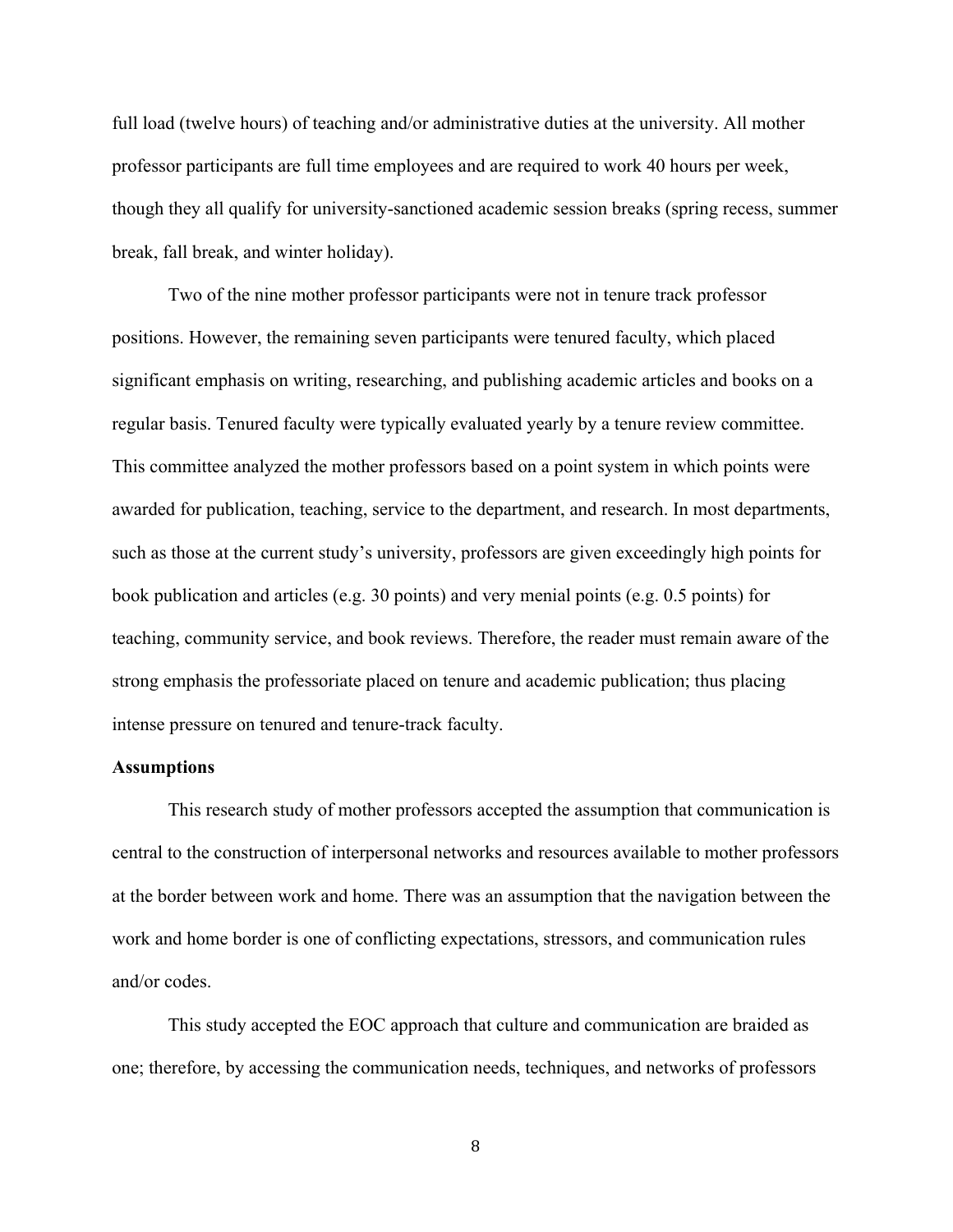who are mothers, we can better understand their communication process in way which allows for a broad application of current findings to multiple contexts. Consequently, the utterances from voluntary participant interviews were exact quotes from professors who are mothers and are examples of communication in context, thus constituting relevant research data.

This study also operated under the assumption that mother professors have agency in the professional academic environment. In other words, mother professors could choose whether or not they utilize communication resources or access interpersonal networks, if made available. With this assumption of agency also comes the supposition that the women who identify as mothers in academia are aware of their marginalized experience and loss of legitimacy as a result of motherhood.

#### **Preview**

For twenty-two years I watched my own mother balance her dual-roles as a mother and a full-time professional. I saw her pass on professional opportunities to cheer me on at a soccer games and attend school events. She moved her schedule around to punctually drop me off and pick me up every day from school and I never once heard her apologize or hide the fact that she placed family first. She was, what I called, a working-mom-warrior, and she inspired me to be the same. However, when I entered the academy, I uncovered warrior-women in censorship. I witnessed talented, smart, fierce professors hiding their status as mothers; fearful of professional consequences if they missed a meeting for a soccer game. The academy, and particularly the professoriate, did not welcome children: no discussing motherhood, no discussing children, and certainly no children in the office.

In this chapter I shared my personal drive for researching motherhood as a result of my own witness of marginalization of mother professors in the academy and my own experience as a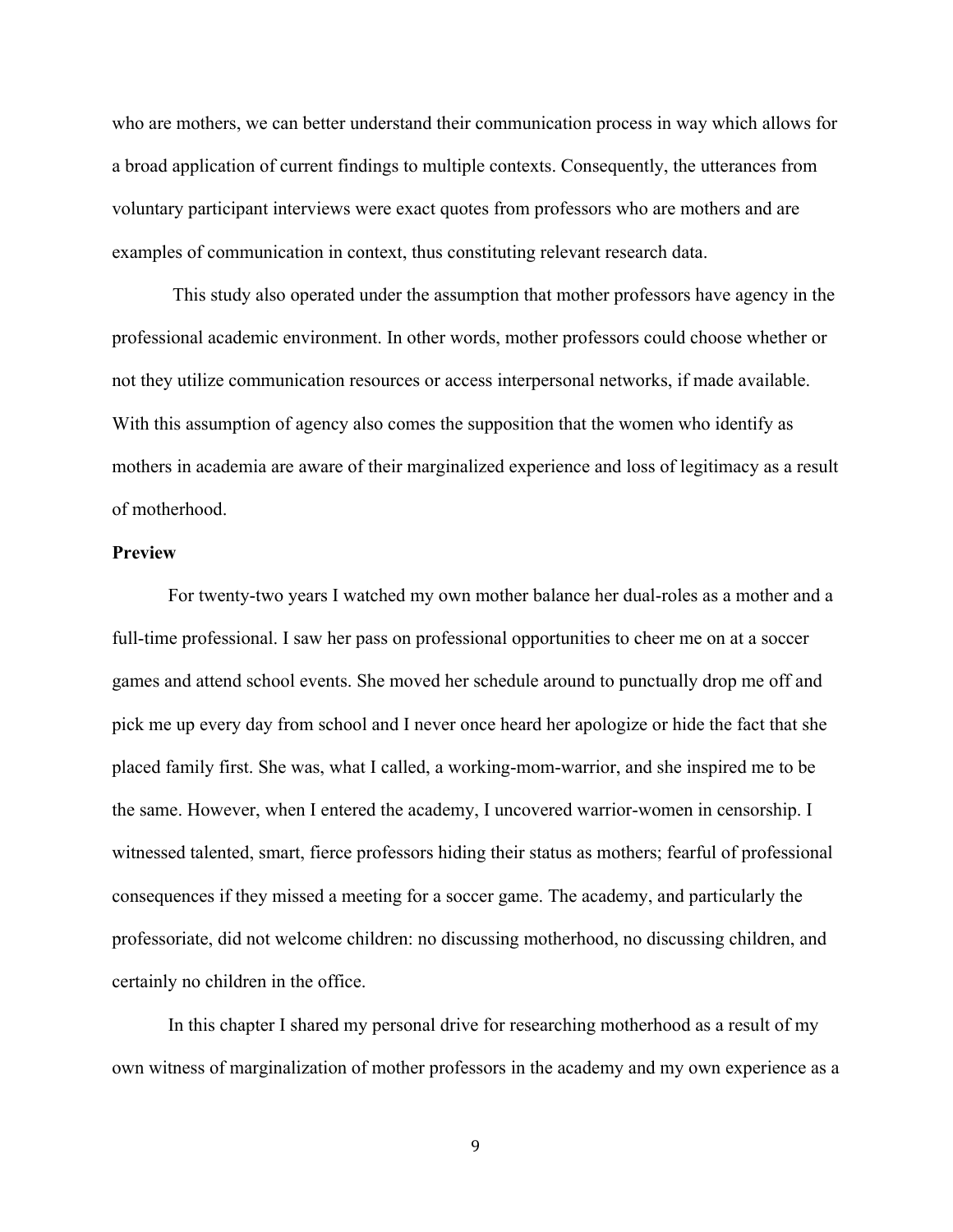child of a working mother. I stated a purpose for research as well as three research questions that guide my study. This section gave a brief overview of theoretical and methodological informants, as well as assumptions and rationale for research. Chapter 2, will offer and extensive overview of literature that informed and guided my study. Chapter 3, methods section, will explain my methodology, instruments, and sequence for data collection and analysis. Chapter 4, displays and explains the results and findings of the study. Finally, Chapter 5, will review implications, limitations, and future research.

## **Chapter 2: Review of Literature**

#### **Ethnography of Communication**

The EOC was originally developed by Dell Hymes for the "analysis of discourse centered on the role of speech in human behavior" (Covarrubias, 2010, p. 356; Hymes, 1974). The EOC primarily focuses on how communication, both verbal and nonverbal, forms, sustains, amends, and predicts human interaction. The EOC is an etic, micro-oriented inductive way of observing and understanding a culture. By focusing in on particular elements of discourse that humans use to express and constitute their experiences, by listening to what people can and cannot say, researchers using the EOC can observe, record, and understand specific cultures through inductive thought and examination. Culture is the site of communication speech exchange. By intimately observing and recording how speech is intertwined with culture, one can better understand the points of view and realities within the specific culture.

The EOC is both a qualitative research method and a theoretical perspective. The EOC is fundamentally informed by the idea that communication and culture are inextricably intertwined. This means, when people communicate, they display their culture. The EOC views culture as the web-like system of beliefs, values, and social practices which people use to live their lives via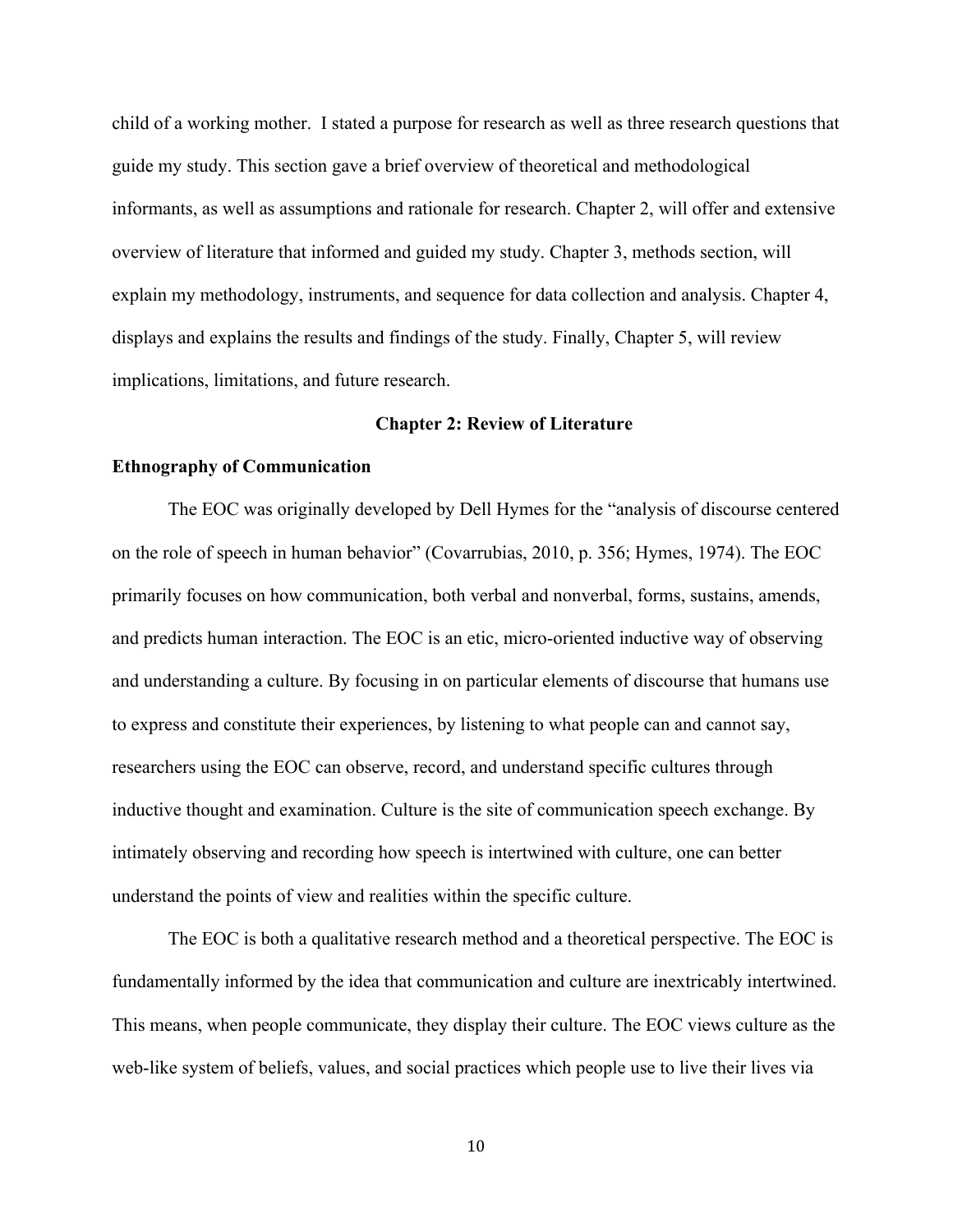communication. Therefore, because culture is displayed via communication exchange, the culture is inspectable or hearable – a researcher can observe and listen to certain verbal and nonverbal cues of people, and then extract, study, and describe the culture being observed. For example, by attending to particular words and phrases women use to express their experiences as mother professors, a researcher observing and listening to these expressions can extract given patterns of meaning-making to describe and explain how the mother professors constitute a particular culture.

The EOC focuses explicitly on "(1) the linguistic resources people use in context, not just grammar in the traditional sense, but the socially situated uses and meanings of words, their relations, and sequential forms of expression; (2) the various medias used with communicating… (3) the way verbal and nonverbal signs create and reveal social codes of identity, relationships, emotions, place, and communication itself" (Carbaugh, 2007, p. 1). The language resources and strategies for action individuals use (e.g., organizational terms, word choice, and nonverbal actions) shape their relationships with other individuals and the possible sequence of future communication interactions. The media used to communicate, such as verbal or computermediated comments, also affects how speech is understood between interlocutors in specific settings.

Verbal and nonverbal interactions are fundamental in understanding the cultural ethos and pathos, particularly in organizations. By observing the interplay of verbal and nonverbal communication within large groups or organizations of people, the researcher gains access to salient cultural role enactments and accepted ways of speaking in that particular organizational context. For example, with reference to the present study, by verbally identifying that she is a mother, a mother professor chooses to adhere to particular speech actions and relationships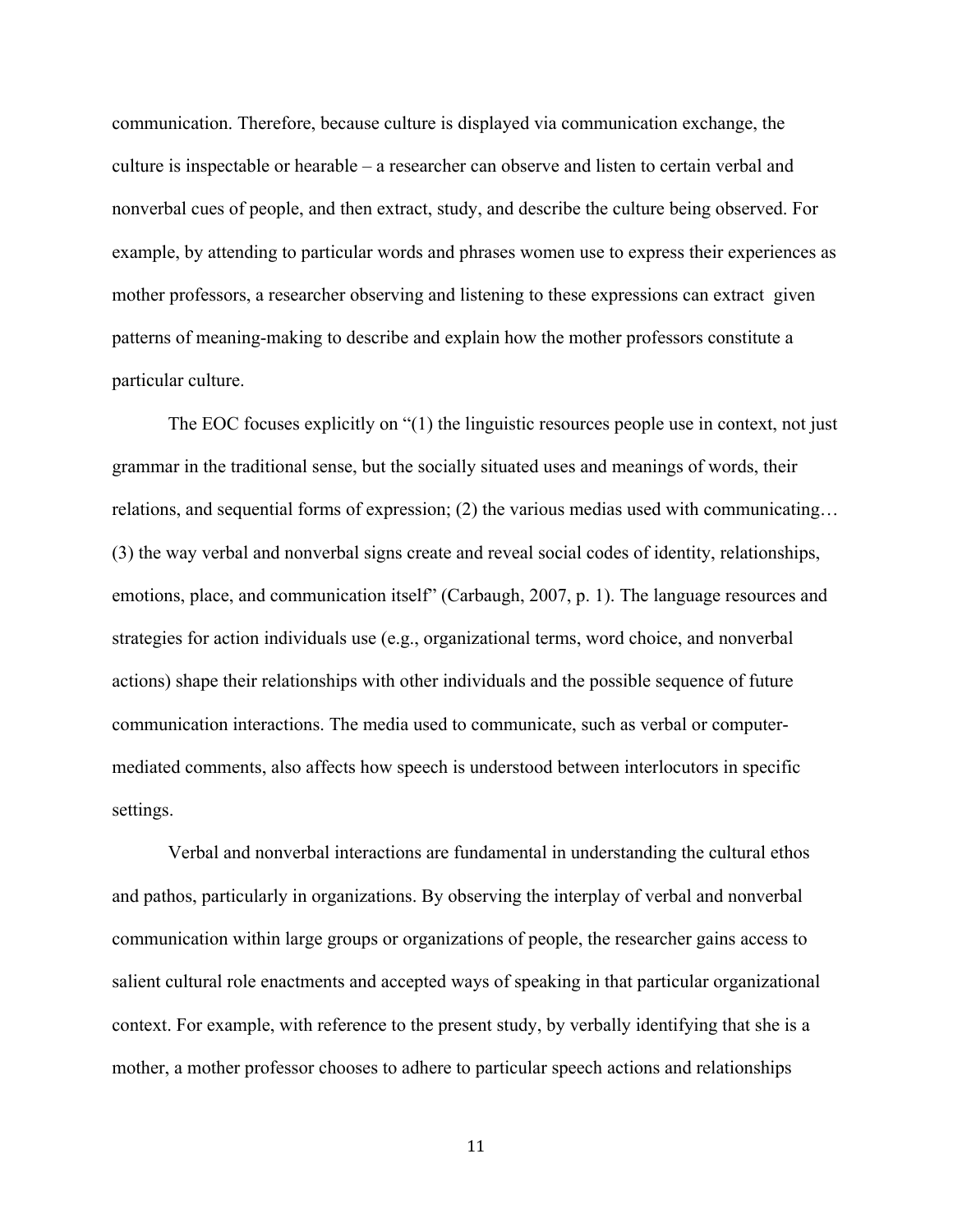within the specific academic context. However, if a woman does not identify as a mother, and instead uses silence as a communication resource, she is also producing a particular speech interaction in a specific setting which results in particular consequences. To fully understand the EOC, the next section will define culture and subsequent cultural meanings of speech.

**Culture.** The EOC focuses on how speech shapes personhood and reality. The concept of culture is vital in understanding how speech solidifies membership in various contexts. Culture, or code, according to Philipsen (1992) focuses on how symbols and patterns make all human communication meaningful. This means the words individuals choose to form a message ultimately determine the meanings and cultural context of understanding. This cultural context is formed around a system that includes four main components: symbols, meanings, premises, and rules. These four communication functions establish basic interaction understanding among members of one culture and can be interlocked to form an understanding of multiple, cooccurring cultures. This concept of one individual understanding multiple speech cultures, and having membership in each culture, is called multicodality (Covarrubias, 2010). This means that one individual can use, interpret, and share one or multiple codes in various contexts so long as there is one other person who understands the same code in the communication exchange. To understand the formation of speech in a culture, the next section will discuss the use of codes as well as symbols, meanings, premises and rules.

**Codes and speech resources.** Covarrubias (2010) states, "whenever community members communicate, they display the verbal and nonverbal elements particular to their society while simultaneously creating (and recreating) the value systems that structure that society" (Covarrubias, 2010, p. 355). In other words, by becoming a member in a specific community, the individual utilizes the elemental resources (symbols, meanings, premises, and rules) to form and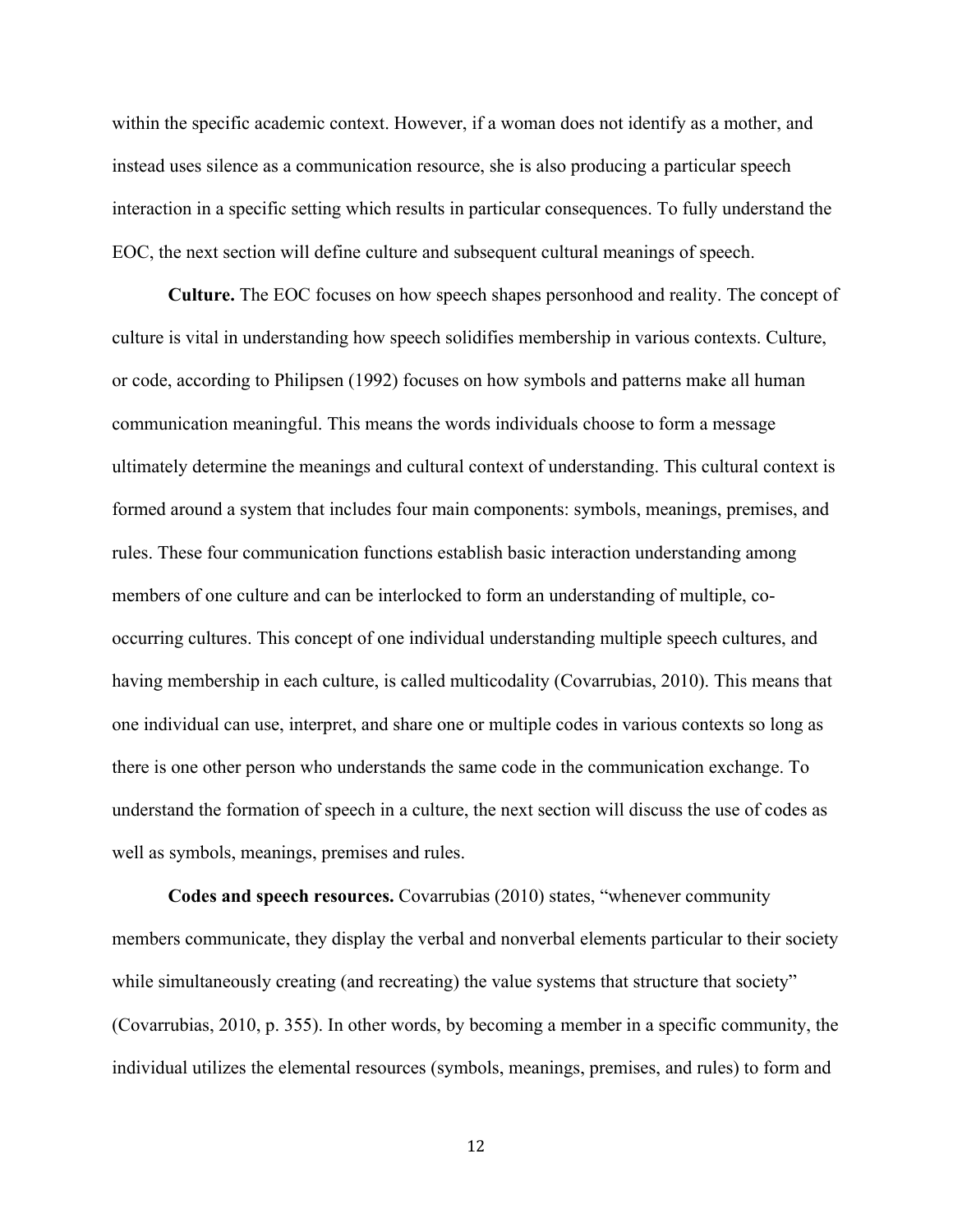give particular meaning to a communication interaction with another member of the community. By choosing to adhere to the culturally expected codes, the members are concurrently forming the communication code and sustaining the existing code.

Codes, as defined by Covarrubias (2010), are the "sets of precepts and rules by which different societies inform and interpret their ways of life" (p. 356). These rules, and adherence to the rules, shape social relationships and interactions within a given culture. Philipsen (1992) defines codes "as a system of meanings about communicative conduct" (p. 124). Both Covarrubias (2010) and Philipsen (1992) define codes as a systemic understanding and organization of communication in a specific context. Codes are scripts for socially acceptable behaviors. A cultural code of speaking, then, consists of "a socially constructed and historically transmitted systems of symbols and meanings pertaining to communication" (Philipsen, 1992, p. 8). Historical meanings and symbols affect contemporary social understandings because codes of speech are inherently linked through the constant formation and adherence of existing codes. While codes are dynamic, they take extended periods of time to change, and can be modified by code users in small interaction exchanges over an extended time.

Symbols are a "vehicle of conception" (Geertz, 1973, p. 91) that members of a cultural group mutually understand and incorporate into daily communication exchanges. Symbols can be words with connotations and denotations (e.g., mother, professor) or physical symbols (e.g., pregnant 'belly', a mother carrying an infant, professor lecturing). Because the EOC believes meanings are distinctive across cultures, symbols are intimately tied to meanings in particular contexts. Meanings are shared understandings of cultural beliefs and ideas (Philipsen, 1997). These meanings, understood by members of a given culture, are vital in understanding both verbal and nonverbal symbols of interaction. A clear conception of the system of symbols and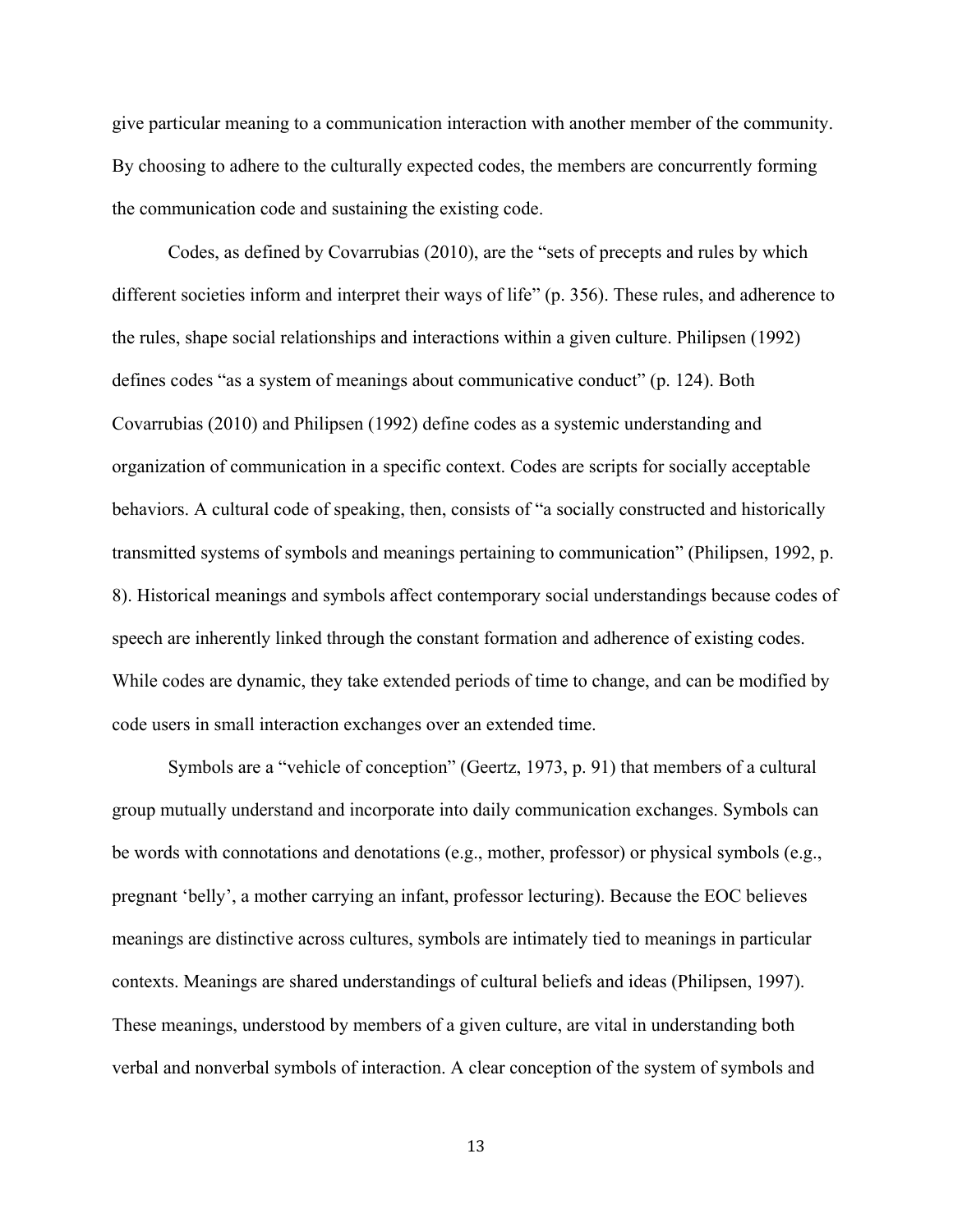meanings, and the web of communication they create, is necessary to fully understand a cultural group.

Rules inform acceptable and unacceptable behaviors in specific cultures, directing communication behavior by providing explicit terms of interlocution (Philipsen, 1992). Rules are part of a system of exchange – informing how certain individuals in social roles should engage in, exchange, and exit conversations. Philipsen (1992) states that premises inform rules. Premises are, "beliefs of existence (what is) and of value (what is good and bad). A rule is a prescription, for how to act, under specified circumstances, which has (some degree of) force in a particular social group" (Philipsen, 1992, p. 8). In other words, certain contexts of communication interaction call for certain acceptable behaviors – such as saying 'goodbye' to co-workers before leaving the office as a social rule of consideration and politeness. By enacting the expected rule and premises within a given cultural context (e.g., a baby shower, announcing pregnancy, and obtaining tenure) individuals in that culture assert membership and understanding with fellow cultural members. Covarrubias (2002) also points out that there are certain consequences for not adhering to the rules. Bonvillain (2008) discusses speech rule norms in terms of taboo or accepted topics in which"…choice of topic also depends on the speaker's awareness of cultural and individual expectations" (Bonvillain, 2008, p. 84). These consequences can result in social aloofness, exiting the group, or confusion during interlocution.

Patterns are "culturally organized ways of speaking" (Phillipsen, 1997, p. 143) that allow interlocutors to interact with one another in culturally appropriate ways across behavioral norms (Bonvillain, 2008, p. 82).The organization of how certain words are placed in a sentence, for example, proper names, terms of endearment, or descriptives, informs norms within a certain culture. The EOC specifically focuses on "the situations and use, the patterns and functions, of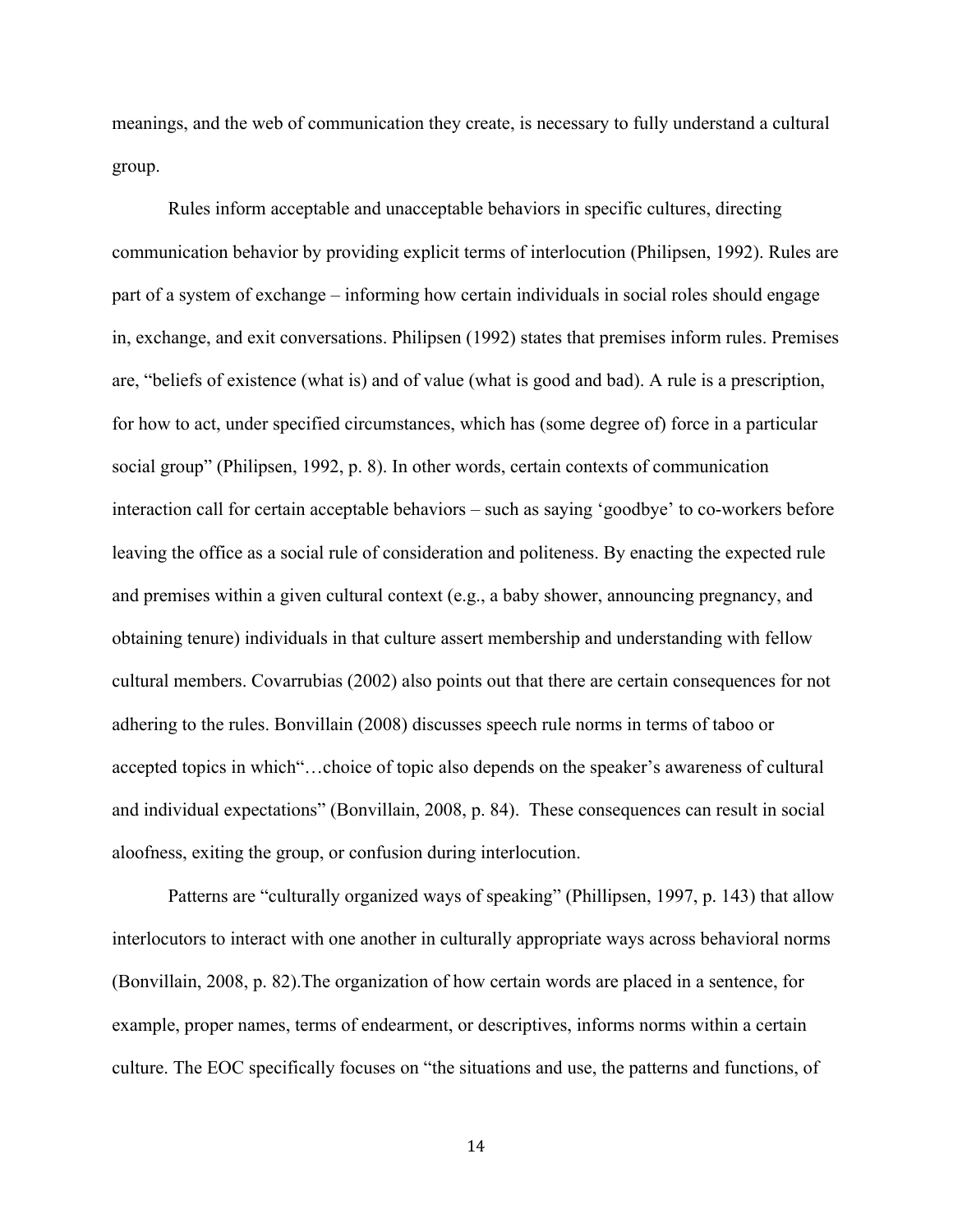speaking as an activity in its own right" (Hymes, 1962, p. 101). Ethnographers or researchers who use the EOC as a methodology, observe speech as a function of culture. To ethnographers speech constitutes and reflects the norms, rituals, relationships, and beliefs of the specific culture.

**Speech Codes Theory.** Gerry Philipsen expanded Dell Hymes' perspective on the ethnography of speaking by integrating speech codes theory (SCT) into understanding how speech is intertwined with cultural realities. Philipsen (1997) defined a speech code as "something that is and can be learned by all who might have an interest in it" (p. 142). This concept of learning codes is central to understanding how speech codes of conduct affect membership and communication in specific role domains, such as the professoriate and motherhood. Speech codes theory "offers a communication-based analytic framework designed for describing, explaining, and/or predicting cultural communication within the context of speech communities" and consists of six propositions (Covarrubias, 2010, p. 356). Each speech code contains the six SCT propositions at varying degrees.

**Six Propositions of speech codes theory.** Because SCT and the ethnography of communication both believe that culture and communication are inextricably woven together (Covarrubias, 2009), the core propositions of SCT, developed by Philipsen, provide guideposts for examining specific cultures. The first proposition states, "*wherever there is a distinctive culture, there is to be found a distinctive speech code"* (Covarrubias, 2009, p. 921). In other words, because the EOC believes speech codes inform cultures, they are inseparable and representative of one another.

The second proposition of SCT argues that each speech domain has multiple speech codes. This means that at any point one speech context is simultaneously using more than one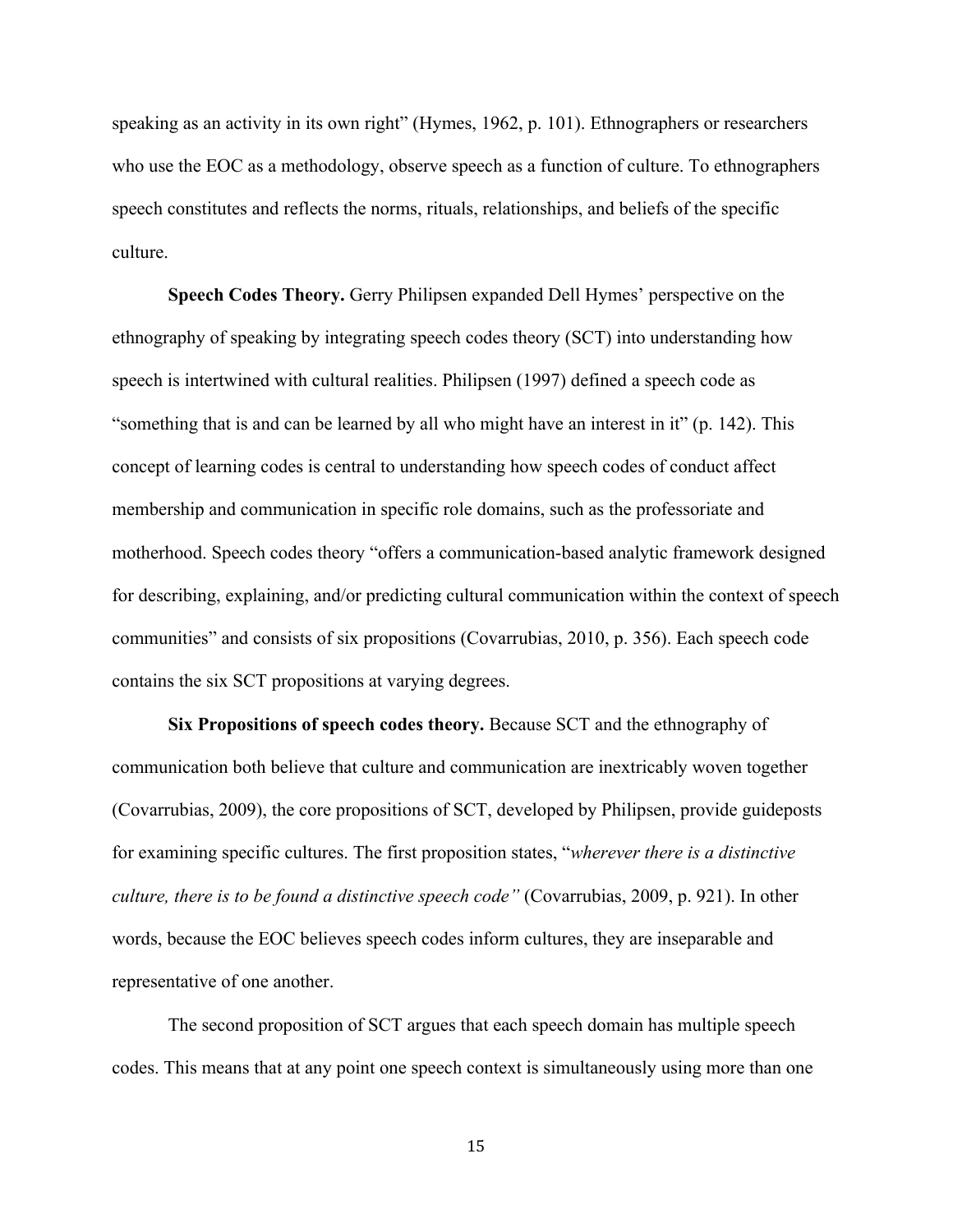speech code (Covarrubias, 2009, p. 922). For example, a professor who is a mother speaking to her child on the phone while in her office is prescribing to both the workplace speech role (in the speech context) and the mother speech role while engaged in conversation with her child.

The third proposition in speech codes theory states that, "*a speech code implicates a culturally distinctive psychology, sociology, and rhetoric"* which informs social communication exchange and personal experiences (Covarrubias, 2009, p. 922). For example, by engaging in the academic speech code, an individual concurrently adheres to the academic culture's social relationships, conduct rules, and individual states of personhood or being.

Speech codes theory proposition four reads: "*the significance of speaking is contingent upon the speech codes used by interlocutors (communicators) to constitute the meanings of communicative acts*" (Covarrubias, 2009, p. 922). In other words, for a speech code to be relevant in a given communication context, all interlocutors involved must share a common understanding of the deployed code; however, the meaning may mean sometime entirely different to individuals in a different speech community.

The fifth proposition of speech codes theory states that, "*the terms, rules, and premises of a speech code are inextricably woven into speaking itself"* (Covarrubias, 2009, p. 922). As stated in previous sections, this means that the words an individual chooses to employ in a speech exchange are inseparably linked to the social rules and premises of that specific culture.

Finally, the sixth proposition of speech codes theory discusses the functionality of speech codes in that, "*the artful use of a shared speech code is a sufficient condition for predicting, explaining, and controlling the form of discourse about the intelligibility, prudence, and morality of communication conduct"* (Covarrubias, 2009, p. 922). This concept emphasizes that each interlocutor has the freedom and agency to control communication codes. It is important to note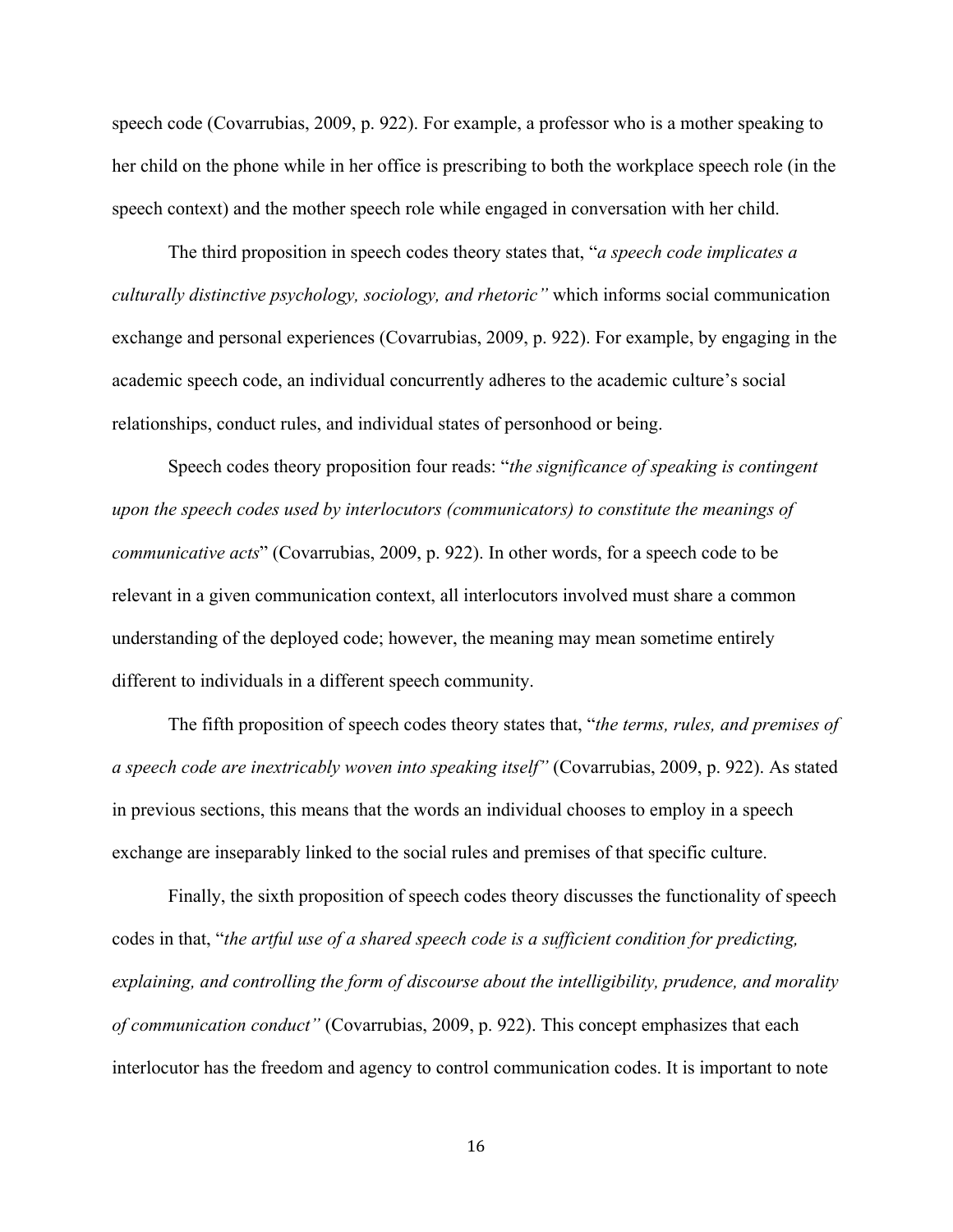that the concept of predictability does not imply predicting certain word choice; instead, SCT aims to predict sequential communication exchange through speech codes.

**SPEAKING.** The SPEAKING method, developed by Hymes in 1974 focuses on eight micro communication parts that form a macro speech code. This framework aims to use an etic approach to form an emic understanding. By examining speech codes through a structure, the process of observing, recording, explaining, and predicting codes of speech is streamlined. Scene and setting (S) focus on where the speech exchange happened – the physical happenings surrounding the communication exchange and physiological scene (Philipsen, 1972). Participants (P) examines who was present at the time of speech code exchange, the pattern of speech, sequence of speech exchange (such as taking turns) and frequency of speech. End (E) examines the motives behind the speech code exchange – the purpose behind the communication interaction. Act (A) observes the act topics discussed by members of the speech community and the act sequence in which the communication takes place. Topics include descriptive forms of speech and topic themes.

Therefore, topics discussed in an act sequence must be relevant and accepted by interlocutors in the speech exchange. Key (K) examines the tone of conversation during the communicative exchange - this includes tone of voice and nonverbal acts. The key of communication also included emotive meaning, for example: tears, sobs, slowing of speech, yelling, and whispering. Instrumentality (I) studies the communication channel of the speech code. For example, particular communication events take place in person, through face-to-face verbal exchange, while others are mediated through online comments, posts, or social media sites. Instrumentality also observes the language or dialect used, accents, and code switching. For example, women who wished to express their experiences as mothers in the professoriate found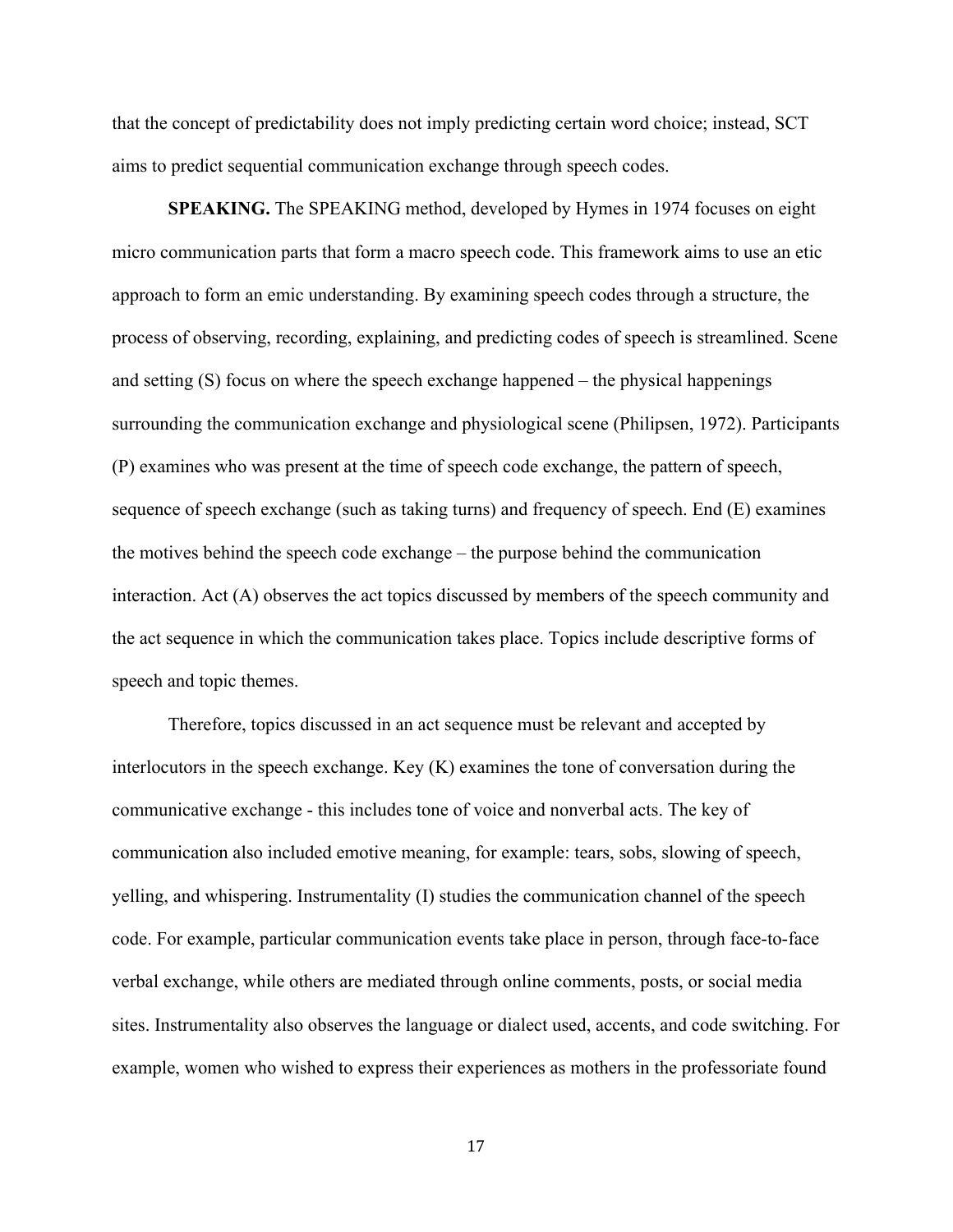instruments to do so; either through online comments or personal interviews. Norms of interaction/ interpretation (N) examines terms and expressions frequently used by members of a speech community. Interpretation also includes challenged or accepted behaviors and explicit conduct rules of interaction. Finally, Genre (G) observes the types of speech overheard. This may include intimate speech events, such as jokes or stories that are specific to the community. Chapter three, methods section explains my use of SPEAKING as a methodology for research. However, it is important to understand how the SPEAKING framework leads to understanding and analysis of communication situations and context.

**Application of the EOC.** My research of mother professors in academia took into account the functions of speech as an interpersonal interaction and membering within a speech community. I examined this communication phenomena to abstract, describe, and explain the "rules of appropriateness" in the academic system (Hymes, 1962, p. 114). In other words, what does it mean to be a mother and what does it mean to be a professor in a specific culture? I used the EOC and SPEAKING framework to observe patterns, codes and rules apparent in communication of mother professors through their personal interviews and online-mediated comment streams.

According to Covarrubias (2010) the EOC can be used for both organizations and online communication. Therefore, examining the organizational speech codes of academic life through the interview data and comment posts, I was able to regard "Language [as] the public storehouse of tradition, the signal of just what it is in the world that is significant, the resource for speculatively creating new worlds" (Agar, 1986, p. 21). Mother professor experiences were present for decades; however, through the use of the EOC and my study, current perspectives, issues, and emotions were showcased.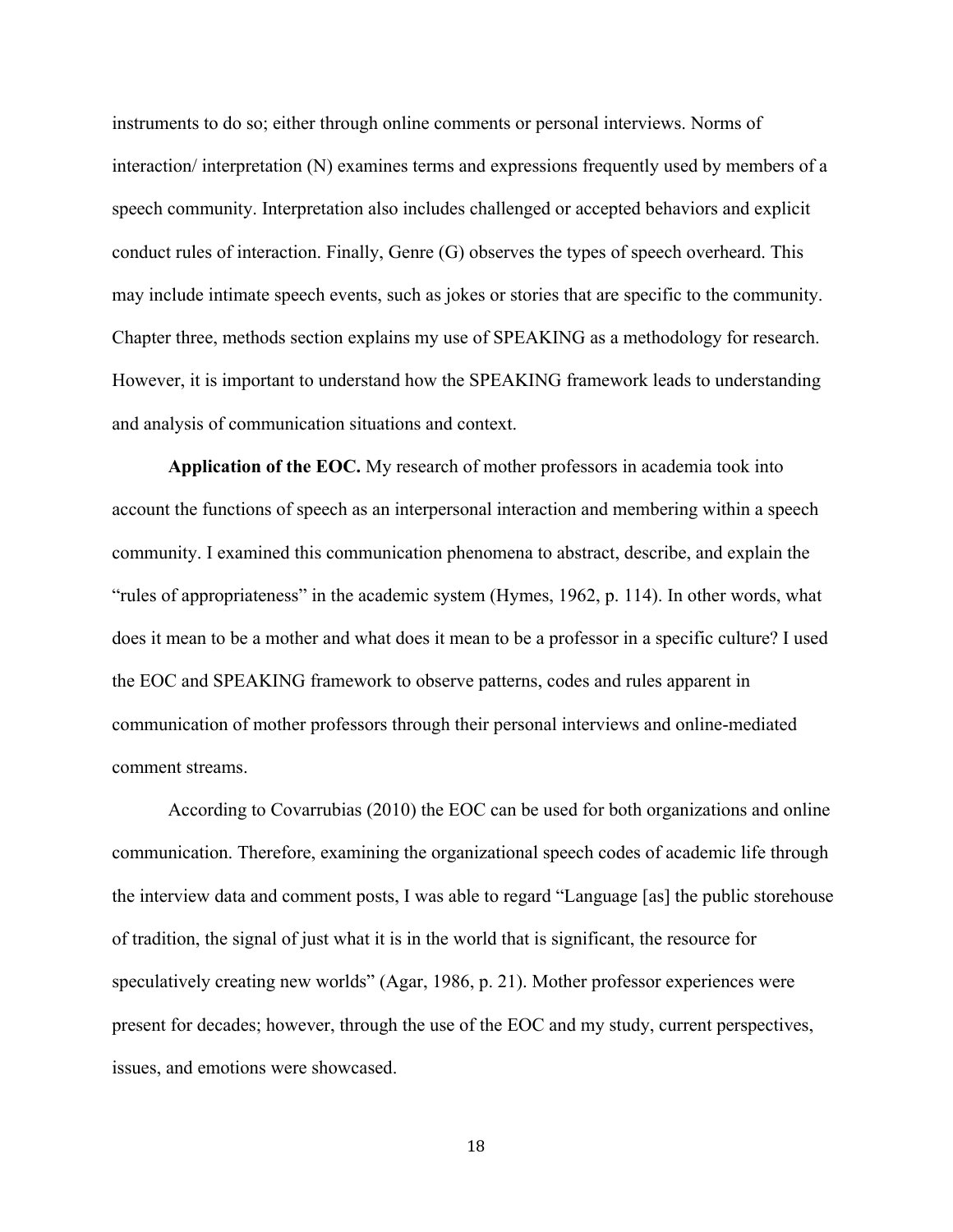I examined the social life of mother professors through participant interviews and online Amazon.com comments on the book *Mama, PhD*, published by Rutger's University Press in 2008, edited by Elrena Evans and Caroline Grant. The comments interpreted in the data were public domain and anonymous and discuss perspectives of book content. I explored the three main foci of the EOC, understanding, interpreting, and explaining, to uncover the cultural communicative resources mother professors use regularly.

Because the EOC is "fundamentally concerned with the idea that culture and communication are inseparably intertwined" (Covarrubias, 2010, p. 355) I explored communication resources and interpersonal conduct through the EOC, SPEAKING framework, and speech codes theory.

#### **Border Theory**

Desrochers and Sargent (2004) define border theory as "a general cognitive theory of social classification that focuses on outcomes such as the meanings people assign to home and work and the ease and frequency of transitioning between roles" ( p. 40). In other words, border theory examines the role responsibilities an individual fills in a certain life domain (e.g. motherhood and professoriate). A role is "a set of activities and relations expected of a person occupying a particular position in society, and of others, in relation to that person" (Bronfenbrenner, 1979, p. 85). However, border theory accepts that not all borders are stagnant. Therefore, border theory also examines how roles overlap, conjoin, remain separate, and combine to form one individual's multiple role fulfillment.

Border theory is predominantly used in the field of family studies in conjunction with work/life balance theory. Work/life balance theory focuses on stress and conflict between work (public) roles and family (private) roles and views the roles as separate entities that rarely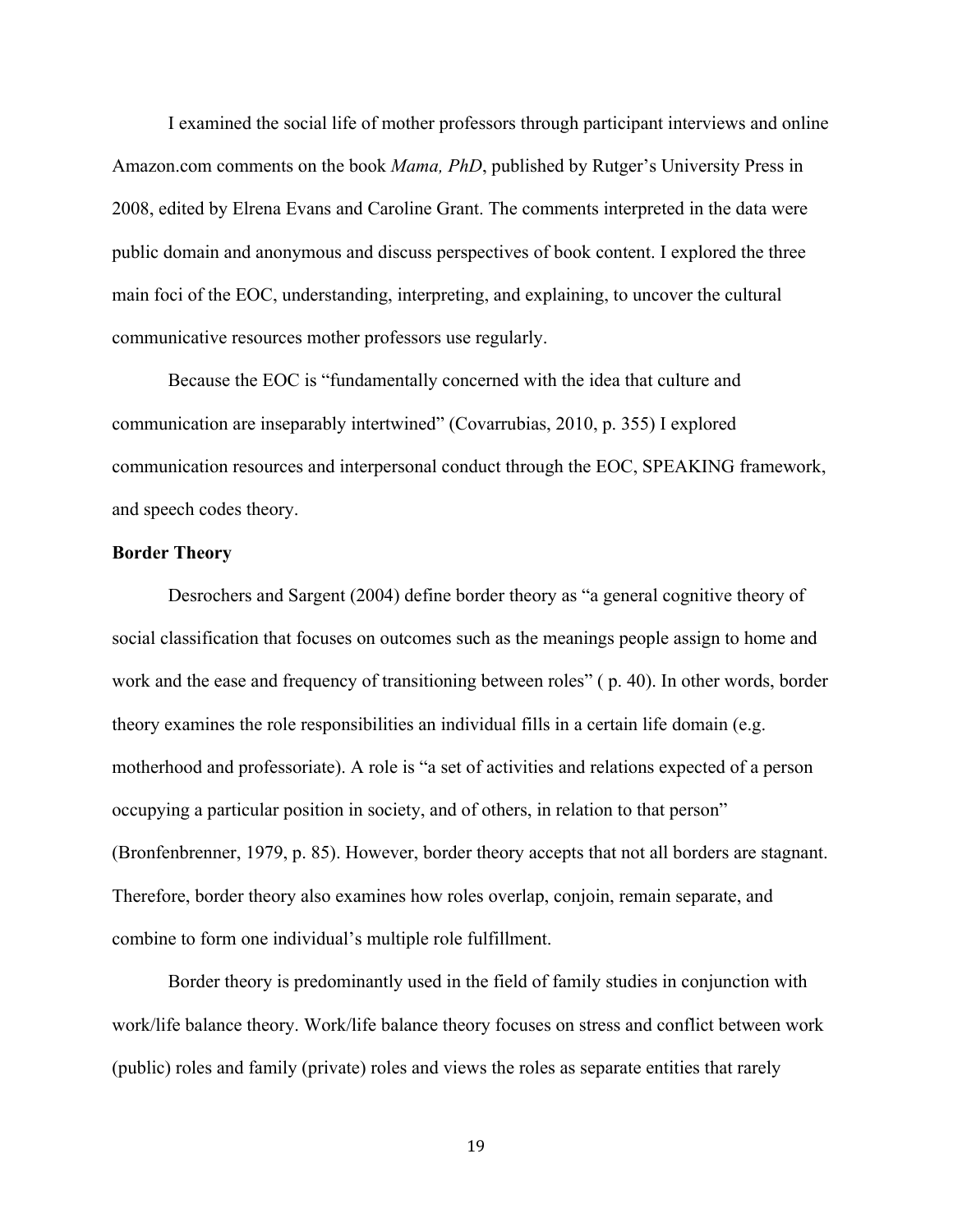overlap. Work/life balance theory mainly studies the emotional stressors and outcomes related to perfectly balancing roles to predict when and where conflict will eventually take place. Border theory, however, does not focus on the need or goal for balance. Instead, border theory observes how various life roles interact, overlap, and affect each other in a more general sense. Nippert-Eng (1996) describes this border theory as studying a continuum of domains in which borders allow for movement, integration, separation, and overlap at any given time. The border crossing takes place between two or more domains. The next section will explain how domains are formed, how they interact, and the borders between various domain roles.

**Domains.** Domains in border theory, as defined by Clark (2000) are spaces "people have associated with different rules, thought patterns and behavior" (p. 753). Domains act as social demarcations for rules, premises, and expectations individuals follow. Clark (2000) explains how domains affect communication through "means of attaining goals in an organization create a culture in which certain behaviors and ways of thinking are encouraged" (p. 753). In other words, the communication in a domain among members of that domain effects communication goals, patterns, and rules.

According to Clark (2000) border theory focuses on the intricate details of "domain integration and segmentation, border creation and management, border-crosser participation, and relationships between border-crossers and others at work and home influence work/family balance" (p. 747). Therefore, border theory subsumes work/life balance. Border theory examines how individuals negotiate role responsibilities across domain borders. It is vital to understand the social roles and communication patterns of each domain participant. For example, to understand experience of mother professors who travel between the professoriate and motherhood domain, a researcher must understand what communication codes are expected in each domain. Then the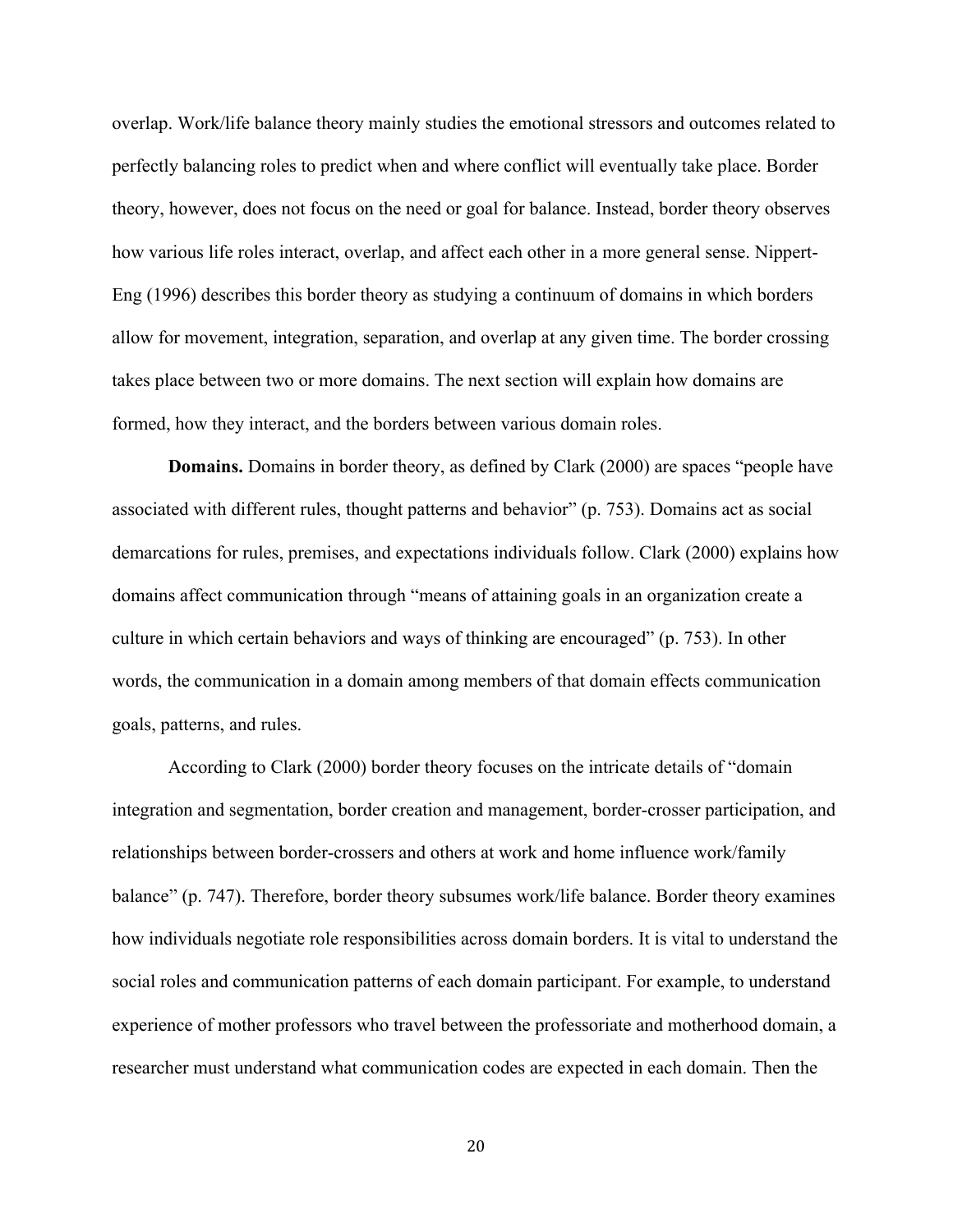researcher can identity individual domain resources and expand the study to understand how role communication in translated across domain borders. It is important to note that the "information transmission" (Philipsen, 1992) of roles and communication takes place across borders and domains with varying degrees of success (p. 11). In other words, sometimes the border boundaries keep information within the confines of the domain; while other times the communication translates well in other domains. To better understand domains, a clear definition of borders is provided in the next section.

**Borders.** In border theory Clark (2000) defines borders as "lines of demarcation between domains, defining the points at which domain-relevant behavior begins or ends" (Clark, 2000, p. 756). Nippert-Eng (1996) explains that much of the dominant United States understandings of boundaries are in relation to nation states or "nationality" (p. 278). Concurrent with Nipper-Eng, the present study does not define borders or domains by nation, but instead by existential, behavioral, and communication demarcations; the context domains for the current study being motherhood and professoriate life.

Ahrentzen (1990) defines boundaries as, "social relations and social expectations of one's role, which include expectations of the behavior and setting appropriate to that role, are significant forces surrounding potential role conflict" (p. 724). Ahrentzen's (1990) discusses how role conflict can lead to role confusion when one individual is forced to quickly change role responsibilities between two or more domains. The idea of role conflict stems from the concept of strong borders that separate roles through a strict chasm of communication patterns, norms, and sequences. Clark (2000) likens work and home to two countries "where there are differences in language or word use, differences in what constitutes acceptable behavior, and differences in how to accomplish tasks" (p. 751). An individual's ability to adhere to role responsibilities, and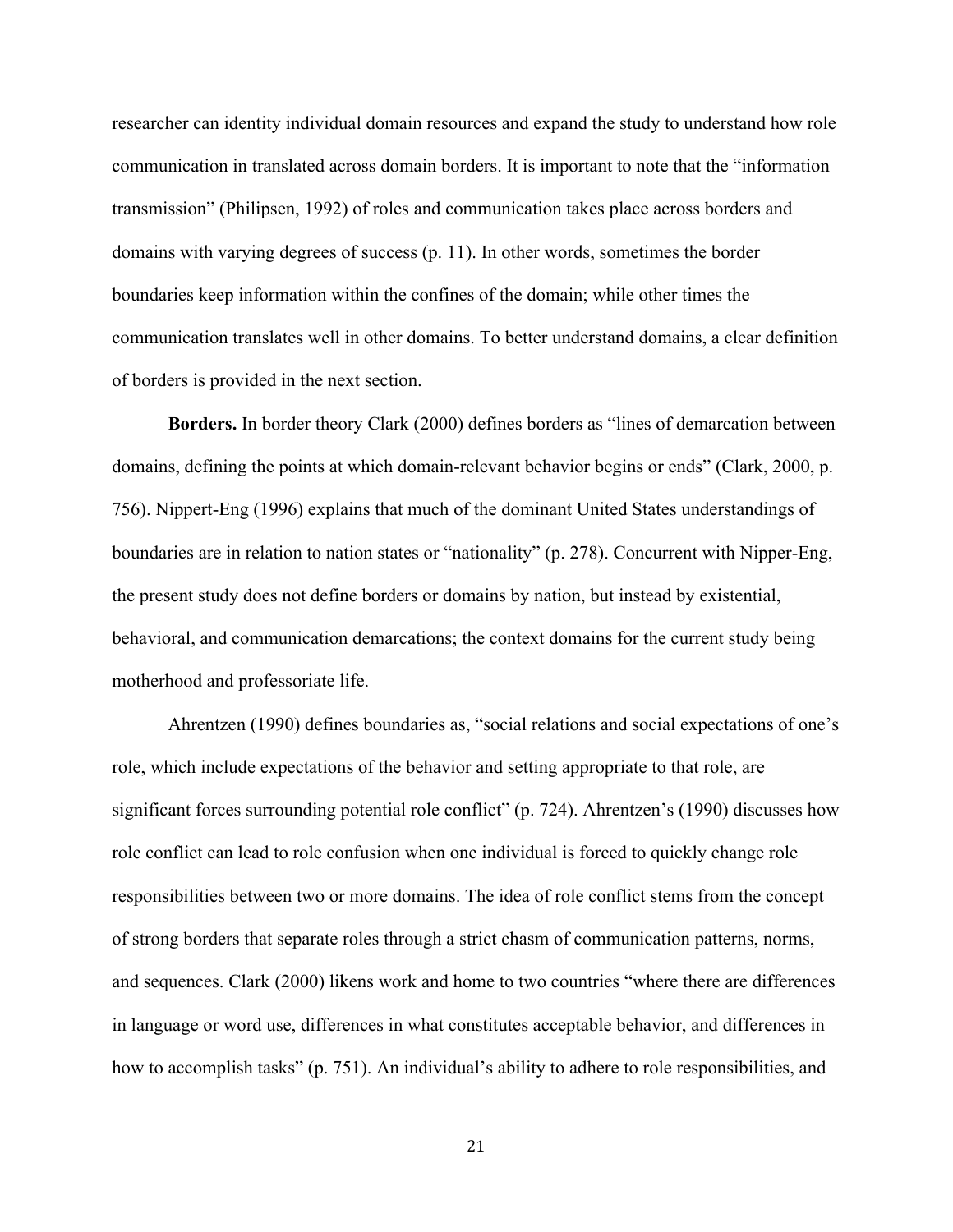affiliated cultural communication within the appropriate domain can, at times, prevent role conflict. However, when an individual frequently inhabits two roles, such as mother and professor, the role conflict issue becomes a communication and cultural role stressor. Constantly travelling between various roles and cultural domains can lead to role confusion and a blending or pull of domain borders.

**Border Types.** Border theory accepts three border types: physical, temporal, and psychological. The first, a physical border, is a border-space defined by physical and tangible objects, "such as the walls of a workplace or the walls of a home…*where* domain-relevant behavior takes place" (Clark, 2000, p. 756). For example, the walls of a university and the walls of a professor's office denote the physical space of academia where academic rules and speech codes exist. On the other hand, the walls of a home or domestic space define a physical domain in which household, familial, and marital roles exist.

Temporal borders are domains of time that "divide *when* work is done from when family responsibilities can be taken care of" (Clark, 2000, p. 756). For example, temporal borders become relevant when mother professors are expected to be in multiple places at the same time: picking a child up from school at noon and attending a departmental faculty meeting at noon. Temporal border struggles lead to scheduling conflicts, because the mother is culturally expected to be in both places at the same time, and thus, is forced to choose between the two domains.

Psychological borders are "rules created by individuals that dictate when thinking patterns, behavior patterns and emotions are appropriate for one domain but not the other" (Clark, 2000, p. 756). Psychological borders and/or existential borders define roles and personhood of an individual. These borders, though not tangible, are perhaps the most important border in role conflict management and balance because they help shape individual experiences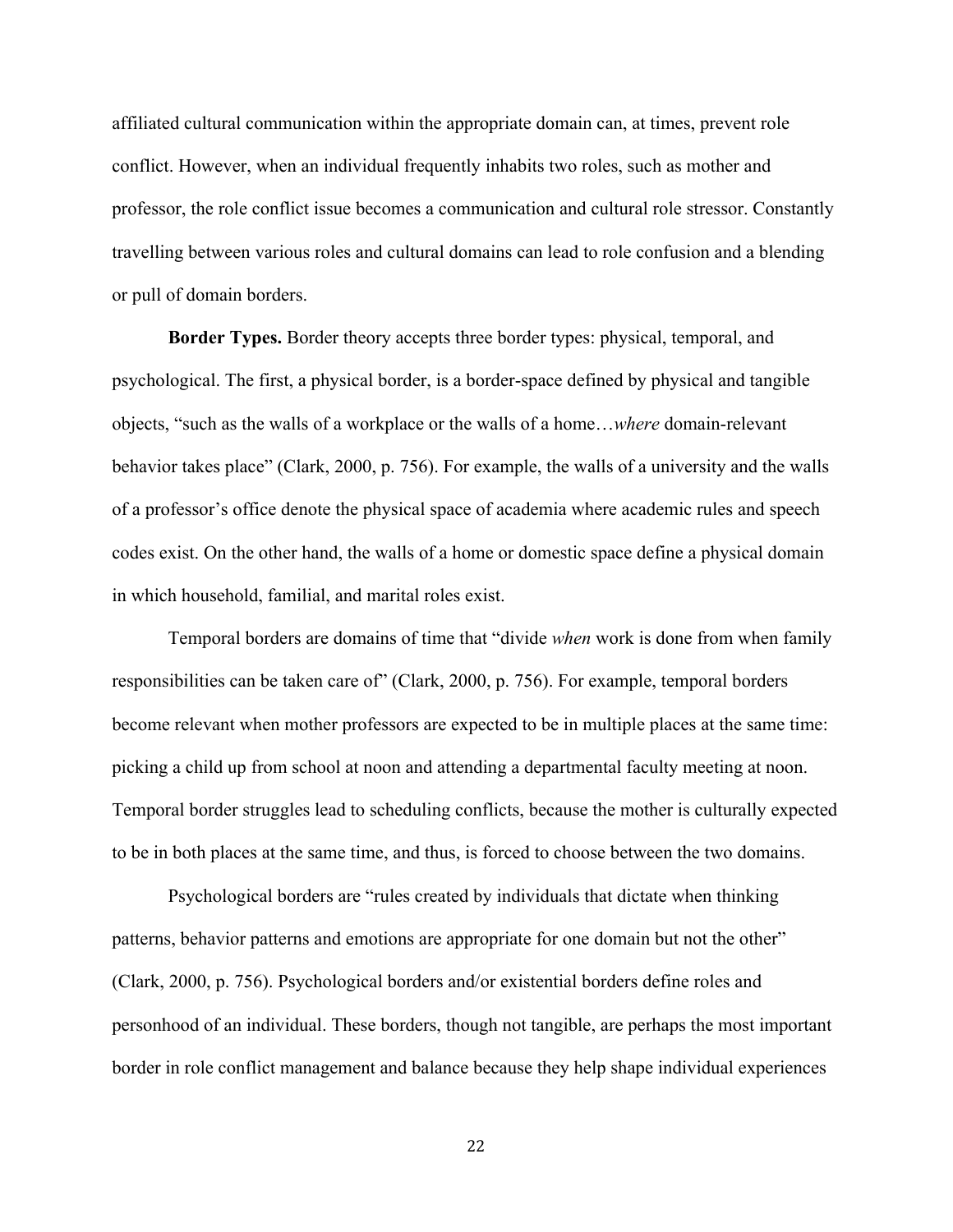along the border. Psychological border experiences are formed through emotional states; often discussed in terms of role conflict and role stress. When one role, for example, the academic role of professor, becomes stressful and negative, that negative experience may affect the individual's psychological state in the motherhood/domestic domain.

Permeability. Clark (2000) defines permeability in border theory as the "degree to which elements from one domain enter another" (p. 756). Permeability is the incoming and outgoing transitions of a specific domain or the entry and exit points at the border.

In his research on work and family border, Pleck examined how working mothers negotiate the "*asymmetrically permeable boundaries between work and family roles"* (Pleck, 1977, p. 423). Pleck's (1977) research found that women often manage borders as a hierarchical or preferential ordering where "the demands of the family role are permitted to intrude into the work role more than vice versa" (p. 423). This adheres to the typical North American ideal mother role in which a women chooses her family, particularly children, over herself and other role responsibilities. This same research study also found that in the case of an emergency, such as family sickness, women often choose family roles and responsibilities over those of the academic, work-oriented space (Pleck, 1977, p. 423). For example, a professor leaving class early to attend to a child's sickness – the professor is leaving work role duties to fulfill the more pressing mothering duties at home. Much like the various border types, permeability can function at a physical or psychological level.

**Flexibility.** Flexibility in border theory is "the extent to which a border may contract or expand" (Clark, 2000, p. 757). Flexible borders allow individuals to change the shape of existing borders. By giving cultural members autonomy to change border shapes, the border crossing experience morphs to fit their personal needs. Permeability and flexibility are vital factors in the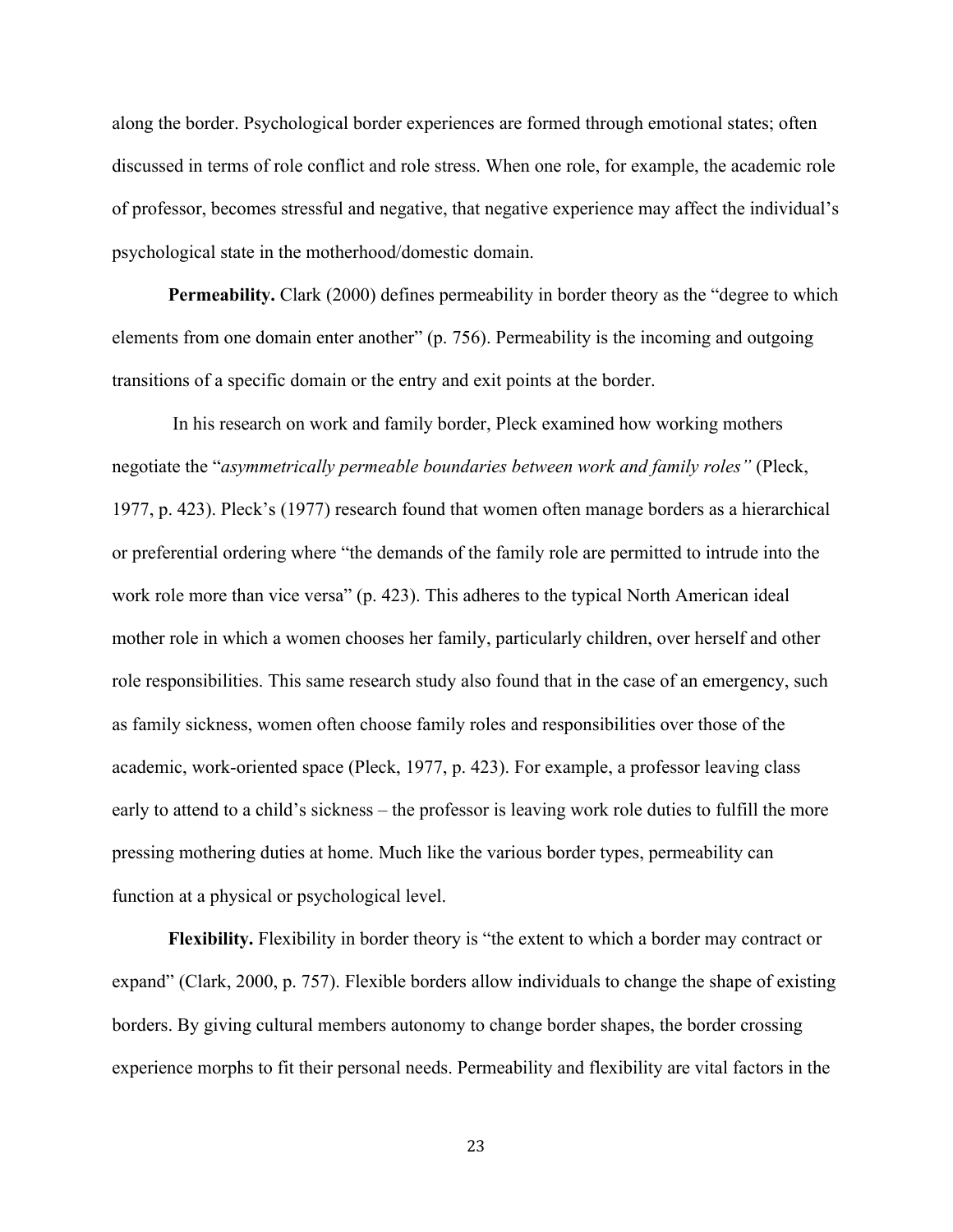success or failure of a border-crossing. If domain borders are not permeable and flexible, individuals are forced to separate, hide, or negate/disown identities.

Clark (2000) explains, "When a great deal of permeability and flexibility occurs around the border, 'blending' occurs. The area around the presupposed border is no longer exclusive of one domain or the other, but blends both work and family, creating a borderland which cannot be exclusively called either domain" (p. 757). This blending of domains and identities produces a borderland of mixed signals, or double binds, which can cause conflict, confusion, and turmoil for individuals who identify as both a working professor/academic and a mother. The next section will expand Clark's (2000) concept of boundary blending by incorporating Nippert-Eng's (1996) concept of overlapping boundaries of self-identity.

**Overlapping Borders.** Nippert-Eng's work on overlapping boundaries and the effect of boundaries on personhood will inform much of my research. While most individuals think of boundaries in terms of physical space, Nippert-Eng (1996) conceives boundaries in terms of "territory of the self" (p. 34). That is, the roles and premises of cultures an individual identifies with which ultimately morph together to form identity.

The territories operate on the assumption that "self does not end with a mentality. Rather, we portray and reinforce that self, that way of thinking, through our bodies and our physical, tangible surroundings" (Nippert-Eng, 1996, p. 34). In other words, the speech codes, patterns, domain role and cultural communicative interactions that take place within a domain ultimately form, sustain, and define an individual's personhood – even outside of the domain boundary. Each domain affects the gestalt of personhood in a profound way. Border theory aims to understand how each domain in an individual's life affects their experience as a whole, or the gestalt of their many roles.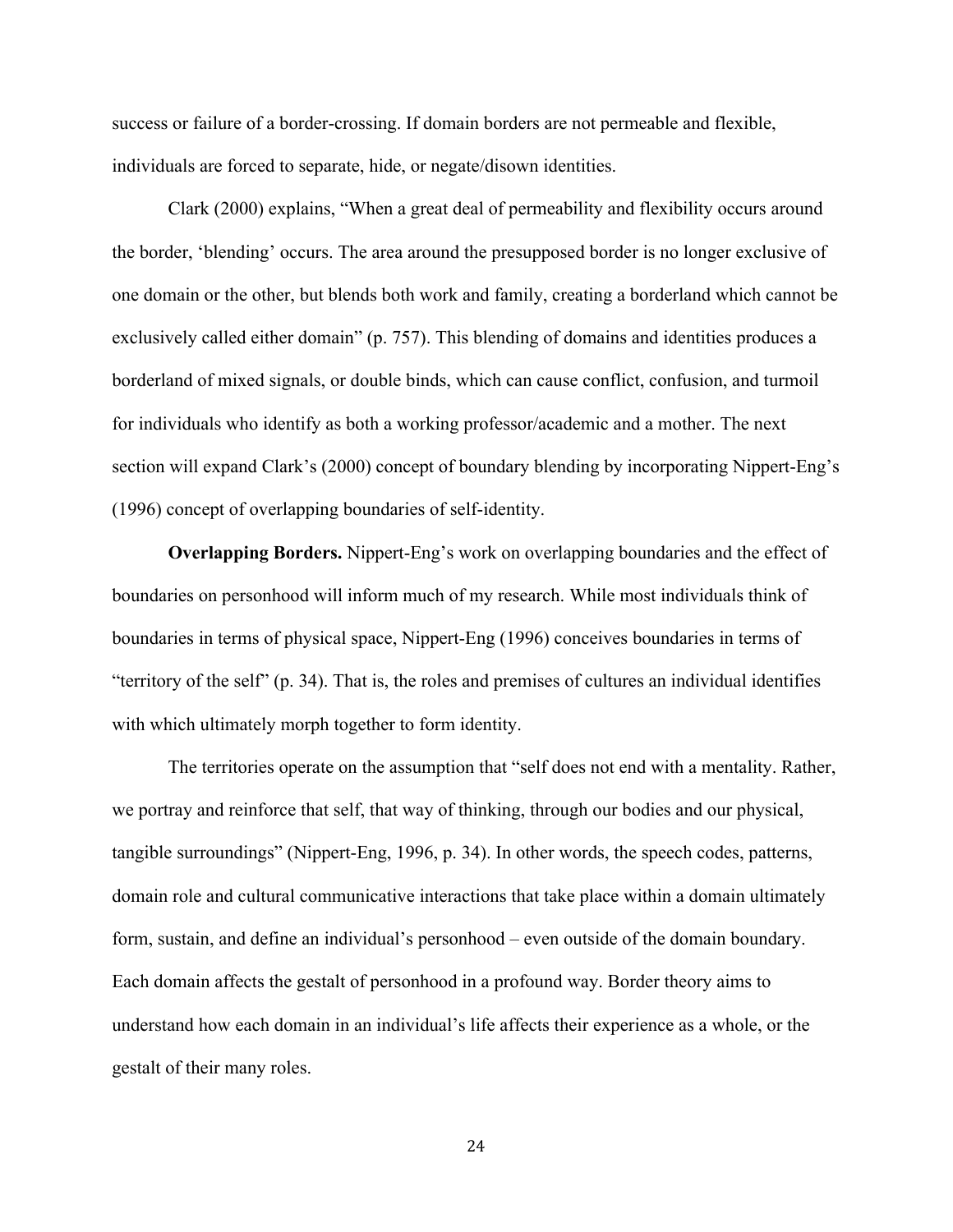I applied Nipper-Eng's concept of overlapping boundaries and territories of self with the idea of physical and psychological borders. The concept of borders tends to be evaluated in terms of strict adherence to domains that only change through permeability and flexibility, but rarely overlap or conjoin. As Nippert-Eng (1996) states, "if we fundamentally conceive of any two categories as oppositional, inversely defined classes of things, and especially if we further locate them in distinct times and spaces, we virtually force ourselves to ignore their overlapping potential" ( p. 279). Therefore, my research focused on both boundary overlap and boundary chasm and the two poles of the permeability and flexibility spectrum. By shrugging the preconceived notion of strict, impermeable boundaries, one can view boundaries in terms of options, multi-faceted experiences, and continuums (Nippert-Eng, 1996). I expanded this concept of continuums in terms of border crossing as a continuum of flexibility, permeability, communication resources and cultural enactment.

According to Nippert-Eng (1996) "exploring such overlap also means being extremely sensitive to the myriad points at which categorical boundaries are placed" (p. 280). My research remained sensitive to the participant's experiences through direct quotes and the EOC approach. By capturing micro experiences along the border of two domains I identified patterns along the continuum of flexibility and permeability, role conflict, and role overlap.

**Domain Role Conflict.** Role conflict takes place between domains and occurs when an individual is expected to be (physically or mentally) in one role while simultaneously filling another role. Hall and Richter (1988) argue that role conflict occurs when "a person engaged in a specific role is called on to operate in another role simultaneously. This might result in "role overload" or role conflict between the two or more domain role expectations (p. 217). Role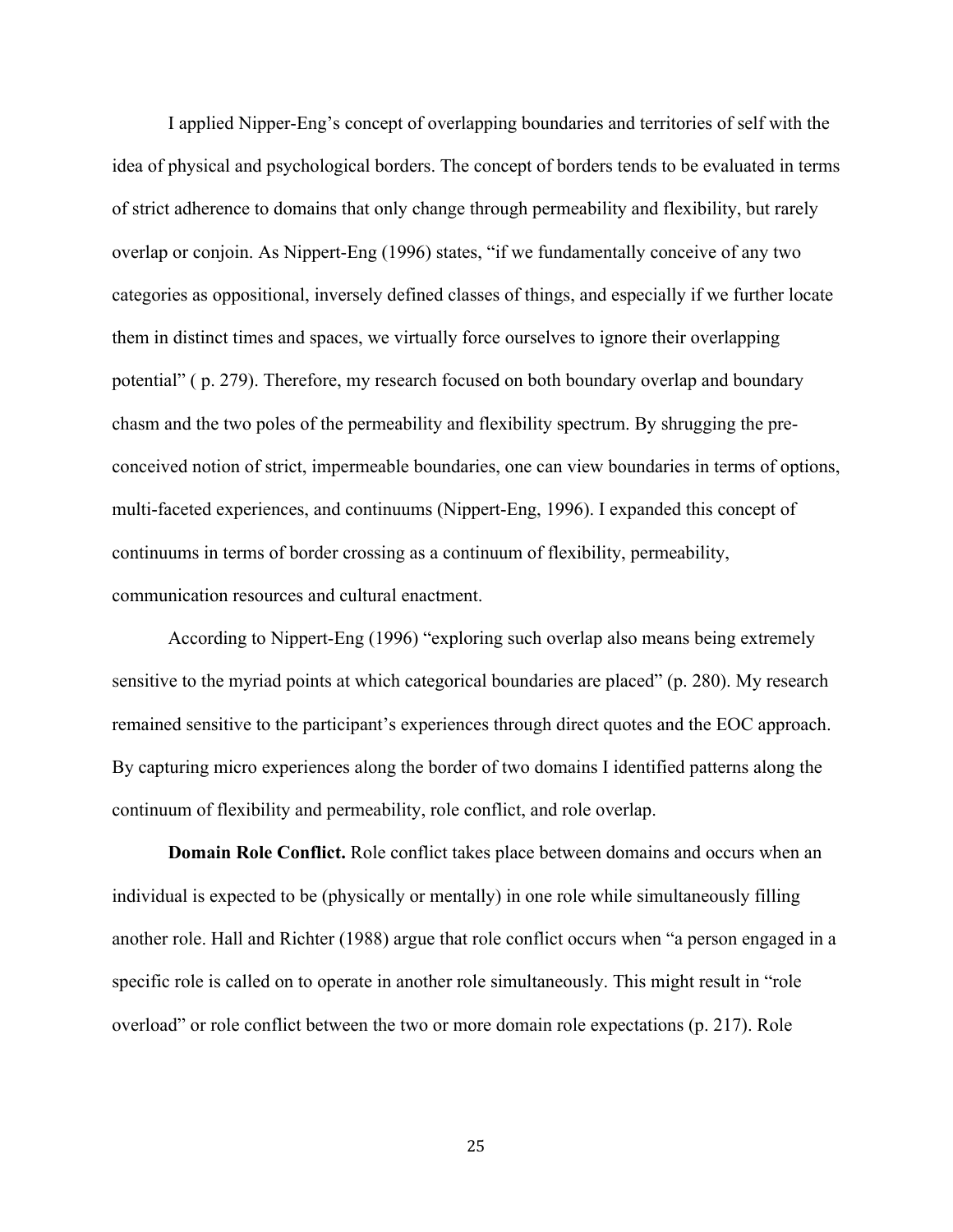conflict can lead to feelings of inadequacy, stress, or inability to fully engage in a domain while fulfilling a role in another.

In a study conducted by Frone et al. (1992) an astounding forty-one percent of their sample reported feeling extreme cases of role conflict on the border between domains (Frone et al., 1992, p. 728). The concept of role confusion, overload, and diverse role expectations was a key focus in my study. My interview instrument [appendix B] aimed to identify the roles fulfilled by mother professors, their enactments of motherhood, and interpersonal resource. My three research questions ultimately identified the role confusion, overload, and expectations in each domain.

In extreme cases of role conflict, role exit occurs. Role exit is a separation from a domain and the subsequent domain responsibilities (Ashforth et al., 2000). "The contrast in role identities means that there is more of a psychological and possibly physical gulf to bridge" (Ashforth et al., 2000, p. 477). For example, when a mother professor physically exits her role as professor by leaving the confines of the academy, she enters the domain of motherhood. However, by bringing work home or thinking of work-related responsibilities at home, she is overlapping the border domains and experiencing role permeability.

**Participants at the Border.** Another key concept in border theory is the function of participants at the border, both participant border-crossers and border-keepers. There are two types of participants: central participants and peripheral participants. Central and peripheral participants can also be categorized as border keepers or border crossers.

Central participants, as discussed by Clark (2000) are individuals who "(a) internalized the domain's culture, including learning the language and internalizing the domain's values, (b) demonstrated competence in one's responsibilities, (c) connected with others who have central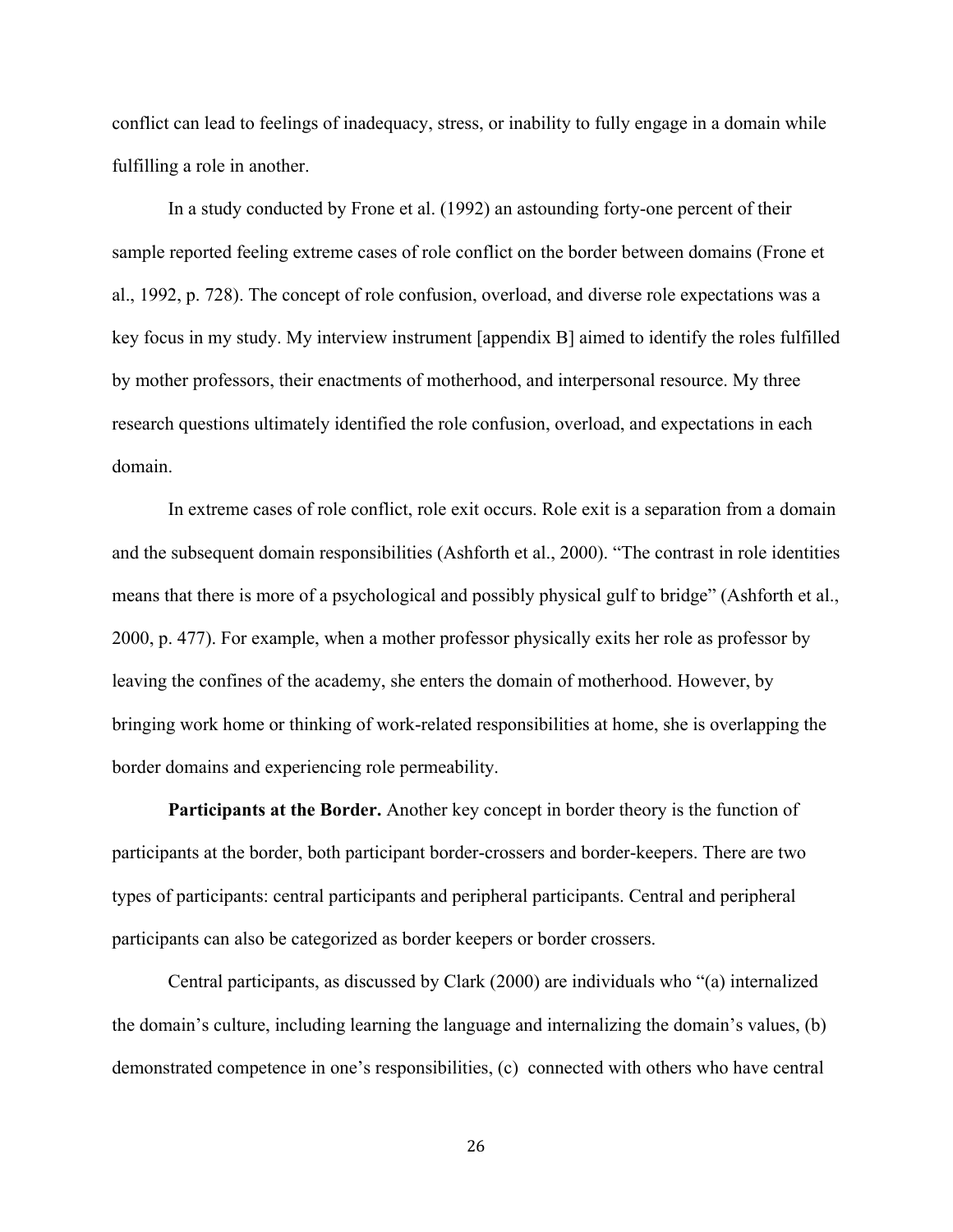membership, (d) identified personally with domain responsibilities" (p. 279). Peripheral participants have, "(a) ignorance of or distain for domain values and cultural norms, (b) full competence not yet achieved, (c) lack of interaction with members of the domain's central community, (d) little or no sense of identification with domain responsibilities"(Clark, 2000, p. 759). In other words, central participants are in the middle of cultural action, communication sequences/formation, and interlocution; whereas peripheral members are on the outskirts. It is important to identify a border-crosser as peripheral or central to properly evaluate their bordercrossing skills and experience.

Border keepers are individuals who monitor border-crossings, domain interaction, and are "influential in defining the domain and border" (Clark, 2000, p. 761). Examples of borderkeepers are workplace supervisors, academic department chairs, or marital spouses. The interaction between a border crosser and a border keeper can be positive, allowing for flexibility, role overlap, and permeability, or hostile, forcing the border crosser to keep one domain completely separate when entering a new domain.

Clark (2000) views this interpersonal relationship between border crossers and border keepers as an "intersubjective activity in which several sets of actors – border-crossers, borderkeepers, and other domain members – negotiate what constitutes the domains and where the borders between them lie" (Clark, 2000, p. 761). The interaction between participants and border keepers ultimately becomes a negotiation between domains and formation of borders, permeability, flexibility, and frequency of mental or physical border crossing.

Hall and Richter (1988) discuss three main types of border crossers for both physical and psychological boundaries: anticipatory, discrete, and lagged. The first, "anticipatory" style pertains to individuals in which "concern with the domain of destination begins before the person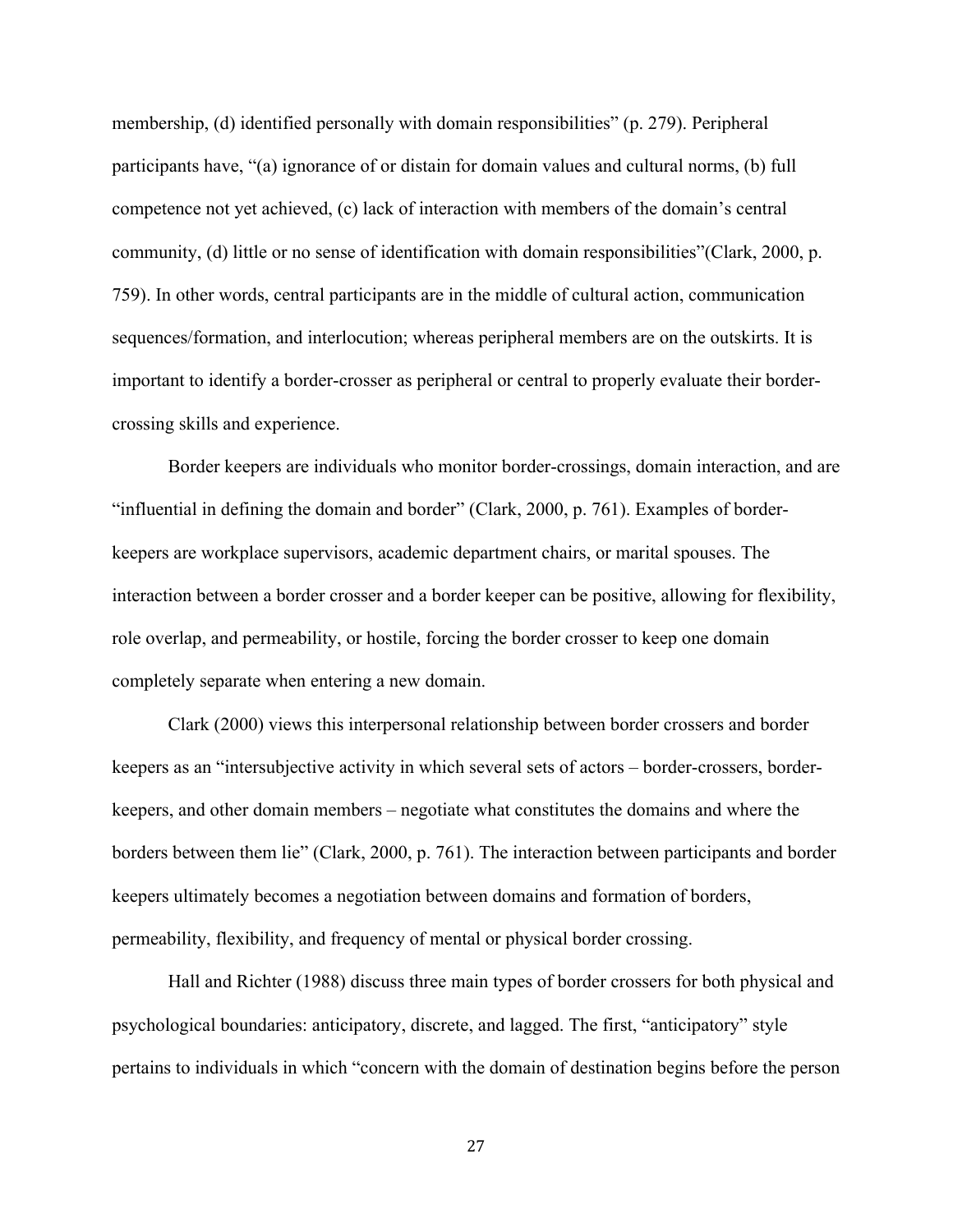physically leaves the current domain" (p. 215). For example, a mother professor may be concerned about her lecture later in the day while she is feeding her infant breakfast at home: She is anticipating the work role responsibilities while still in the home domain.

In the "discrete style, the individuals' concern with the domain of destination starts upon arrival there" (Hall & Richter, 1988, p. 215) which means the trigger of both physical and psychological experience is the border itself. For example, a mother professor may not think of home responsibilities (e.g., making dinner, cleaning, feeding the children, laundry) until she is physically present in her home.

Finally, lagged style is a delayed sense of border in which "the person's concern with the newly entered domain does not start until he or she has been physically present for a period of time" (Hall & Richter, 1988, p. 215). For example, a mother professor may spend time in her office before class, and thus, is present in the university domain. However, she will not fulfill and fully engage in her role until she begins to lecture in her class hours later.

**Application of Border Theory.** I used border theory to examine the daily mental and physical border-crossings between the contrasting domains of home and academia for mother professors. I used border crossing styles and the concepts of domains to examine border experiences of women who identify as members of both the motherhood domain and the professional academic domain. By examining the ideology of a culture, for example, what makes an ideal mother, or what makes an ideal professor; I identified cultural enactments and role expectations for each domain.

The border-crossing experience between motherhood roles and academic roles is an intimate, delicate, and overlooked interpersonal experience for mothers who are university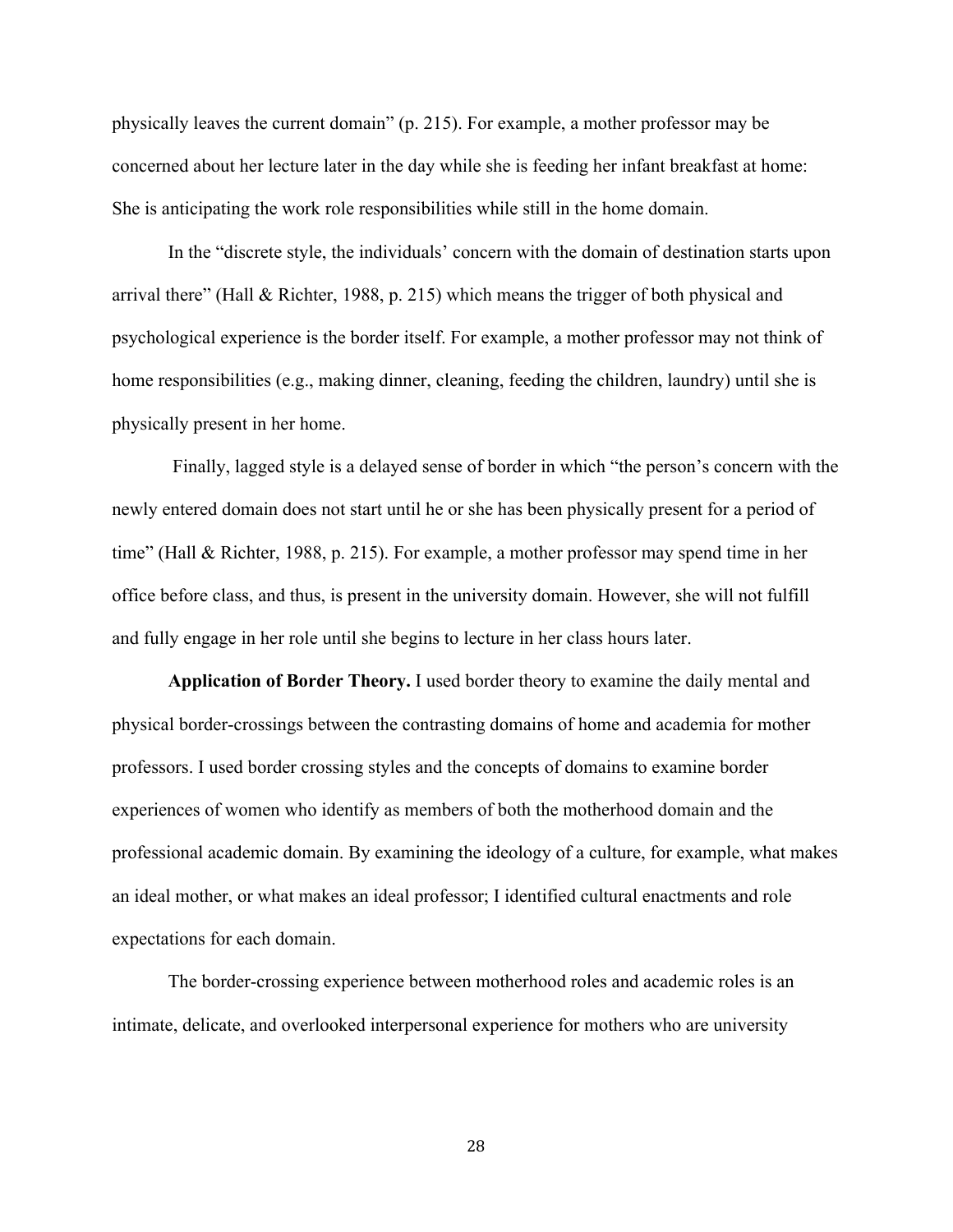professors. Therefore, by using the ethnography of communication and border theory to interview mother professors, a more intimate and nuanced account of experiences manifests.

## **Double Bind Theory**

Double binds were first identified by Bateson, Jackson, and Weakland in 1956 in an attempt to explain how schizophrenia manifested through interpersonal double binds. Double bind theory has since been applied to individuals suffering role confusion and contradiction in a broader sense, particularly in intimate relationships (Hennestad, 1990). Neuman (2009) defines a double bind as a "pathological pattern of interaction with a significant other in which conflicting messages at different logical levels of analysis are loaded with polar values" (p. 228). These opposing communication forces often lead to communication confusion, conflict, and polar role identities.

A double bind occurs when an individual receives two opposing directives or messages in one communication exchange and is unsure which directive to follow. Miller (2005) states "…the notation of double bind illustrates how looking at issues such as levels of communication, content and relational messages, and symmetry and complementarity can lend insight to the processes of communication in relational systems"( p. 191). The process of a double bind depends on the exchange of messages between one or more individuals. During this communication exchange, one individual – often the subordinate – lacks the autonomy to fully engage in and understand the communication message.

**The double bind sequence.** In order to be considered a double bind scenario, a communicative exchange must have five identifiable parts. First, the situation must include "two or more persons," such as a university professor and their supervisor/department chair (Bateson et al., 1956, p. 4). These individuals share an intimate relationship in which they communicate on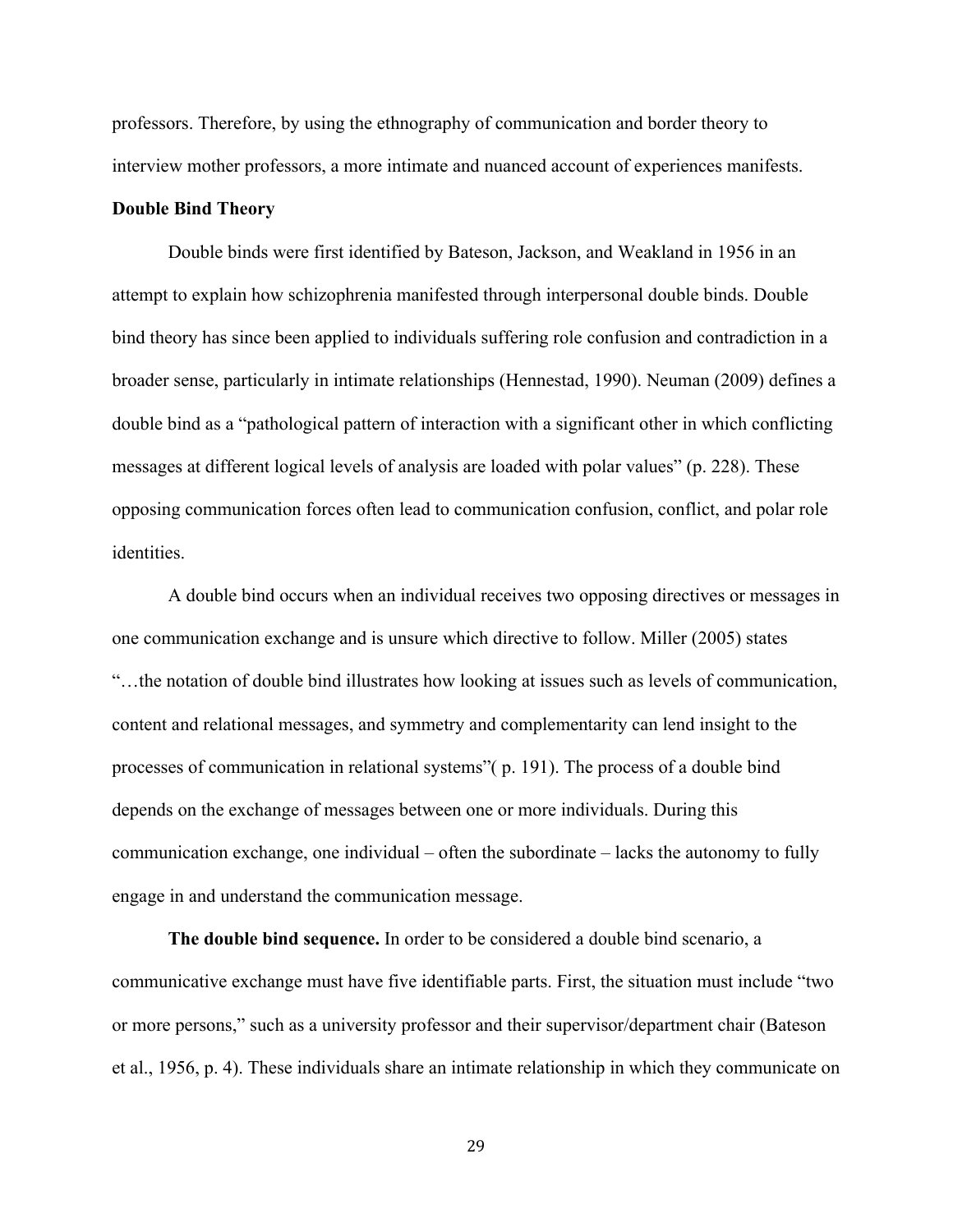a regular, patterned basis. Second, the scenario must be a "repeated experience," eventually leading to a pattern in which the double bind is a socially "habitual expectation" (Bateson et al., 1956, p. 4). This means that the confusion and unclear communication expectations of the double bind are so inherent in the exchange between the interlocutors, that the perplexity of the exchange becomes second-nature and expected by both parties. For example, if a professor and a department chair have a double bind communication relationship (in which the professor is unclear of what is expected and how to proceed), both the professor and chair will eventually expect the miscommunication and confusion for all future interlocutions. Because double binds function in terms "discriminating between orders of message" (Gibney, 2006, p. 51) and "language activity of the interacting participants" (Neuman, 2009, p. 230) I observe double bind situations of mothers in academia through the ethnography of communication.

In addition to these two situational requirements, Bateson, Jackson, and Weakland (1956), state a double bind situation must have three distinct injunctions. First, a "primary negative injunction" most often from the dominant party (e.g., a supervisor, department chair, or senior colleague) (Bateson et al., 1956, p. 4). This primary injunction is often a broad, overarching concept regarding punishment. For example, a department chair may tell a mother professor, 'If you miss another day of work 'x' will happen' or 'if you bring your child to work again 'x' will happen'. The primary negative injunction often relates to disciplinary actions or contingent threats.

 Next, a "secondary negative injunction conflicting with the first at a more abstract level, and like the first enforced by punishments or signals which threaten survival" (Bateson et al., 1956, p. 4). Often these secondary negative injunctions are nonverbal or conceptual in nature; thus making them harder to identify if not intimately acquainted with the speech environment.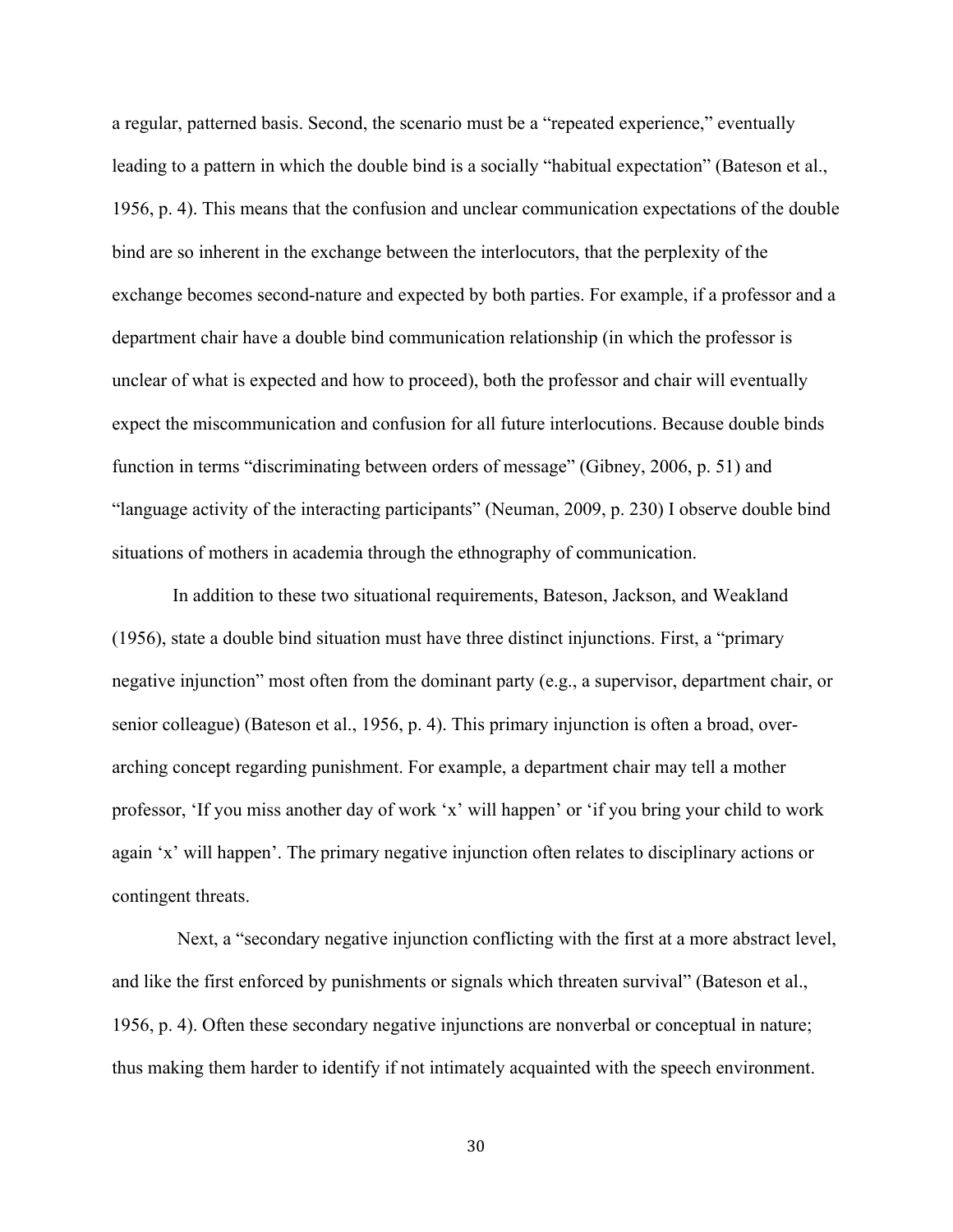For example, the tone of voice or posture of a department chair when communicating with a professor, which can often conceal or suggest implications of disciplinary action.

Finally, a "tertiary negative injunction" occurs, which prevents or prohibits the "victim from escaping the field" (Bateson et al., 1956, p. 4). For example, a mother professor may be unable to comment on or question the commands of the department chair and is, thus, unable to leave/ have autonomy in the work domain for fear of losing her job. In either scenario – leaving the 'field' or commenting on the double bind – the mother professor places herself at risk of retaliation from the department chair.

It is important to note the once a double bind pattern and/or environment has been established, the sequence of all injunctions in not needed to send the victim into a double bind reaction, "almost any part of a double bind sequence may then be sufficient to precipitate panic or rage" (Bateson et al., 1956, p. 4). In other words, once a double bind sequence is an expected form of communication between two or more people, the primary, secondary, and tertiary injunctions are not needed to establish a double bind. Instead, only a primary injunction may send a double bind victim into a full state of confusion, inadequacy, belittlement, and paranoia.

There two key assumptions in double binds. First, is the expectation of a second double bind, or habit-forming communication exchange. Second, is the assumption that one person in the communication exchange is a victim. Bochner and Eisenberg (1985) define the victim as an individual in the interpersonal situation who cannot clearly decide on one communication action without choosing the other (Bochner & Eisenberg, 1985). Gibney (2006) defines victim in terms of schizophrenia as "the person who…finds him or herself in a communicational matrix, in which messages contradict each repetitive activity that creates a habitual expectation" (p. 50). In other words, the victim is caught in a lose-lose situation. By choosing to act on one command he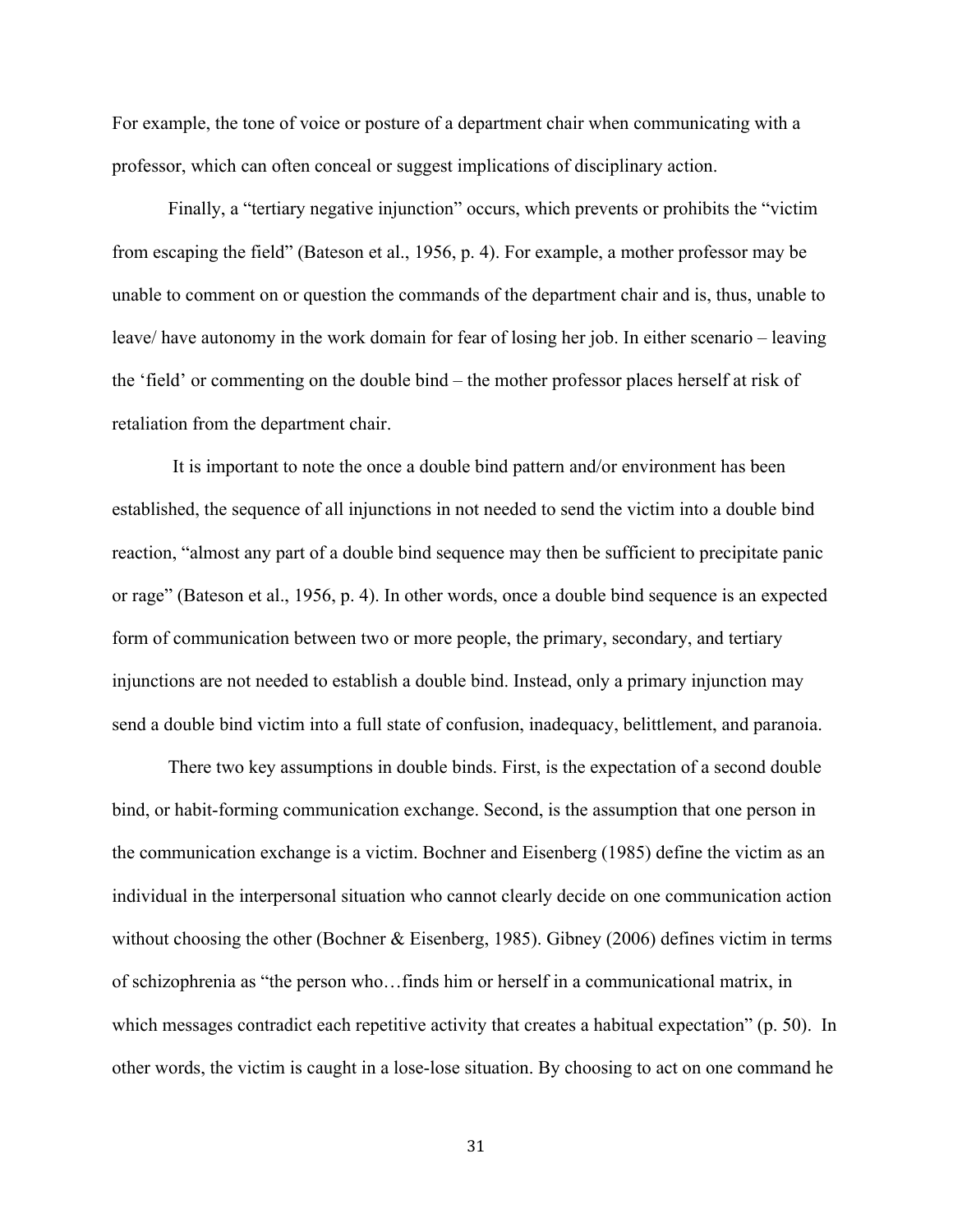or she instantly negates the other command and, thus, is caught in a push-and-pull of negative injunctions.

The victim has a difficult time negotiating the social expectations of the communication exchange in which there are "…two orders of message and one denies the other" (Hennestad, 1990, p. 267). The injunction of stress and worry in the double bind scenario stems from the requirement to "discriminate accurately what sort of a message is being communicated so that [the victim] may respond appropriately" (Hennestad, 1990, p. 266). The accuracy of the communication, for example regarding maternity leave or a pay raise, ultimately impacts the success and livelihood of the communication victim in the exchange.

Hennestad (1990) also states that the victim in a double bind is "unable to comment" (p. 267) or request message clarification and is therefore "trapped because he or she will be punished, or expect to be punished if he or she comments on the message being expressed" (p. 267). Victims of a double bind are also denied the chance to question or clarify the situation and often, as a result, do not know how to react to the push-and-pull of domain responsibilities. As a result of this, "a common reaction will then be withdrawal from the situation in sense of reducing the amount of participation in constructing the environment" (Hennestad, 1990, p. 269). For example, a mother professor negotiating maternity leave may be unable to question the department chair regarding her paid leave rights for fear of social retaliation or judgment from the department chair. Subsequently, she will socially withdraw or marginalize herself in the departmental domain as a coping mechanism for her emotional and social confusion spurred by the double bind negative injunction.

The constant double bind push-and-pull of expectations, role confusion, and unrealistic domain expectations leaves many academic mothers feeling powerless and neglected by the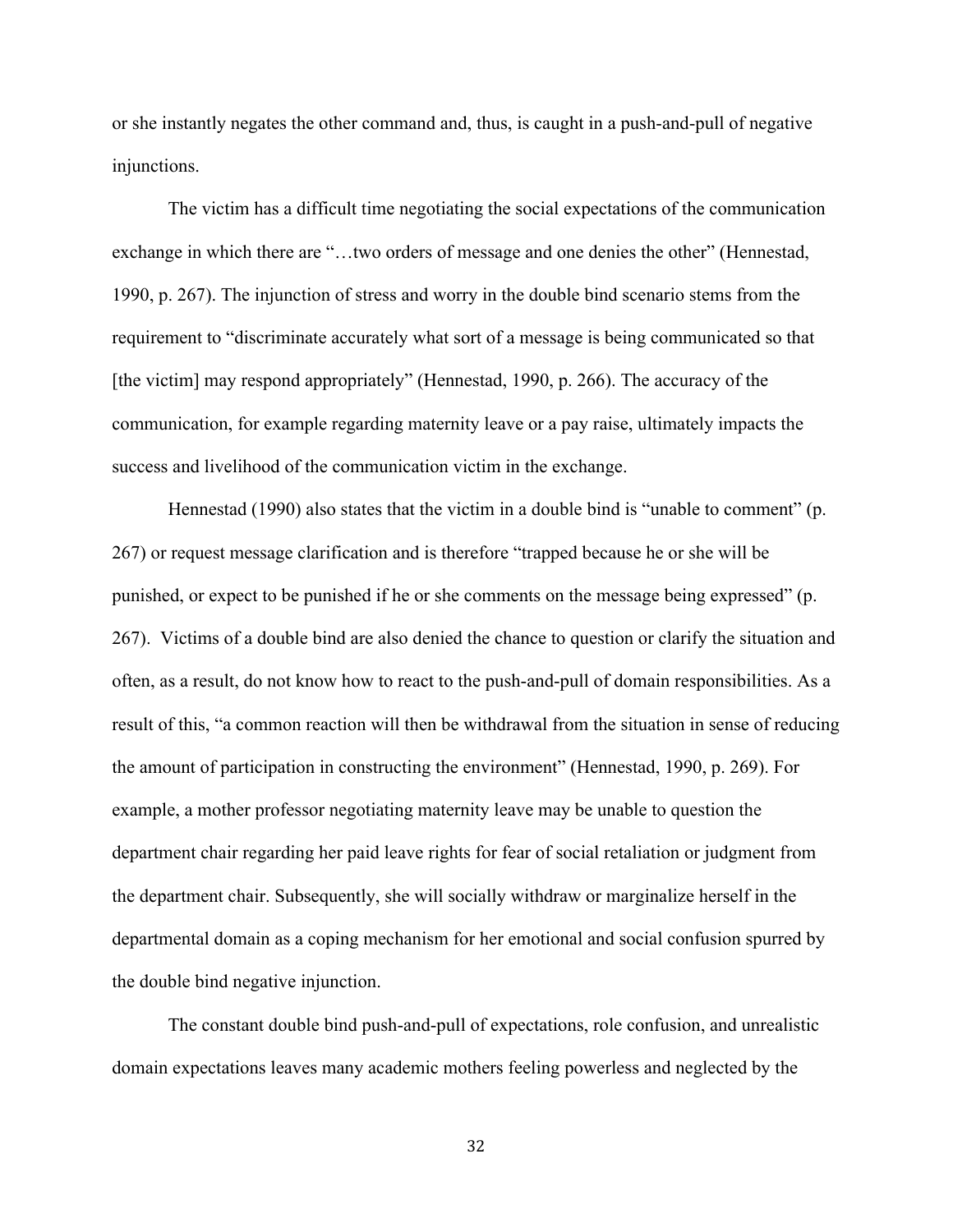professoriate as they cross the psychological and temporal borders of home and work. For example, expecting mother professors to attend events on weekends or in the late evening hours places them in a double bind scenario that can result in social retaliation, confusion, and forced border-crossing. By attending the event they are leaving their home domain and being forced to cross into the academic domain. However, by not attending the event they refuse to engage in the academic domain role responsibilities and may later experience social consequences and negative injunctions from colleagues and supervisors.

The social-psychological impact double bind scenarios have on individuals is profound and often extremely stressful. Hennestad (1990) explains that "mixed messages – a 'double bind'…. seems to have a serious impact on human beings and human relationships" (p. 266). The impact Hennestad (1990) discusses can be evaluated in terms of role and/or domain conflict, impermeable borders, and speech code confusion. Miller (2005) points out that any double bind situation can have "devastating effects on individuals and family systems…" (Miller, 2005, p. 191). These conflicts arise because one (or more) individual(s) in a speech community are unsure how to use a speech code. I use of double bind theory in my research to better understand how mother professors negotiate the stressful, often victimized, process of border-crossing and domain roles.

**Double bind organizations.** Double binds do not only apply to individuals or microgroupings of individuals. In certain circumstances entire organizations can become so intertwined in double bind communication that the organization itself takes on a culture of paradox. Hennestad (1990) discusses the concept of double binds in organizations in which there are many victims stemming from one large, cultural double bind (p. 273). Because a double bind organization has many victims, such as professors and staff within a department, the root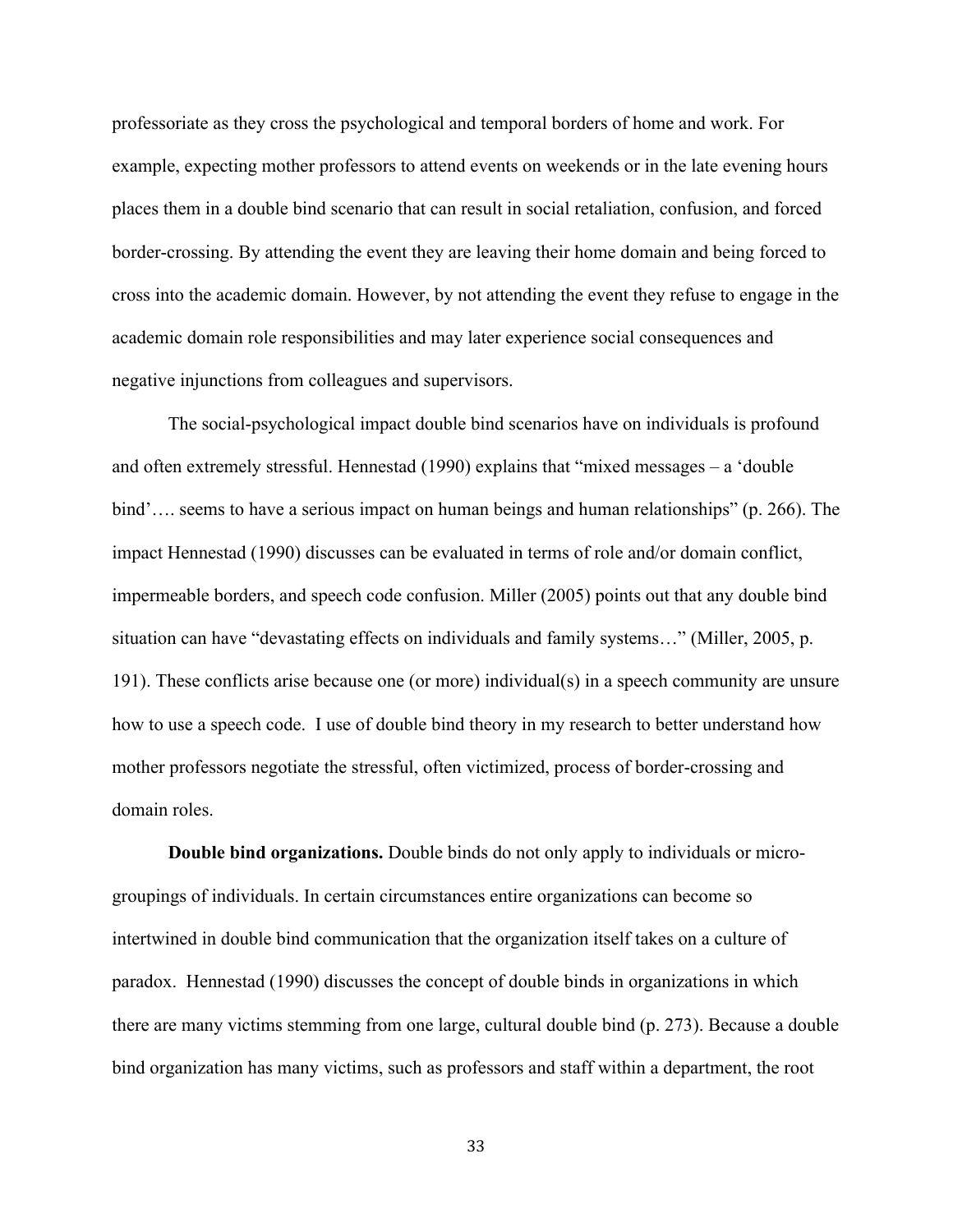cause of the double bind is difficult to track and change. This inability to change the injunction sequence leads to a "double bind universe" and creates an "organizational phenomenon" that "can lead to *everyone being victims*" (Hennestad, 1990, p. 273). When an organization is a double bind universe the double bind scenarios are so ingrained in everyday speech sequences, interactions, and beliefs of that speech community that double bind roles are nearly impossible to change at a macro or micro level.

However, Hennestad (1990) is quick to point out that "The members themselves contribute to the reproduction of the phenomenon through a type of vicious circle, but for them it seems as if they are constantly confronted with mixed signals generated by management and/ or 'the organization' and by the demands and signals they send" (Hennestad, 1990, p. 273). This concept links to speech codes theory, in which the code users simultaneously form a code and retain the existing code through constant use. When double bind patterns become completely cemented in an organization, Hennestad (1990) states that the organization has "'organizational schizophrenia'" (Hennestad, 1990, p. 271). Therefore, by examining the double bind of working mothers who are professors and their interpersonal networks, I uncover the double binds, negotiation of expectations, and production of these organization phenomenological patterns of communication.

#### **Chapter 3: Methods**

The purpose of this current study was to observe and record key speech resources and experiences available to women who identify as mother professors. Three research questions guided my study and interview methods. The first research question focused on understanding the communication resources available to mothers who are college professors, specifically in negotiating double bind situations. The second research questions aims to understand cultural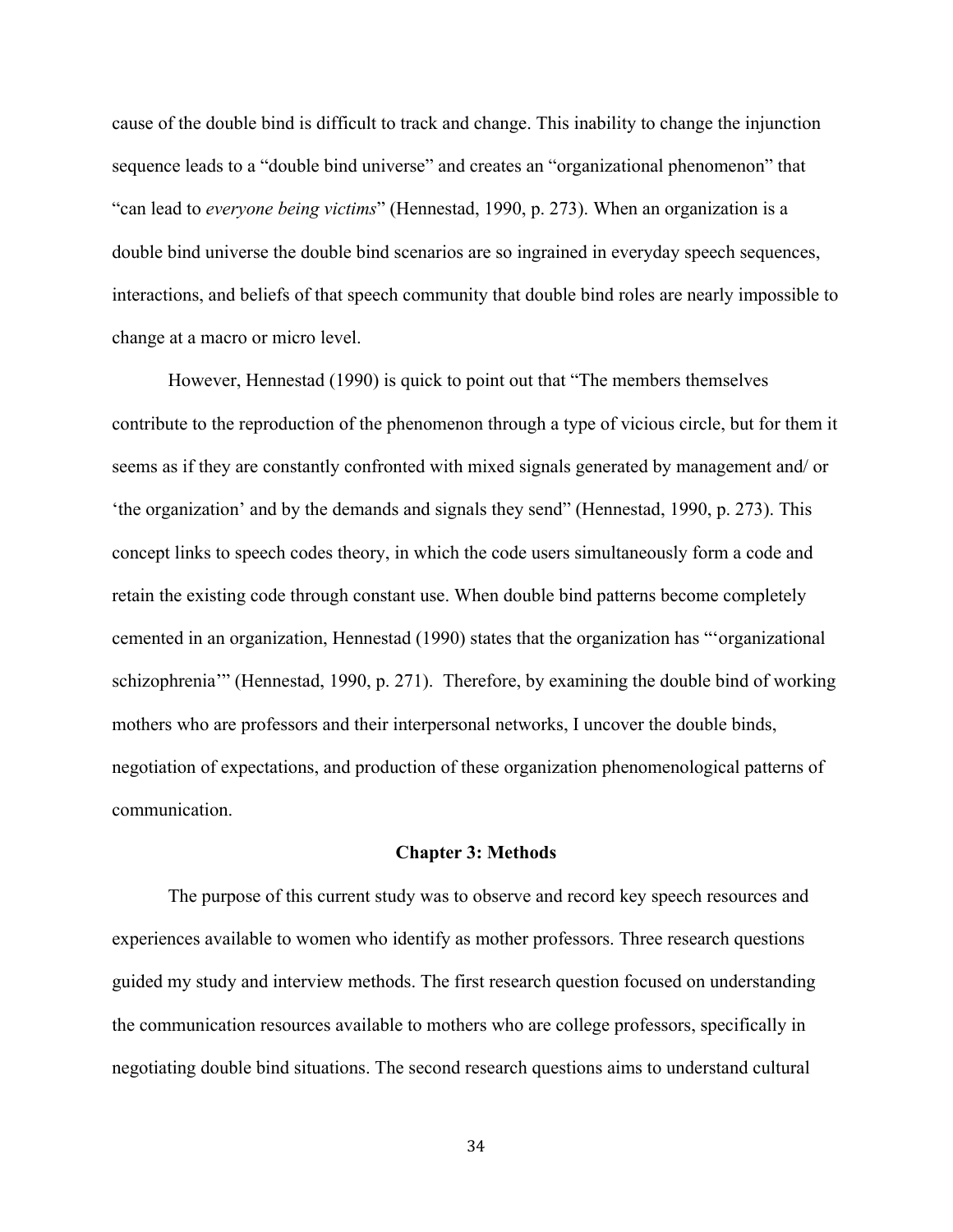enactments of motherhood in the professoriate. And finally, the third research question identified what interpersonal networks were available to mother professors in the academic domain. I used the ethnography of communication, double bind theory, and border theory to understand mother professor's experiences, cultural enactments, and interpersonal networks.

## **Procedures**

**Participants.** I interviewed mother professors at a large public research university in the southwestern United States. The selection of participants was based on ease of access as well as criterion sampling. Criteria, as defined by Lindlof and Taylor (2011), are exclusionary terms that ultimately form a sampling or selection community. Criterion sampling can be based on "activities, events, sites, and settings" (Lindlof & Taylor, 2001, p. 112). For example, my study interviewed professors at a Southwestern university who identify as mothers. The criterion community, then, was women who are both professors in a university setting and mothers of at least one child. I selected mother professor criterion as a base for my research study because it allowed me to focus a broad cultural community (professors at the university) into a more narrow, less-researched network of communication: mothering experiences in the academy. To participate in my study, the mother professors met the following criterion: be a full-time lecturer III, associate professor, or full professor. Additionally, each participant in the study was a mother for at least two years while working full time with at least one child under the age of 21.

**Participant Protections.** To assure the protection of all participant information and data collected, I employed methods of participant protection discussed by Israel and Hay (2008) and share a participant consent form informed by Lindlof and Taylor (2011). Any individual included in interview process participated on a "on a voluntary basis" (Lindlof & Taylor, 2011), was able to "understand what the study will demand of him or her" (Lindlof & Taylor, 2011), and was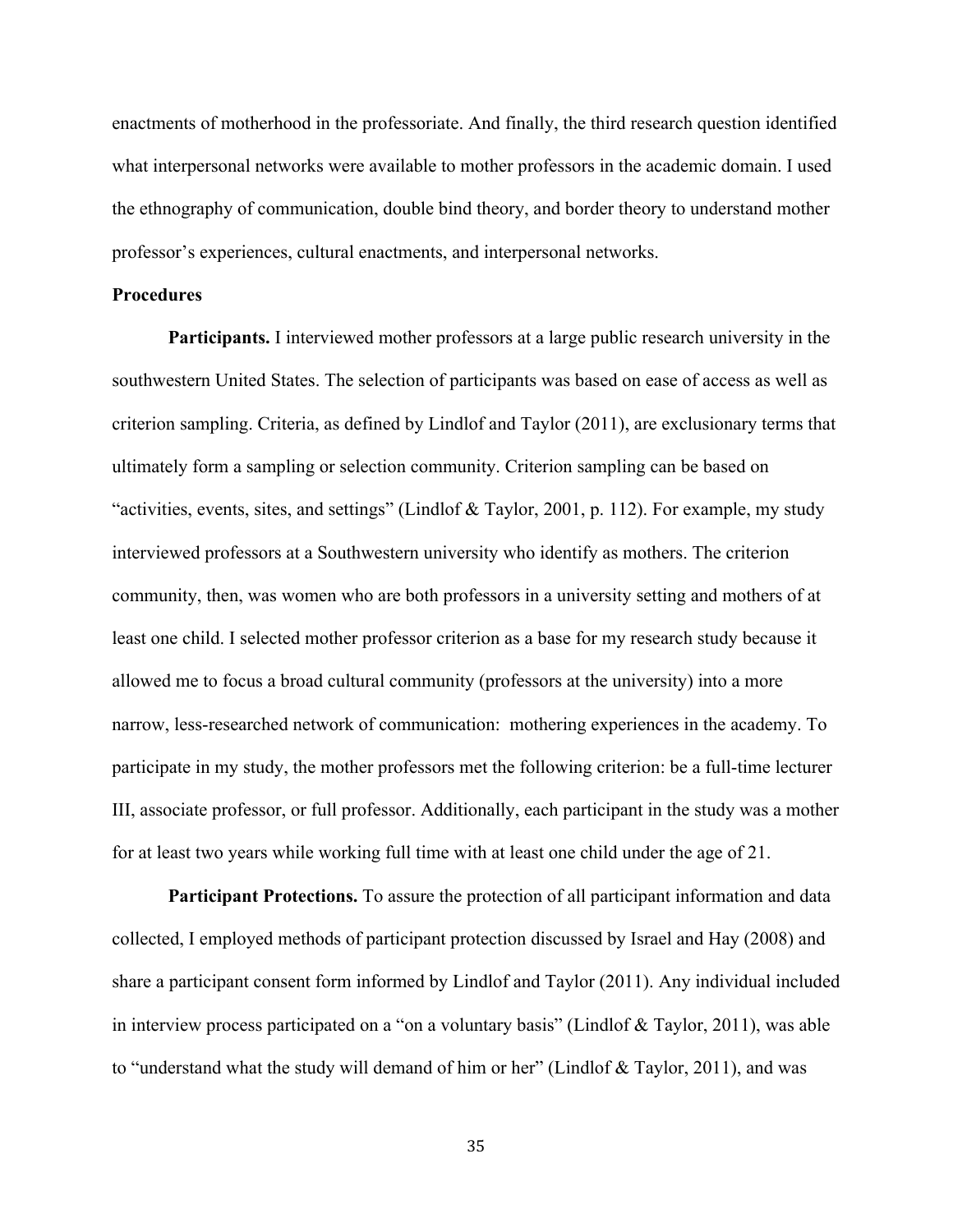able "to understand the potential risks and benefits of participation; and have the legal capacity to give consent" (Lindlof & Taylor, 2011, p. 119). To ensure a clear level of understanding between researcher and participants, consent forms and a detailed description of the research course and purpose was provided at the initial email contact and the interview appointment. Hard copies of consent and procedures were left with each participant to assure follow-up access to researchers. My consent form [appendix A], informed by Lindlof and Taylor (2011), acted as an informing guidepost for the study's participants.

Before each interview I received both oral consent, documented in the voice-recording device, as well as written consent signed and dated by each participant. I also informed the participant before each interview that if, at any point during the interview or after the interview, she wished to exit the study, for any reason, no negative consequences would ensue and the data would be properly destroyed in a classified manner.

In addition to receiving oral and written consents before each interview, I informed the participant regarding the purpose, risks, and possible outcomes the interview may provide. Israel and Hay (2008) state that, "researchers must provide potential participants with information about the purpose, methods, demands, risks, inconveniences, discomforts, and possible outcomes of the research, including whether and how the research results might be disseminated" (p. 431). Regarding dissemination of research information or publishing, I immediately changed all names in the data set upon completing each interview to pseudonyms. Three of the nine participants chose their own pseudonym, the remaining six granted permission for randomly assigned pseudonyms. By changing all personal identifiers in the data, all information throughout the coding and writing process was anonymous and not connected to the original identity of the informant in any way.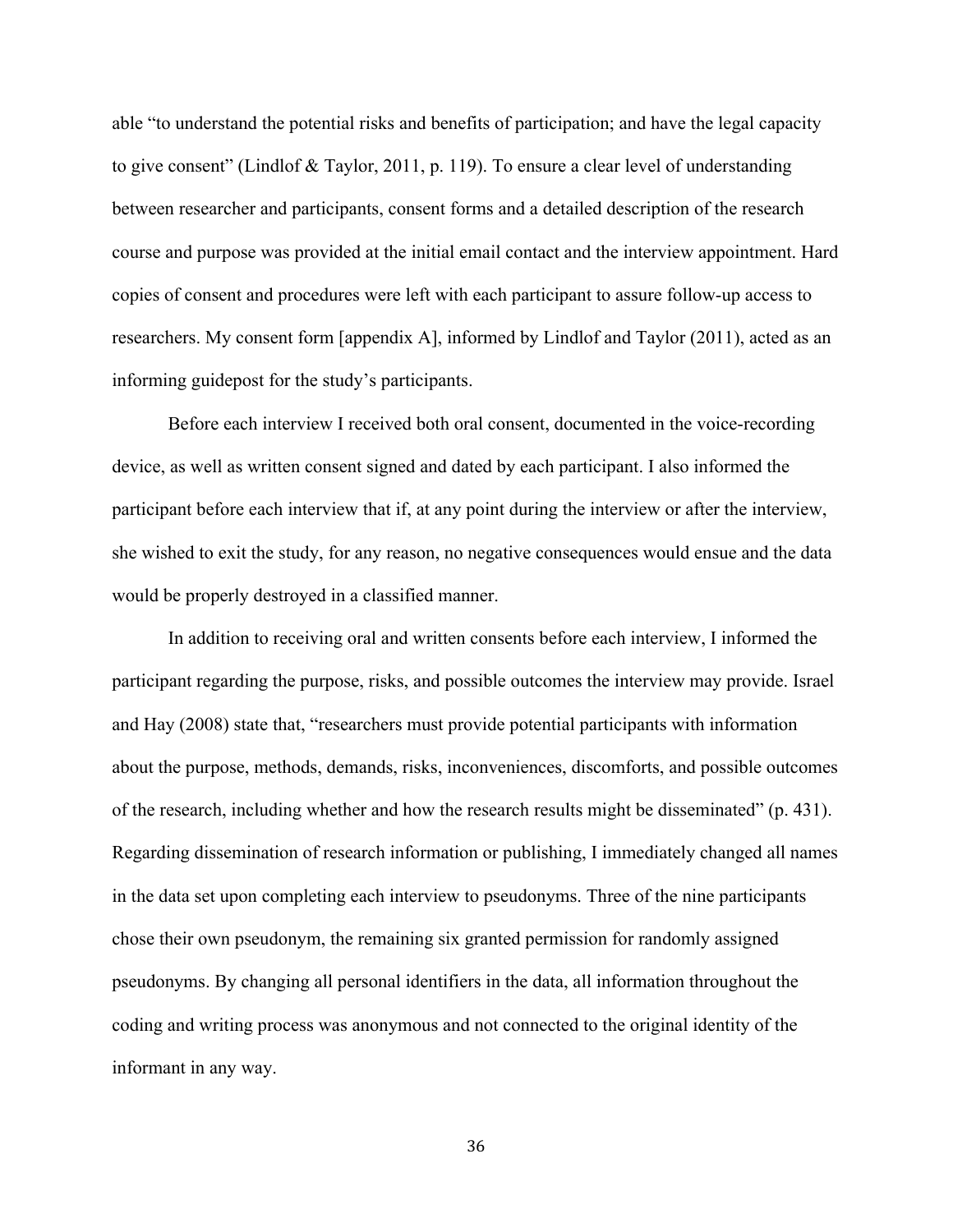I stored the interview transcriptions and voice recordings on my personal laptop computer locked with a password, known only by me, and kept at home. Each file saved was only filed under the participant pseudonym. This ensured that data were protected away from the interview site context, while simultaneously giving me access to the vital insight it provides. If at any point participants wished to review their interview transcription or observe how I stored the data, I would gladly share my data and explain data storage methods. Any written documents, such as consent forms, were stored in my personal file cabinet at home, locked and away from the interview population and site. Participants were provided with a copy of the consent form; however, if at any point they wished to review the original form, I would provide the hard copy immediately.

**Internal Research Board.** To ensure compliance with all Internal Research Board requirements, I submitted an Internal Research Board proposal for research study in October of 2014. No data collection took place until the proposed research study was granted in compliance with the standards of participant protections, data collection, and anonymity in late November of 2014. As stated in the previous section, individual consent forms were signed by each participant, assuring their identity and comments were completely anonymous. This was to ensure no risk of retaliation from related interpersonal networks, such as coworkers or supervisors, who may frown on research participation.

**Observational protocols.** The observational protocols informing my research were participant interviews and online media analysis, both informed by methods of the EOC as discussed in previous sections. The interviews and observation of online comments in this study served three purposes: (1) to offer intimate insight into the experiences of mother professors in professional contexts; (2) to recognize and trace, with as much detail as possible, the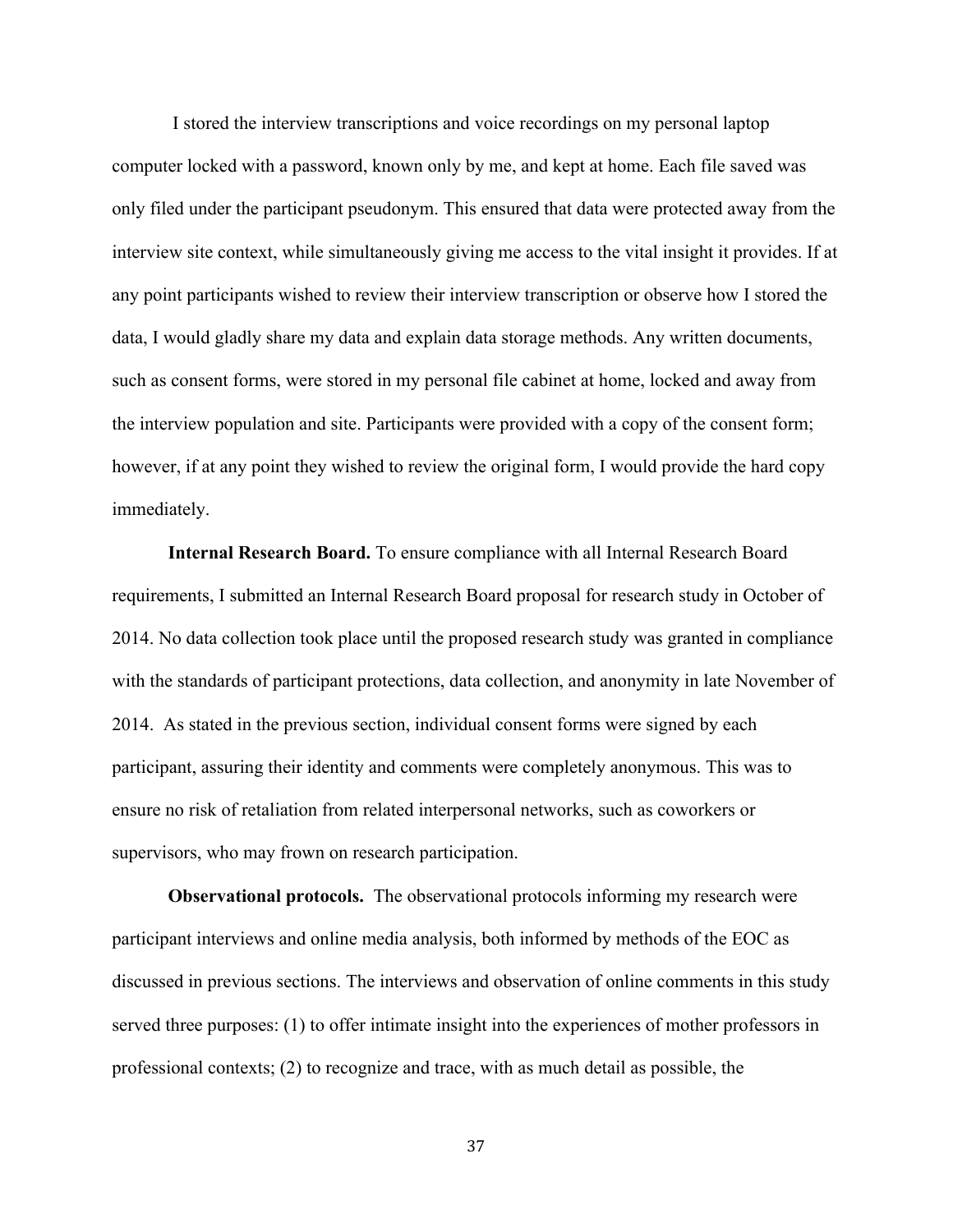interpersonal networks of mother professors; (3) to evaluate how communication double bind situations relate to, or affect, experiences and interpersonal networks of mother professors. My goal was to understand mother professor role enactments through access to a particular research site. DeWalt & DeWalt (2010) discuss the importance of observing and interviewing participants regarding everyday actions and events to record cultural intricacies and interactions. For example, my research focused on the interpersonal relationships and double binds enacted in academia for professors who are mothers. Therefore, I designed my interview instrument questions to emphasize everyday actions and events that constitute communication surrounding the criterion.

Emerson, Fretz, and Shaw (2011) express the need for researchers to capture, through intricate notes or direct quotations, the essence, sprit, and purpose for the communication interaction. Therefore, the researcher must write, "notes as systematically as possible, focusing on how routine actions in the setting are organized and take place" (Emerson, Fretz & Shaw, 2011, p. 27). I did this by conducting interviews in private spaces, where noise and distraction were limited and where voluntary participants felt safe and comfortable. The use of a voice recorder assisted in assuring all data collected during interviews remained objective and true to the interviewee's perspective. Voice recorders are "capable of capturing and preserving all of the interview discourse" and, therefore, allow for accurate transcription (Lindlof & Taylor, 2001, p. 192). Transcription, is the process of converting recorded interviews into a text and allows the researcher to intimately review the data collected before beginning the coding process (Lindlof & Taylor, 2001). I completed all transcriptions of the interviews myself, which make it easier to "recognize speech patterns" in the data set and assure accuracy (Lindlof & Taylor, 2001, p. 212). I then read through the transcribed interview discourse to extrapolate common themes of speech,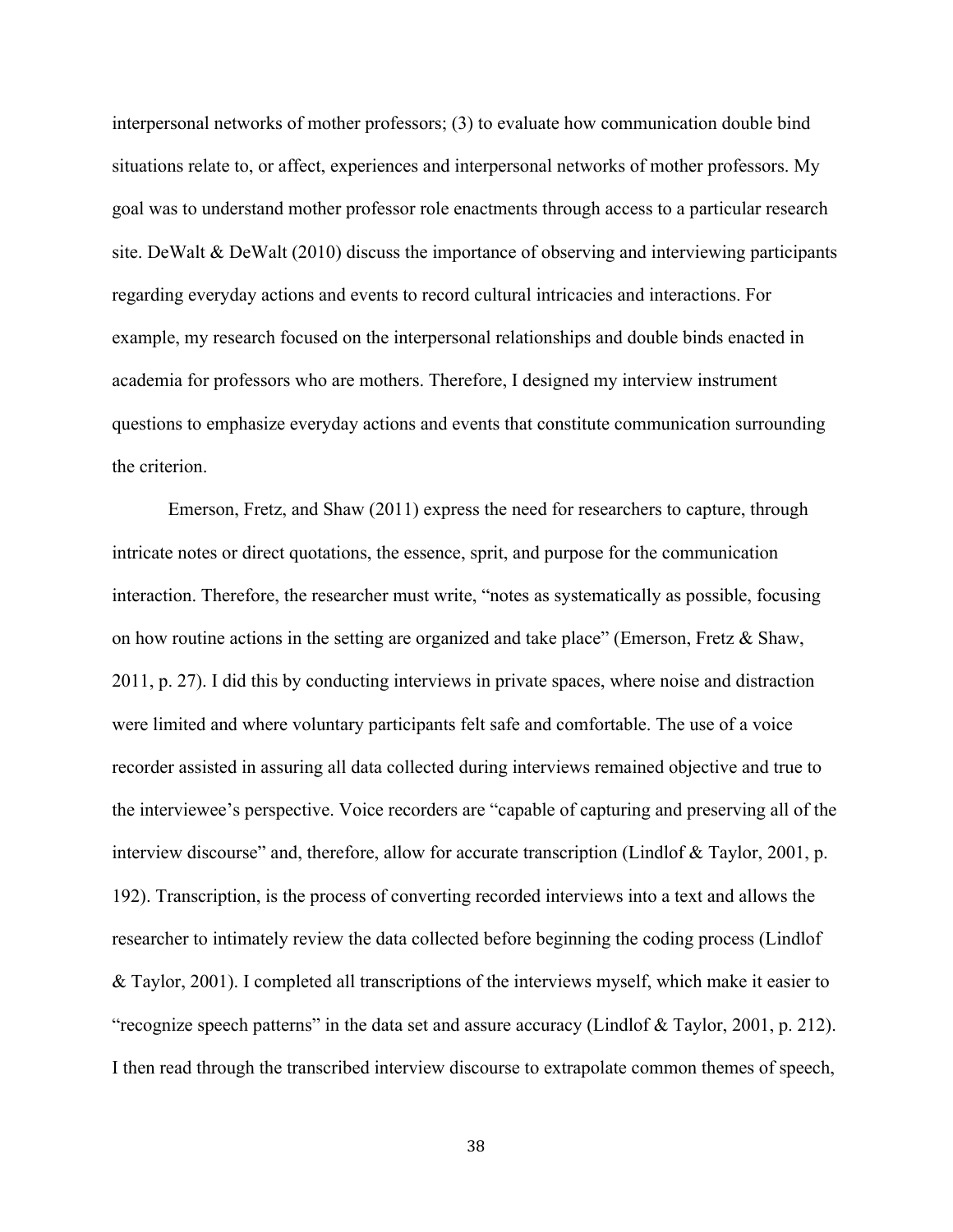topic and roles enactments within the academic domain. I did not begin coding until all interviews were completed and transcribed. The coding process began in early February of 2015 and ended March 1, 2015. Nine face-to-face interviews were conducted.

McLellan, MacQueen, and Neidig (2003) outline seven principles of transcription that I followed throughout the transcription process. The first, is to "preserve the morphologic naturalness of transcription" (p. 65). In other words, I made the punctuation and grammatical/ verbal inflections as close to the actual speech in the recording. The second principle is to keep the pauses and breaks in the transcript as close to the original structure of speech (McLellan, MacQueen, and Neidig, 2003). Next, the researcher should only use exact wording, verbatim from the recording (McLellan, MacQueen, and Neidig, 2003). The fourth principle highlights the importance of universal access – for example, granting my participants rights to access the information via computer transcription at any time (McLellan, MacQueen, and Neidig, 2003). The final three premises state that transcriptions should be "complete, independent, and intellectually elegant" (McLellan, MacQueen, and Neidig, 2003, p. 65). In other words, the transcription should represent the interview in its totality, not a fragmented portion and should function independently from all other transcriptions of other participants. If it any point the interview participant wish to access the recordings or transcriptions, I would gladly provide them with the information for review.

Due to the personal narrative nature of my interviewing process, I used the ethnography of communication (EOC) approach to guide my methodological understanding of speech and cultural. The ethnography of communication is "useful for identifying patterns of situated language use (as opposed to grammars only) as well as abstracting culture themes from the data" (Covarrubias, 2002, p. 17). The EOC defines a communicative event is understood as "an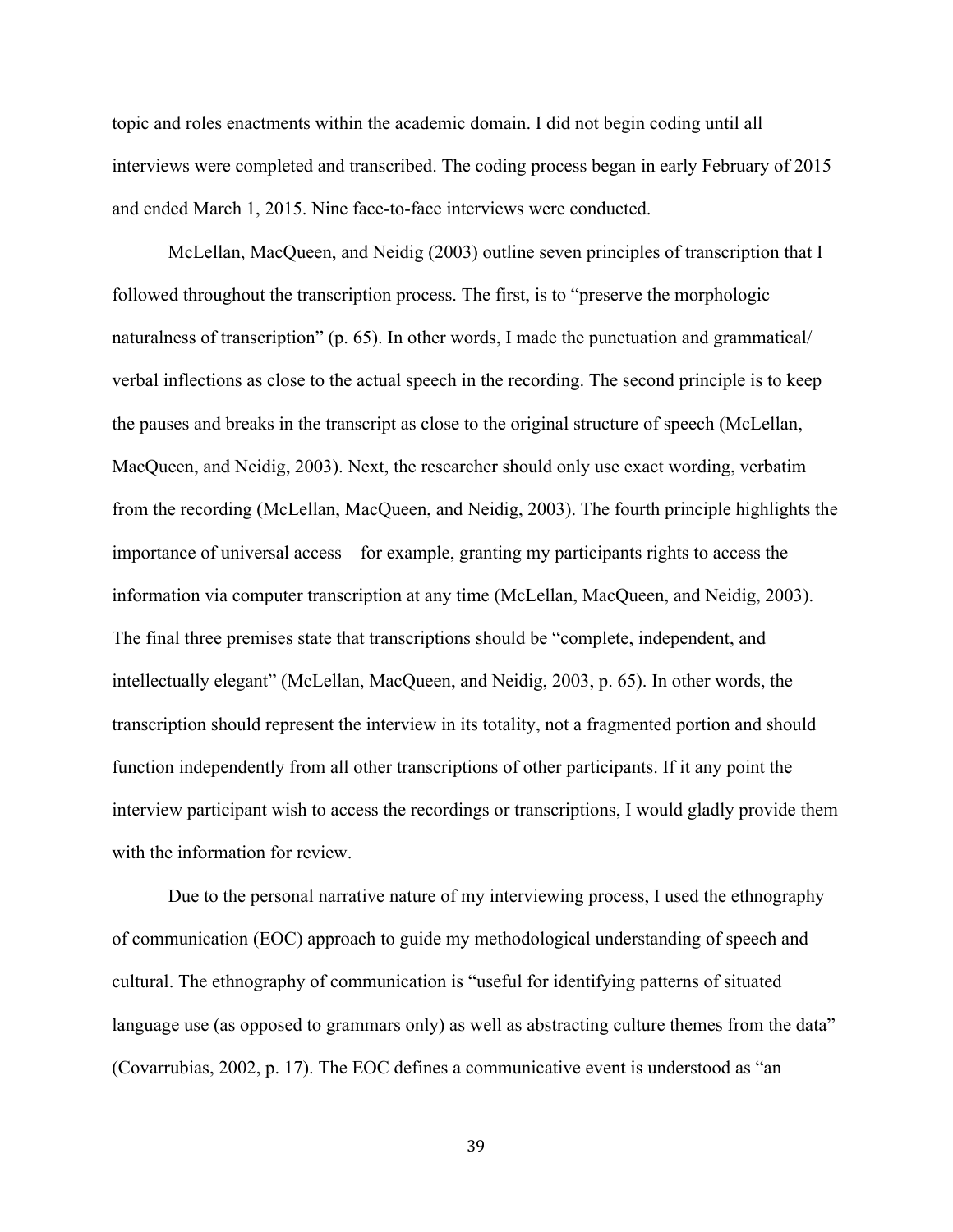integral patterned part of social life," which is "formative of social processes and sequences" (Carbaugh, 2007, p. 2). I interviewed participants to gain a more developed understanding of how role communication affects mother professor communication, cultural enactments, and networks. The EOC believes that meaning is created through communicative interaction, or constitutive of meaning; which is inextricably bound to the context and culture of the community (Carbaugh, 2007; Hymes, 1967). Therefore, this study also understood that meaning and interaction in the academic domain was specific to that single context and personal account of the mother professor.

I used Hymes'(1974) SPEAKING approach to analyze and organize cultural communicative events and interactions as told through: S or scene/ setting (physical area and/or psychological situation); P representing participants (who is involved); E or the ends (what are the goals or purposes); A representing act content or act sequence (what is the order, form and content); K for key (what is the tone or spirit); I or instrumentality (codes of communication); N representing the norms of interaction (rules and rituals for the interaction); and G representing genre (categories or types of speech acts and events) (Covarrubias, 2002; Hymes, 1967). I used the SPEAKING instrument to extract the emic structure for interviewing mother professors and conducting Amazon.com comment data analysis.

I also used the EOC methodology to inform my coding and analysis of comments and posts on an online comment feed from Amazon.com. Lindlof and Taylor (2011) argue that online forums and comment feeds, such as Amazon.com product comments, open communication to "disembodiments, anonymity, and accessibility of communication in public websites" (p. 166). It is because of this anonymity and detachment that comments offer new insights into deep, rich, and often controversial conversations. Online contexts present "distinctive practices by which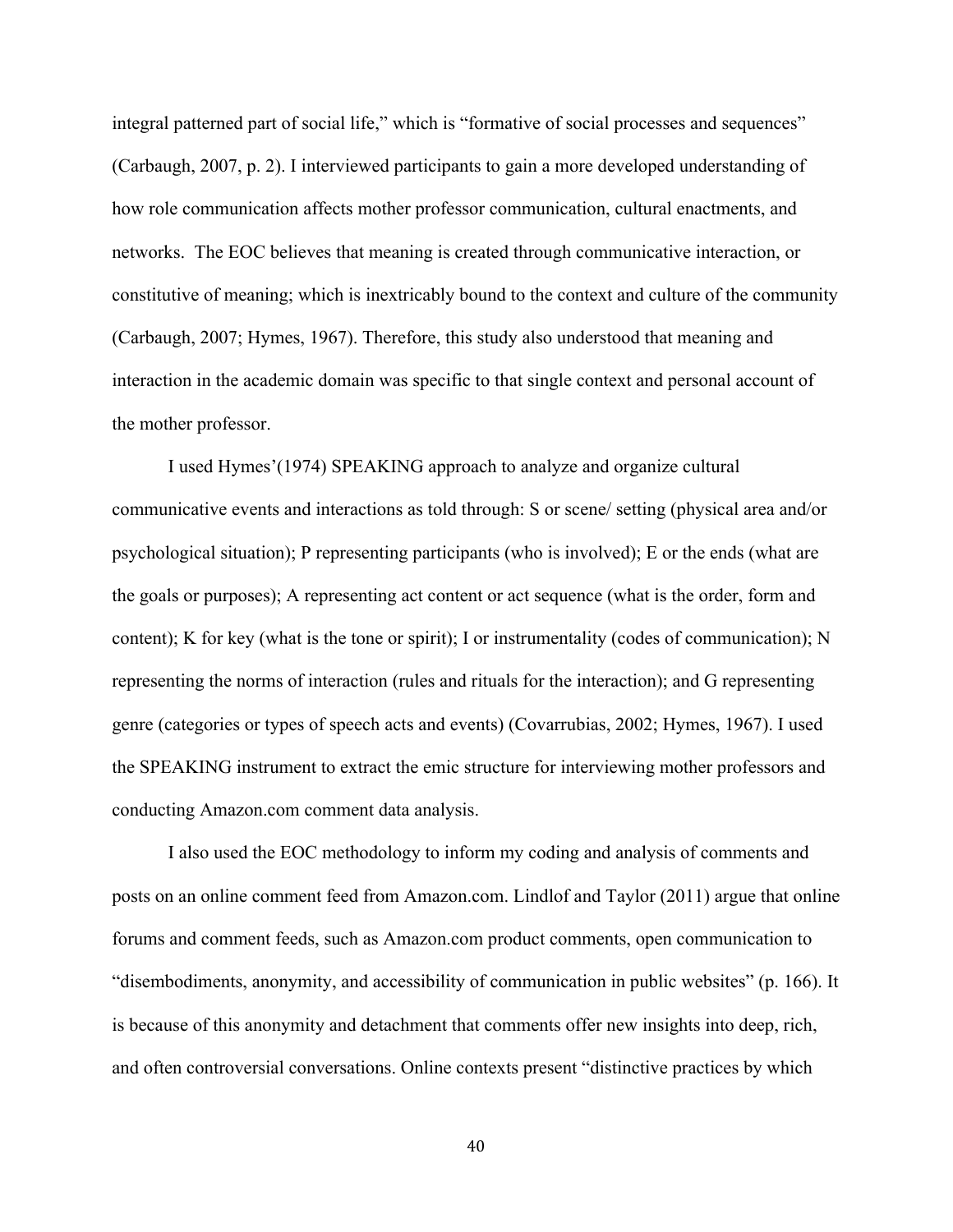their participants produce, circulate, and interpret related texts" (Lindlof & Taylor, 2011, p. 167). Because the research artifacts, for example, texts are permanently displayed in a forum, researchers have full access to the content and related cultural perspective. Nonetheless, "Online community communication and contexts are complex, but widely distributed and networked thanks to the global access to multimodal communication and the internet" (Murthy, 2008, p. 849). Because I had open and free access to the comments, I subsequently gained access to observe the formation of opinions and online role enactments through written communication.

DeWalt and DeWalt (2010) emphasize the need for researcher reflexivity and awareness of self, or self-observation in the research context (p. 68). This includes being aware of personal biases, experiences, and stereotypes that could skew data collection or communication between an observational researcher and the participants (Spradley, 1980). While it is not uncommon for cultures to archive data or artifacts online (Miller, 2009) it is important for the researcher to reflect on "what communication is and how it is accomplished" (Markham, 2004, p. 114). It is important to note that I did not participate in the comment streams on the Amazon.com posts. Instead, I only evaluated the 16 posts available in January of 2015. All comments were public domain. I coded the online comments in the same manner as the interviews, looking for emergent themes, enactments, and patterns that denoted mother professor experiences.

Kendall (2009) encourages researchers to think of research contexts in terms of practical application to a larger context. For example, by using participant interviews and an online comment feed, my research was able to uncover common cultural themes and codes that apply to the larger, universal context of mother professors. Dicks et al. (2005) examine this relationship between research contexts in terms of researcher reflexivity or justification as to why they can relate or add to the offline research context. For example, by interviewing women who identified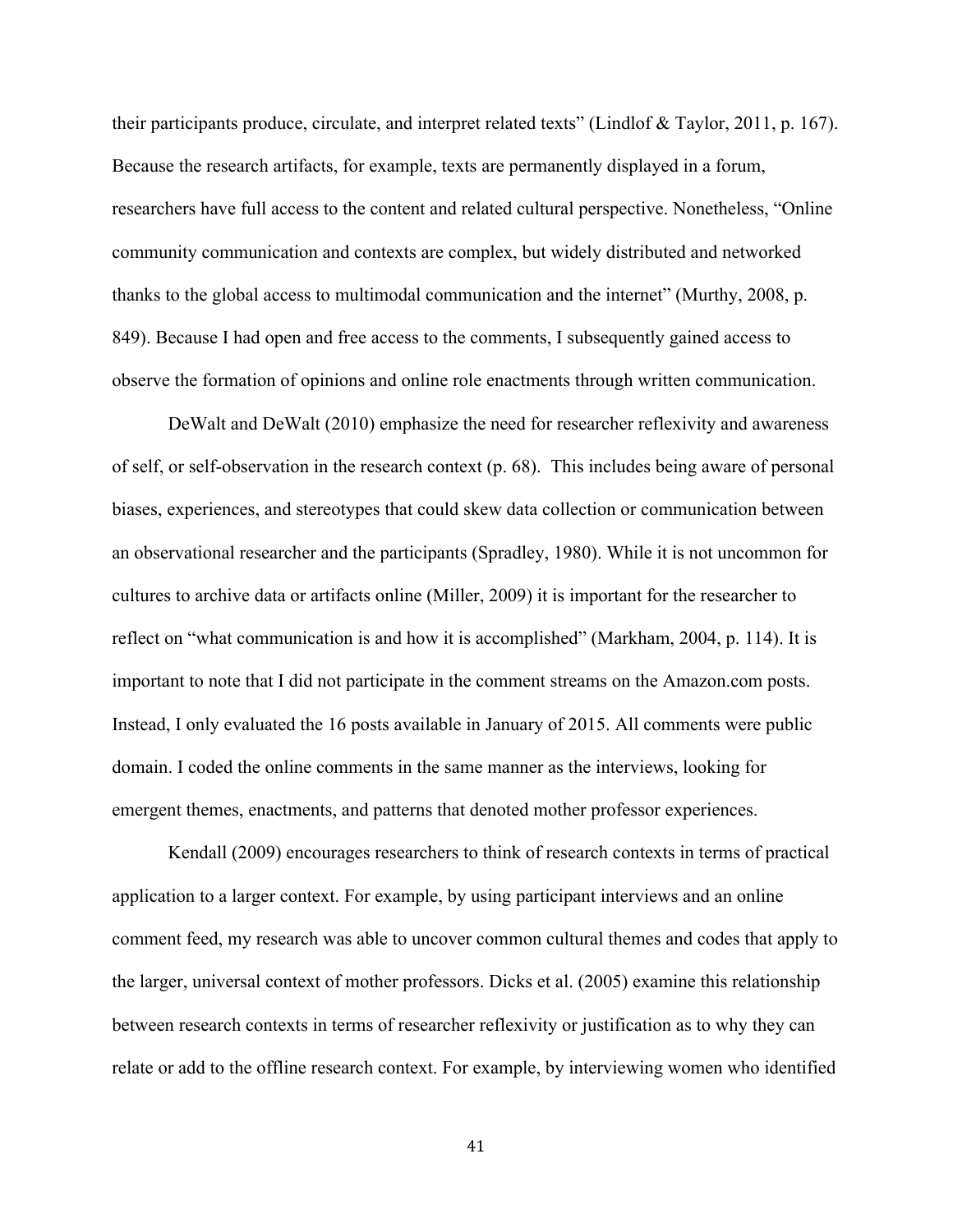as mother professors in a North American university, I accessed cultural roles, enactments, and interpersonal networks available to mother professors in the specific academic domain. However, by simultaneously viewing Amazon.com comments on the book *Mama, PhD*., I also gained access to a wider variety of perspectives and enactments (e.g., mother professors from other North American regions, or counties, various ages, and ethnicities). Lindlof and Taylor (2011) charge researchers with the "unique responsibility to reflectively conceptualize the relationship between "online" and "offline" communication as a guide to their study" (Lindlof & Taylor, 2011, p. 166). Therefore, I believe it was my responsibility to ethically, objectively, and accurately represent mother professors interviewed during my research as well as those in the online Amazon.com comments.

**Interview protocols.** To better understand the roles enactments and experiences of mother professors, I used interviews to gather data from participants. Lindlof and Taylor (2011) explain that interviews are the "'digging tool' of social science" and, therefore, present a wonderfully effective and adaptable source for data collection (p. 171). Interviews were structured as comfortable sites for verbal communication that are a conversation "with a purpose" between friends; they provide an environment free from judgment or retaliation (Lindlof & Taylor, 2011, p. 172). Interviews were "a conversation between two partners about a mutual interest…in which knowledge evolves through a dialogue" (Kvale, 1996, p. 125). I structured each interview with the same ten interview questions which pertain to my research questions [appendix B]. However, it is important to note, that I focused on making each conversation and interview unique to the tone, perspective, and emotions of the participant. I valued, above all else, making the participants feel safe during the interview process.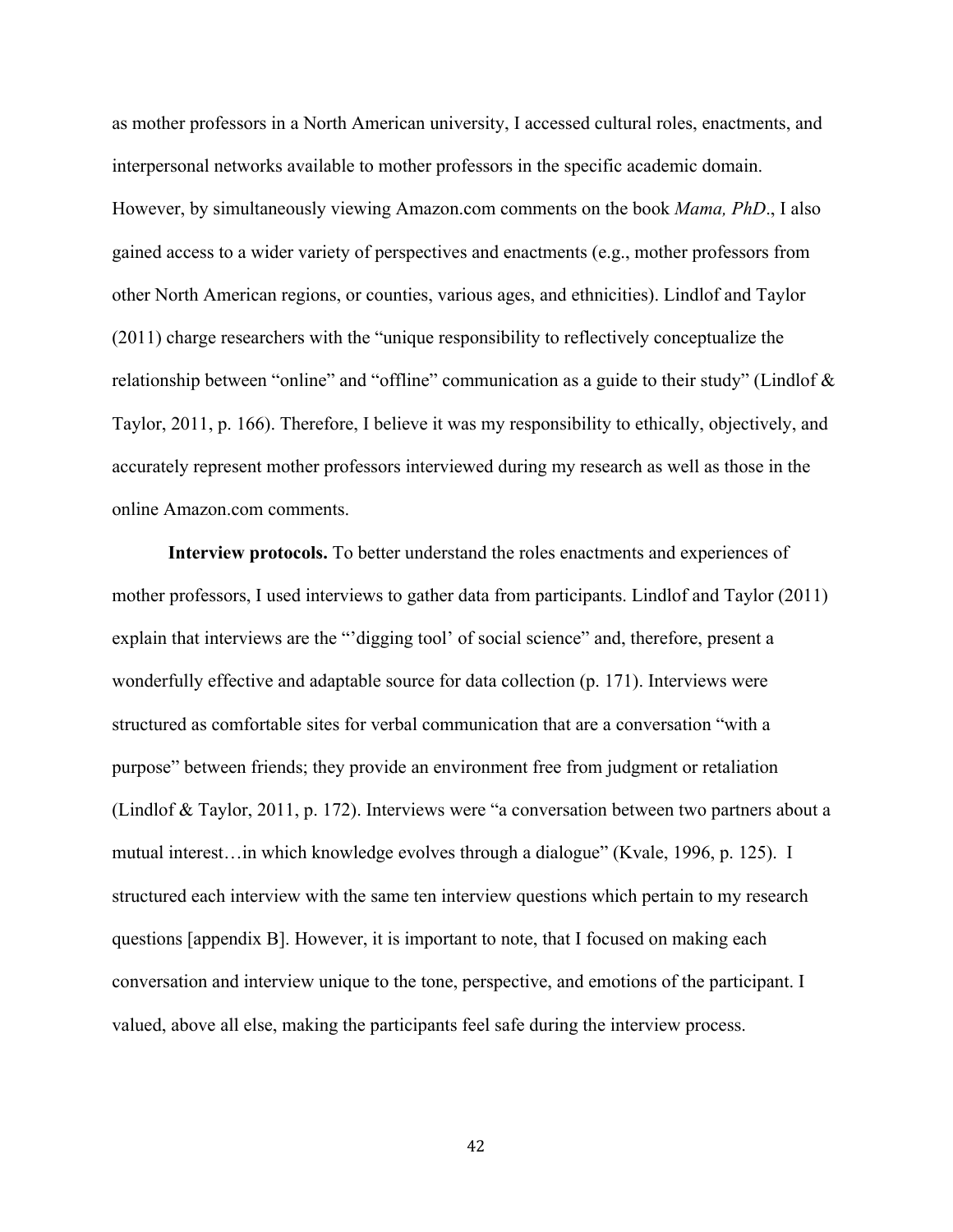Hammersley and Gomm (2008) state that the key purpose for any interview is to access participant viewpoints on "what happens in particular settings" (p. 89). For example, my research focused on the interpersonal networks and resources available to mother professors at the border between work and home. My context (the university) was limited to a specific setting and my participant population (mother professors) were specific to my field of inquiry. I was particularly interested in gaining access to "accounts" which Scott and Lyman (1968) define as relations to an individual's experience with conduct and/ or the justification of that conduct. Through verbal and nonverbal communication (Kvale, 1996) I coded interviews and comments to examine the resources and interpersonal networks mother professors access on a daily basis in work and home domains.

Interviews should have a clear purpose. Spradley (1971) explains that interview research should include three communication elements: "explicit purpose, ethnographic explanations and ethnographic questions" (p. 58). The purpose of my ethnographic interview was accessing testimonies and perspectives through conversation by employing clear direction through the interview instrument. I engaged in ethnographic approach explanations by making sure that my interviewees understand the purpose of the interview and the results of their participation (Spradley, 1971). Finally, I used ethnographic approach questions for my interview instrument to assure full engagement in my purpose and ethnographic alignments. Per Kvale (1996) I also incorporated pre-interview briefs, as well as de-briefing after the interview to assure the participants clearly understood the process and outcomes.

**Interview participant types.** I combined both informant interviews and narrative interviews to capture field experiences of mother-professors in the academic domain. Informant interviews, according to Lindlof and Taylor (2011) inform the researcher about "the scene's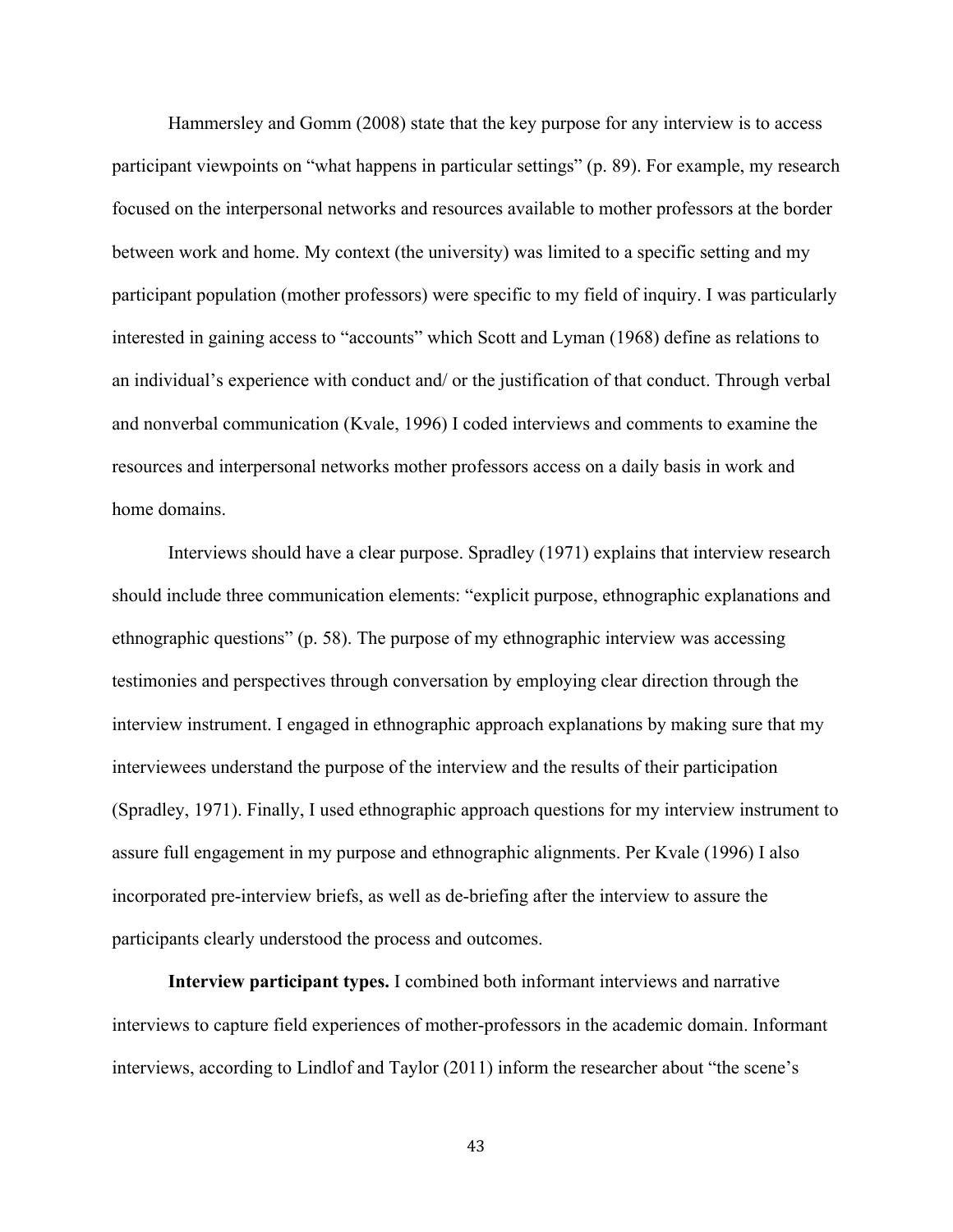history, customs, and rituals; the local "lingo"; the identities and actions of the key players; and so forth" (p. 177). For example, my research used informant interviews to examine communication resources, roles, and cultural enactments of motherhood in the professoriate. Narrative interviews and responses are "concerned with the study of entire stories" and do not "extract certain kinds of material" or verbal responses to events (Lindlof & Taylor, 2011, p. 180). In other words, narrative interviews and the data they produced are looked at as a holistic form of data, while certain points and themes can be extruded, as in informant interviews; narrative interviews focus on the product of the whole or the experience produced.

I collected data responses from the interview instrument using narrative interview framework informed by Chase (2008). The narrative alignment developed by Chase (2008) focuses on how narrative can inform as a "retrospective meaning making" process (p. 64). This means that while the narrator/interviewee is not actively living the experience in the field, they are producing a communicative point of view by recollecting their experience. This recollection is developed through the narrative "emotions thoughts, and interpretations" (Chase, 2008, p. 65). Because each narrative account was reliving the past, this form of interview was particularly fluid, flexible, and variable – shaped by one specific recollection of a specific event in a certain context (Chase, 2008). However, I argue that it is the fluidity and diverse approach of narrative that gave participants the freedom to share their perspective without fear of retaliation or distraction.

The independent interviews were conducted in a one-on-one setting resulting in a personal account that embraces communication through casual conversational interaction (Langellier, 1989). All nine interviews were conducted in spaces requested by the participants: eight in their personal academic office behind closed doors, and one outdoors on the university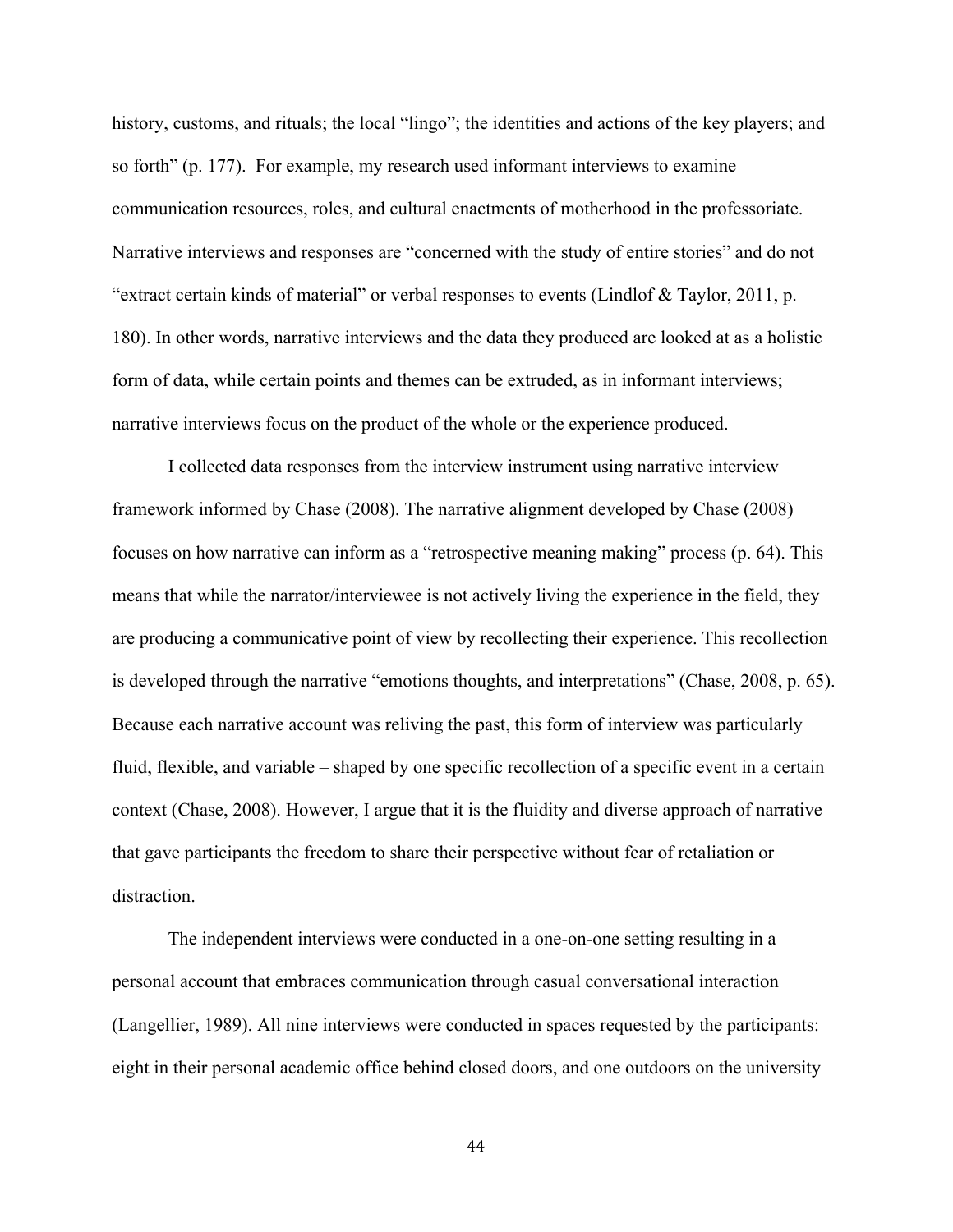campus. This casual setting promotes a "dynamic interplay between self and others" (Corey, 1996, p. 57). I used this conversational gateway to uncover the organizational accounts and cultural enactments of mothers in the professoriate.

Organizational narrative, as defined by Lindlof and Taylor (2011) are the stories that are "embedded in - or problematic in relation to  $-$  the actions of the group" (p. 182). The organizational narrative and culture of a group ultimately determine how individuals play, relate, and network in a given setting. For example, the organization narratives of academia directly relate how women who are mothers and professors negotiate boundaries and from interpersonal networks within the academic macro-narrative. Boje (1991) also discusses organizational narratives in terms of "collective storytelling" through individual experiences and explains that organizational narratives "supplement individual memories with institutional memories" (p. 106). Therefore, in my informant and narrative interview methodology, I remained aware of the interplay between academic-culture narrative and the individual accounts within the large contextual domain.

**Instrument display.** For this research study on mother professors, I used a set of interview questions to guide one-on-one interviews with each participant [appendix B]. The format of the interview instrument is informed by both Kvale (1996) and Lindlof and Taylor (2011) to assure instrument validity and reliability.

Before the formal question, I read a short paragraph briefly explaining the purpose of the study. I then followed this briefing with the interview questions [Appendix B]. Finally, at the end of each interview, I read a debriefing paragraph that explained my research goals. This debriefing time, as suggested by Lindlof and Taylor (2011) also gave the interview participant an opportunity to ask clarifying questions developed over the course of the interview.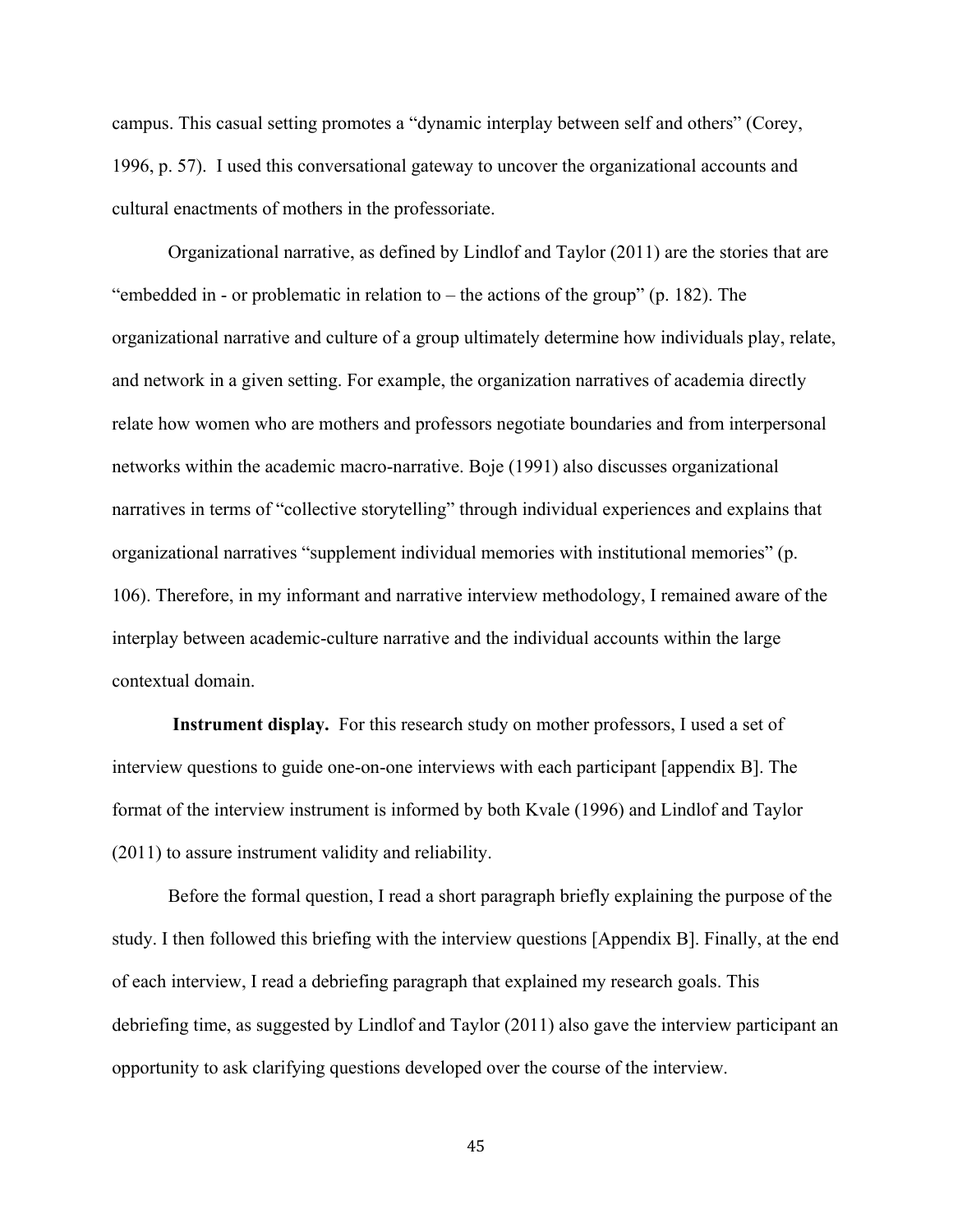**Sampling and saturation.** I constructed my sampling community through snowball and convenience sampling. According to Biernacki and Waldorf (1981), snowball sampling "yields a study sample through referrals made among people who share or know others who possess some characteristics that are of research interest" (p. 141). For example, by making contact with one mother professor, she voluntarily offered contacts and referrals to other mother professor on campus. I scheduled all nine interviews as a result of snowball sampling.

Convenience sampling is "composted of the most readily available people – basically, anyone you can find who will cooperate" (Lindlof & Taylor, 2011, p. 116). I used convenience sampling and snowball sampling to achieve a criterion sample. I conducted my research with a convenience sample of a mother professor on a Southwestern university campus. I conducted an interview after which she provided reference to another, or in some cases many, mother professors on campus. By contacting mother professors through interpersonal networks, I simultaneously gained access to their role expectations, communication interactions, and enactments in the academic domain.

The second co-occurring research site in the current study was an online comment stream on the book, *Mama PhD.* This book is a compilation of essays written by mother professors spanning the United States. Published in 2002, and edited by Evans and Grant, *Mama PhD* was the first book to address motherhood in the academy. While this study does not use accounts from the published material of the book, the current study coded comments from women on Amazon.com. These comments typically included commiserative accounts. I analyzed this online comment context for thematic patterns and enactments of motherhood related to the academy by examining the digital "paper trail" (Lincoln & Guba, 1985, p. 276). Access to the site is free and provides an entry point into a diverse sample set (Lincoln & Guba, 1985).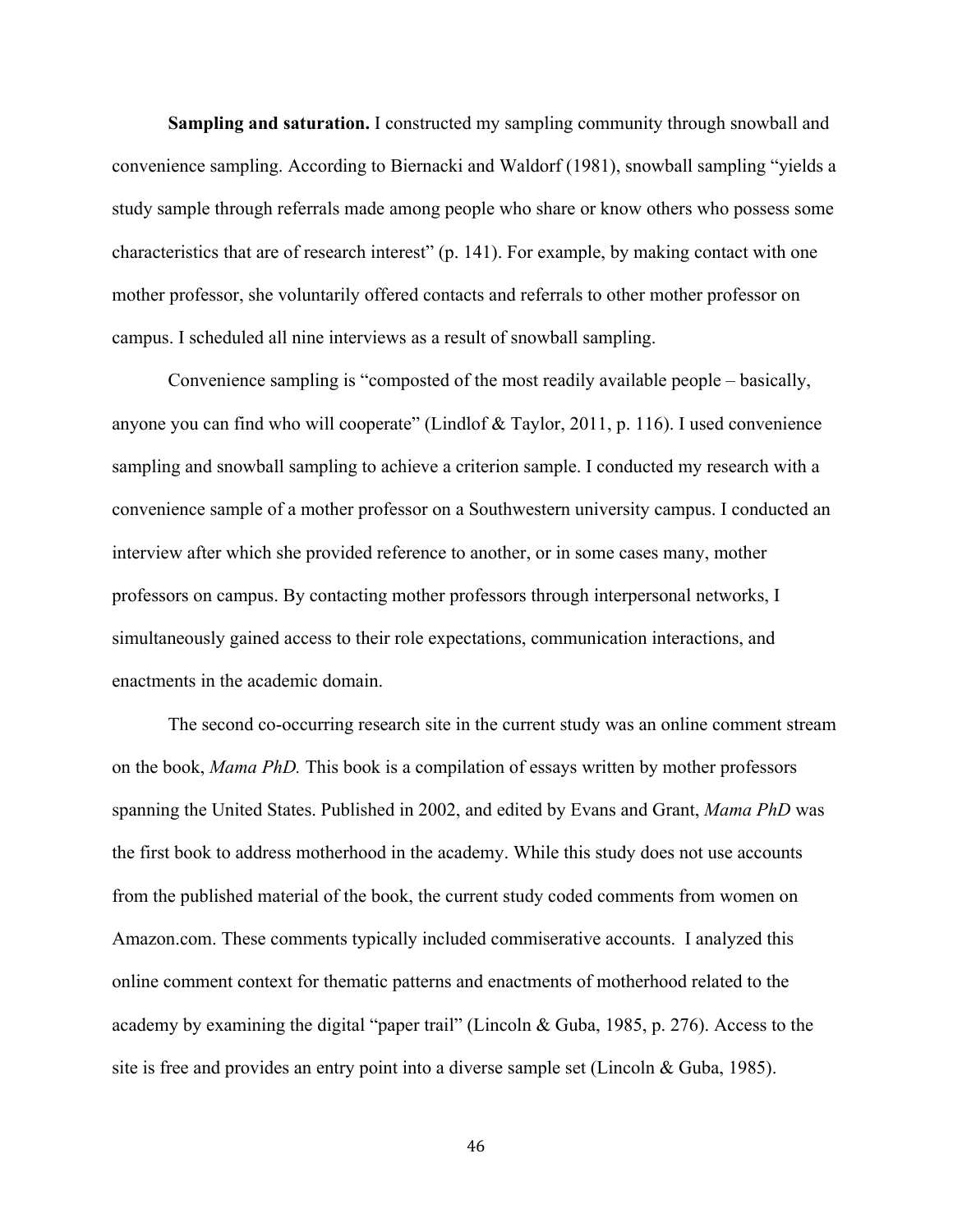Saturation was be reached when common themes in accounts became repetitive and no new data emerged. I conducted my interviews under the framework provided by LeCompte and Goetz (1982) which states that, as a result of extensive research interviews and/or time in the field, the data eventually results in a holistic conclusion (p. 32). When my data, both transcribed interviews and comment coding, reached a holistic state in which no new themes immerged, I regarded this as the point of saturation and began data analysis.

**Analysis.** The themes were coded as emergent in the data, and serve three purposes: data management, data reduction, and conceptual development (Lindlof & Taylor, 2011, p. 243). Data management gives the researcher a framework to identity the most common themes. Data reduction, the next step in the analysis process, means that "the value of evidence is prioritized according to emerging schemes of interpretation… data are "reduced" by categories and codes that put you in touch with those parts of the material that can be used to construct claims" (Lindlof & Taylor, 2011, p. 243). For example, by reading through transcriptions of interviews and the comments from Amazon.com, I reduced the narratives into categories which relate to my research question and research goal of uncovering mother professor interpersonal networks and communicative cultural enactments.

Coding and categories provided an analytical framework. Categories are "concepts, constructs, themes" grouped in similar phenomenological frameworks (Lindlof & Taylor, 2011, p. 246). Therefore, categorization is the process of organizing the data with common themes into categories for analysis (Lindlof & Taylor, 2011). LeCompte and Schensul (1999) describe categories emergent in account data as "precoded" topics for a broader application; a kind of gestalt model of coding and processing data (p. 58). By categorizing data in broad cognitive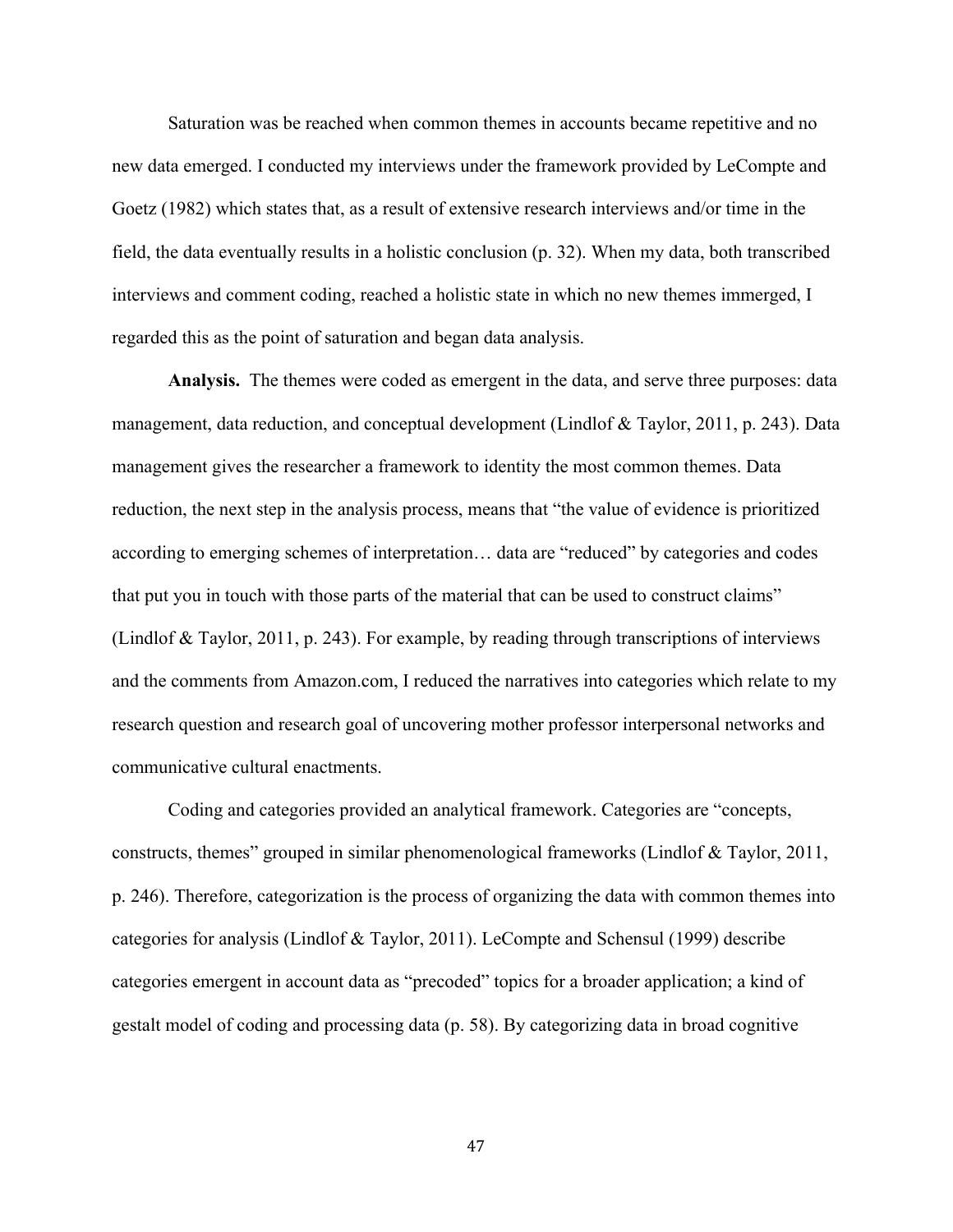categories, application of the results can apply to many contextual sites and, perhaps, more populations.

To code accounts, such as the interview transcriptions gathered, I began with an understanding of the communicative structure exemplified in the interview and then "locate[d] cultural and interpersonal patterns in talk, stories, [and] media content" (Lindlof & Taylor, 2011, p. 249). I used Goodall's (2000) framework to identify codes and commonalities in narrative data. First, personal meanings are pulled from the data set, which corresponds to the informant's personal perspective, point-of-view, and meaning-making behind accounts (Goodall, 2000). For example, by asking mother professors to define what an ideal mother and ideal professor is to them, they provided a personal perspective and constructed meaning simultaneously. Next, rich points of data are identified. Rich points, according to Goodall (2000) relate to speech codes, communal jargon, phrases, or common dialectics within the speech community. For example, mother professors who mention academic jargon or dialectics of interpersonal speech in their interview provide rich points of data and coding themes. Finally, turning points in accounts discuss, "critical decisions in an individual, a group, or an organization" (Goodall, 2000, p. 108). In other words, turning points in organizational structure are intertwined with individual turning points and experiences, such as academic culture on individual mother professors. These three methods for coding represent dimensions of organization and personal speech codes, meaning making in domains, and possible emergence of phenomenological categories for future application.

**Validity and reliability.** To assure ethical interactions with all research participants, as well as a valid and reliable representation of all data, I followed the framework of Lindlof and Taylor (2011) as well as LeCompte and Goetz (1982). Validity in qualitative research has "to do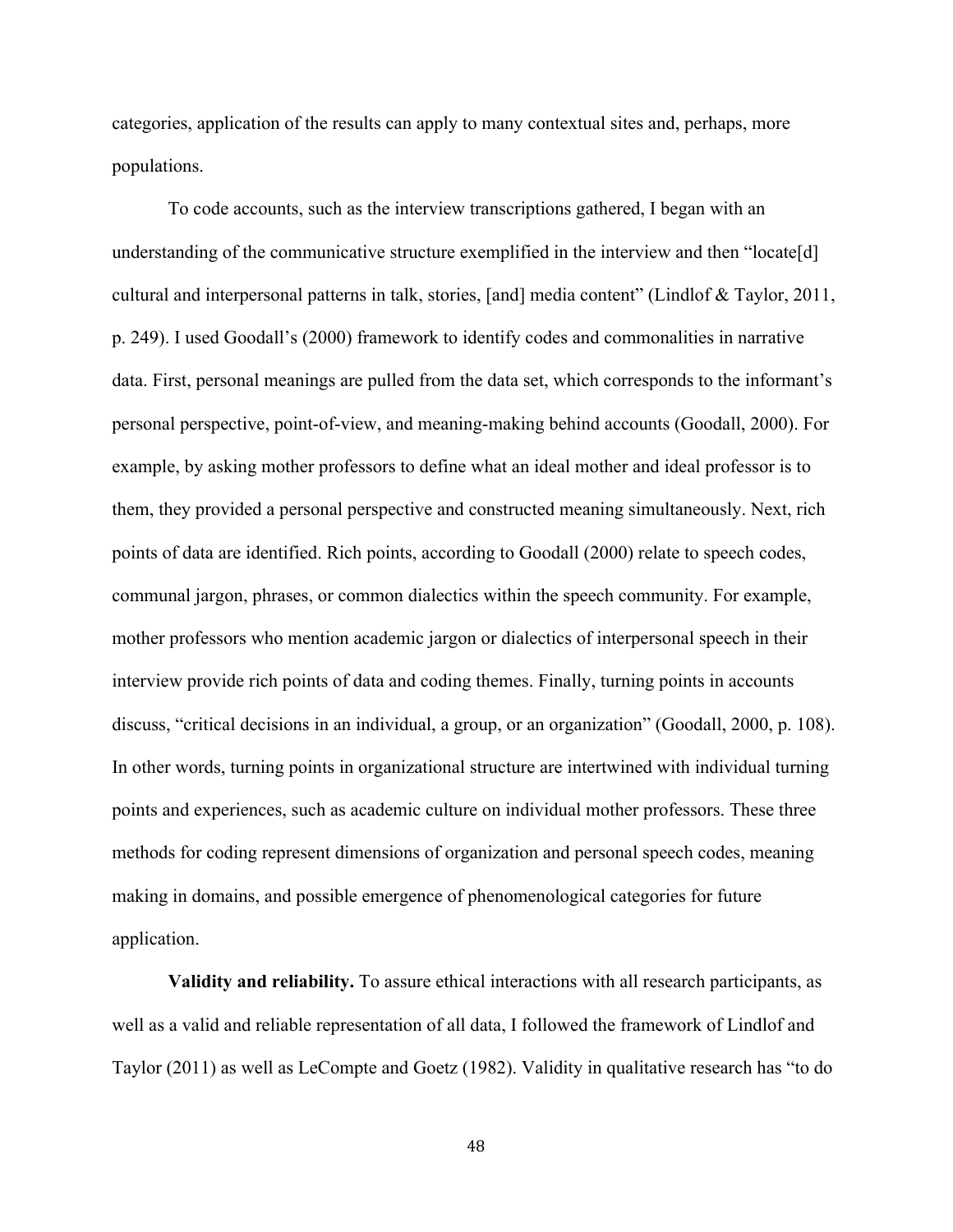with the truth value of findings" (Lindlof & Taylor, 2011, p. 273). The validity of any social science research project is "characterized by its internal, conceptual, and external dimensions" (Lindlof & Taylor, 2011, p. 273). Internal validity pertains to the related research frameworks and how they apply to a specific study, for example, how the EOC and domains related to my research questions about mother professors (Lindlof & Taylor, 2011, p. 273). I achieved conceptual validity, using theory as a framework.

External validity, according to Lindlof and Taylor (2011), depends on the participants shared account or contextual relationship and the final translation of presented data produced by the researcher on behalf of the participant (Lindlof & Taylor, 2011). To assure valid results, I used direct quotations from interview transcriptions and comments to achieve contextual, theoretical, and methodological validity.

Reliability refers to the systematic and methodical meaning making process (LeCompte & Goetz, 1982). Research reliability is ultimately determined by the research instrument's ability to produce similar, accurate results across multiple studies and contexts. For example, by choosing the EOC approach as a main methodological and theoretical tool, I implied that the structure of the EOC correlates strongly to the structure of my contextual site. Interviews and accounts, as well as coding for emerging data themes were methodological assumptions that produce a reliable result in the tradition of interpretive social science work.

**About the researcher.** I am a product of a working mother. For years I watched as she changed hats, from mother to manager, and back again. She negotiated time between meetings, travel, soccer games, professional networking, parent teacher conferences, and sick days. As an adult, my perspective and positionality regarding role borders changed. Now, as an adult woman, I became infinitely more aware of the emotional turmoil and stress my mother experienced as a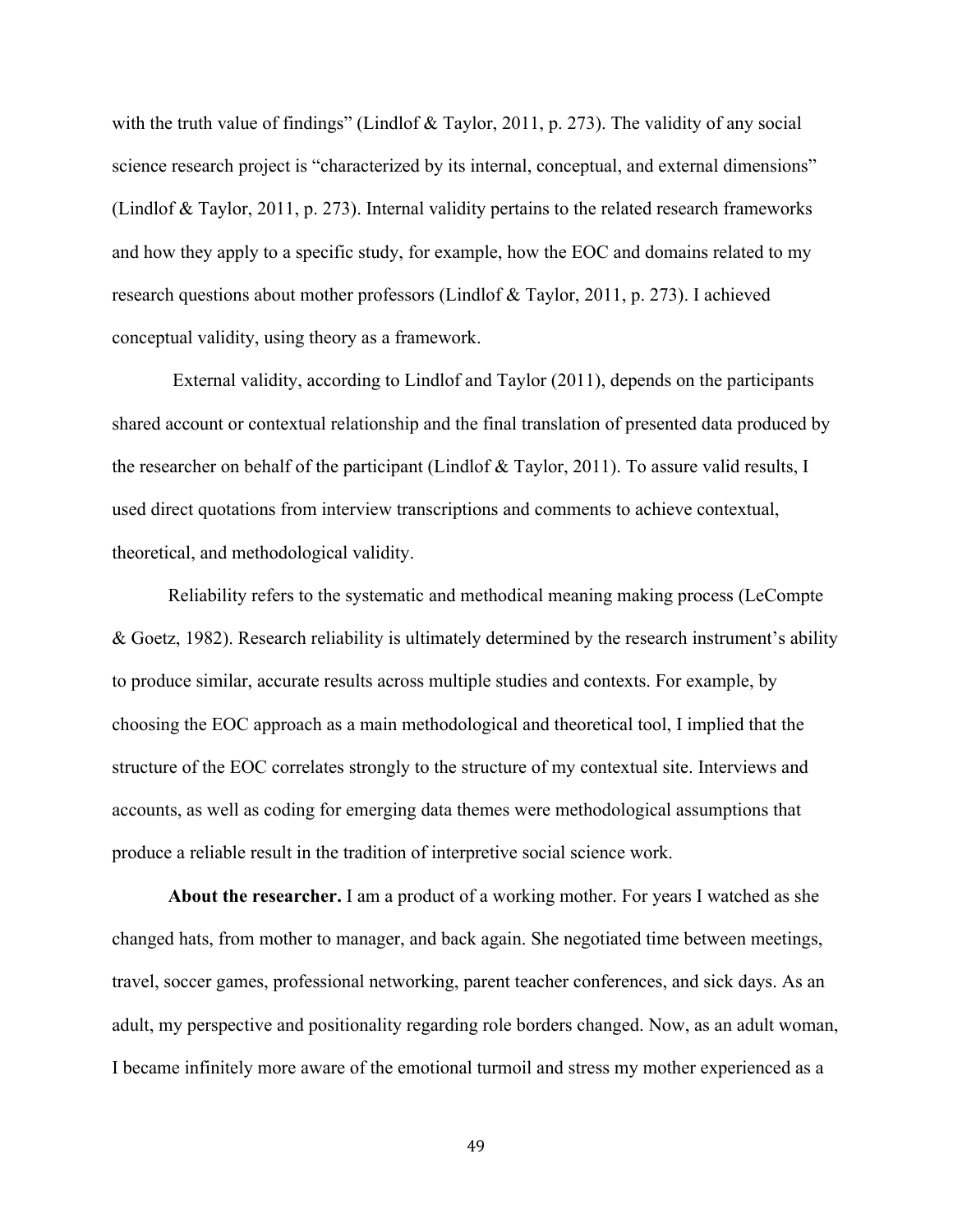working mom. My experience negotiating roles as a full time student, instructor, and daughter is difficult, but I could not fathom adding the responsibility of child care. My new-found awareness of roles and communication enactments of motherhood was as a result of my immersion into the academic domain.

I entered this research study as a seeker of understanding. Though I am not a mother, I believe it is a sacred cultural role that should be respected in all domains of a woman's life. I lived as the child of a working mother for 23 years and I believe that experience gave me particular insight and understanding regarding the experiences working mothers face on a daily basis.

Upon entering the academe, I witnessed many acts, both verbal and nonverbal, against professors who identified as mothers. I reflected back to my own mother and her uncanny ability to negotiate borders and cross-domains. But I wanted to explore why, in a field that encourages intellectual and personal growth, so many professors hid the fact that they were mothers. I wanted to know why the professoriate pretends children don't exist because, as a child of a working mother, I know they do.

Therefore, I entered this study as a female academically-oriented individual seeking answers from mother professors. I systematically reflected on my own ontological and epistemological alignments (Kvale, 1996) as I conducted interviews, gathered textual data, and coded.

Philipsen (1997) argues that "when a given world of discourse is examined, it will be found to house discursive particulars (ways of speaking and resources for producing and interpreting communicative conduct) that are locally distinctive" (p. 124). Therefore, I focused my observation to the local academic domain. By no means does my data set pertain to every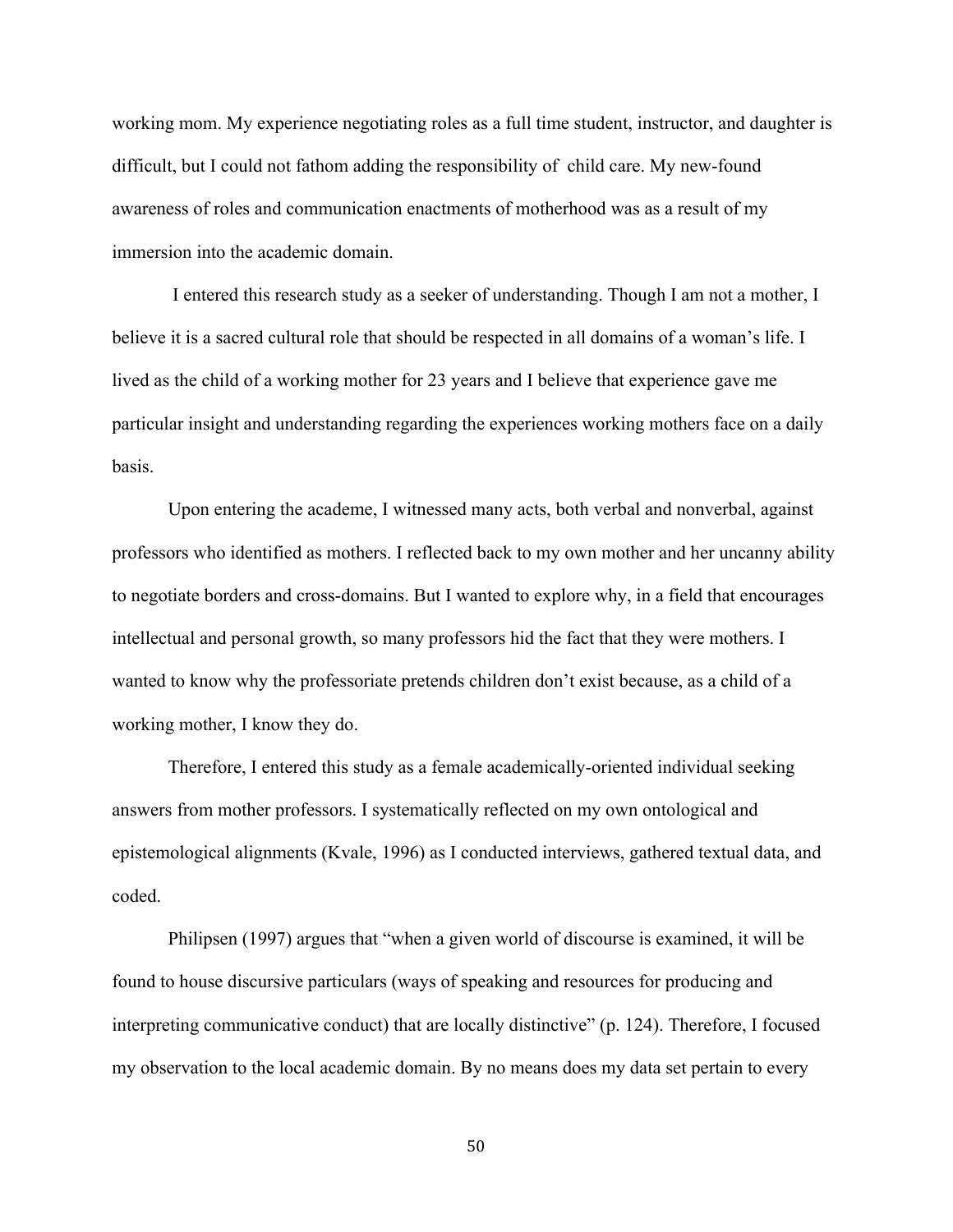university setting speech code and pattern set; however, it does accurately represent the resources and interpersonal relationships of the local, distinct university culture observed.

#### **Chapter 4: Results and Findings**

To remind the reader, findings for this study were informed by border theory (Clark, 2000; Desrochers & Sargent, 2004; Nippert-Eng, 1996), the ethnography of communication (Carbaugh, 2007; Covarrubias, 2002; Philipsen, 1997) and double bind theory (Bateson et al., 1956). The following chapter highlights key concepts and themes that emerged from interviews of nine mother professor participants and sixteen online Amazon.com comments on the book *Mama, PhD.* All data collected for this analysis were collected using signed and verbal consent from voluntary interview participants and collected from public domain, open-access sites. Data were coded for emergent themes and used to answer three research questions:

RQ1: What communication resources do women at a major research university in the US Southwest have available to express their experiences in their dual and potentially conflictive roles as mothers and professors?

RQ2: How can women's expressed experiences as mother professors be understood as cultural enactment?

RQ3: How do mother professors use their available communication resources to shape interpersonal networks in their work-family lives?

To situate the topic generally, I provide an overview of categories from the data regarding salient topics. Following the presentation of utterance data, I offered an in-depth analysis of each category.

I turn now to interview participant Carol, whom I introduced in the opening remarks of this study. I sat with Carol in her office and asked her what could be done to make mother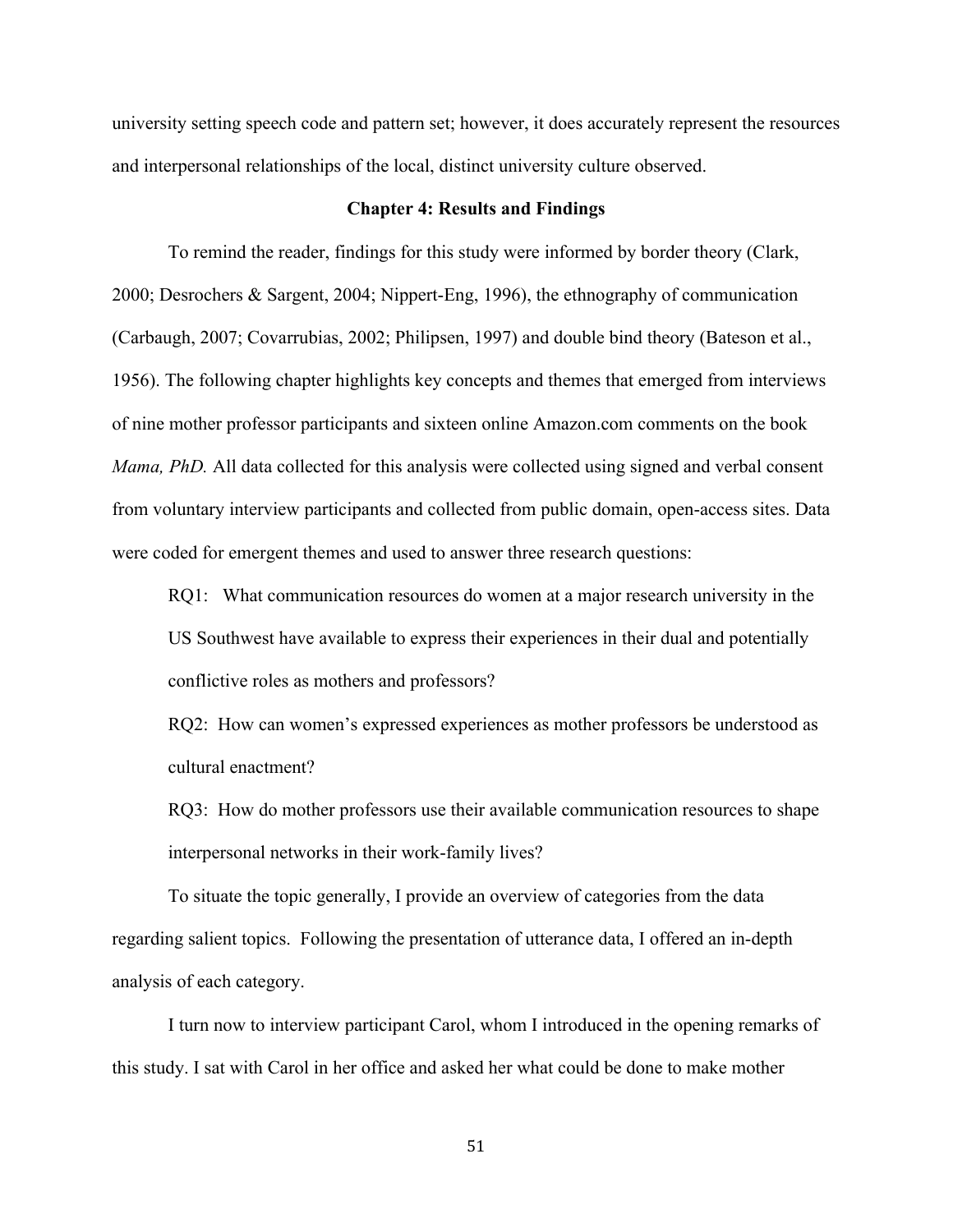professors feel accepted. Carol, a mother of a nine year old boy, starred to her right. Following an eleven second pause between my question and her response, she said, "…I think that there would have to be some kind of awareness campaign." The need for a consciousness raising regarding the treatment of mothers in the professoriate became data outcome. Cora echoed Carol's need for awareness. Cora said "we need to change attitudes [of the university to accept motherhood]." In addition to the need for consciousness raising, other needs were expressed, these included resources, networks, and cultural consciousness.

However, changing the professoriate and the academy to accept motherhood is a resource campaign that can only begin if individuals in academia are willing and open to discuss motherhood in the confines of the academic workplace. An Amazon.com commenter expressed a common approach when she said:

"I'm sorry I found the book [Mama, PhD] so late into my journey into motherhood/grad studies. The book contains so many amazing essays that give voice to a range of my concerns, fears, anxieties, secrets, pleasures, and wishes. Love it!" (Cosmologist Cosmologist jisungah "want-need-love earth", Amazon.com).

This cultural unawareness of anxiety and woes experienced by mother professors is an interpersonal disconnect expressed by a research participants. Olivia said, "Academia is it's own beast." However, it is not the "beast" this research aims to understand, but the experiences of mothers within the culture of the "beast". To explain this further, I expand on Carol's opening statements regarding awareness of mother professors. Carol shared:

"Um… so it's aggravating that I can't… and yet, because of what I'm doing and because I am behind, I can't do anything at this point to get into the administration where there might be one of the voices who tries to change it [how motherhood is received]… to make this profession more humane. And… the way the economy is going… I don't see… I think we [professors] have overworked because… society doesn't understand what we do, and so we have to do more so that it's accepted so that we are at least earning our pay and with the declining support for higher education, both culturally and financially, um… it's not gonna get better. So there's the aggravation of not being able to change this."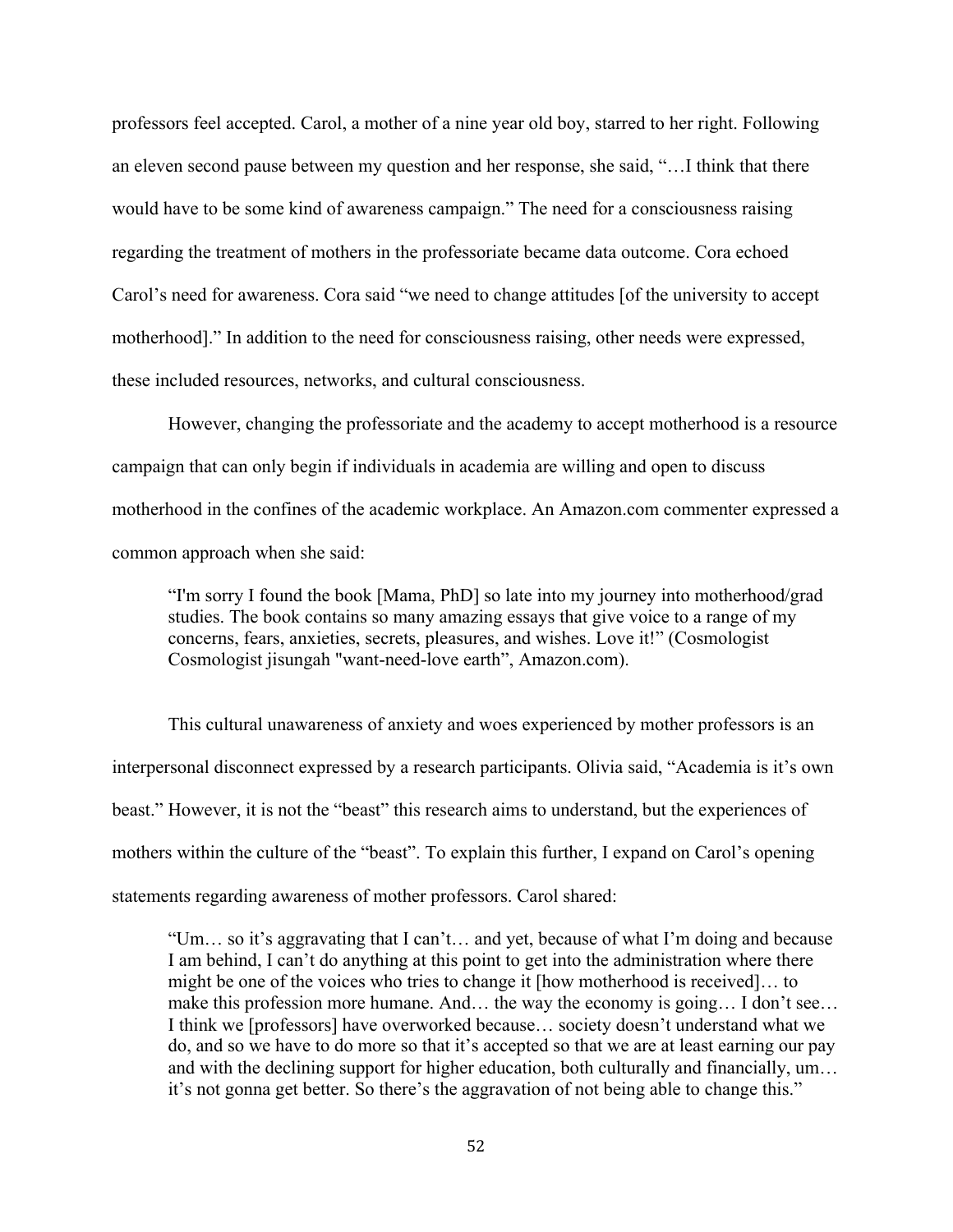Carol's feeling of being ineffective in organizational change is mirrored in Rita's comments. When I asked Rita why she thinks the professoriate is so unfriendly and unwelcoming to motherhood she replied:

"I guess it is just the culture, again, of it's not about work, and it's not about what we do at work. And since some people can't really relate to that – because they don't have a family and they don't have children. So maybe the professional climate of keeping your personal life outside of what you do at work, might be why? I don't know, that's a good question, I wish I knew! (Laughs)"

The utterances from these three participants served as a general entry-point into my coding process. While all data pertain to the norms, rules, and premises that characterize the culture of the academy, many of the data also focused on individual injunctive experiences. Negative injunctions, as discussed in border theory (Bateson et. al, 1956) are cultural communication events that cause emotional distress, confusion, or trauma. For the mother professors in the current study, the negative injunction took place at the border of professor life and motherhood - the cultural clash of two domains.

# **Professoriate**

To contextualize experiences, readers must understand the culture of the academy and how it affects mothers. For example, the hierarchy experienced in the academy, such as rank and status, works vertically. Professors are sandwiched between the elite faculty, such as deans and department chairs, but simultaneously ranked above students. This sandwiching affect, according to participants, often leads to a feeling of isolation. The tenured or tenure-track mother professors are stuck in a "pressure cooker" between elite faculty, who are not required to publish at such a rigorous rate, and the students, who are not expected to publish at all. One mother professor called this "pressure cooker" of tenure responsibility the "tenure crunch". This crunch also takes into account the sabbaticals tenured mother professor's typically take every seven years. As with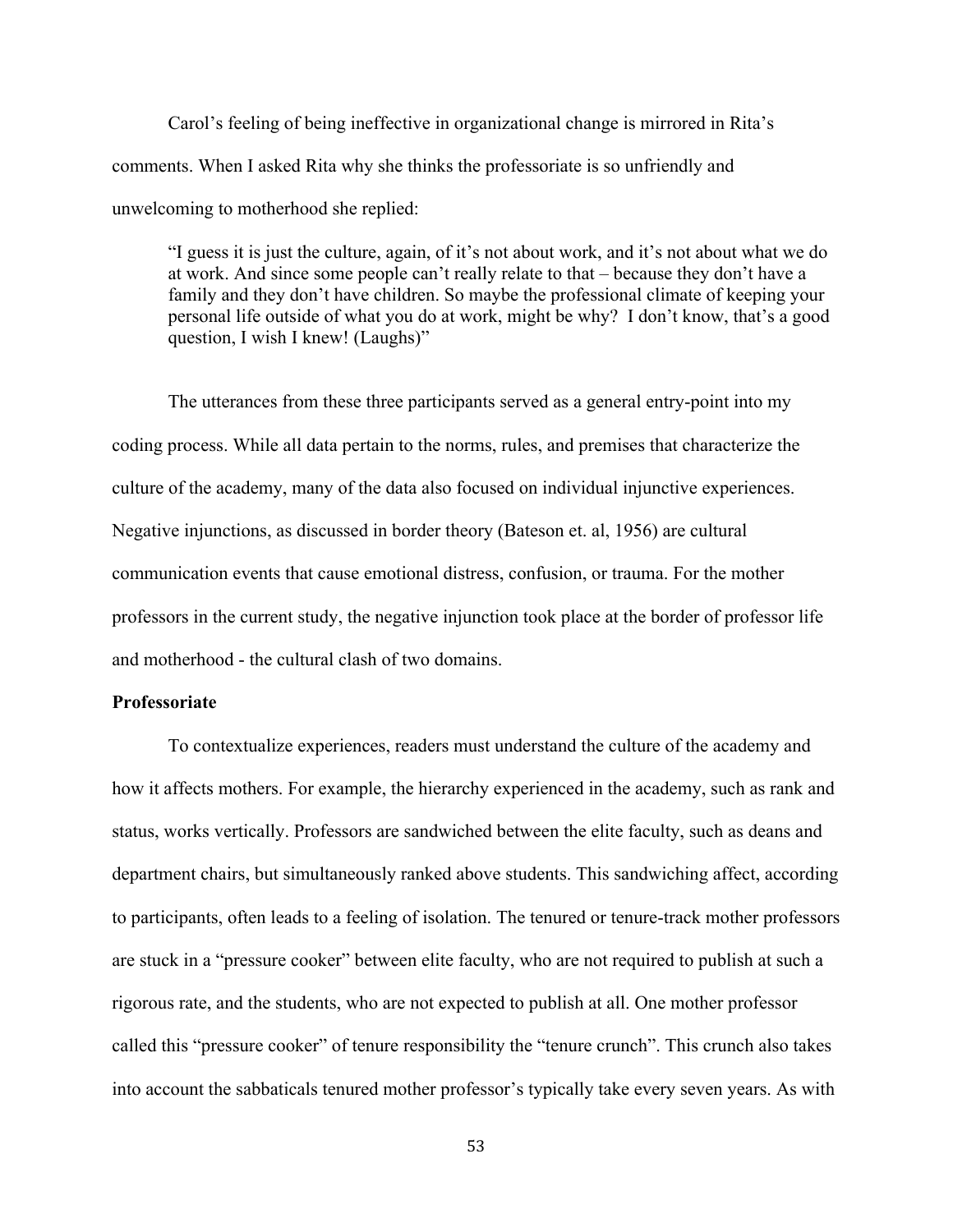all breaks, the professoriate expects academic publication production during sabbaticals, meaning the "pressure cooker" continues, even outside of the physical academic domain. The following categories take place in the professorate domain and immerged from interview data.

**Academic status**. The interview and online comments revealed a considerable awareness of "status", "rank", and "tenure" in the academy. The coding of status as a category stems from the repeated mention of hierarchies and social monitoring in the workplace; particularly regarding publishing productivity of books and articles. Halle, explained the power-status hierarchy as:

"You know, so there are kind of like these hierarchies of masochism. So um, and I think that we… it's so hard to get a job, and then there is so much pressure to get tenure. And so, I guess you could say, to the outside world, 'well once you have tenure you can kick back'... oh my God, once you have tenure... well you're at least forty. And you have spent the last twenty years putting this first, and you can't just change your brain. I mean aside from there are other things that happen when you get tenure, like you have to be department chair and stuff like that. So um, so I think that one of the hardest things is that like my husband would come home and he had a regular nine to five, or eight to five job, and he would come home and he would be home. And I would always think, okay, I've got to grade papers, and then always in the back of your mind I'm like, oh man, I should be working on my book. And it's really hard to work on you book – because even if I had time at home, it [he] would be like, "Where's her hat?' you know, or like even just that kinda stuff. And it's really hard, but I mean I know women who do it, but it's hard to just say 'I'm shutting my door- nobody come in."

However, Halle went on to explain that she is fully aware of how her tenured status affects her status in the hierarchy, saying, she was "very conscious of having the luxury of someone who got tenure first." In other words, Halle is aware of the fact that she gained protection and status in the hierarchy of the academy as a tenured employee; and while she remains in the tenured "pressure cooker", she is ranked in the hierarchy of professorate status. Many of the participants discussed the power hierarchy from the bottom to the top, or students to department chairs and university leaders. For example, Cora stated: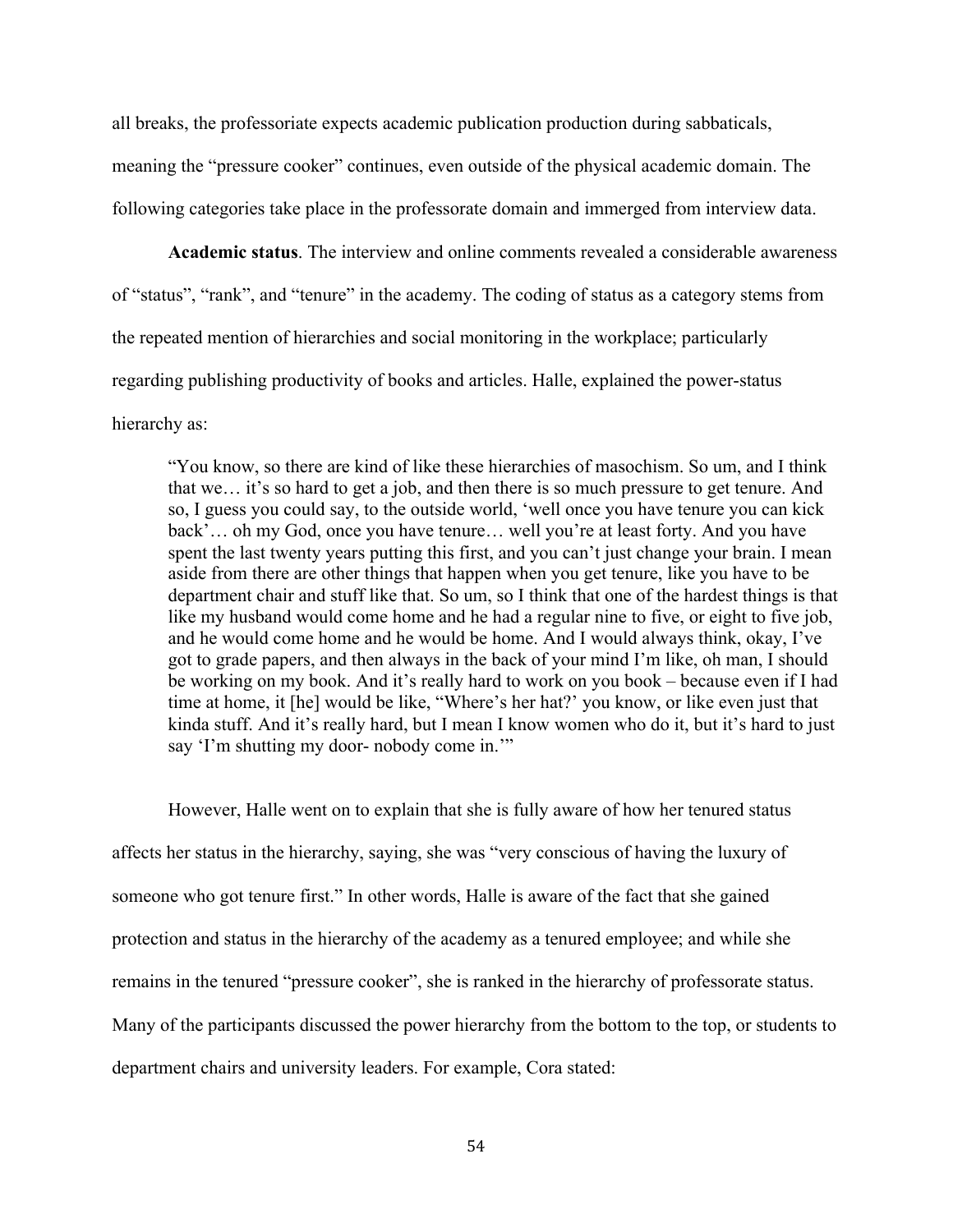"I found that it's [motherhood] a really…an interesting way to relate… because there is a strange hierarchy between faculty and students. And… and it's a hierarchy there for a reason: to protect the student mainly. But what I have found is having a family and being a mom, and having kids and being with people who are also your students who have kids, is a nice way of having another way to relate that is still very appropriate [professionally], but is a more holistic relationship."

According to Cora, the interpersonal relationship between student and professor, was one that, generally, embraced the presence of motherhood. Cora discussed motherhood as a relation point with her students that, oftentimes, evened out the hierarchy of the professoriate. Therefore, according to Cora's account, the levels of hierarchy below mother professors (students) can be generally receptive to motherhood as a cultural topic. However, as mother professors move up the professoriate hierarchy, to chairs, colleagues, and deans, they said they experienced a lessthan-friendly welcoming regarding motherhood as a cultural topic.

Olivia shared a time in which she was forced to bring her two young girls to work with her because of financial stress. She explained that she was uncomfortable bringing her daughters to work because of a department person, or "chair", who she knew would adamantly oppose having children in the office. Therefore, Olivia purposely brought her children to work with her on the days that the specific departmental chairperson was not working on campus. By deliberately avoiding the chair, Olivia skirted the hierarchy and unwelcoming views of motherhood. However avoiding motherhood in the academy is not always possible and Olivia later addressed a high-ranked chair yelling, "I would have never taken this job if I knew what a bunch of elitists you are!!"

The power and status of the professoriate is ingrained into all cultural roles. For example, the differential of tenured and non-tenured faculty was widely discussed by participants. Olivia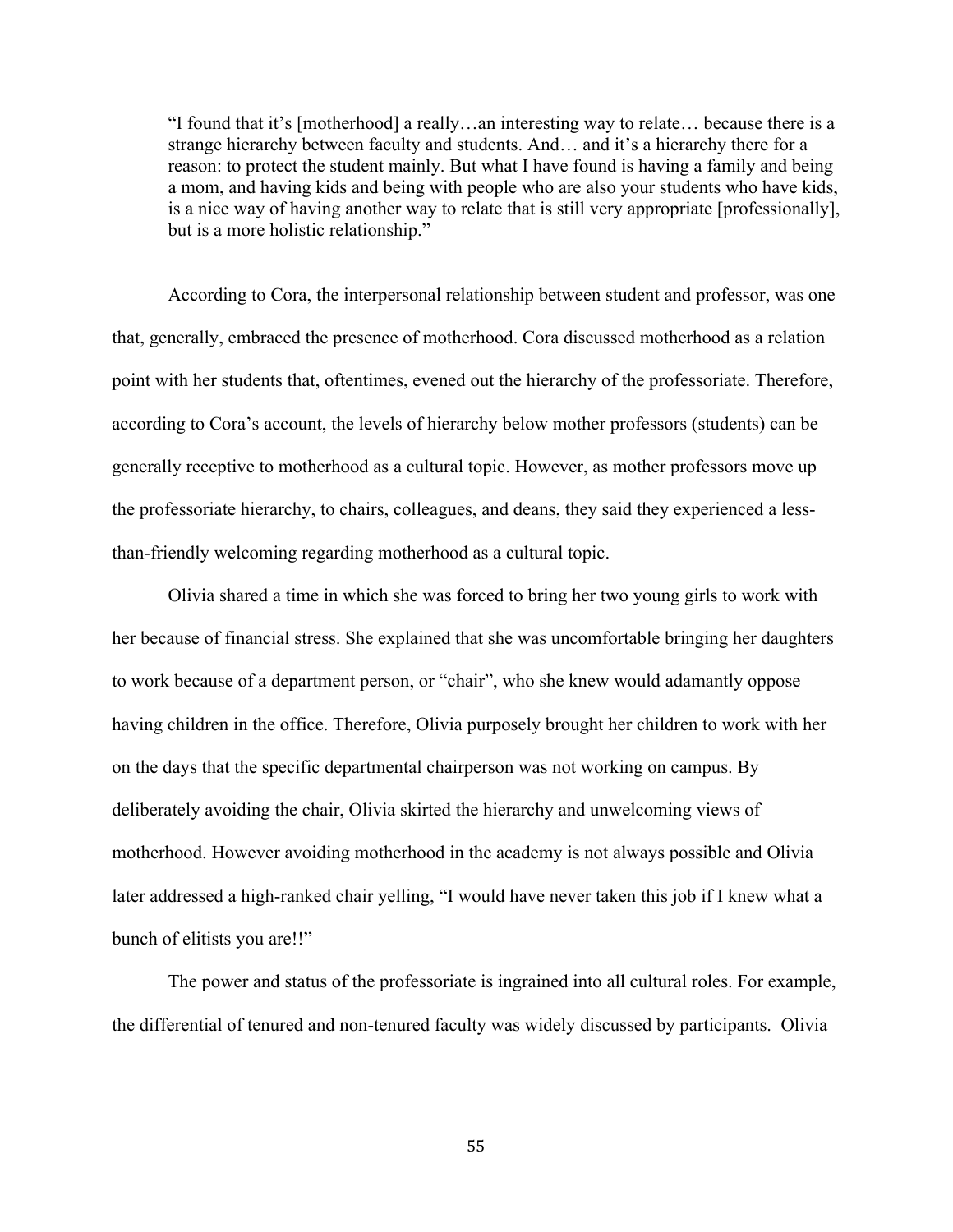explained how power and dominance in the academy affected her role as a professor and mother.

She stated:

"I knew that it [bringing children to the workplace] could upset the, a little bit of a power shift of the balance between the curmudgeons and…. us young folks."

The constant negotiation of power and hierarchy in the academy produced a solidified structure of norms and rules, typically monitored from the top (chairs) down to faculty. Carol corroborated saying:

"My chair is always telling me to go up for promotion to full and I had a sabbatical and I didn't get done what I needed to get done because I was home… um… so… I'm feeling that as lack of legitimacy but because my contributions in other areas are recognized, but there is still this – you know, 'Do what you need to do to get full' [professor]."

Carol discussed feeling pressured by her colleagues and chair to submit her faculty file to be considered for status of full professor. The pressure and expectation Carol felt to produce a certain level of academic output is echoed by another mother professor. This participant told me about a time in which she was reprimanded in pubic at a department dinner by her department chair for the professor's lack of publication productivity. The chair directly addressed her in front of her high-ranked academic colleagues saying, "I know how long it's been since you published anything, (professor's name)!!" This scene showcases what the study participant called "the oppression of the hierarchy" in the academy. By addressing a professor of lower rank in a demeaning manner, the chair reminded all those involved that she was at the top of the hierarchy, and thus had more available speaking resources. As the participant explained to me, this comment was directly related to her status as a mother, as the chair "systematically reprimanded" and "publically humiliated" the professor for prioritizing her status as mother over professor, and particularly as a publishing professor.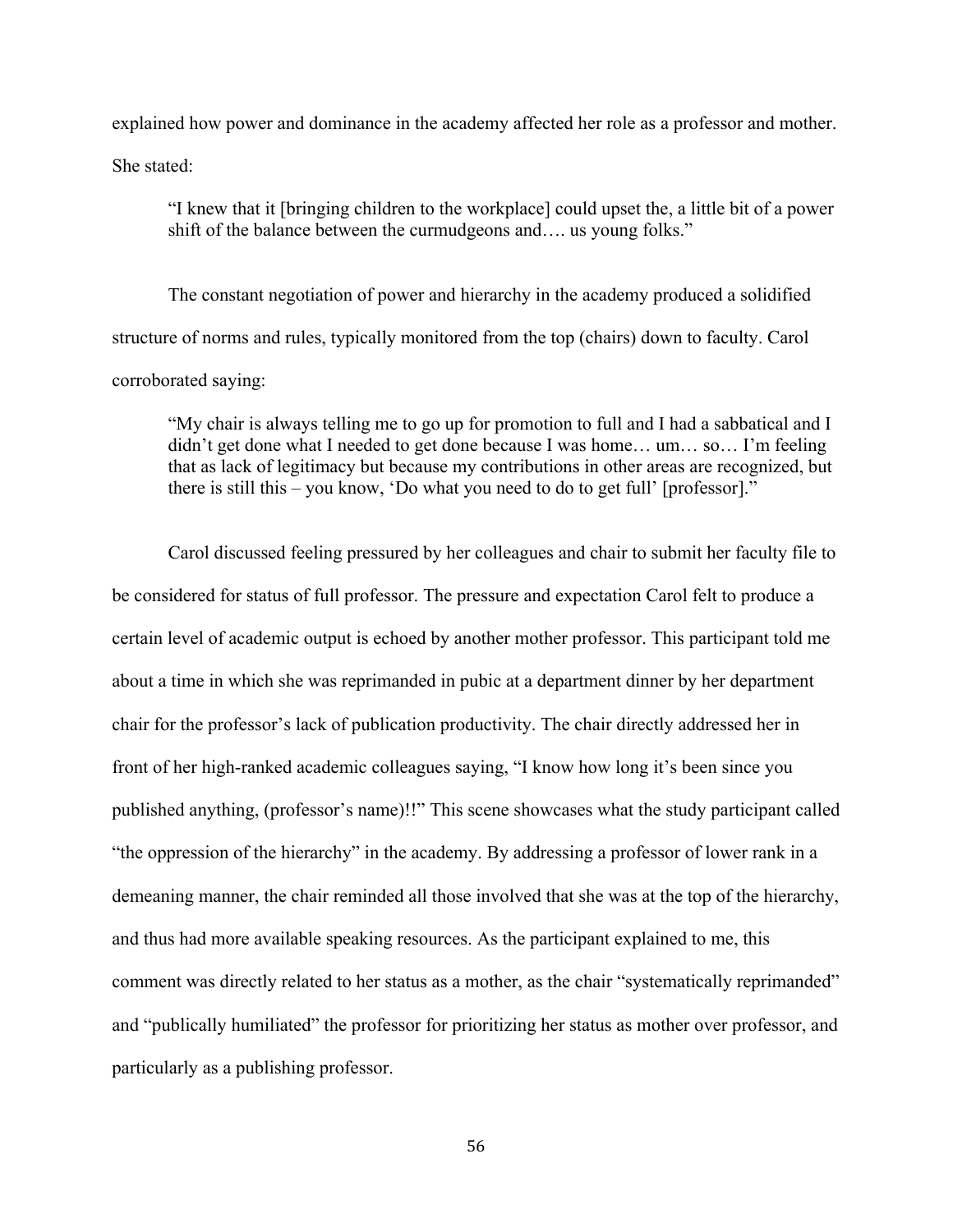In affirmation to the previous scene, interview participant, Halle, cautioned mother professors expecting academic praise or tangible "pats on the back", instead explaining that status is the reward. Halle said:

"There are not a lot of rewards for being a faculty member, the rewards are very invisible, and rewards of status. So it's not about money, but people care very much about the status – like how you rank, and how you are reviewed, and title, and the office is part of that."

Willa, shared an example that substantiates Halle's viewpoint on academic status. Willa dropped off her two children at their respective schools on her bike. However, before teaching, she said she did not have enough time to take the child seat off the back of her bike. Instead, Willa took the bike into her office elevator with the child seat still attached. In the elevator her female coworker commented on the oddity of the child seat in the academic workplace. Willa explained:

"And she [the coworker] looked at my bicycle and said, "Oh, I didn't know anyone [professors] had children" (snipped tone). And I thought (laughs) you don't really mean that, right? Like that doesn't make sense at all. But I understood what she was saying, right? Because anyone in this position as an assistant professor would be crazy to have kids."

In Willa's particular department, the status of associate professor is one of the higher ranked positions. Therefore, the coworker assumed that because of the academic culture and time commitment of the professoriate, no one would or should desire to have children. Not only does Willa break the professoriate cultural norm by having children, but she embraces the role and, thus, breaks another norm. It is also important, for the purposes of the current research, to point out that the negative injunction (Bateson et. al, 1956) regarding motherhood as a cultural topic, was often prompted by a female colleague; as shown by the previous examples.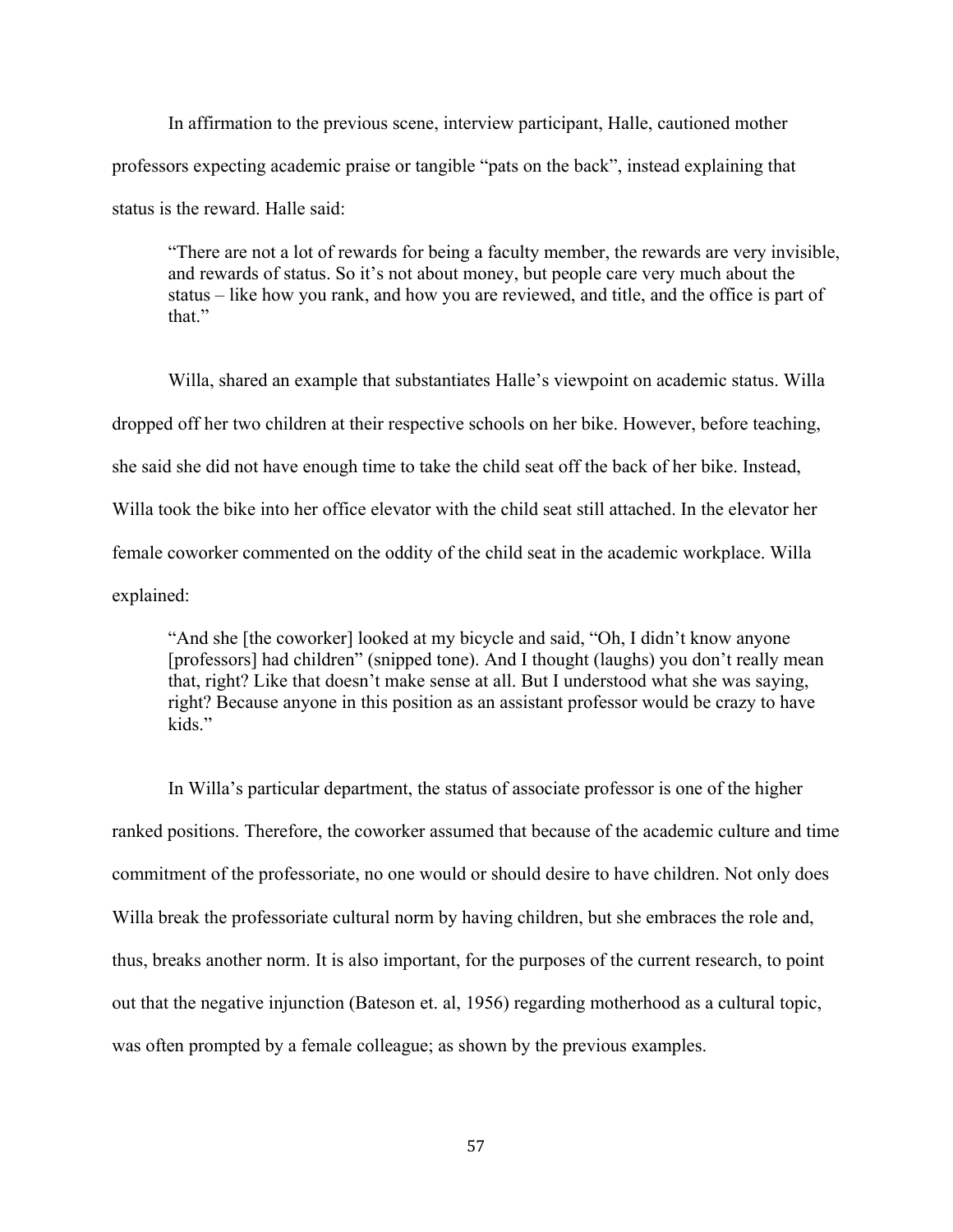**Academic status analysis.** In this section mother professor insights regarding academic status, rank, and hierarchy were displayed. The academy was referred to as a "beast" and a domain of "hierarchies of masochism" because of the cultural emphasis placed on high levels of academic output, specifically that of articles, books, and conference attendance.

This production and participation in professoriate domain responsibilities was socially policed by colleagues and individuals at the top of the hierarchy, such as chairs and deans. Like guards at the border, these "elitists" sustain the status-hungry structure of the proverbial academic Ivory Tower, an academic community that values exclusivity and supremacy. This same structure, produced and sustained through daily cultural communication, was the same structure that was unwelcoming to motherhood in general, but particularly indexes of motherhood such as child seats on bicycles or children in the office space. The utterance from Willa's co-worker, "Oh, I didn't know anyone had children" was an example of policing the professoriate border through verbal communication exchange. Thus, the co-worker blatantly pointed out the infraction at the border between the academy and home life, by pointing out and questioning the mother about the child seat. By stating "I didn't know anyone had children" she marginalized Willa's motherhood status, specifically because of her academic status role as an assistant professor.

For mother professors who have tenure, expressions of having higher power, safety, and rank were highlighted. Halle was careful to emphasize that with this "tenure safety", comes responsibilities and additional forced expectation to climb the hierarchy of professional rank and status. The expectation to fill a specific status by following rules, "jumping through hoops", and sustaining norms, was prevalent in the displayed data. Halle also explained that along with the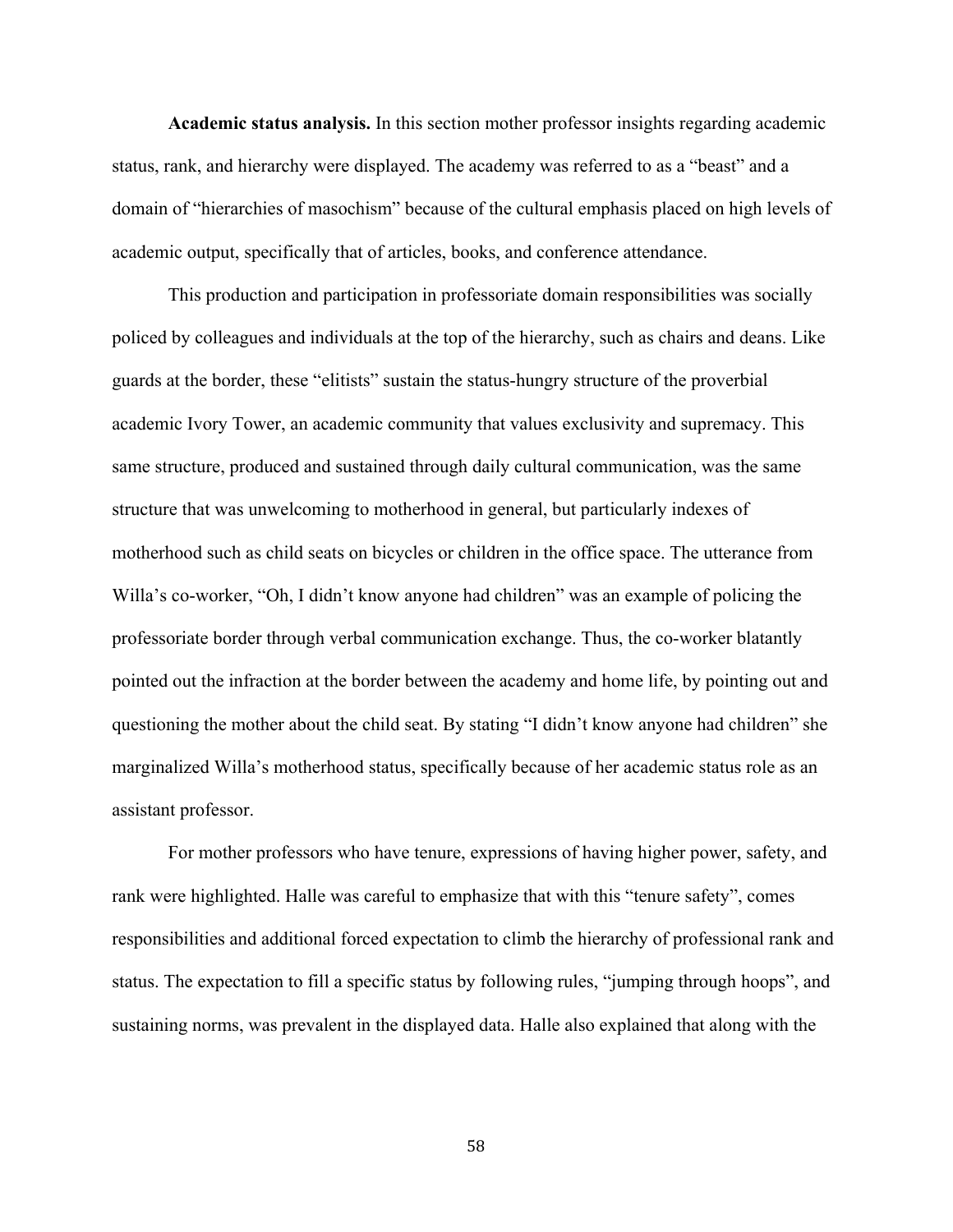higher status, often came an overwhelming expectation of rewards, which never surfaced. Instead, the professoriate deems status as the paramount reward.

Ultimately, participants expressed this hierarchy and required quest for status in the academy as something that is widely accepted in the profession, however demanding, stressful or selective. Therefore, to understand bordered experiences and communication networks of mother professors, one must understand the social and promotional structure of the ivory tower and how it affects individuals who identify as both mothers and professors.

**Productivity.** Productivity in publication and research was discussed by participants as a key expectation required by the professoriate to ascend the academic status-role hierarchy. The participants mentioned repeatedly how academic productivity was affected by motherhood, and that often peers in the academy policed their rate of productivity in terms of published articles, participation in conferences, and meeting attendance. Many professors explain the high level of esteem and status given to colleagues who worked extensively and exclusively on academic ventures and gave their "undivided time", energy, and attention to the professoriate.

Carol pointed out that, even in situations in which the professor is an involved mother in the home domain or has community accolades, the academy only valued academic output. For example, when speaking of a mentor who is a mother professor, Carol said:

"Because she [mentor] could produce incredibly high level scholarship in quantity [she succeeded]. And so what I value about her is… I value that [her scholarship]… but what I value most about her are the things that don't, that aren't, aren't part of her most visible [academic] legacy."

In this utterance, Carol explains that she valued her mentor for her less-noticed role as a mother as well as her role of professor and scholar. To Carol, the humanity and heart of her mentor stemmed from her role as a mother, and was equally deserving of praise and recognition.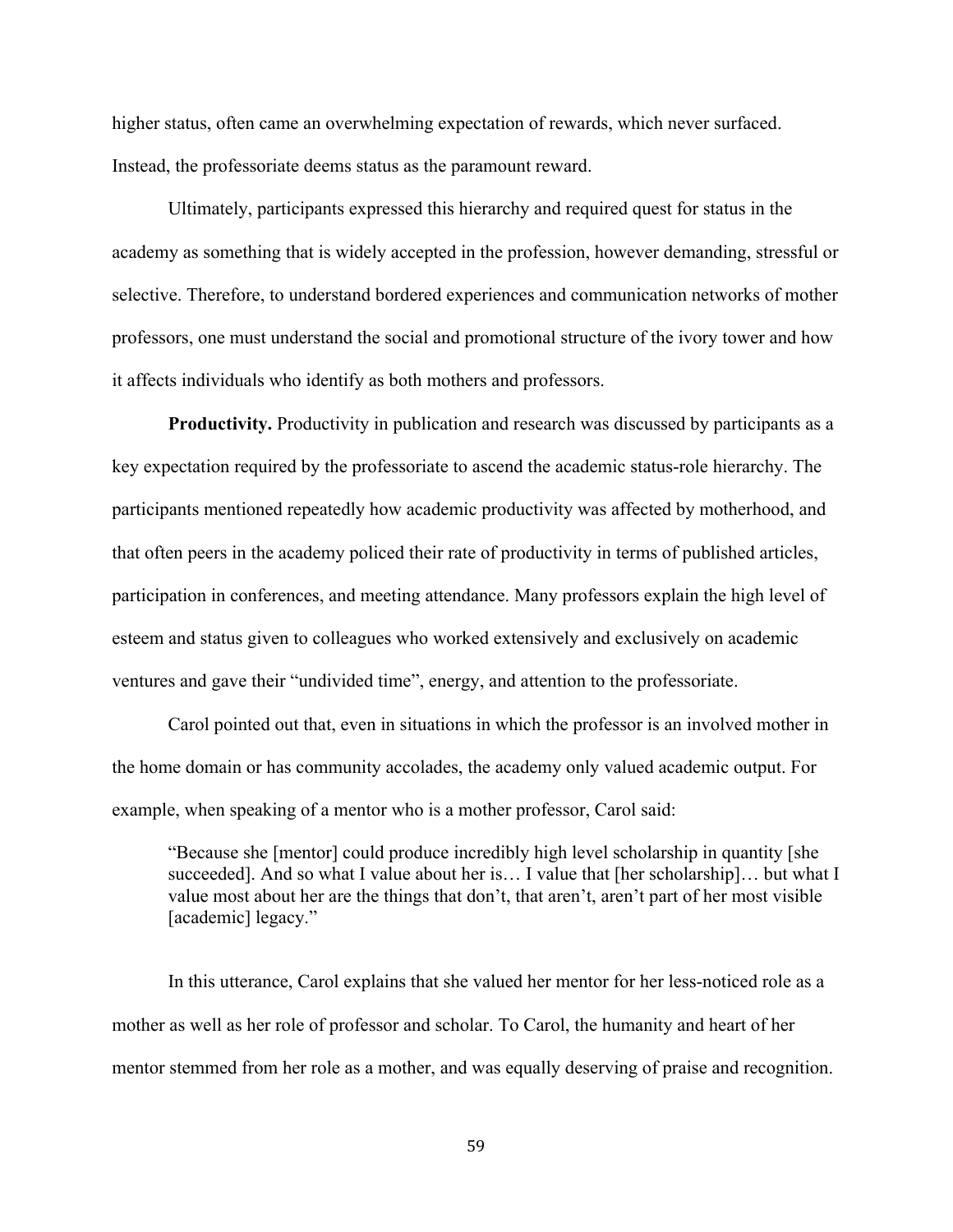Instead, Carol's colleagues and the professoriate only valued her mentor for her article and book production. Carol emphasized the value of work, productivity, and scholarship in the academy when she compared herself to her peers who do not have children. She said

"I am way behind where I am supposed to be professionally. I… dropped out of a very exciting life (points at academic certificate on the wall). That right there – that's a prize I got from my first book … okay, it doesn't get better than that. And… you know, that is 1998, and (chokes up) I co-edited one book since then, and you know, I am someone who came out of my doctorate school with a lot of promise and…. I am reminded all the time (tears up) that that's what's valued…and I've also done a lot of service work, so… it doesn't feel like I am dead wood for the department – but I haven't done the scholarship like others".

In her emotive explanation, Carol highlighted the value that productivity, particularly publication productivity, holds in the professoriate and that to be valued one must adhere to the cultural expectation for constant productivity and the social role of producer. As Carol noted, service-oriented committees within the discipline at large, are not what is most valued in a research university. The theme of publication productivity in the academy was also addressed by Veronica, who explained her experiences filling roles as both a mother and professor in this way: "Constant pressure. I mean I wake up in the middle of the night and I'm under pressure."

Veronica and Carol both expressed the pressure to produce within the confines of professional academic life and the stress related with cultural expectations to fill the role of producer. Willa expanded on the theme of productivity in the academy to include participation at professional conferences and the expected work-related networking opportunities such conferences offer. Willa explained that if mother professors choose not to attend conferences, for any reason, the academic hierarchy will take notice and not hesitate to point out the inadequacy. This is another example of social network policing at the border between work and home. Willa said: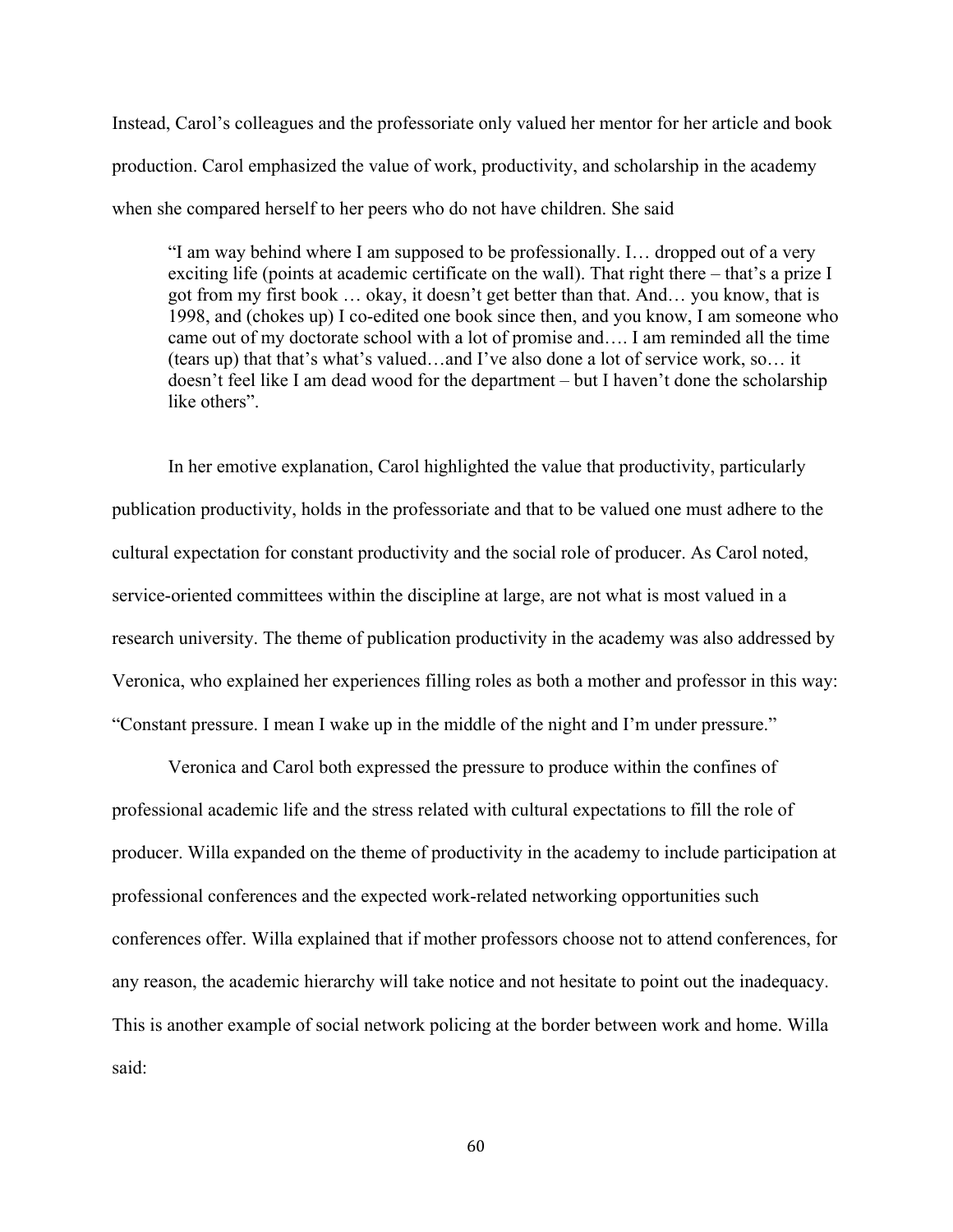"If you're not showing up for the conference, or whatever it is in the moment, all of a sudden someone later on will say, 'Well you didn't go to any conferences' (laughs). You know, like you need to be in that flow or there will be consequences."

Willa expressed her conference attendance as a required state of being in the "flow" of academia and that if one should leave the flow, professional "consequences" often ensure. These "consequences" could be, but are not limited to: lack of pay raise, lack of promotion, and being overlooked in consideration for positions of higher status. Other interview participants expressed their understanding of productivity in a different way, directly related with productivity in both motherhood and professoriate domains. Olivia, for example, expressed the value of general productivity in terms of both her home and work domain. Olivia disclosed:

"A lot of um…. Can it be okay if I don't get this thing done? How important is it? Something that is important to me, something important to the students, to my family? There's just so many things to negotiate."

In this utterance, Olivia highlights the difficult situation many other mother professors experience: a constant negotiation of time and effort at the border between work and home. Ultimately, the hierarchical powers of the academy (e.g. higher ranked professors, department chairs, deans, etc.) affect how the mother professors experience their productivity at home. For example, Cora explains that when she was granted university sanctioned maternity leave for the birth of her first child, she was still expected by the professoriate to produce articles while on leave. Cora explained:

"I was meeting all expectations, but just, I had [maternity] leave. So there was an interesting assumption that if you had leave you were taking time off [not caring for a newborn], so of course you were productive – and this is from people who had never had children<sup>"</sup>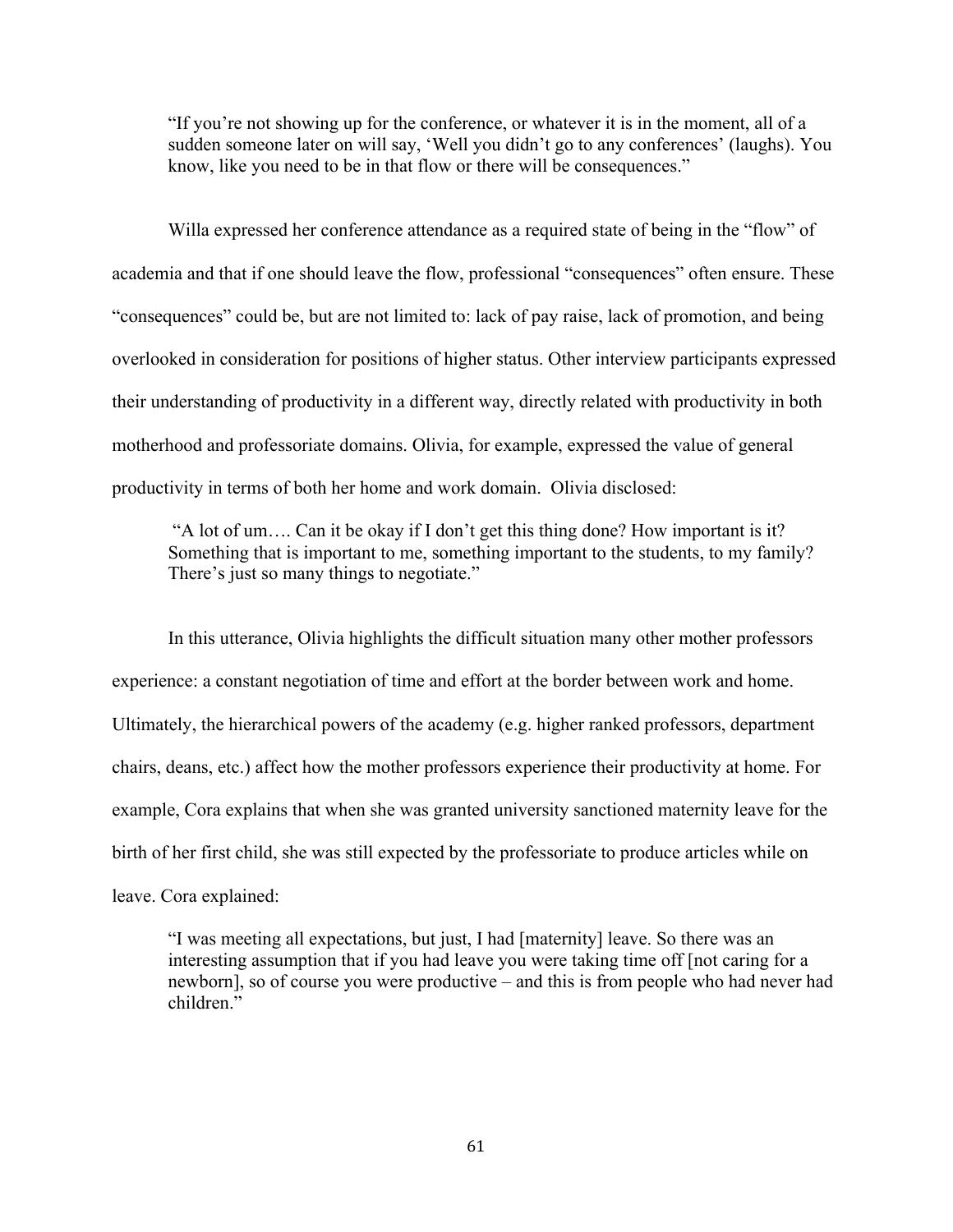This concept of professional productivity at home transgresses the assumed border between the home and work domain, resulting in overlapping borders (Nippert-Eng, 1996). By overstepping the organizationally-sanctioned maternity leave of mother professors and expecting production and research while they care for a newborn, the academy was negating the presence of biological stressors and emotional experiences affiliated with postpartum roles.

Much like Cora's experience in which the professoriate bled into her perinatal role, Carol expressed her frustration regarding academic writing and research productivity at home. Carol often works from home, and she said she feels "horrible" as a result. Carol said:

"And there are times when I, I am just focused on what I am doing [academically] and I, I get enraged when my son comes up and taps my arm… and it makes me feel horrible, because then – you know, him bothering me and wanting attention is absolutely natural and I am sitting there, um, trying to be productive and trying to do what I am supposed to do, and I get pulled out of that world, and I get angry at him and then I get angry at myself for being a bad mom. And that is every day – every weekend."

In this utterance, Carol expresses outstanding levels of frustration when her roles as a mother and a professor collide. More so, Carol considered herself to be a "bad mom" because she attempted to do work at home and, subsequently, ignored her son for periods of time while she focused on her academic work. Carol attempted to fulfill the professoriate role in her home domain, and was able to do so until her son "pulled [her] out of that world." Because Carol related with the academic definition of high publishing and research productivity, her role as a mother was affected.

Veronica shared her coping strategies for being productive as both a mother and a professor. Veronica explained that to fulfill the role of both mother and professor, she often drives her two daughters to social engagements and works on her publications, lesson plans, and professional responsibilities from a "mobile office" in her car. Veronica said: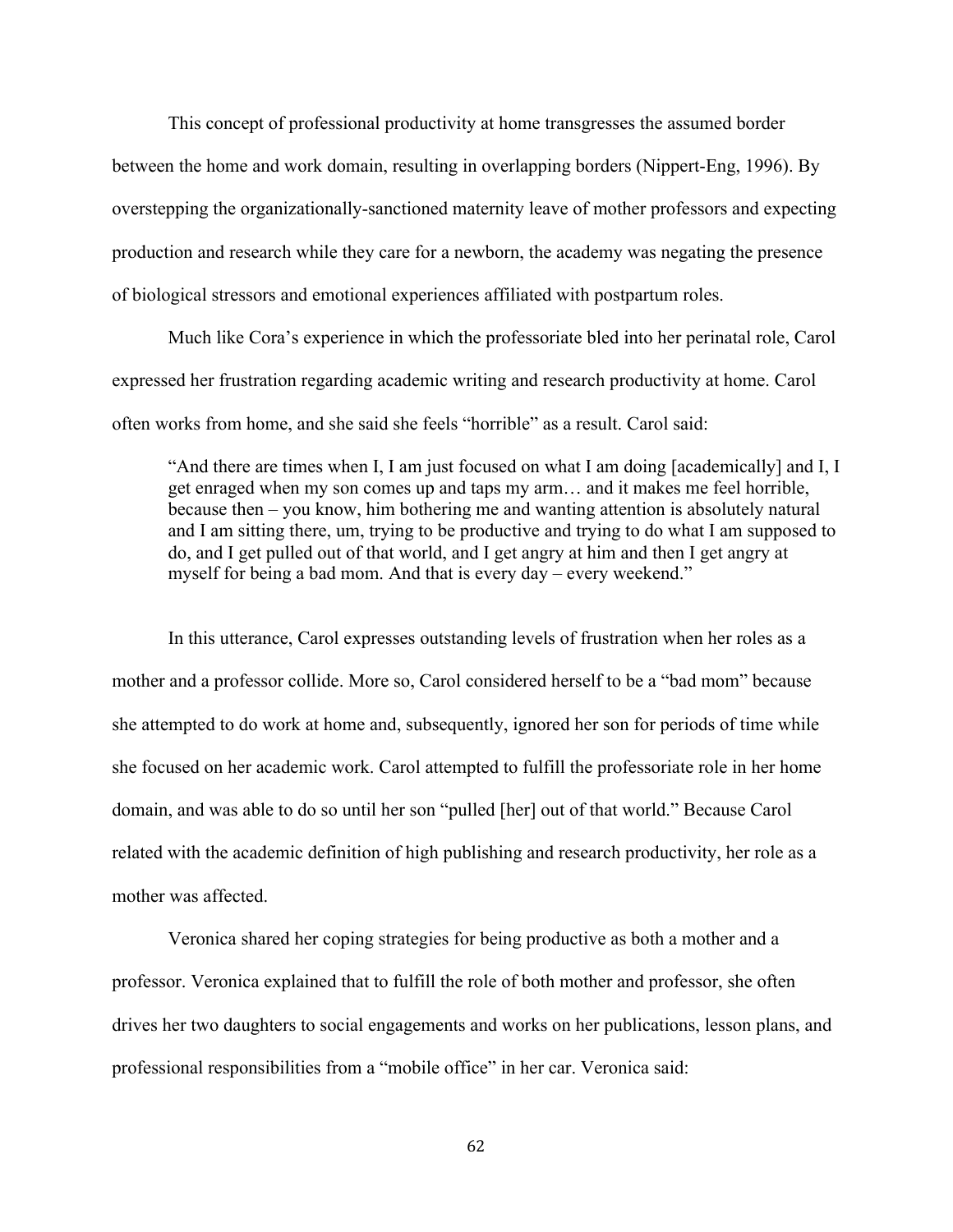"I do a lot of reading in parking lots…Most of my class prep is done like in a bowling alley parking lot, or like a pool parking lot, or waiting in front of someone's house for a party to get finished. And I have my computer in there [the car], and I'm reading. But you can't read on the road."

Veronica's utterance captures the constant battle many mother professors expressed in interviews: the struggle to climb the pyramid of hierarchy and productivity in both motherhood and the academy. When Veronica shared her account, she stated the phrase "but you can't read on the road" in a sarcastic tone. To me, this suggested that Veronica felt her time spend driving was transitional wasted time: time she spent neither in her domain of motherhood at home, nor time producing in the professoriate domain.

**Productivity analysis.** The "expectation" of massive scholarly production in the academy appeared as a strong theme in many interviews. Mother professors discussed productivity in terms of authoring academic articles, submitting grants, publishing papers, and attending conferences. With this well-established professoriate expectation to fulfill, mother professors often experience threats at the border. Willa's utterance regarding conferences was a keen example of communication threats. Willa felt that if she did not attend a conference, there "will be consequences". Thus, the academic border and the expectation for constant production within that border is policed, first, by the academic hierarchy, and then by the mother professor's own conscious regarding role expectations. The concept of unspoken threat in border lands, "or there will be consequences" is another key factor in policing bordered experiences. Should a border crosser decide to pass on an opportunity to represent the academic domain, there will be consequences that may affect later opportunities for promotion, tenure, or status changes in the hierarchy. For example, many departments in universities across the United States gauge eligibility for tenure and promotion by a point system. Oftentimes, books and articles receive ten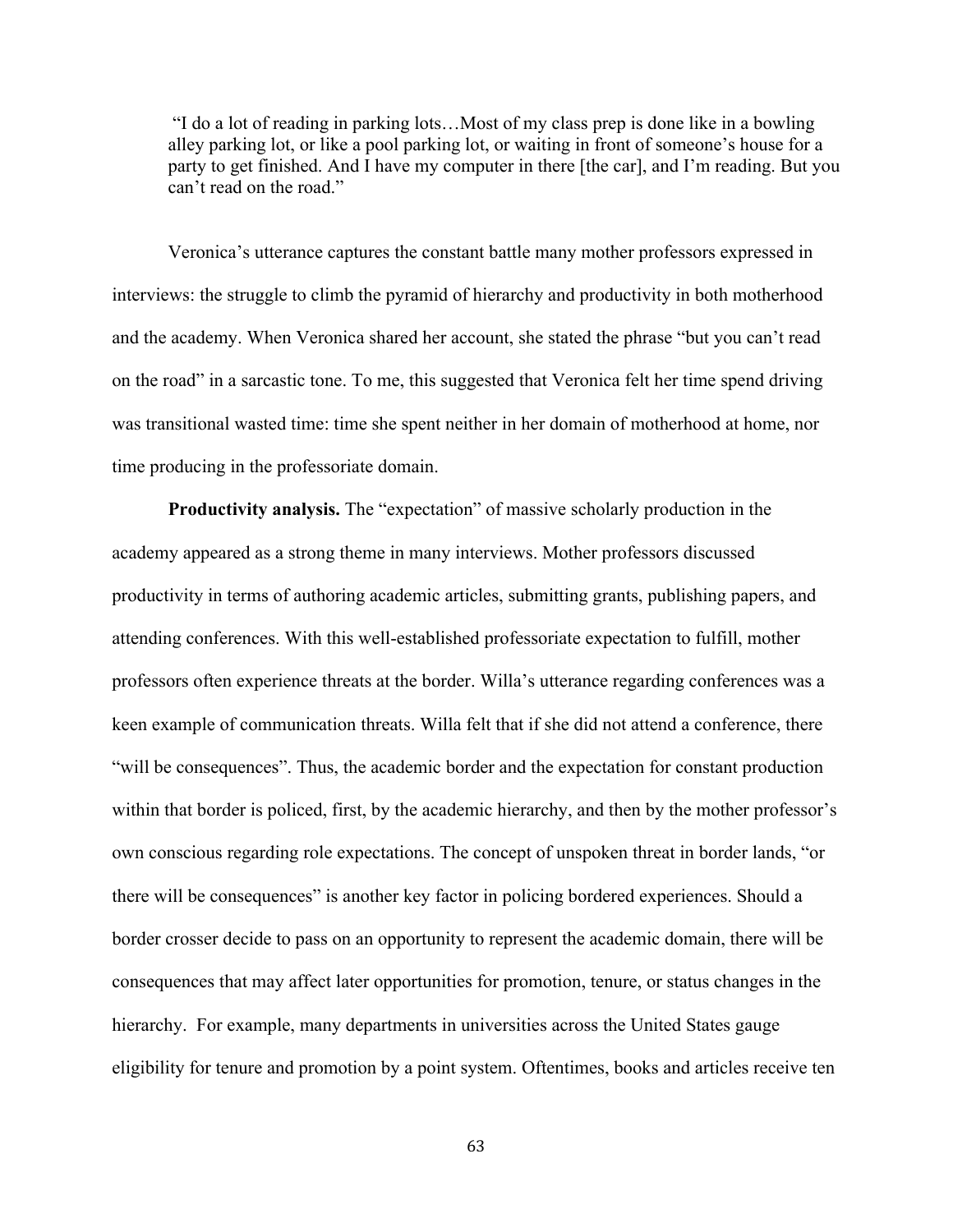times the amount of points as service to the community and department. Therefore the academy, particularly in its hierarchy and status structure, values published productivity over interpersonal relationships and teaching.

Producing "scholarship in quantity" is valued over all else in the professoriate and "negotiating" these expectations alongside motherhood was highlighted as a source of great anguish and "aggravation" for mother professors. Some mother professors shared feelings of being a "bad mom", while others expressed feelings of inadequacy as a tenured professor.

Cora's experience during her maternity leave is another example of the academy's ability to overstep domain boundaries for the sake of academic production. Despite the fact that Cora had full institutionally protected leave, per department and university policy, there was still an expectation from the academic hierarchy to produce quality scholarship in quantity while caring for a newborn. This policing of academic ventures in the home sphere is an additional level of surveillance at the border: it is expected that all professors work on academics, even at home.

By attempting to be productive in both spheres, literally straddling the border of work and home, Carol experienced tumultuous emotional outcomes and a loss of scholarship output, specifically publication. Carol attempted to work on academic writing at home because that was what she felt she was "supposed" to do. She accepted the cultural expectation of the professoriate to enact the academic culture outside of the domain borders. However, by doing so, Carol was "pulled out of the world" by her son. The feeling of meeting expectations and committing one's self to high levels of scholarly output and production was a key theme in the data collected.

**Censures.** The censuring of motherhood as a topic in the academy was another kind of cultural taboo in the professoriate. While more existential, silencing one's self or being silenced by others, placed an invisible border around a topic, thus affecting the accepted and acceptable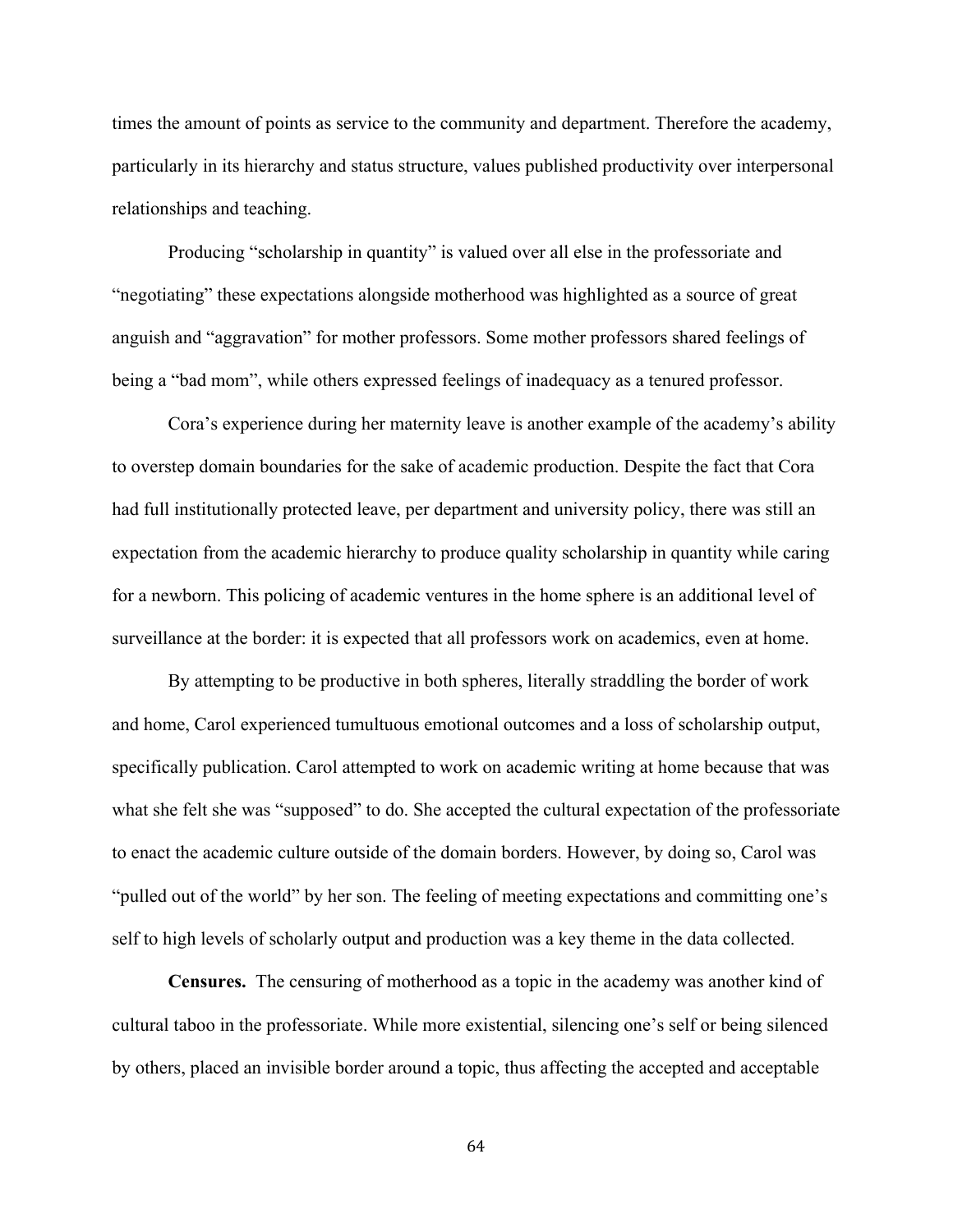cultural enactments of all participants involved. One mother professor discussed the selfcensorship of motherhood in the professoriate as "enacting a persona that we [mother professors] are not." This professor went on to say that she felt as though she was a "fraud" when she did not embrace her role as a mother in the professoriate domain, regardless of cultural consequences or lack of receptivity towards the topic. Louise paralleled this viewpoint, emphasizing the idea that professors often "pretend" motherhood and family do not exist at all. Instead they focus all of their attention on the professoriate and physical space of the academy. Louise said:

"If everybody pretends it [motherhood] is non-existent, then we [professors] are good to go. It's just, if it comes up, and I can't imagine it coming up, like in a meeting or something that would be…Like 'what are you talking about, your entire life should be directed here (gestures at the physical space – the university) and, and uh, the other is optional. I think that would be the case."

Louise's explanation served as a stellar foundation to understand how motherhood is contained in the academy, and, often, how mother professors are expected to contain themselves within the confines of academic role enactments. This censorship of topics pertaining to motherhood became a common theme in mother professor interviews. Willa explains this experience, which echoes Louise's account. Willa said:

"No one ever asks if you are a parent really – I mean I am trying to think of any example where somebody said 'do you have any kids?"

By refusing to ask about or recognize motherhood in the academy, the subject itself, and the women who enact motherhood, are often placed in marginalized social containment and communicative censorship. Louise explains the social norms and rules that dictate this enactment and social exchange. Louise explained:

"I wouldn't be in a meeting and go, man I just adore my son. Mmmm. And I don't even know who has kids here. I heard um…like the professors, like the full professors. I have no idea if they have kids. It is never mentioned – and it's not even something we are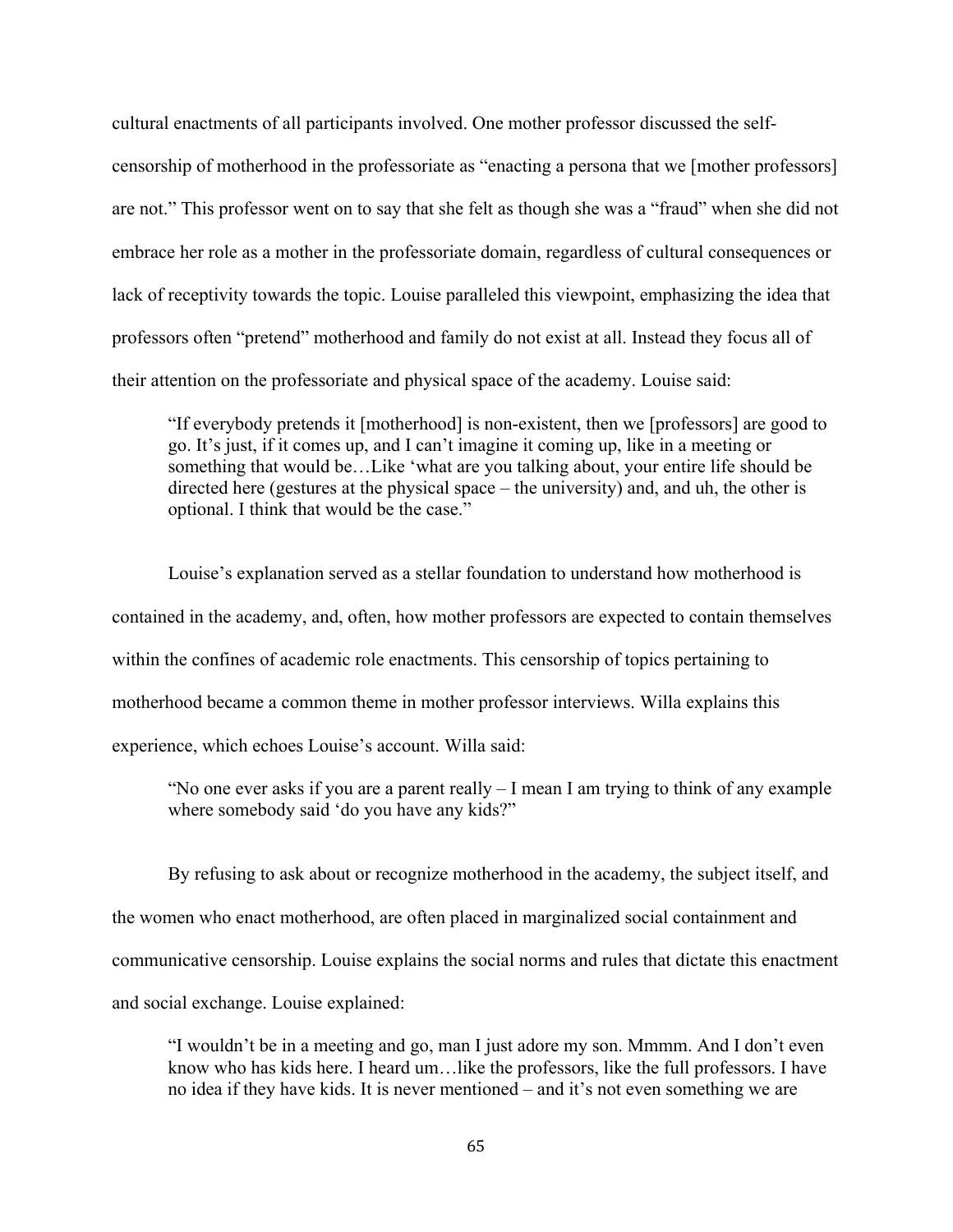really supposed to inquire about, be curious about. It's not acceptable, and I certainly am not gonna ask."

When I proceeded to ask Louise why she would not mention her son to coworkers, she said:

"Because that would be, that would be breaking the norm – it's not something you just bring up. Umm, I would do it with a couple of other mothers, if we were having a conversation…but generally that doesn't come up either. Umm…no, it would not be well received. So, I wouldn't do it, I just wouldn't mention it at all. Ah, that's so sad."

The fact that Louise felt safe enough to bring up motherhood only with other mother professors; the other women who shared her sense of containment and shared the same existential box of tabooed censure, was a prevalent theme in the data. The need to feel accepted by those who relate was discussed in terms of social networks. However, it is also important to highlight the emotive statement Louise shared: her sadness that she censored herself regarding topics of motherhood and, particularly, her own son. Louise later admitted that she does not openly talk about her son with coworkers. Louise explained:

"I could see that if I had always been at a university, that uh, it would make me a bit of an outcast. Ummm…. Because most people, it appears, don't have children. Some people, I mean men do, more men, but then they are the dads, and their role seems to be quite different. Um, so that, that I could see would be… and if I was here when my son was younger, I could definitely see how… because nobody talks about children. And… and I don't think it's a subject that anyone would just bring up – nobody sits around and chit chats about what their kids are doing or… I think they would look at you like you are nuts. (Laughs)."

The need to feel safe when discussing motherhood in the academy was a necessary resource for mother professors in the current study. Participants discussed the "pull" of being both a mother and professor and the "outcasting" they experience as a result. One mother professor shared a time in which she felt attacked and "outcasted" by a higher ranked professor. In this instance the professor of high rank snapped at the mother professor saying, "Can't you leave him [her son] alone for just one minute?" In recalling this event, the mother professor said: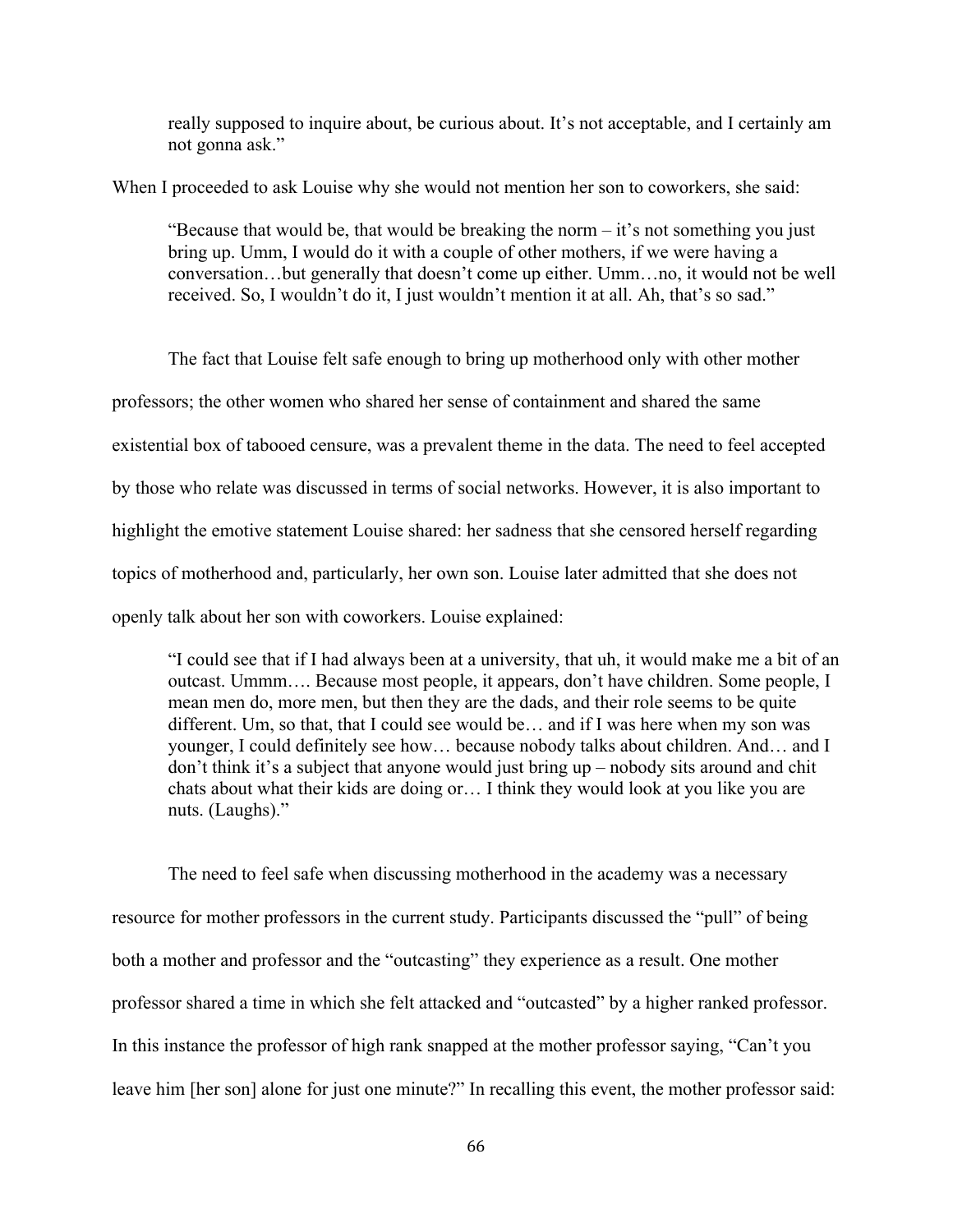"We [mother professors] are made to feel like we are not quite human; that anyone who would want to have children, or talk about them, or spend time with them is of another species."

This "outcasting" and feeling "not quite human" are results of cultural communication enactments of motherhood in the professoriate. Louise, and many other mother professors cope with this communication threat and "outcasting" by choosing not to enact their role of mothers in the academic workplace. For example, Veronica stated:

"I never tell anyone [I am a mother]. Ummm. They find if…I think the only people who have found out is because we have kids who run into each other. Or sometimes someone will mention something about school and you'll say, 'Oh, my kid goes to such and such'. But it's not really a topic of conversation."

Veronica's choice to not enact her motherhood and self-censor in the professoriate domain frees her from the "outcasting" of being labeled as a mother professor. In another instance, similar to Veronica's, a mother professor recalled a time in which she was shocked to find that a close colleague had two children. This mother professor and her colleague worked together for nearly ten years on committees around the university. However, not once did the mother professor mention her children, even when the mother professor participant openly talked about her son.

However, data gleaned that not all silence surrounding the academically tabooed topic of motherhood is negative. Willa explained one such situation in her own department in which a strong network of mothers formed a positive silenced container in which they communicate. Willa said:

"So I mean there is, in my experience, a sort of subterranean culture of like it's [parenting] not the thing you talk about, but we [parents] all kind of…. It's the like secret smile project – we are all not gonna talk about it but we are all happy about it. Okay that's good (Laughs)."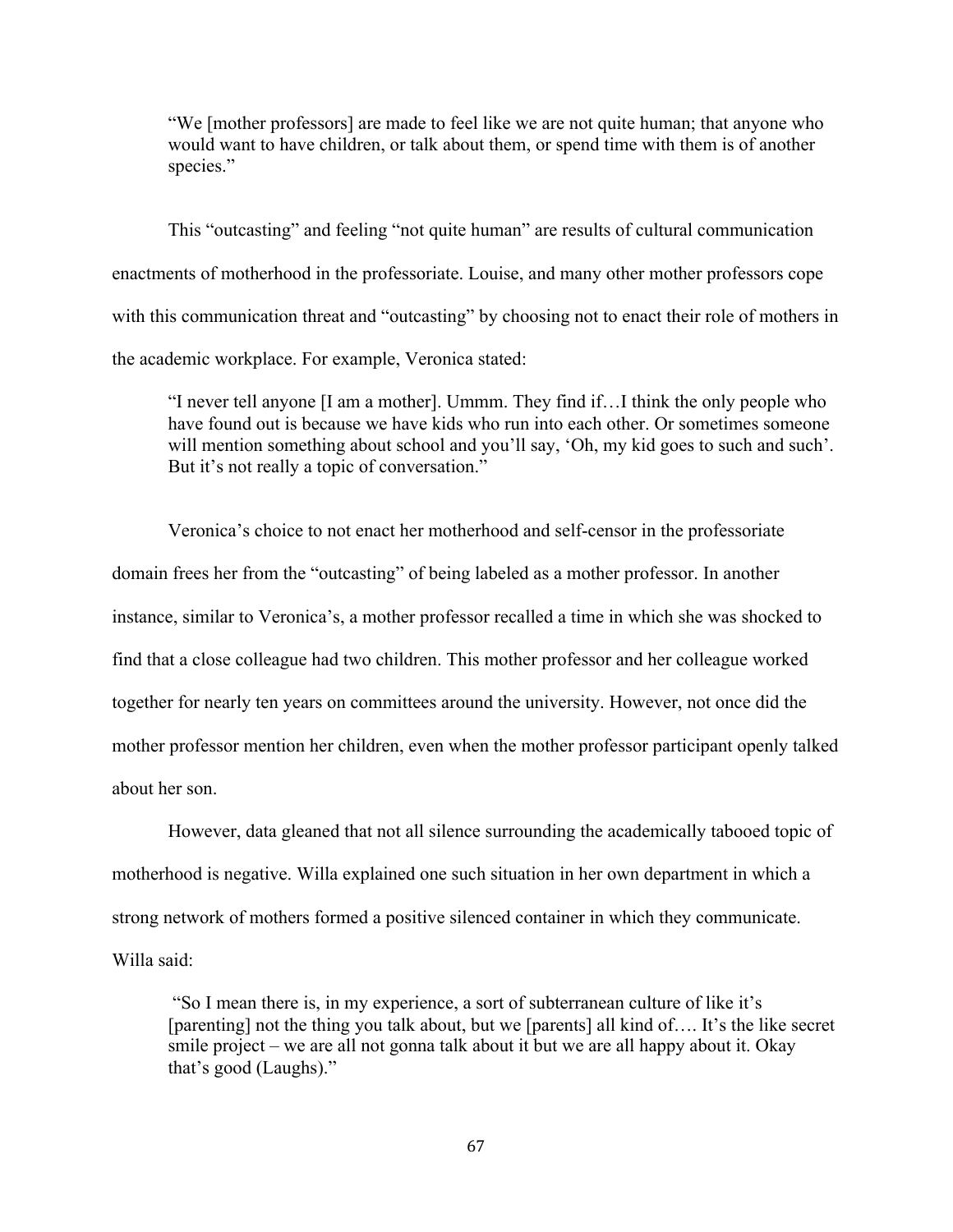Willa's example explicates a scenario in which containment of a subject and a cultural enactment can actually be a positive resource-builder for a group of mother professors. By choosing to contain themselves in a tight network through enactment of a contained code of silence and censorship, they formed a tight bond impenetrable by outsiders, or non-mothers.

**Censures analysis.** Mother professors who participated in this study described feeling "outcast" and "not quite human" when they openly expressed their roles as mothers in the professoriate domain. Therefore, to cope with this cultural outcasting by their peers, many mother professors choose to hide their role as mothers. Some mother professors speak about this in terms of "subterranean" interpersonal networks, while others simply did not mention motherhood in the professoriate domain. The decision to contain their status as mothers allows mother professors to negotiate important academic ventures without the containment of socially enacted motherhood.

For example, Cora explained that, while she is currently a proud mother in her department, "When I arrived, I was pregnant, but no one knew that yet – except me." Cora chose to silence and contain her experience as a mother to assure proper policies were in place before she revealed her motherhood status. Therefore, at times, containment of motherhood as a cultural enactment can be used to ensure political status, equality, and objectivity in the academic workplace. Another example of this strategic communication technique is the "subterranean network" discussed by Willa. Though she discussed this experience in a positive way, Willa's word choice conveys a sense of hidden, underground, camouflaged experiences.

Other participants pointed out that the professoriate "pretends motherhood does not exist", thus placing motherhood in a category of tabooed and censured topics. By censuring the topic of motherhood in the academy and making mother professors feel "nuts" when they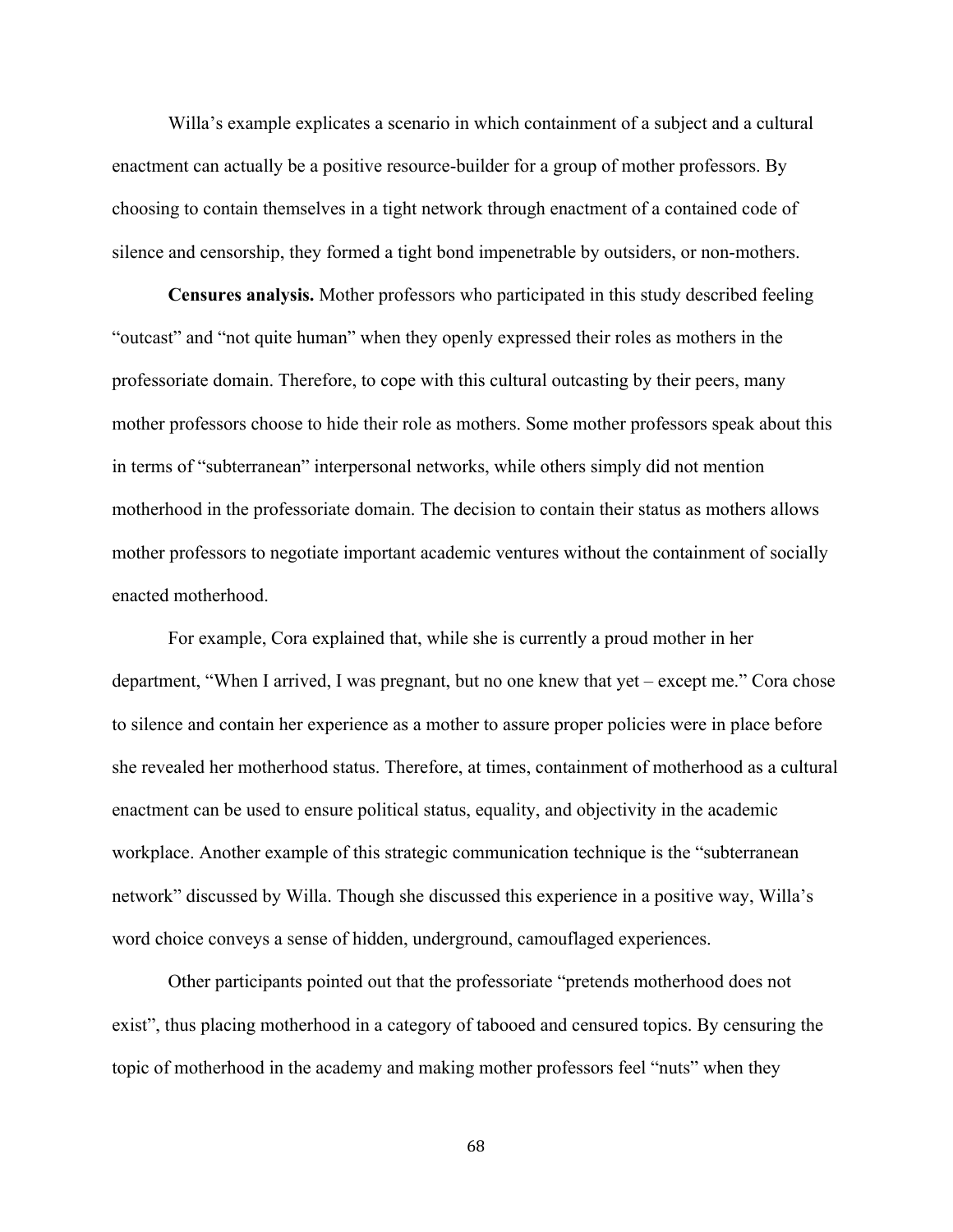mention their children, hundreds of professors who are mothers are socially outcast through censured communication.

The academy places motherhood in a contained box separate from culturally accepted experiences in the academy, thus marginalizing the mother professor cultural enactments. The othering and containment of a subject can happen in many ways. First, that of silence, in which no participants outside of the mother professor community acknowledge the subject and, second, by not publically enacting motherhood in the academy. However, by choosing to hide their status as mothers, professors are contributing to communication resource and interpersonal network repercussions. For example, by negating their identities as mothers, many mother professors are unable to identify one another as resources.

Louise's experience of being unable to identify other women who share her containment status can result in othering, marginalization, and a sheer lack of interpersonal resources for mothers in academia. In an attempt to free themselves from the negative injunctions motherhood in the professoriate entails, mother professors simultaneously stifle their own motherhood identities and experiences by failing to enact them. However, if a mother professor can identify other mothers and keep their cultural enactment contained, they can successfully sustain a network of support without 'non-parents' noticing.

## **Interpersonal networks**

The importance of discovering influential networks and interpersonal resources for mother professors was a key research goal this study. The following thematic categories emerged from the data, expressed by voluntary participants, and discuss the importance of mentorship, networks, and advocates for mother professors.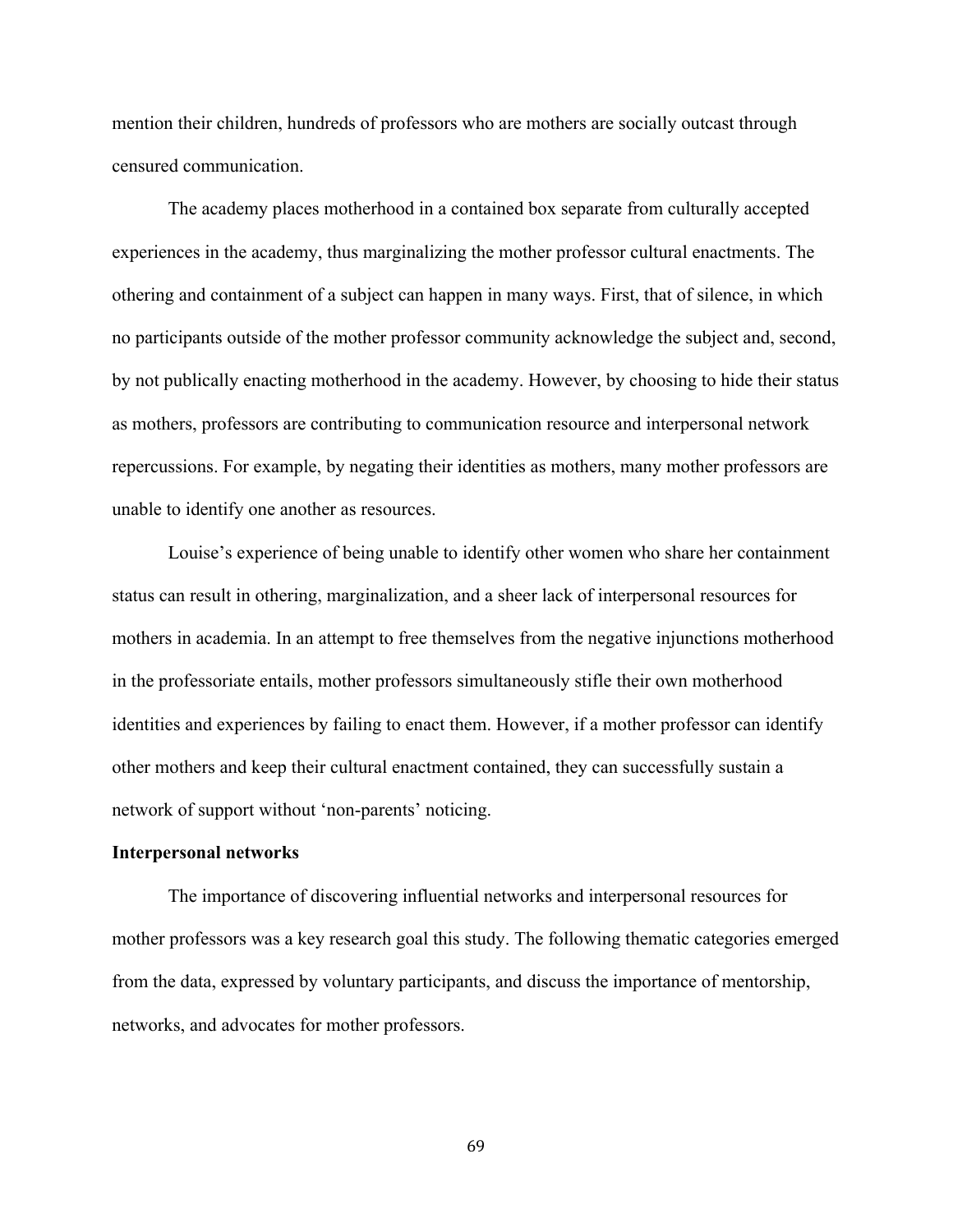**Mentors and role models.** Mother professor participants expressed a need for role models and mentors in the academy to act as sounding boards and "guides". Cora, a mother of two young boys, expressed her experience as a mother professor in the academy. She said:

"I don't feel like I have any role models. I am the first person in the department to give birth. When I arrived, I was pregnant, but no one knew that yet – except me. And so um…. I kinda feel like I'm making it up as I go along."

Many of the interview participants echoed Cora's feelings regarding the lack of mentors and role models for mother professors; therefore, they are forced to "make it up" as they navigate the roles of motherhood and the professoriate. Participants in the study highlighted the sheer lack of mother professors in the academy. For example, Rita, stated that her role models in academia were only based on scholarly production. She said she could not have motherhood role models in academia because so few mother professors existed. Rita said:

"No. Umm, for one there is not a lot of other female professors who have children. And those who did, when I did… our children weren't really the same age. And so I don't think I really used other female professionals as mentors. I think about my [female] mentors in academia… the females did not have children…. That wasn't even really something we talked about much. My mentors in terms of mothering were, uh, women in the church, my own mothers, my older sisters. So… not really other professional women<sup>"</sup>

Stemming from a need to feel supported, many mother professors turned to fellow mothers as role models for both scholarship and motherhood advice. These relationships, according to the participants, often formed inadvertently as a result of casual interpersonal relationships among department members. Louise explained how one of her mentorships formed when she had her son. She said:

"One of my best friends had a son who is about two years older than my son – and she was always giving me the play-by-play, like 'it gets easier' (laughs) you know, it was just wonderful – but that wouldn't happen here [at current university]. That would not happen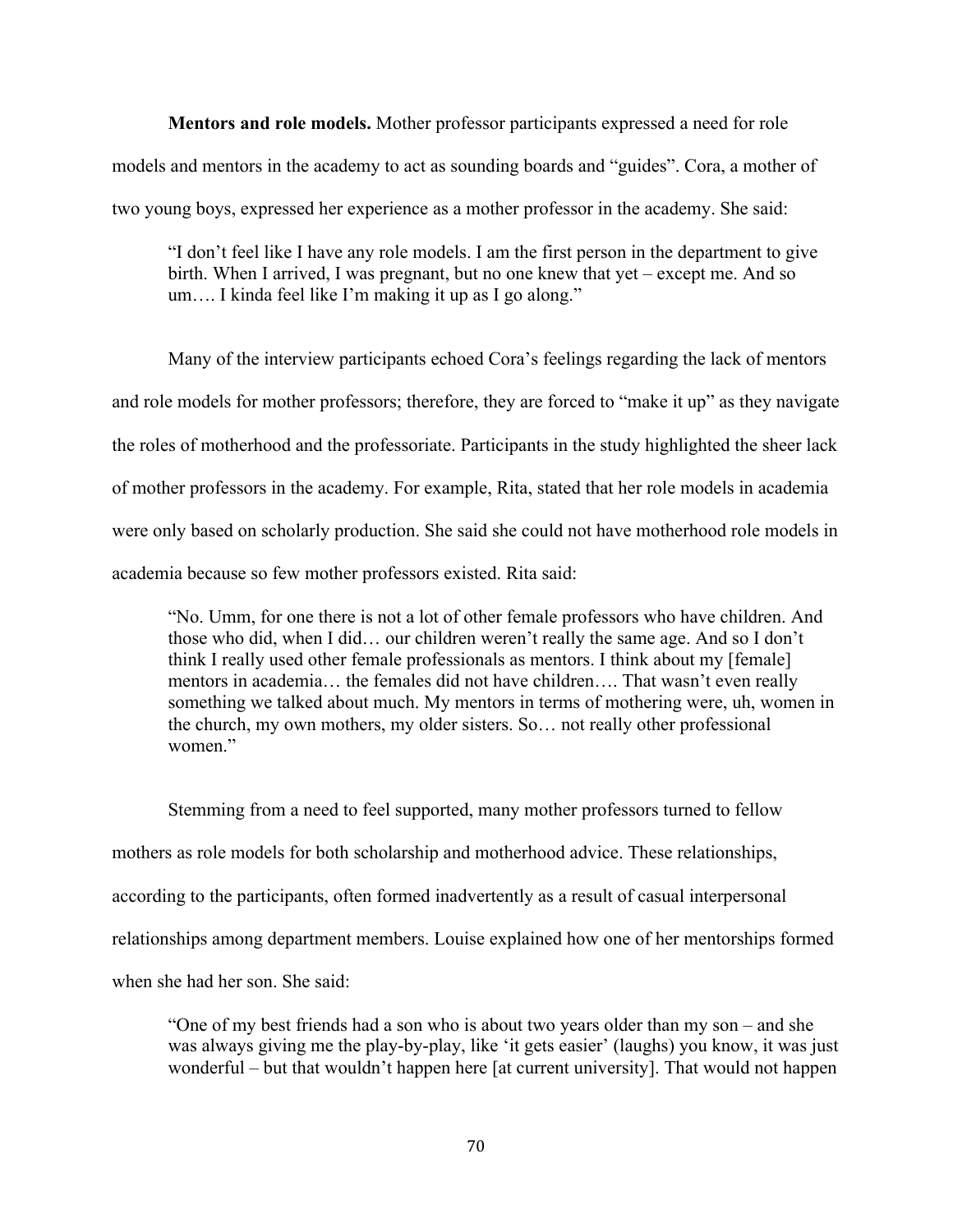here and that would be a problem. So what else am I… so, I don't know, I think psychologically that would bug me."

Louise's experience exemplifies the findings in many other participant interviews. Oftentimes, mother professors who have a child "first" become the role models and "guides" for mother professors who follow. The mentoring mother professors share experiences and give "play-by-plays" to ease the stress of the new mother professors and reduce uncertainty. Cora also mentioned the need to support mother professors on a broader level. Cora said:

"If you don't have it [support for mother professors] at an institutional level, you don't have it at an interpersonal level."

Both Cora and Louise's utterances capture the need for social support of mother professors. However, other mother professors used their status as a professor and mother to change the perception of motherhood for their students. Halle manifested her own mentorship role by enacting her identity as both a mother and a professor in the classroom. She stated that she never hides the fact that she is a mother in the classroom because motherhood is part of her professoriate role. Halle, shared her experience of mentorship, not in terms of seeking a mentor, but being a mentor herself. She said:

"I wanted my female students to see that you could be an intellectual and a mother. And so that I don't have to hide the fact."

Carol also expressed the need for open discussion of motherhood, mentor, and emotional supporters, both in the classroom and with peers. She does so by mentoring younger faculty members who are new to the academic or motherhood domain. Carol explained:

"It [mentorship] is tough and tiring to um… mentoring other faculty members, younger faculty members…which can be emotionally taxing when they come with difficult conflicts<sup>"</sup>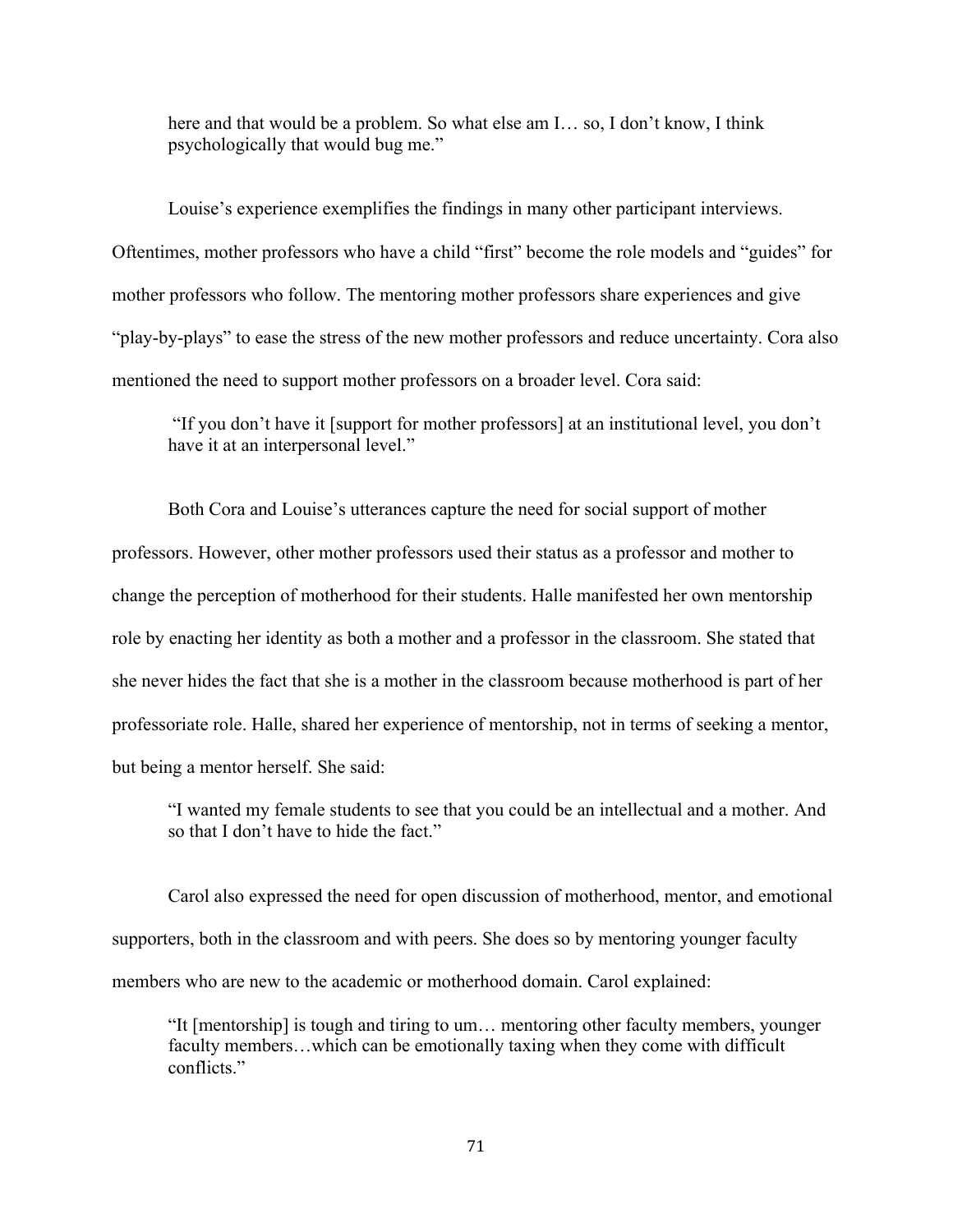Carol mentioned the emotionally exhausting nature of mentoring peers, just as Louise mentioned the emotionally stressful outcome of not having adequate resources as a mother professor. Another mother professor explained this mentorship role as "unspeakably exhausting… to the point that now words can express it." However, mother professors were still willing to take on the role of mentor or role model to help other mother professors navigate the "stress" and "fear" of being both a mom and a full-time professor.

**Mentor and role model analysis.** Oftentimes, the mentorship or role model experience in the academy was discussed in terms of relationships formed with women who previously experienced the pressures of filling both a motherhood and professoriate role. By seeking women who have gone before, mother professors are not forced to feel as though they are "making it up" as they experience motherhood in the professoriate.

The participants said they desired a role model who had experienced the border crossing; they desired a mentorship with the women who crossed the border between work and home hundreds and thousands of times, and who negotiated the hierarchy of the professoriate. The mother professors in the current study said they wanted someone who could give warnings and suggestions regarding the stress of mother professor roles, as showcased in Louise's example, regarding "play-by-play" mentorship.

Louise's experience with another mother professor depended heavily on existing social bonds the women shared as colleagues. Because her mentor had already crossed the border between motherhood and the academy, two years prior, she was able to share with Louise the ups and downs, frustrations, and challenges of negotiating the border. Thus, by knowing what to expect, Louise's nerves were steeled. However, it is also important to point out, that Louise's experience was not at her current university, and instead, was at a smaller school in a different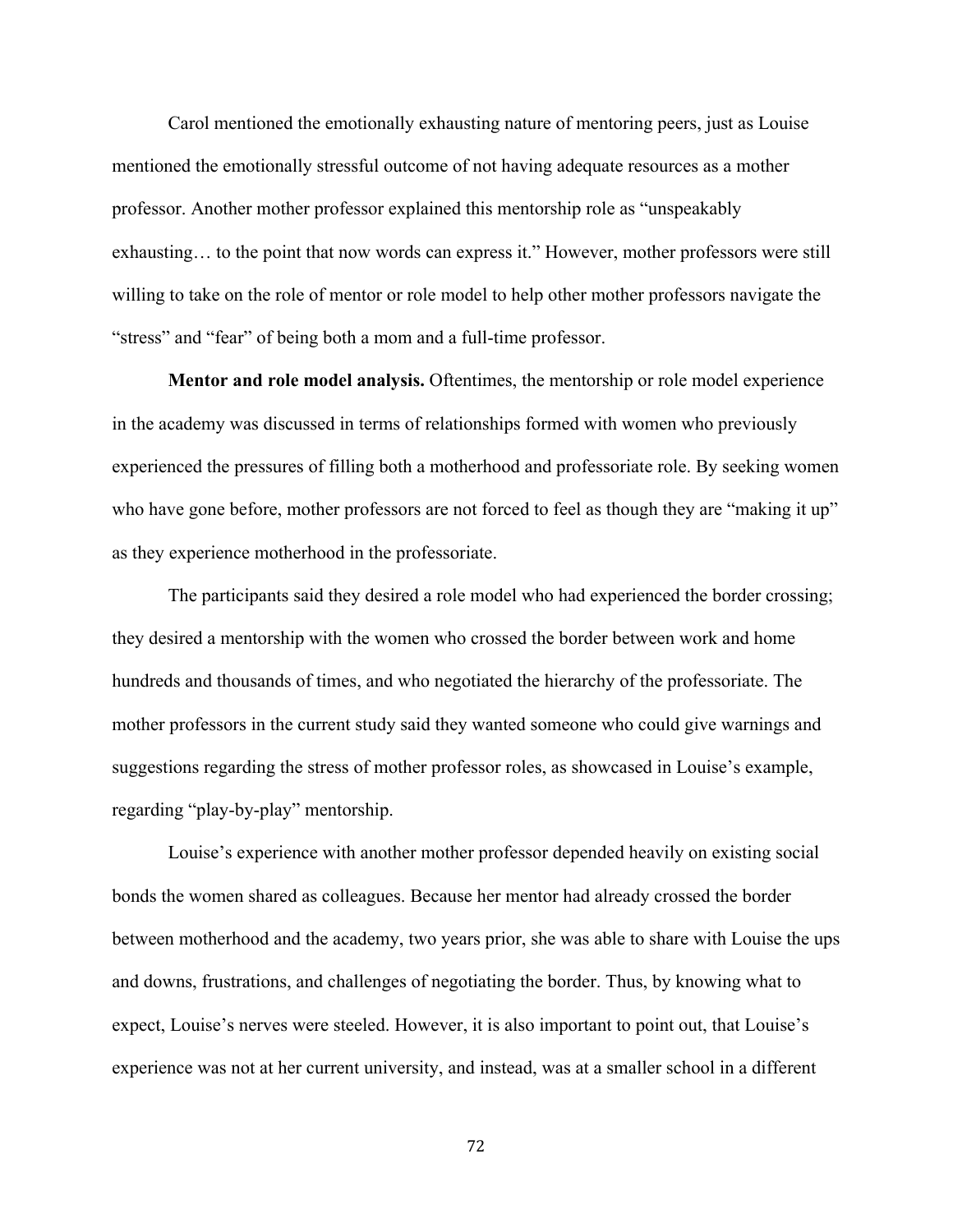geographic location. Louise's comments feature the importance of community relationships and interpersonal networks in a specific institution.

Louise's experience showcased the importance of institutional culture. While at her current university she could not name more than two other mother professors, she came from a university that offered opportunities for interpersonal support and a "tight knit" community. Cora discussed the organizational nature of community support in her interview regarding the link between "institutional support" and "interpersonal support". Cora's insights underlined a key outcome in the mentor and role model category: to have mentorship, the institutional culture and interpersonal networks must be willing to embrace motherhood.

As a result of the academic hierarchy and censuring of motherhood, the participants discussed difficulty finding a mentor or role model in the academy. As Carol stated, the role of a mentor can be stressful, and yet the need for "psychological" support was present and a reoccurring theme in most interviews. Many mother professors were forced to find role models in each domain: motherhood and the professoriate. This is due to a lack of openly self-identified mother professors willing to take on a mentorship role. Mother professors in this study voiced a strong need for women who relate with the struggle of being both a mother and professor. They expressed this desire as both a system of social support and as an entry point to access communication tools and resources regarding role enactments and experiences of being a mom in the professoriate.

**Peer networks.** The participants pointed out the lack of mentors and role models in the professoriate for mother professors. They said they seek support from women who have already experienced motherhood and the professoriate to share insights and wisdom. However, because the academy often lacks mentorship resources for mother professors, many turn to colleagues for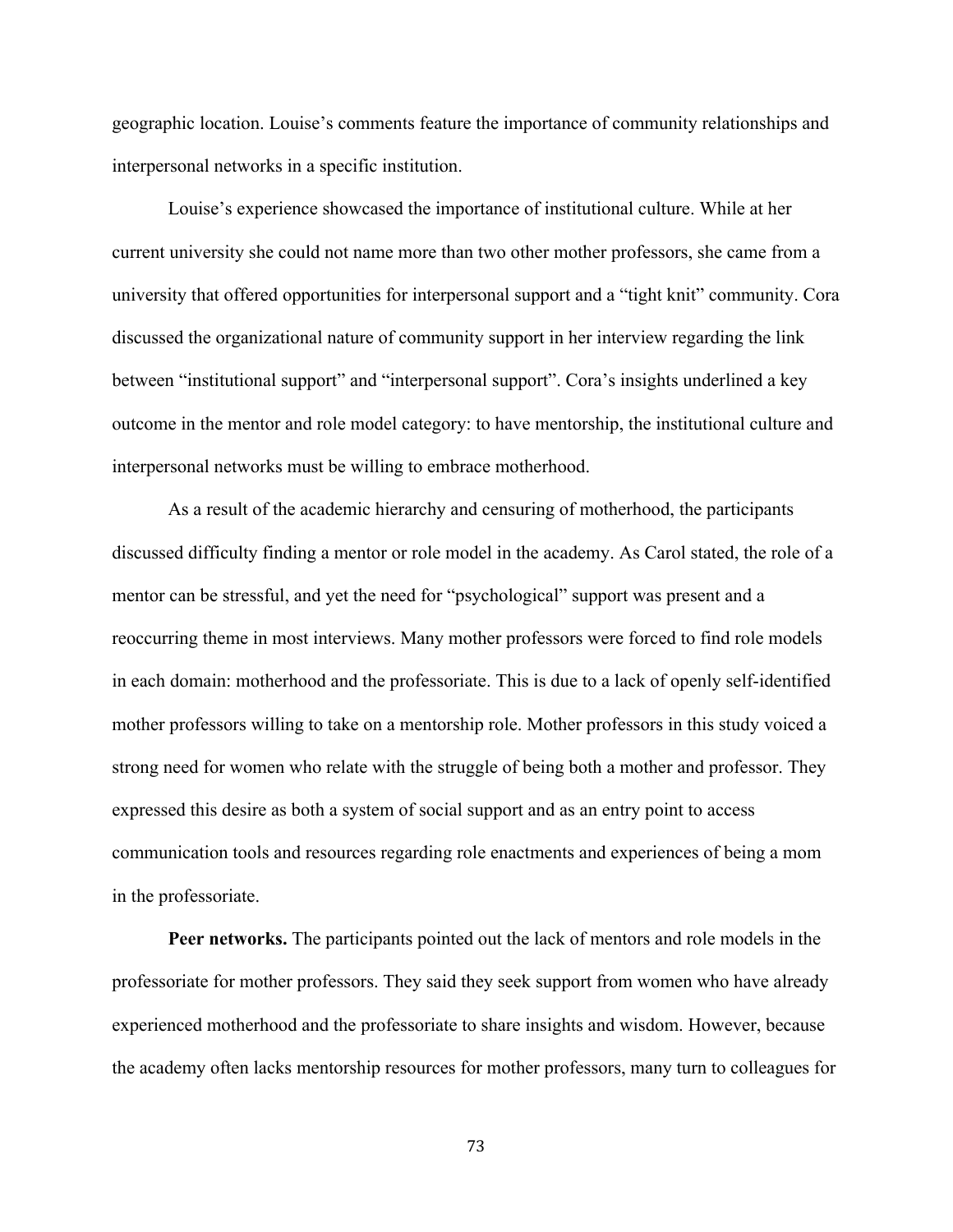peer support and commiseration. The need to have a "support group" or "club" were both present in the interview data, particularly regarding the importance and impact of interpersonal resources at the border between professoriate and motherhood.

Carol shared her departmental experience of motherhood and her peer networks with her colleagues. Over the past five years, women in her department have formed a "mom's group", which gives them a safe place to share the trials and triumphs of motherhood and professorship. Carol said:

"We [mother professors] seek each other out when we know that, 'Well she is gonna understand what I just went through.' It's very… not a work-family tension thing, but who is gonna understand? If I am here today and she's here today and I just had this thing happen with my kids and, and she's gonna get it."

Being understood, having a feeling of empathy, and having a peer group to vent to, are all prevalent themes in the interview data. Carol's expression of seeking one another out, is a key factor in experiences at the border, particularly in the professoriate hierarchy. Carol continues her experience of empathetic support by explaining how the group formed:

"And when we [mother professors] talk about it [motherhood] as a group, you know, we might find ourselves by happenstance in the hallway, and I think that is… we see each other as mothers. And so, you know, oh and all of a sudden, you know, 'Oh, here's the mom's group'…we joke about having our mom support group. And I do have colleagues in this department that I can let off steam with and they are going through the same things."

The need to feel as if they are not alone is a key purpose in mother professor interpersonal networking. Data from the online Amazon.com comments on the book *Mama, PhD* echoed this need for support. Amazon commenter Momproff said, "I loved how the stories women shared made me feel like I wasn't alone in this [mother professor] struggle." Louise mentioned a similar circle of influence as a mother professor. Louise said: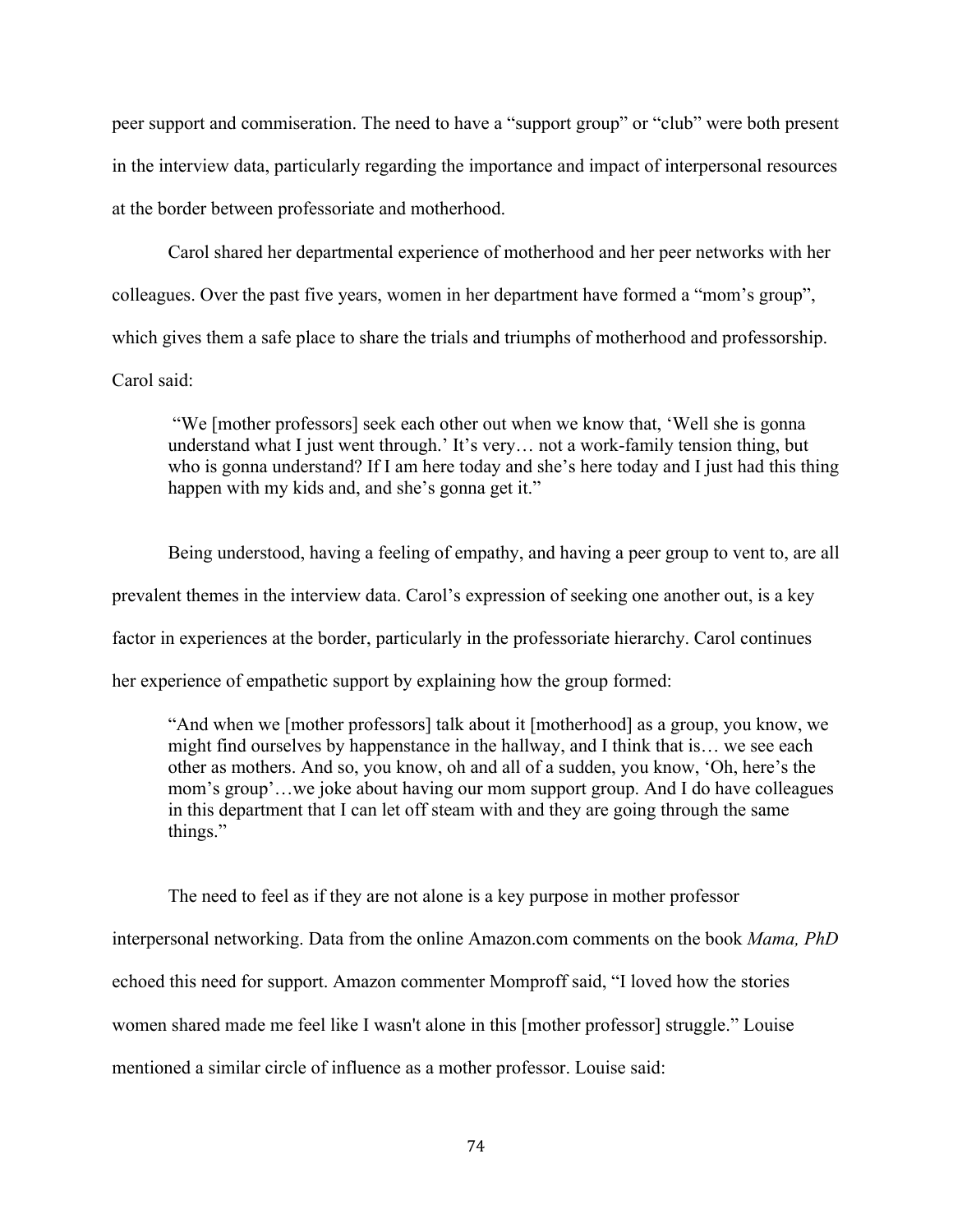"I knew a lot of mothers too, who also were in the same situation [mother professors]; so they made it easier. I had a support group."

Many participants explained that they sought other mother professors to feel "supported" and "not alone" and to avoid feeling "outcast" by the professoriate culture. It is also important to point out that many of the participants mentioned the aspect of interpersonal peer networks regarding parenthood in general. For example, Willa recalled a salient moment in her mother professor experience in which her network of support expanded to a male colleague who openly identified as a father. Willa said:

"I can't remember how it came up, but he said something when he was new [to the department] about having a kid in an email. Like, 'I can't stay. I have to go pick up my kid.' And I wrote him and said, 'Oh my goodness! You're a parent! That's so fabulous!' And it was this moment in which we actually bonded on the sense of having our lives grounded or structured in this [parenthood] particular way."

Because Willa and her colleague both break the childless norm of the academy, they instantly have a relation point as parents in the academic workplace, thus establishing a unique interpersonal peer network and support system.

**Peer network analysis.** The need to feel a sense of belonging on the border between the professoriate and motherhood was a strong theme in many participant accounts. Mother professors expressed a need to "let off steam" and find a group of people who were "going through the same things" as they filled both mother and professoriate roles. The need to feel accepted and not marginalized can only come from in-group experiences and peer networking. By enacting their motherhood together, in the professoriate context, mother professors legitimized their status as mothers and professors through commiseration, comparison of experiences, and social support.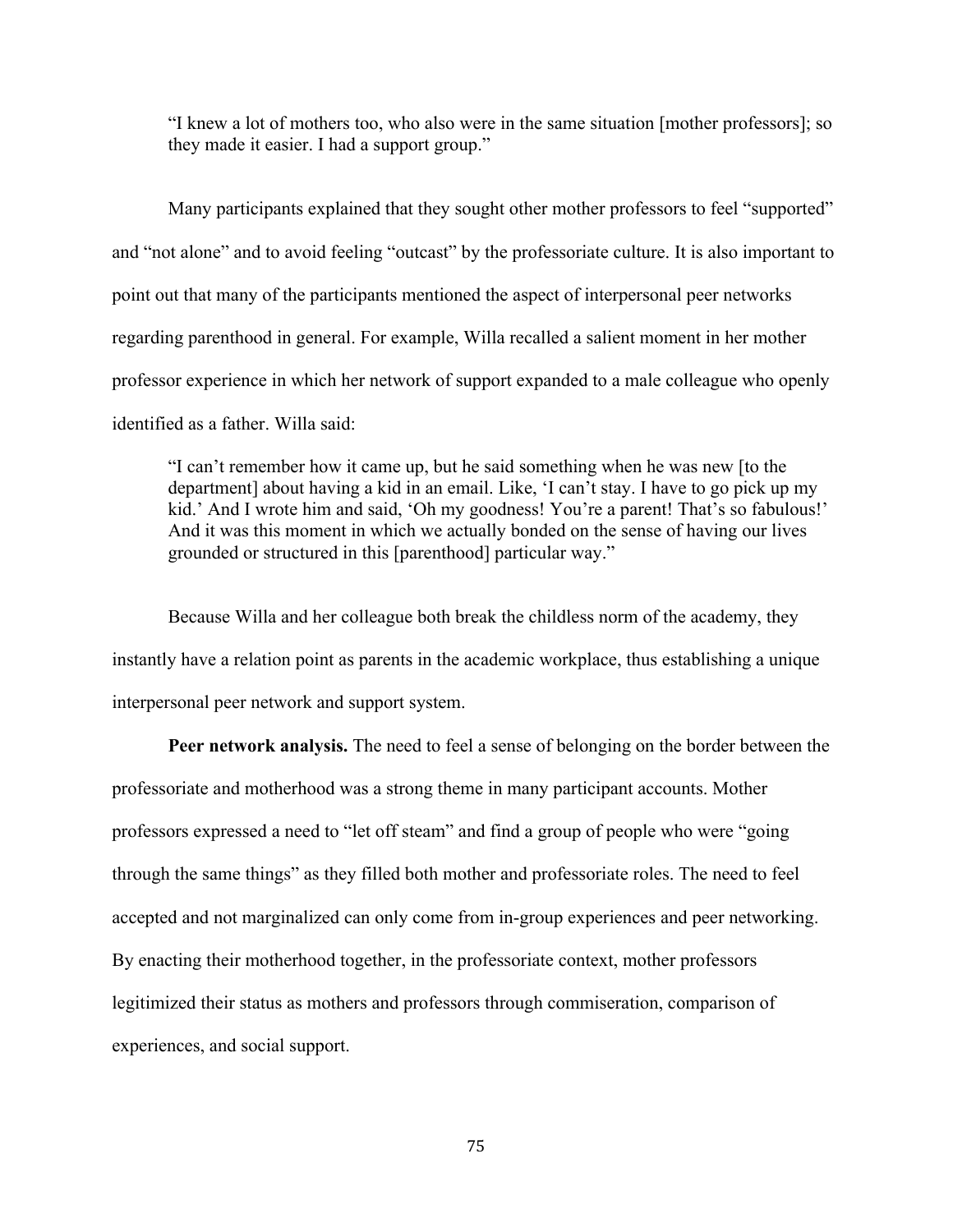The "understanding" that developed by becoming a member of a mom "support group" or "club" was a feeling mother professor participants in this study seek. Being understood, having a feeling of empathy, and having a peer group to vent to, were all prevalent themes in the interview data. This network ultimately develops a web of communication resources for mother professors. By understanding how fellow mother professors deal with difficult issues in the professoriate, these women form a set of enacted skills by which they can better understand their own experience. By seeking other women who share the common role of mother and professor, participants said they felt less alienated, foreign, and alone because they were "bonded" with individuals who shared a common experience.

**Advocates.** A third theme regarding interpersonal networks that emerged from interview data was the importance of advocacy for and among mother professors. Much like the need for border-crosser (Nippert-Eng, 1996) rights at the border and in certain domains, mother professors share a dire need for advocacy in the academy; both in terms of emotional and political support.

I asked Olivia is she would be willing to participate in a university sanctioned support group for mother professors. She explained that, while she feels she has a balance on both motherhood and academia, she would love the opportunity to share her insights with other mother professors and hear their accounts as well. Olivia said:

"I have figured out how to manage it [motherhood and work], but I would totally… somebody who hadn't figured it out yet… I would totally tell them… I am all about helping you. I am all about being an advocate."

In this utterance, Olivia expressed her desire to be an advocate regarding sharing mother professor experiences openly in an academic-sanctioned domain. Olivia continued her account, discussing her department's issues with bullying. Olivia explained that, because of the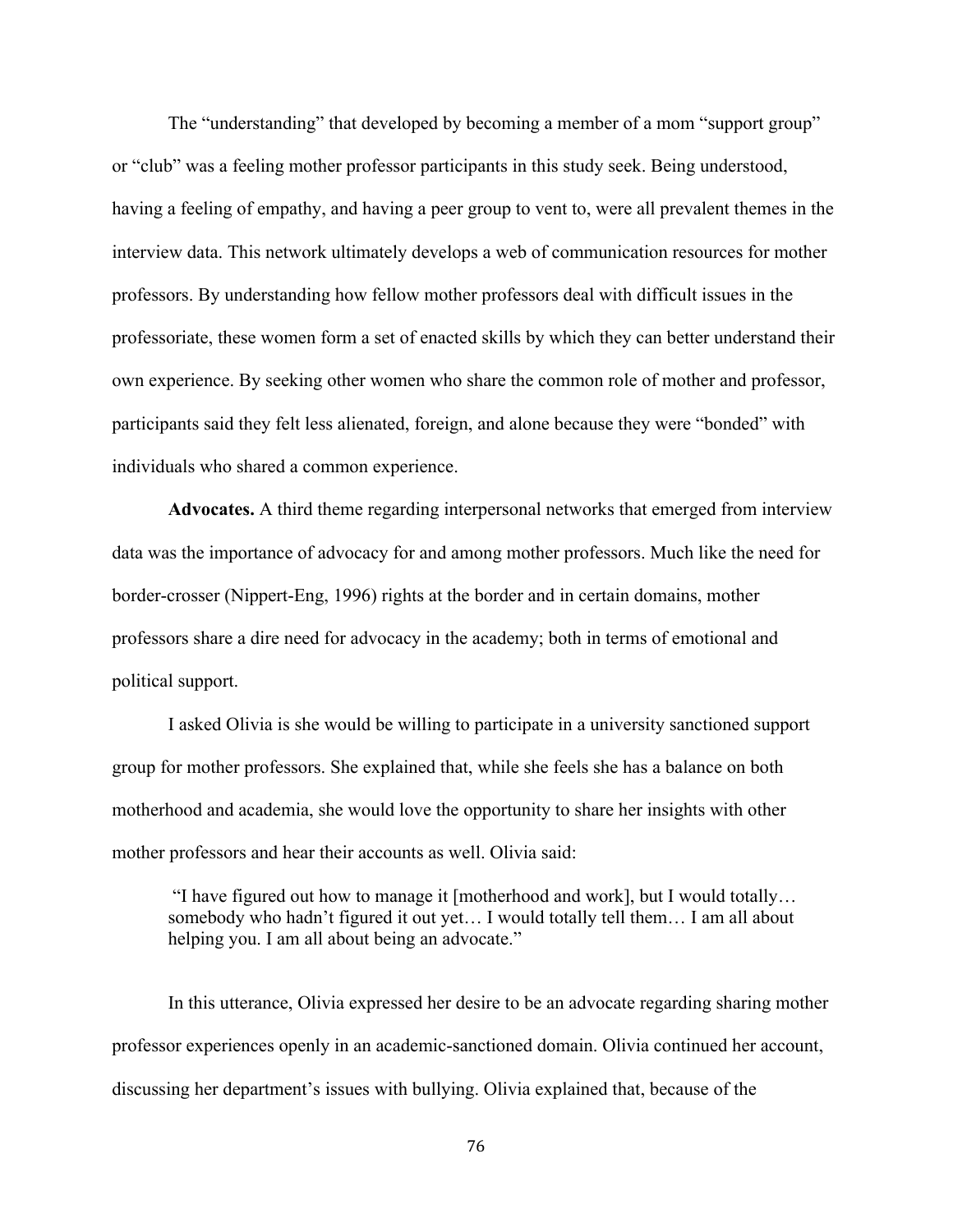professoriate hierarchy, there have been times in her academic career that she felt marginalized; including regarding her role as a mother. Olivia said:

"When I first got here [the department], the environment of bullying was huge. And I, I don't tolerate it. I am way too big and mouthy to be bullied. And so I, I usually end up trying to stand up for other people - whether it gets me in trouble or not."

Carol paralleled Olivia's desire to be an advocate for her fellow mother professors; however, her goal is university-wide and expressed as a source of forceful turmoil. Carol expressed feelings of stagnancy and oppression regarding the change of policy and cultural receptivity of motherhood. She explained that she is too busy with her role as a mother and professor, that she could not find the time to participate in changing university policy. Carol shared her frustration, saying:

"I can't do anything at this point to get into the administration where there might be one of the voices who tries to change it [how motherhood is received]… to make this profession more humane."

Carol's utterance expressed motherhood in the professoriate as not only an individual right, but a human right for humane treatment.

**Advocate analysis.** Much like border crosser advocates on geographic borders, Olivia and Carol expressed a desire and need to advocate for the rights of thousands of mother professors around the world through policy change at their own university. Both women expressed their desire to "stand up" for marginalized and "bullied" groups in the university regarding treatment of mothers and family as a general topic. For motherhood to be accepted as a natural and uncensored topic in the professoriate, mother professors feel they must actively participate in change. They expressed a desire to "help" one another negotiate the hierarchical structure of the academy. By sharing stories of how they "manage" motherhood in the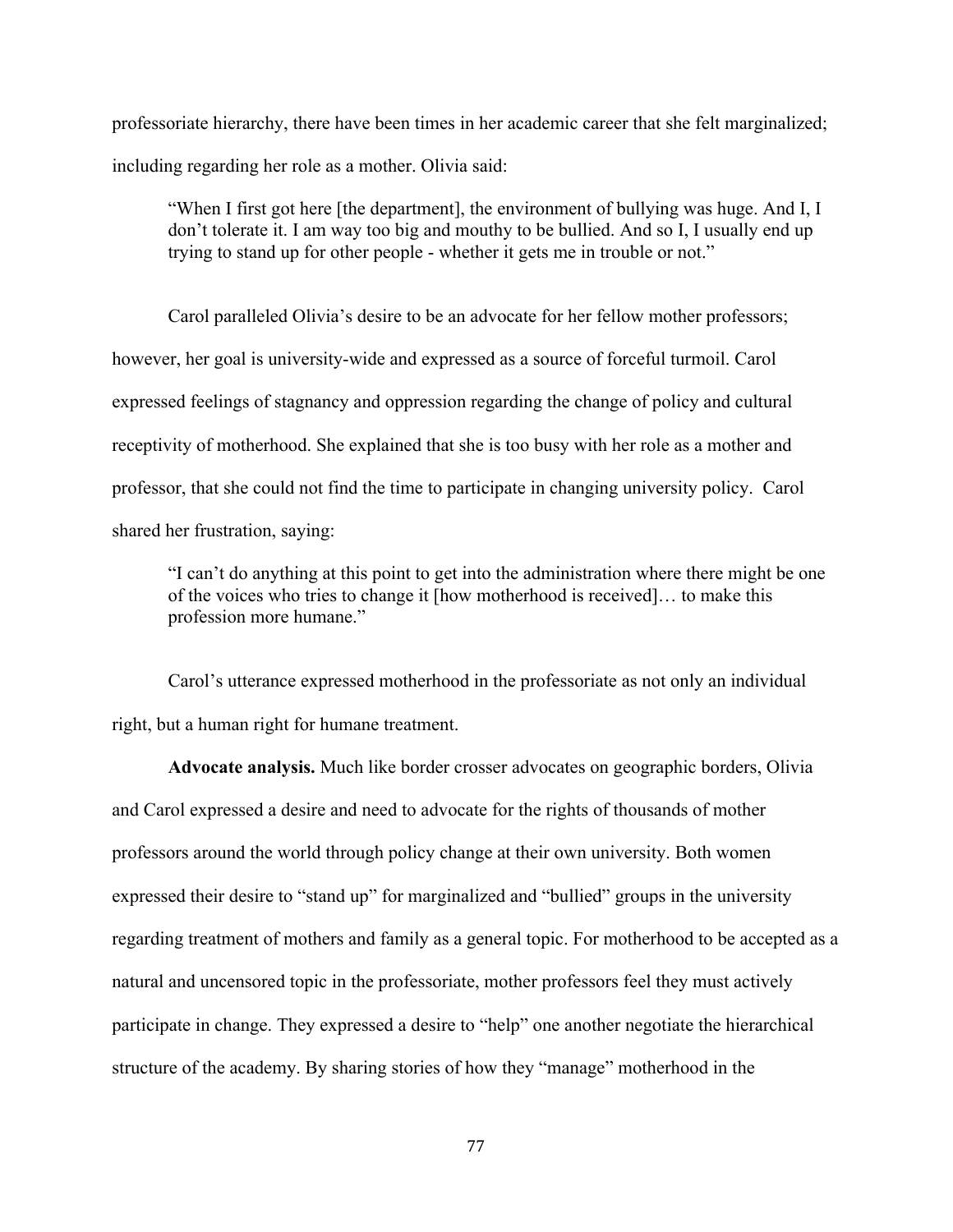professoriate, mother professors are enacting their right to discuss motherhood openly. By advocating for acceptance of motherhood and "humane" rights for mother professors, women such as Carol and Olivia open up dialogue about motherhood at an institutional level for "policy change" and awareness.

## **Home life**

The concept of a separated domain, the home domain, was an emergent theme in interview data of mother professor experiences. I coded home life categories into the general domain of family/domesticity; which included marital status and domestic finance issues. I then coded home domain topics for frequency of child care related issues; such as finding child care, taking care of children as a professor, and leaving children in child care. It is important to note that no interview instrument questions directly addressed the home life domain; instead, all data utterances in this category emerged from discussions of motherhood in the professoriate and the cultural enactments of dual roles at home.

**Family.** The first category of home life domain focused on the experiences of motherhood and professoriate roles specifically relating to the interpersonal relationships found in the mother professor's family. Olivia explained how the overlap (Nippert-Eng, 1996) of home life domain into the professoriate role affects her daily decisions and actions. Olivia said:

"So they [her daughters] are just so sweet and good natured and caring, and that's really what I want to grow a little human – to be their own individuals and to not be bullied and to stick up against bullies. And so, I guess I just have to say being involved. Being in it. Being in the mix. So everything that I do, I won't do anything unless I first figure how it's going to affect my family."

Many mother professor participants expressed their commitment to prioritize their family domain, regardless of the cultural retaliation or "consequences" they experience in the professoriate domain. Carol echoes Olivia's prioritization of family life. Olivia said: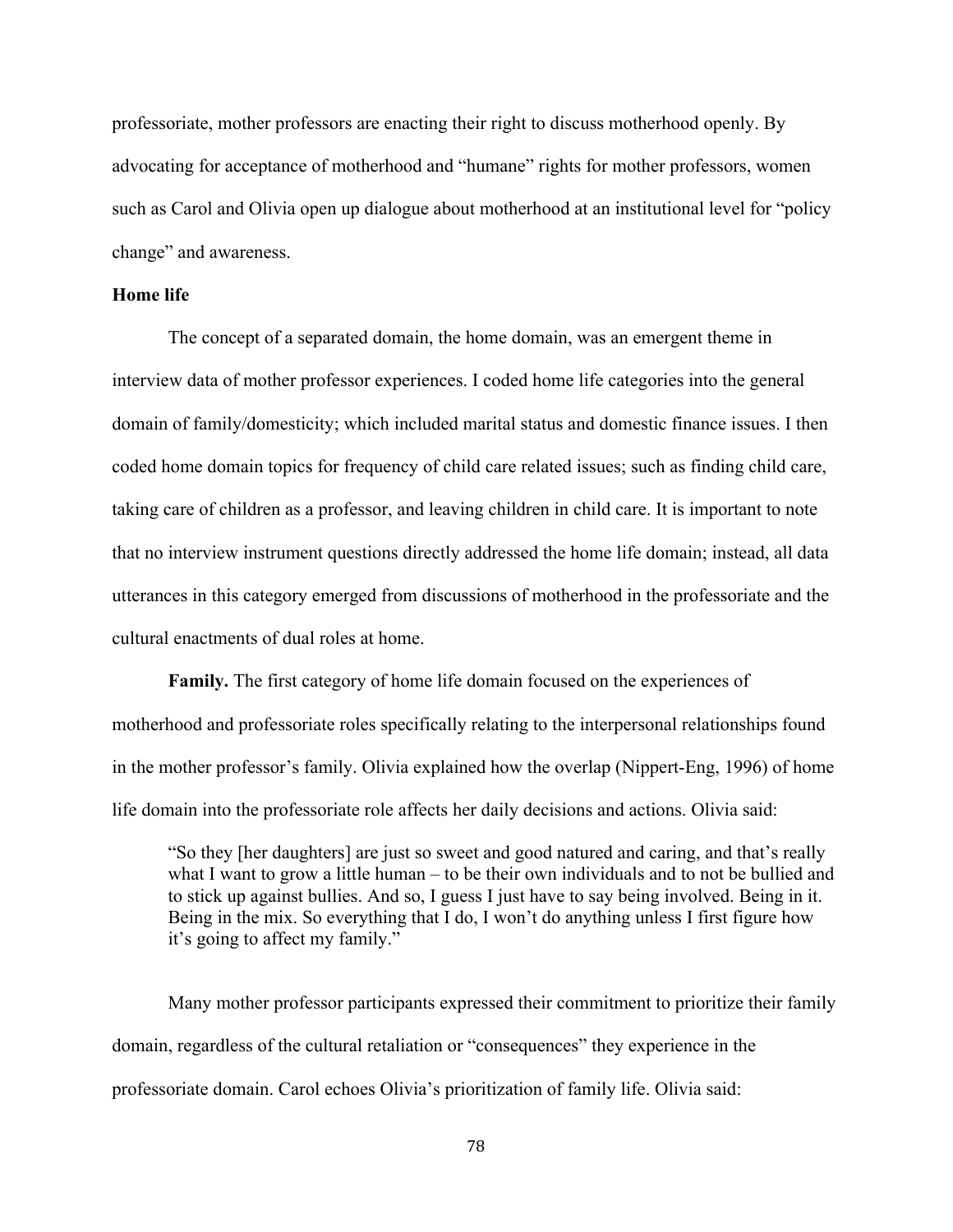"I think it, I think it just comes down to time. And that um…. I am I have decided that my family is my first priority and my son is a special needs kid. And I spend six hours a week taking him around to therapy and…. I am way behind where I am supposed to be professionally."

Willa expressed the same prioritization of family through a hypothetical ultimatum. Willa

said:

"I am definitely a mother first. I mean if you said like we will take away your job or we will take away your family – well you can have my job – you know, like go ahead – do whatever you want (laughs)."

These three utterances each pointed out how many mother professors place their family

above all other responsibilities, even the professoriate. However, the need to "be in the mix"

often results in mother professors bringing professoriate work into the home domain. Halle

expressed distain for working from home. She said:

"But I mean I know women who do it [separate themselves from kids], but it's hard to just say 'I'm shutting my door- nobody come.' You know, you tell your little cherubic toddler, 'don't come and bother mom when the door is shut!'… When I go home, I go home, and I don't spend my time with her [daughter] on the computer."

Carol stated she could easily separate herself into home life containment for the purpose

of producing mass amounts of scholarly work, and is sometimes "pulled from a world" of

production when her son interrupts. However, Carol continued by saying:

"I adopted my son. And since then…. So one of the things I am going toward is that having a child is a demand you can't ignore and so, I am forced to have a life other than an academic life. And it's [motherhood] a life I chose. You know, my family didn't just happen – I actually had to work a couple years for it to come about."

Carol's son and his presence in the home domain positioned her in a unique way to her experiences in the professoriate. Louise shared a similar account in which her son's presence at home affected her enactments of motherhood in the academy. Louise said: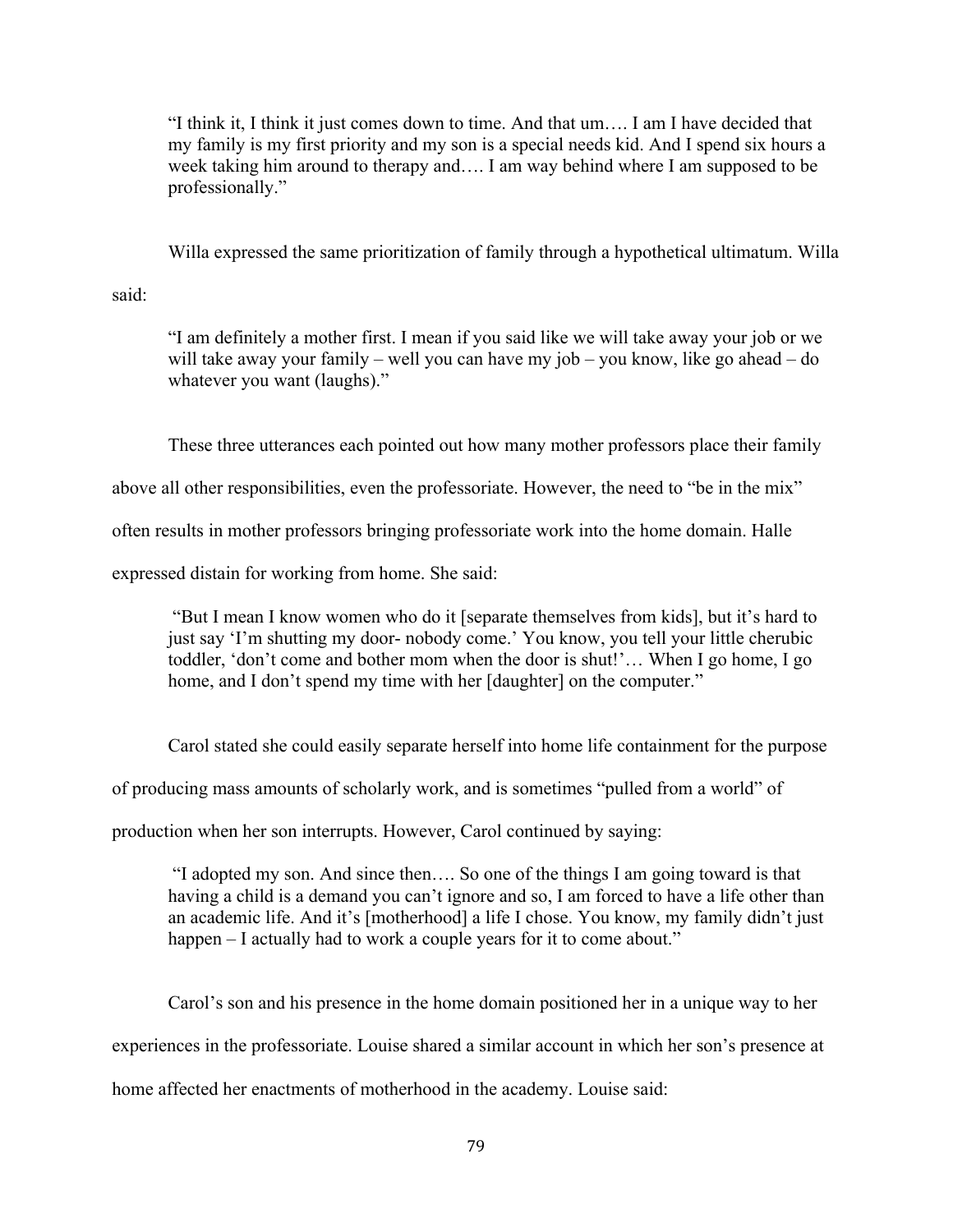"And he [her son] was in a middle school that is bigger than my hometown. And…. It was really a shock for both of us, and he acted out. And that was very challenging. When, when, things weren't going well at home…that was the challenge. Because then it affected me at school. Because then…. It's such an important part that they [children] are happy. I wanted him to be well-adjusted and happy, and then when they are not, it's like a little piece of your heart is missing, and it's not like you can turn it off the next day and go, 'Oh, everything is great' in class. And I don't think I let people know that, but it was a challenge personally. Yeah, it was a challenge going back to work too… because I didn't want to be… yeah, it was hard (laughs)."

The inability to separate emotional borders to "turn off" the feelings in a specific domain was a key issue highlighted by Louise's experience. The professoriate focuses on mind, rather than mind and "heart", thus affecting cultural enactments of mother professors in both home and work domains. For example, because Louise knew that her emotional experience regarding her son would be unwelcome in the professoriate, she attempted to "turn off" her feelings and censor her experience. Willa shared a similar narrative in which her separation into the academic domain affected the emotional state of herself and her family. Willa was involved in an extensive academic publishing project for her department that pulled her out of the home sphere for long hours. When she returned home she said her family could "sense" the stress she felt, particularly her son, who at the time, was under the age of five. Willa said:

"And my son ended up having hives…And I remember when I recognized in him, that I was putting so much stress on the family structure that he… was responding to my stress – my ability to sort of make things fall apart and I am the only thing that holds things together – for him. And so he was expressing it by coming out in hives and sort of being miserable and…. It was a moment of really recognizing that this isn't working – like I have to come up with a better way to make it work. And um, I thing that was when I started to recognize how much I need to follow the rhythm of the family's needs and I need to make everything fit together. And I need to not, this sounds like I'm compromising and I think it's true (laughs), but I mean…Not generate projects that are so overwhelming for me, that I can't do the part where I am holding everything together. And it's you know – it's not that, for instance, that my husband can't do stuff – like he's not incapable, but he isn't programmed in the same way as I am and it's just the truth. And it's also just true that for my kids – you know – they want me to put them to bed. You know?"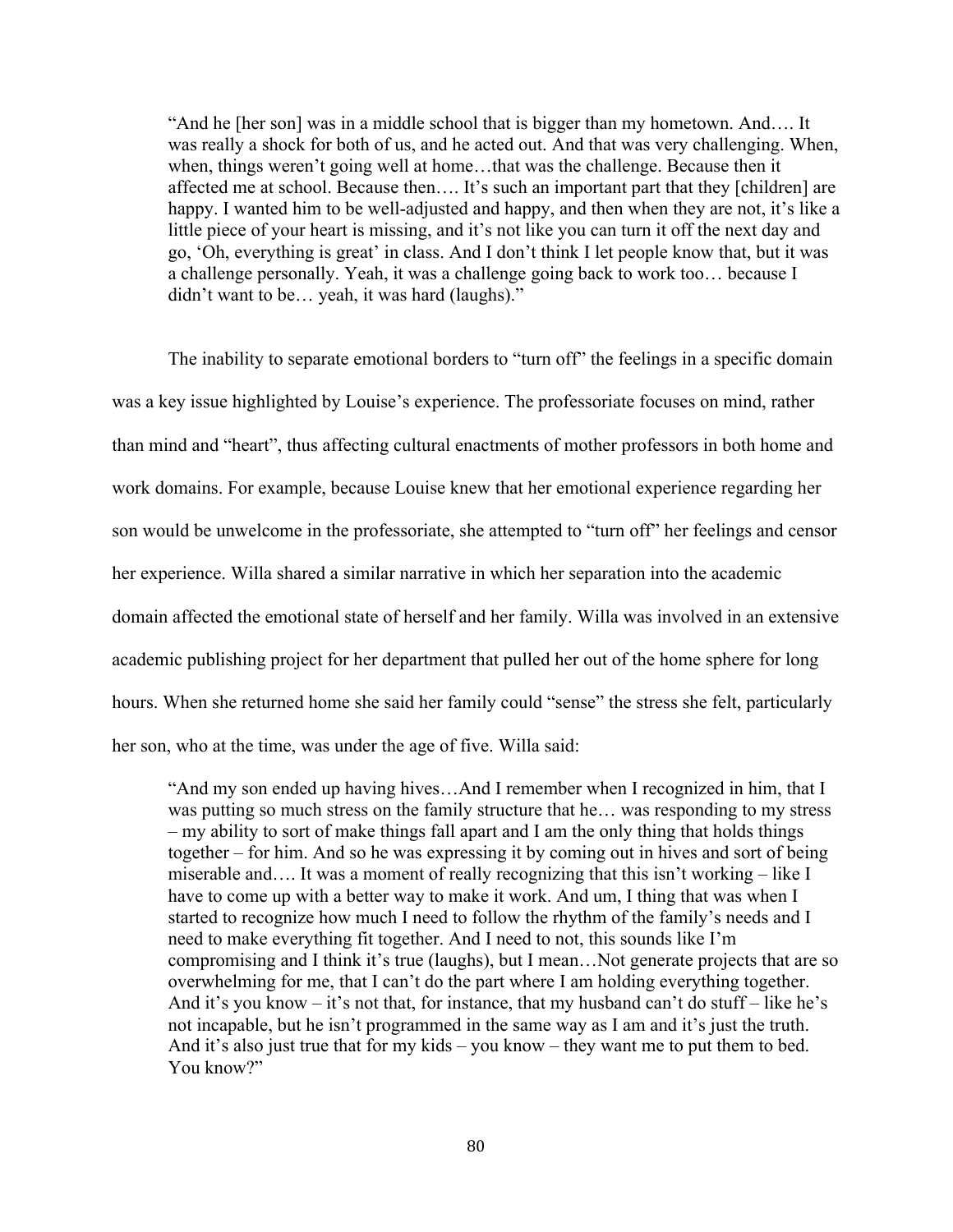Willa was very open about her concern regarding her son's livelihood and she felt that because she was containing herself in a separate sphere, her family's well-being suffered.

**Family analysis.** The affect the professoriate domain has on family life is a result of permeable border and overlapping roles (Nippert-Eng, 1996). Mother professors in the current study explained that there is no way to "ignore" the home domain, even when attempting to place focus on academic pursuits. Therefore, mother professors are forced to fulfill home domain roles and professoriate roles in a simultaneous manner which can "affect the family" domain.

Willa spoke about how she was the parent who "holds it all together" and explained that when she is upset or stressed it makes the family structure "fall apart". As a result, many mother professors make the personal decision to place family as their first "priority" so they can assure they are "present" for their children and "in the mix" of family life.

**Marital status.** Participants referenced marriage and partnership throughout interviews, either regarding the support they received at home, which allowed them to continue their position as a professor; or the lack of support and understanding received at home. Halle expressed her extreme frustration after the birth of her daughter. She discussed her husband's willingness to help while at home on his parental leave the week after her daughter was born. However, when he went back to his full time job, Halle felt "anger". Halle said:

"And I had so much anger, and it really surprised me. And I couldn't be angry at him [husband] cause he would have been home if he could. And I was just like, I don't understand, like this [caring for their daughter] is now my job? And that's, that's okay, and I'm a professor – we make the same amount of money."

The need to share responsibilities at home was a clear theme in home domain marriagerelated data. Willa shared a similar experience in which she left her family frequently to fulfill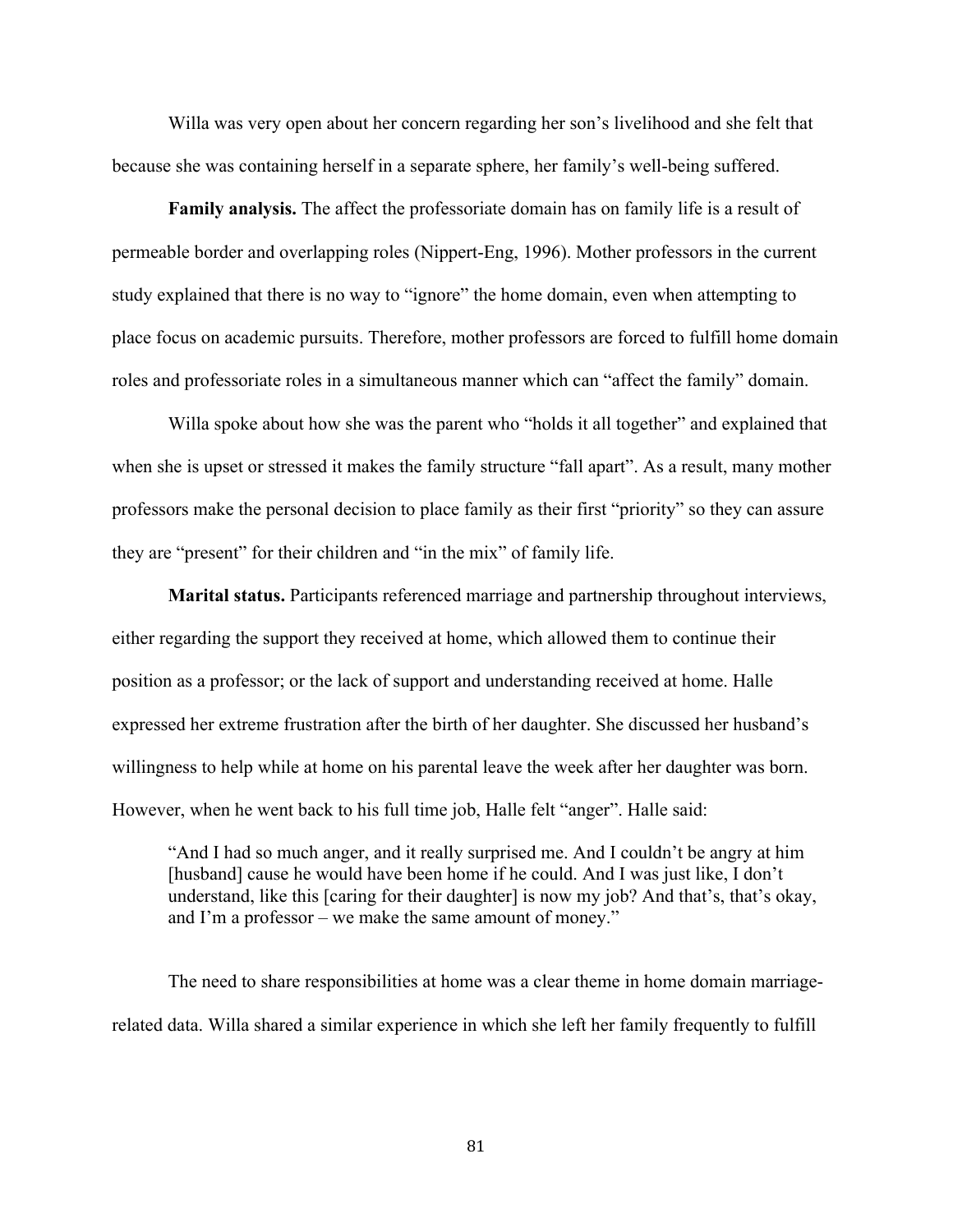the professoriate role. During this time, Willa traveled for weeks at a time, following the

responsibilities and requirements of her tenure-track professor position. Willa said:

"It wasn't really working out for my family for me to be doing that particular teaching job - to be gone for three weeks and a time and leave my husband in charge of two kids… was kind of making things fall apart on a regular basis."

Willa went on to say that she is fully aware her husband can care for the children, but

expecting him to do so alone was an unfair balance of marital and parental responsibilities.

Olivia expressed her wealth of support at home as she discussed her husband's ability to

make her feel "supported" and "loved". She said:

"You know, you go home at night and I have a very supportive husband…So I love, I love, love, love, that my husband is… that he has told my kids, 'Yeah, mommy can't go four wheeling with us' or, 'Mommy isn't gonna go camping with us, because she's got homework. But just remember, everything that mommy is doing, she is doing for the family."

Olivia's expression of marital status, and being married with a supportive husband, was a

highlighted as a key communicative resource in her balance of work and home. However,

Veronica expressed marital status as a negatively perceived social enactment in the professoriate.

Veronica said:

"I think most of my life the ideal professors I had were women, who were never married, who had no children. Or men…like unmarried, or in some relationship but not like exactly a marriage/family relationship."

Veronica's utterance placed emphasis on the ability to avoid responsibilities that

marriage places in the home domain. Instead, to Veronica, professors who were unmarried or not

committed, were able to dedicate more time to academic life and are, thus, more successful in the

academic domain.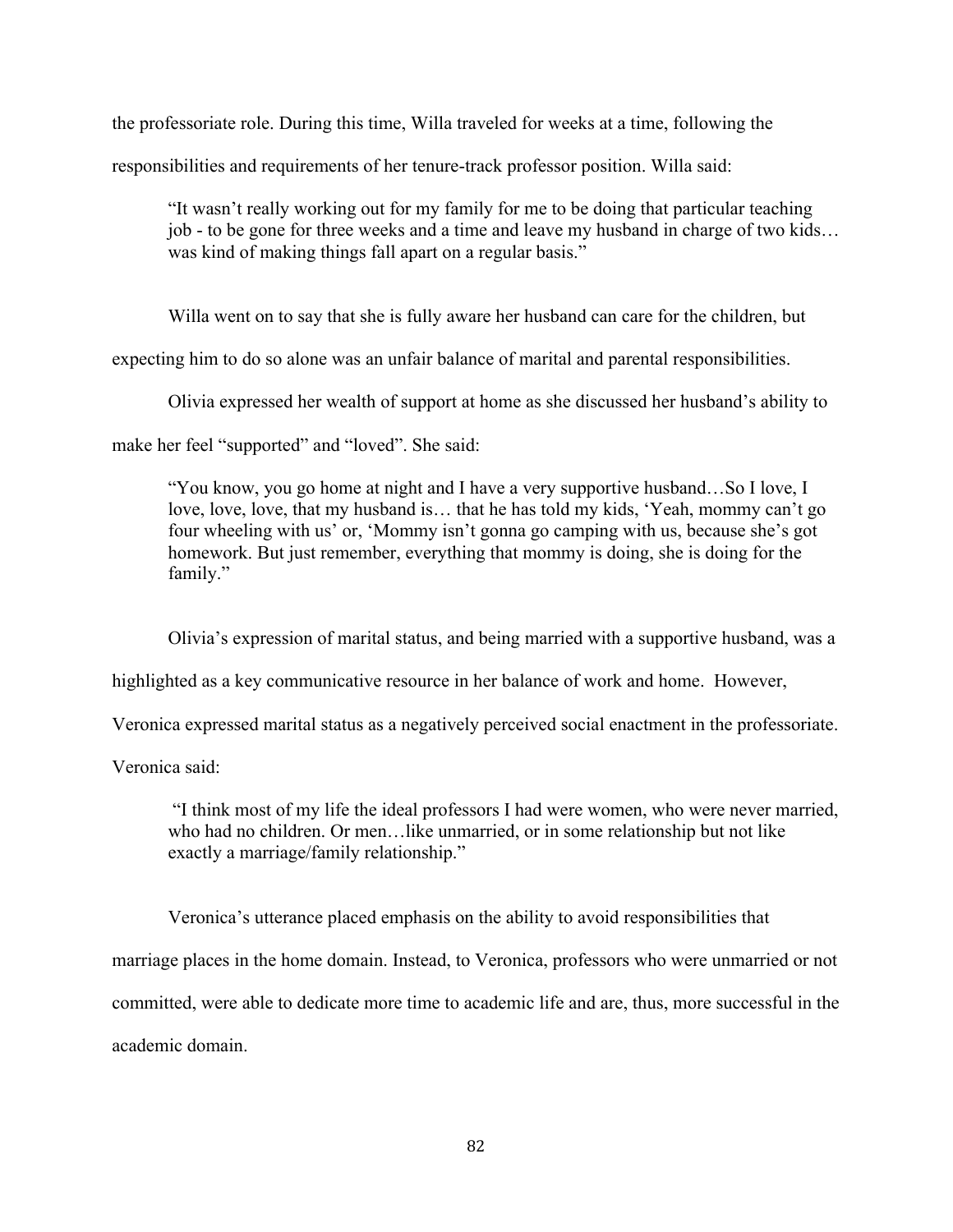**Marital status analysis.** Having communicated support in the home domain was an emergent them in the data set. Mother professors expressed a sense of "anger" when their partners left them alone to fulfill the care and scheduling needs of a newborn.Halle struggled when her husband assumed she would be the primary caretaker for their newborn daughter. Because Halle identified as a "feminist" she believed it was not her sole responsibility to raise the child, particularly because she was a highly educated, professional woman. Other participants stated that ideal professors remained "unmarried" or free of "commitment" to assure their entire life was dedicated to students and the professoriate domain.

However, women such as Olivia expressed their gratitude in having support from a loving husband. Olivia's experience in her marriage with her "supportive husband" allowed her to commit a substantial portion of her time at home to her academic pursuits. Because she felt supported in her marriage domain, she felt free to explore other domains and roles in the home realm without fear of retaliation or repression. Her support from her husband was a key interpersonal resource in the home domain.

**Finances.** Issues of monetary stress and providing for the family were also key emergent themes in the interview data. Willa expressed her home of finances and providing for her family in terms of a necessary requirement. She said:

"I love my job. You know, I would be willing, I mean as long as we [family] had some way to eat, I would probably willingly volunteer [for no pay] as long as I was given the opportunities, I would be willing to do this kind of no matter what."

For Willa, her role in the professoriate was a means to pay for her family food, but she enjoyed the job enough to "willingly volunteer" if food was provided for her family. Carol mirrored Willa's drive to teach but added additional emphasis on the need to provide for her family. Carol said: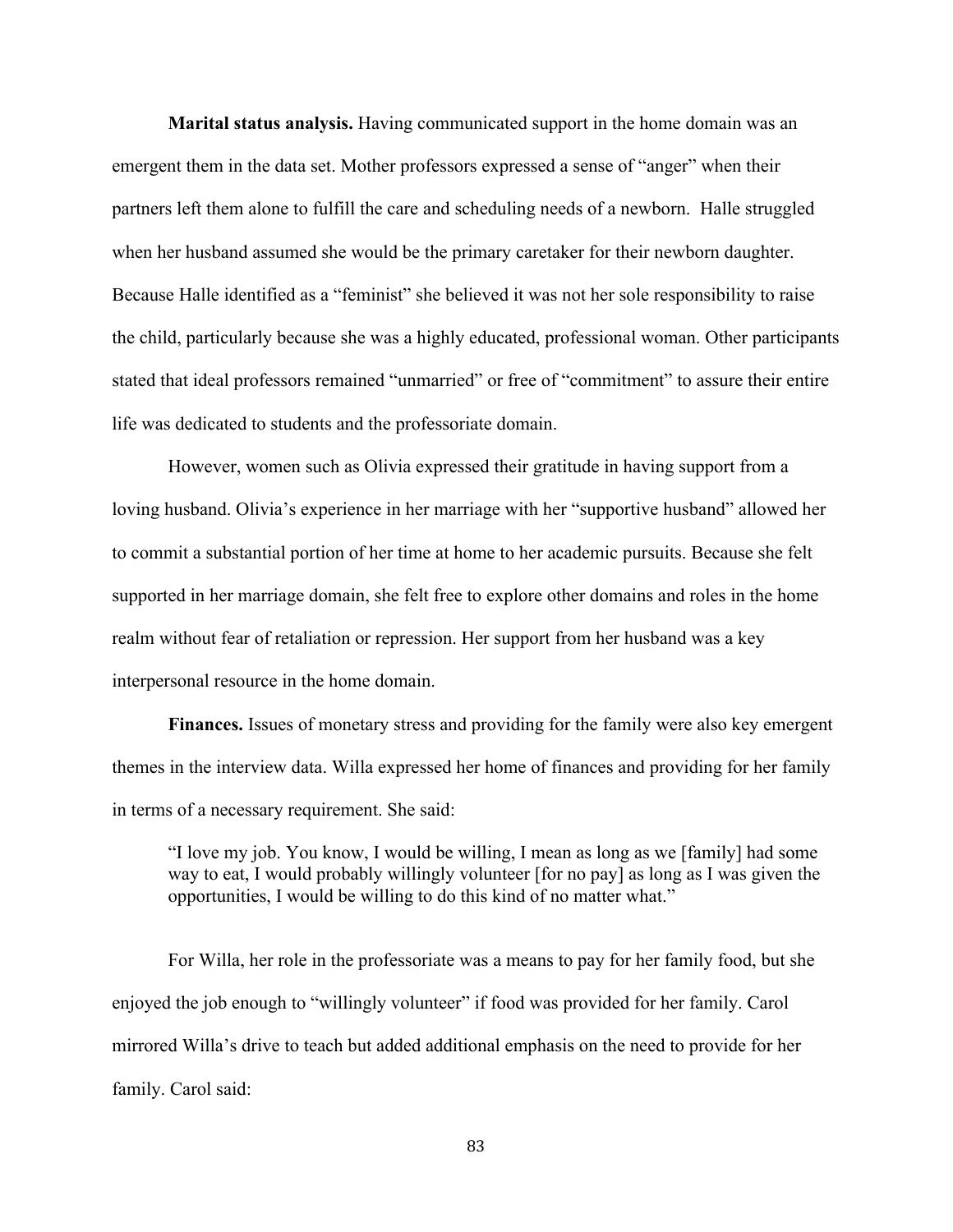"I chose this profession. I worked on it a long time. I chose it because I love it. And if I… if I somehow won the lottery and didn't have to support half of the family…I could find other very fulfilling roles… but the thing is, it would be hard to find something as fulfilling as I am doing now."

Home finances greatly affected Olivia's workplace interactions as a professor. In her

interview, Olivia shared that she and her husband could not afford childcare for the summer

months, as they both worked full time and had no one to watch their two young girls. Olivia said:

"This last summer I had the challenge of 'I don't have enough money and what are we going to childcare'… over the summertime, we just didn't have the money to put them into some kind of program…I just kind of had to say, 'You know what? I am going to bring my kids to work with me. I have this great cozy office, I'm like, we have PBS.org, and tablets and, you know, we got play doh."

Because of financial stress at home, Olivia blurred the border of motherhood and the professoriate to regularly incorporate her children into the academic workplace as a result of financial need. Halle shared a similar account in which financial need, and the stress of providing for her daughter, caused emotional turmoil. Halle said she often finds herself reflecting on professoriate responsibilities, particularly book publishing, during time she spends with her daughter. Halle said:

"Even if I do publish it [a book], it's not gonna result in any more money, really, for the family. So it's, it's hard because the rewards [for publishing] are vague and the children are right there and real."

Finances analysis. Carol's focus on academia, like Willa's, was a positive one because they both said they love their roles as professors. However, both women highlighted that their academic jobs, while emotionally fulfilling, mainly serve as an economic support for the family. To sustain the family life, both women need the opposing work domain. Therefore, there is a financial dependence on the academic sphere to sustain the home sphere.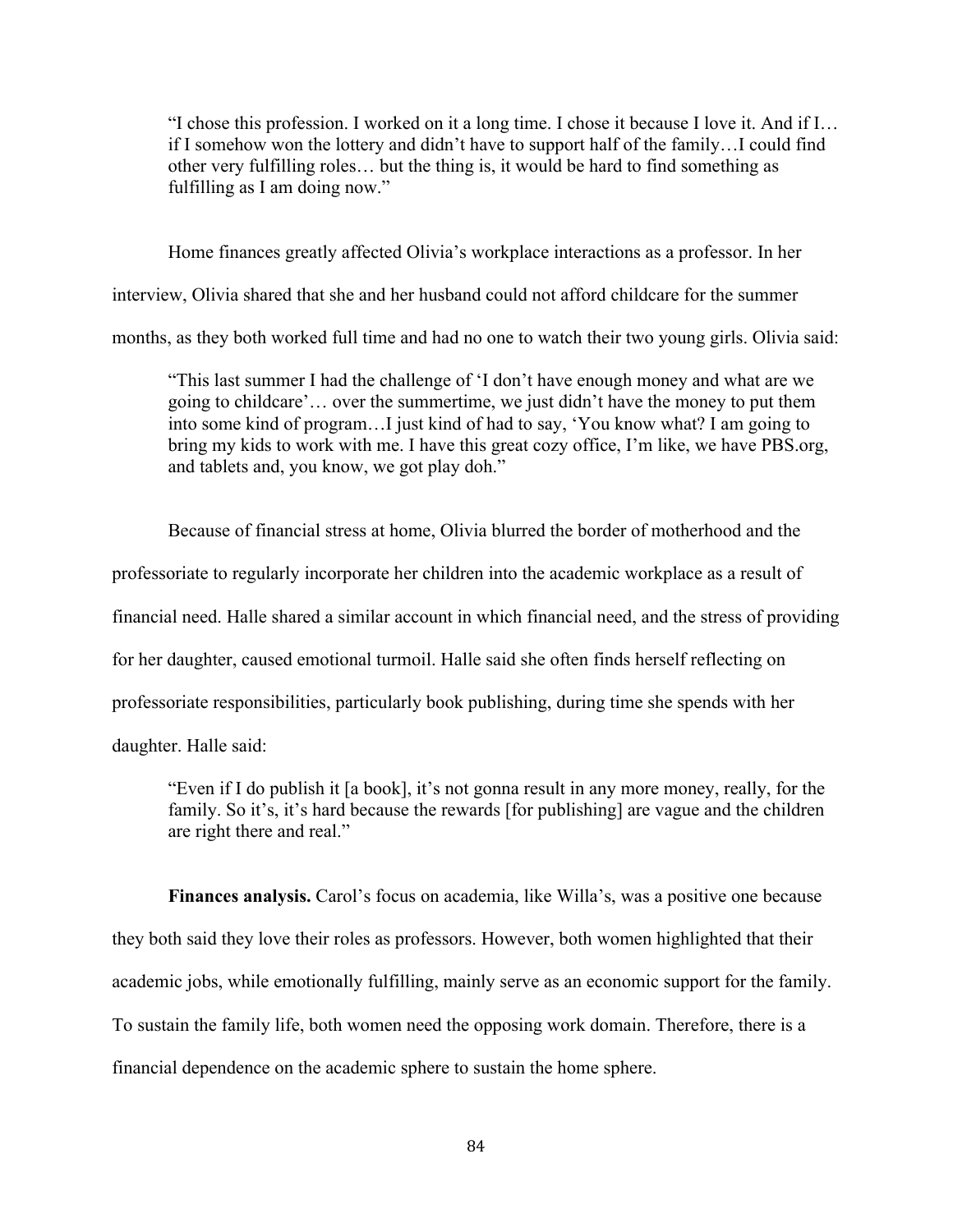Due to this financial dependency on the professoriate, many mother professors, such as Olivia, are forced to make difficult decisions as a result of financial stress. Olivia made the decision to bring her children to work and allow them to sit in her office while she taught in the adjacent hallway. Olivia's decision to bring her children across the border, to smuggle them into the professoriate, was only due to financial stress in her family structure. And, while Olivia did receive push-back for allowing the children in the often separated, non-family realm of the academy, she ultimately made the situation "work" for the betterment of herself and her children.

To succeed in both domains, the mother professors often had to negotiate hierarchy and networks while simultaneously fulfilling financial needs in their home domain.

**Child care.** A reoccurring theme in participant interviews was issues pertaining to childcare, or the containment of a child in a specific location (often away from the mother professor) while the mother professor remains contained in her own sphere of the professoriate. While many modern working parents struggle with childcare needs, the mother professors were quick to explain that the stress of child care stems from a lack of understanding and support, limited options, and menial resources in the academic domain.

Veronica shared an experience in which the need for adequate child care as a mother professor bled into her professoriate domain while conducting publication research. Veronica and her husband took her two young daughters to a South American country where she was leading archive research. She and her husband entered into the venture with confidence; however, she ended the journey with frustration and little scholarly productivity. Veronica said:

"So we all squeezed into one airplane seat. The three of us [she and her two daughters]. That was painful for 12 hours, just physically. Then we get to [location] and I'm entertaining a two year old, why? You know, why do that? So it really scared me off from bringing kids, which I think is… I did it too soon. I should have waited."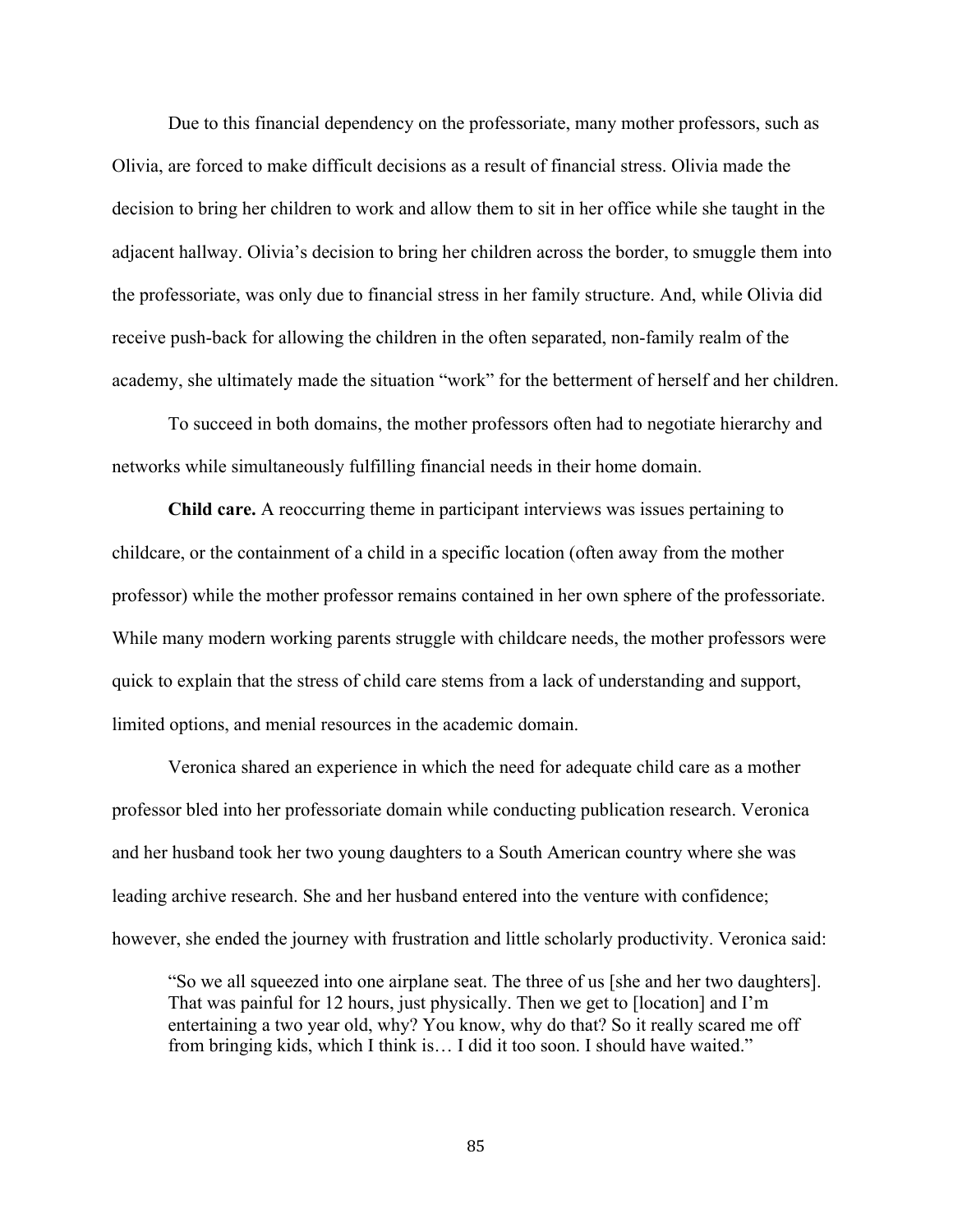Veronica's experience in the field placed great emphasis on the need for child care and containment/entertainment of children while the mother professors works on scholarly pursuits. However, even when child care was available, mother professors discussed the emotional turmoil of leaving a child in a separate space. Halle recalled the first day she dropped her daughter off at daycare. She said:

"Um, but, the day that I left her there as a five month old, which again is very generous compared to many women, but um, they can't talk – and they are still babies. And I, you know, left her in that little baby handheld car seat thing, and walked away and I just got in my car and sobbed."

Halle went on to share that she went out of her way to pick up her daughter before

3:30pm every day, leaving work early to rescue her daughter from the containment of the

childcare facility. Halle said: "I wanted to distinguish myself between the moms who had to use

the full time daycare."

The social stigma of placing children in childcare and is a long-running theme in the data.

Halle's account highlighted a stellar example of the need for containing and entertaining a child,

but the simultaneous "sadness" that accompany the separation. Halle said:

"Anyway, so I think that there is more that the university could do, like just for everyone greater flexibility in terms of where they work and how they work and in terms of space… um, I think if the university were really committed, they would do more with childcare. That's the first thing, yeah, I mean it's so much easier if you can have something on campus, especially for infants and toddlers, where you can go over and breastfeed."

Cora's experience regarding childcare also addressed containment of children and the guilt many mother professors feel. Cora explained that her two young sons are in school from "like 9-4 or 9-5 everyday, which is too much – or even 5:30 sometimes." Cora explained that she often thinks about her son's school and child care in terms of a box. She said: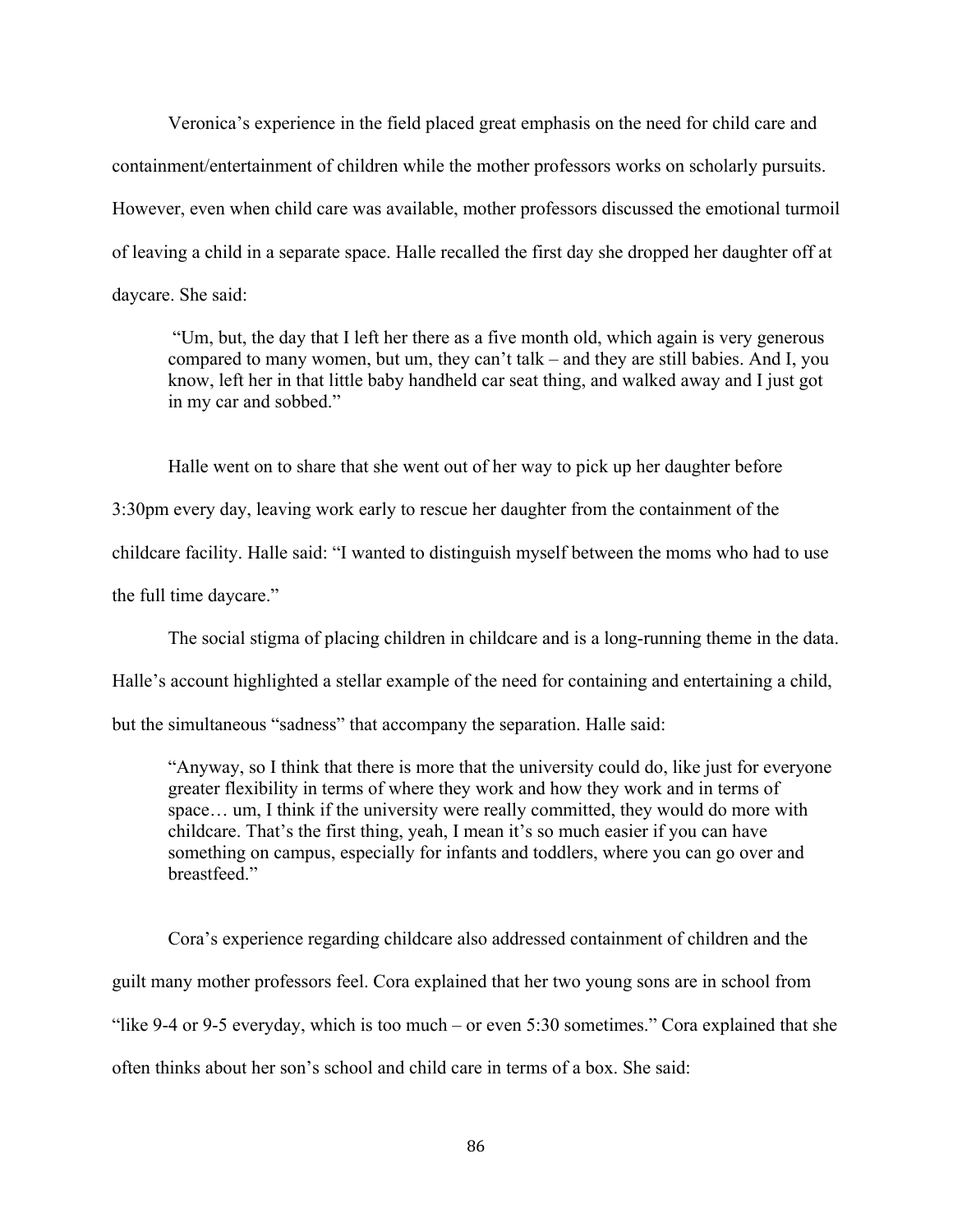"I have had this metaphor in my mind for a long time that I have had a hard time shaking, which is it's kind of like I am putting them in storage."

The concept of storing one's children in containment was a sentiment many mother professors shared regarding child care and the need for additional child care resources available on campus.

**Child care analysis.** Child care was expressed as a stressful responsibility of within the home domain. Because the academy is typically unsupportive of mother professor's need for care close to campus, many mother professors place their children in "storage" for long hours. However, Halle pointed out that even after the child is in care, there is extensive scheduling that must take place to assure the child can be dropped off and picked up when the professoriate schedule allows. The fact that Halle "sobbed" when she dropped her six month old daughter off at day care, is an example of the emotional turmoil mother professors experience. When mother professors are forced into the overlap of two domains, as discussed by Nippert-Eng (1996), they often expressed feelings of stress, as in Veronica's case. Not only did she travel to a foreign country with two young daughters and a husband, but there was a requirement of care and entertainment for the children while she was attempting to be productive for publication and research.

Mother professors like Cora expressed their disdain for the "storage" of children in school and day care. She said that she and her husband would ideally like to "unschool" their children, and live naturally "off of the land". However, because of her role as a professor, and the schedule it requires, they are unable to do so.

Mother professors expressed a clear need for university-supported child care near campus. Halle expressed this when she said the university should be "committed" to helping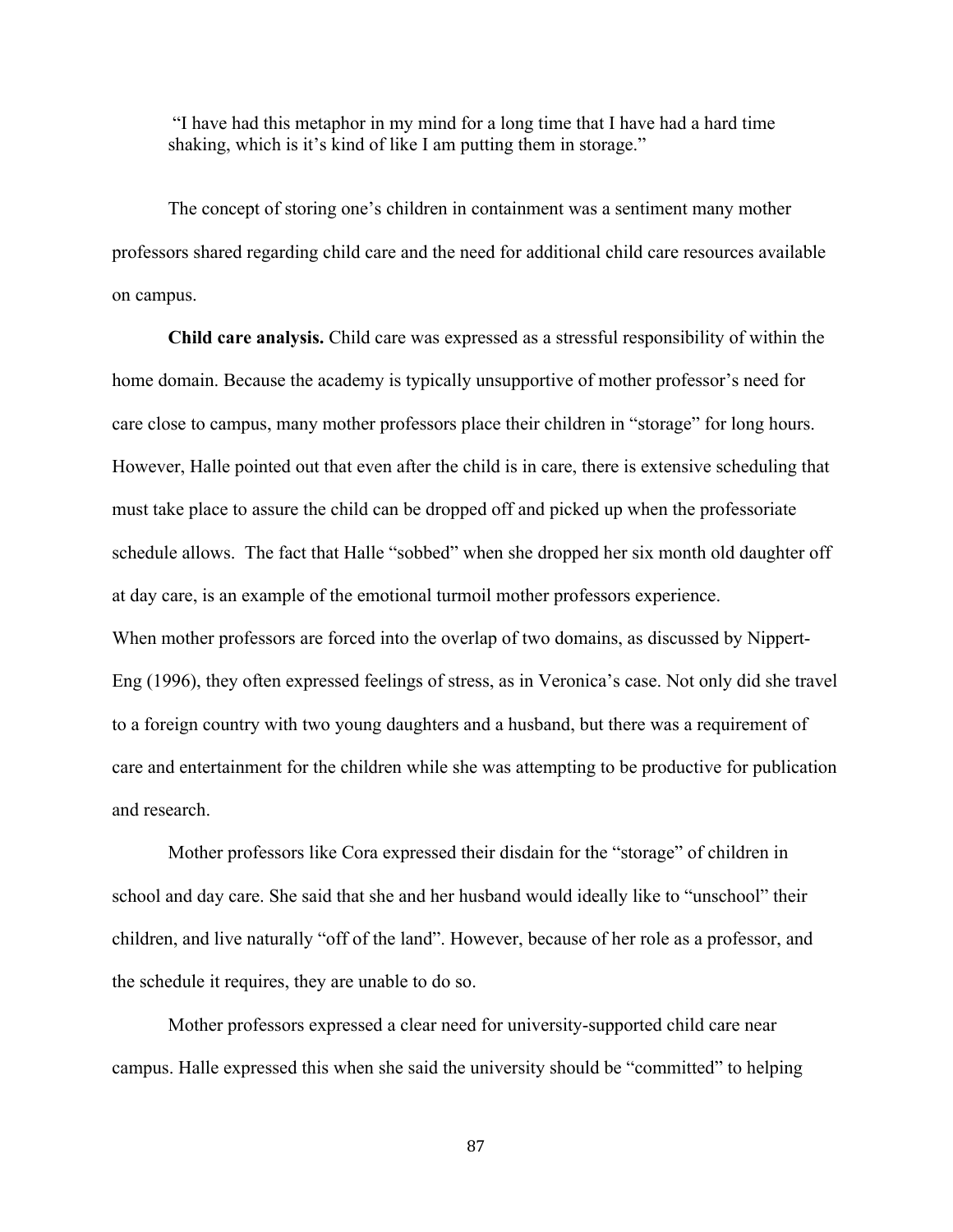mother professors access childcare. It is important to note that the university in this study does offer childcare to professors, however access to this childcare program is granted to students before professors. To place children in the care facility, professors are placed on a waiting list and are forced to pay a fee to remain on the list for up to five years. None of the participants in the current study were granted access to the on-campus childcare facility.

## **Double Bind**

To understand the interpersonal resources, networks, and enactments of motherhood in the academy, this study asked mother professors questions regarding conflicting experiences and balance.

Willa shared an example of a recent double bind she experienced. Willa, her husband, and two children were given the opportunity to go on a ski vacation with family friends over a long weekend. However, Willa had a grant proposal for her professoriate role due the same weekend and felt torn which role to fulfill: motherhood on the ski slopes or professoriate grant writing. So, she decided to accompany her family to the ski resort but did not participate in all of the social activities in an attempt to allot time for her grant writing. Willa said:

"But because I was able to kind of do both things – like be kind of available and present – I went skiing one day, I didn't go the other day…But it was okay. You know, I mean really – I got the grant in and I participated- sort of. That's what it is, you know sometimes it's like that sense of it's rocky for me you know, because I have to put out all this effort to do all these things, but I can kind of keep them going."

However, choices for mother professors were not always expressed in scenarios which allowed for dual role fulfillment. For example, Rita said:

"My son, uh, played soccer and was on a traveling team, and so…there were often times when I had to make choices between going to soccer games and travelling with my son and staying back to do work. And having to make that choice was always difficult."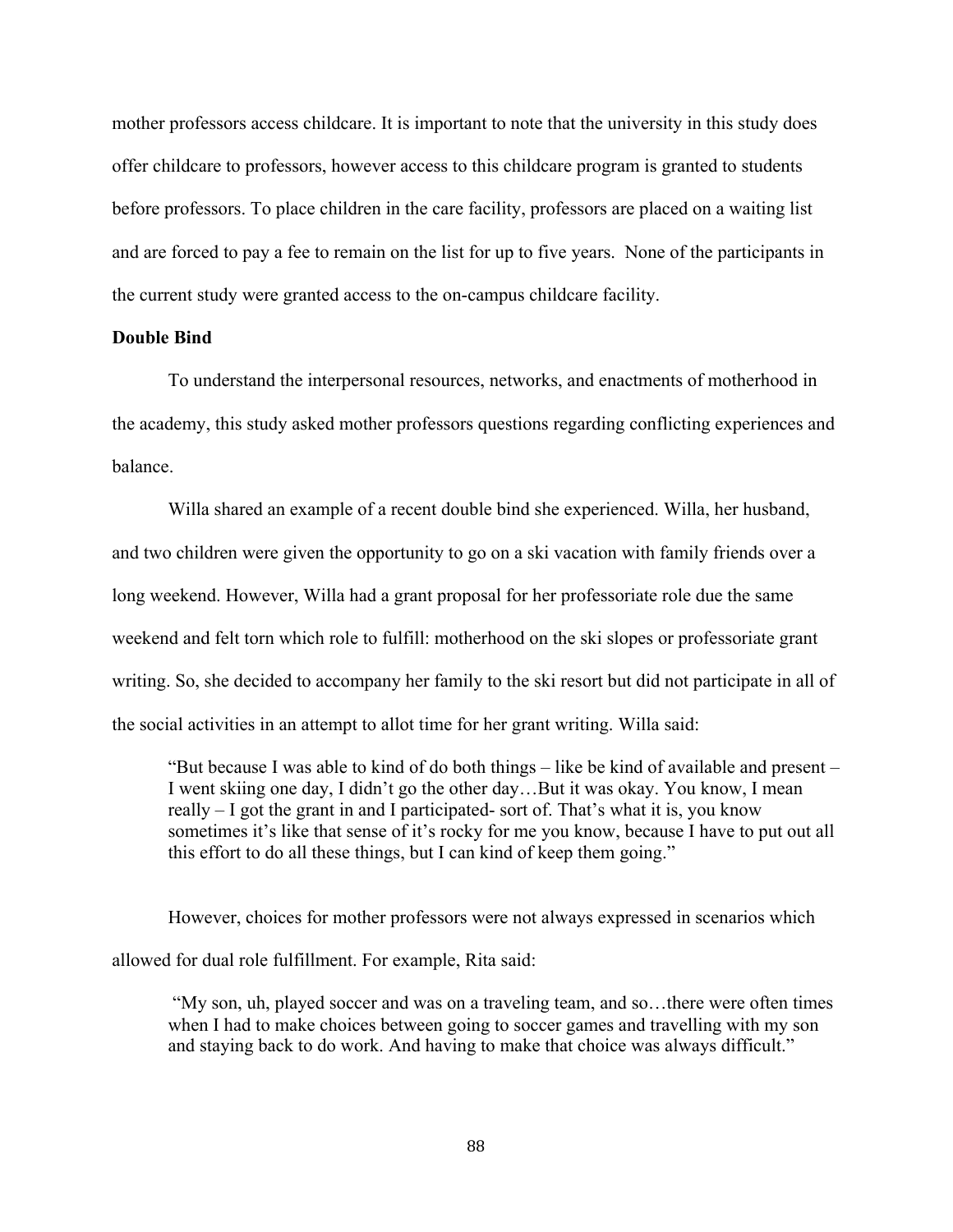Rita's explanation was an example of a double bind decision; one in which she was forced to choose between her two roles. Other examples of double binds in the academy are not so psychologically based. Both Halle and Willa shared experiences in which their decision to choose work or family greatly affected their role in another domain.

Halle shared an experience about a time she was given an outstanding opportunity by her department to participate in an overseas conference. Professional and academically, Halle said she very much wanted to go. However, she was only given one month notice and was in the middle of a divorce. Halle had no childcare options for her child, and as a result, was forced to pass on the opportunity to attend the conference. She said she hesitantly informed her supervisor with much regret. However, days later, many colleagues questioned Halle's choice to decline attending the conference. Halle became worried that her decision to stay with her daughter would be viewed poorly by the department. She was experiencing a double bind scenario. The negative injunction was the initial choice to not attend the conference. The secondary injunction was when her colleagues pointed out her choice – thus othering her decision. Finally, Halle decided to address the issue with her supervisor. Halle said:

"I just said, 'I am not asking you to give me advice about whether or not to go – because I have made my decision and I can't go. But what I need is your advice about how to reassure everyone in the office that I am serious about my job and that these are things that I would like to participate in but I can't do this one."

Because Halle addressed the decision with her supervisor and gained support, she was able to avoid a severe tertiary injunction. However, she was careful to highlight the stress and unease that stemmed from the decision to choose her daughter over a department agenda. She said:

"So there is always, even for me, that feeling of saying, 'Oh I can't because of my daughter' and people just grow bored with it and so you kinda feel stupid saying it."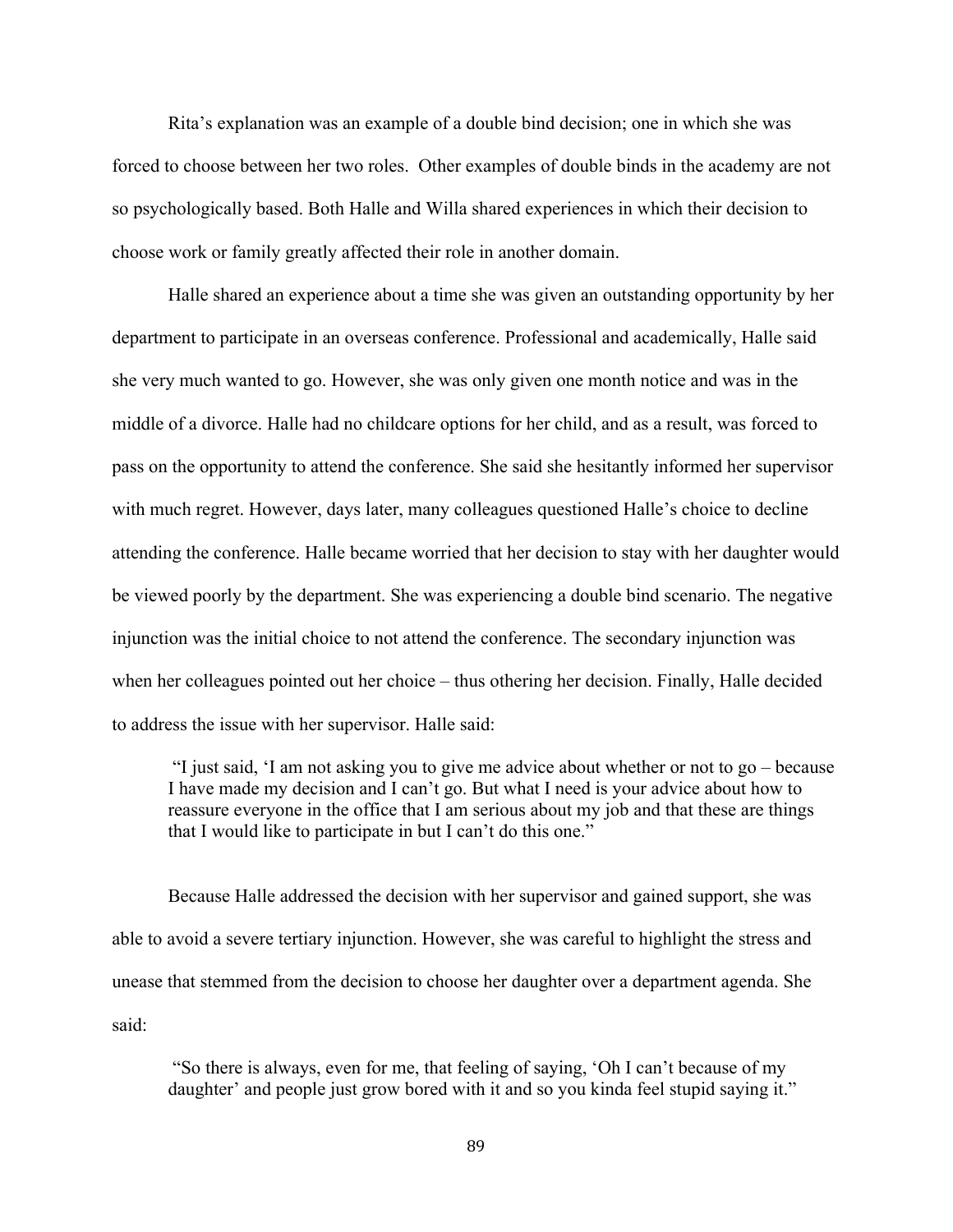The simple act of choosing to acknowledge a child when making a professional decision can immediately place mother professors in a double bind scenario because the cultural enactment of motherhood in the professoriate.

Willa shared a similar double bind decision scenario in which she was forced to choose her professional obligations over a child. She said:

"My daughter…Was, she has recently taken up climbing and she just recently made it to the regional climbing competition; which really just takes having been a participant in several competitions. It's not about how good you are. Ummm, which was on a weekend when – and it was in Tucson – and it was a weekend on an event that I had scheduled with my students where we were gonna do a performance [nearby]. And I couldn't do both. It just wasn't possible. Like I even looked at like what if we found a flight… I mean I couldn't find a flight that would get me there in time to watch her climb. I just couldn't do it. And I wasn't gonna move the event or change it because it was with the site's schedule and my students…. So there are moments like that where work involves very specific events that involve a lot of people, you know, events like graduation, or um, being on hand for performances or events or shows that students put on."

In this double bind, Willa was forced to choose between attending her daughter's competition and attending an academic event for her students. Her two roles, mother and professor, overlapped in a way that did not allow for dual-role fulfillment. She could not be in "two places at once" and was forced to make the difficult decision many mother professors regularly face: family and children or the professoriate.

**Double bind analysis.** Double binds, as discussed in the literature review chapter, are lose-lose situations in which a mother professor is forced to choose between two domain roles that directly conflict with one another. This choice and the subsequent outcome of the choice can often cause intense emotional turmoil and stress.

Negotiating double binds as a mother professor often involved the choice between children and work-related activities, such as "soccer games" or "grant writing". As with all double binds, it only takes one negative injunction experience to change how mother professors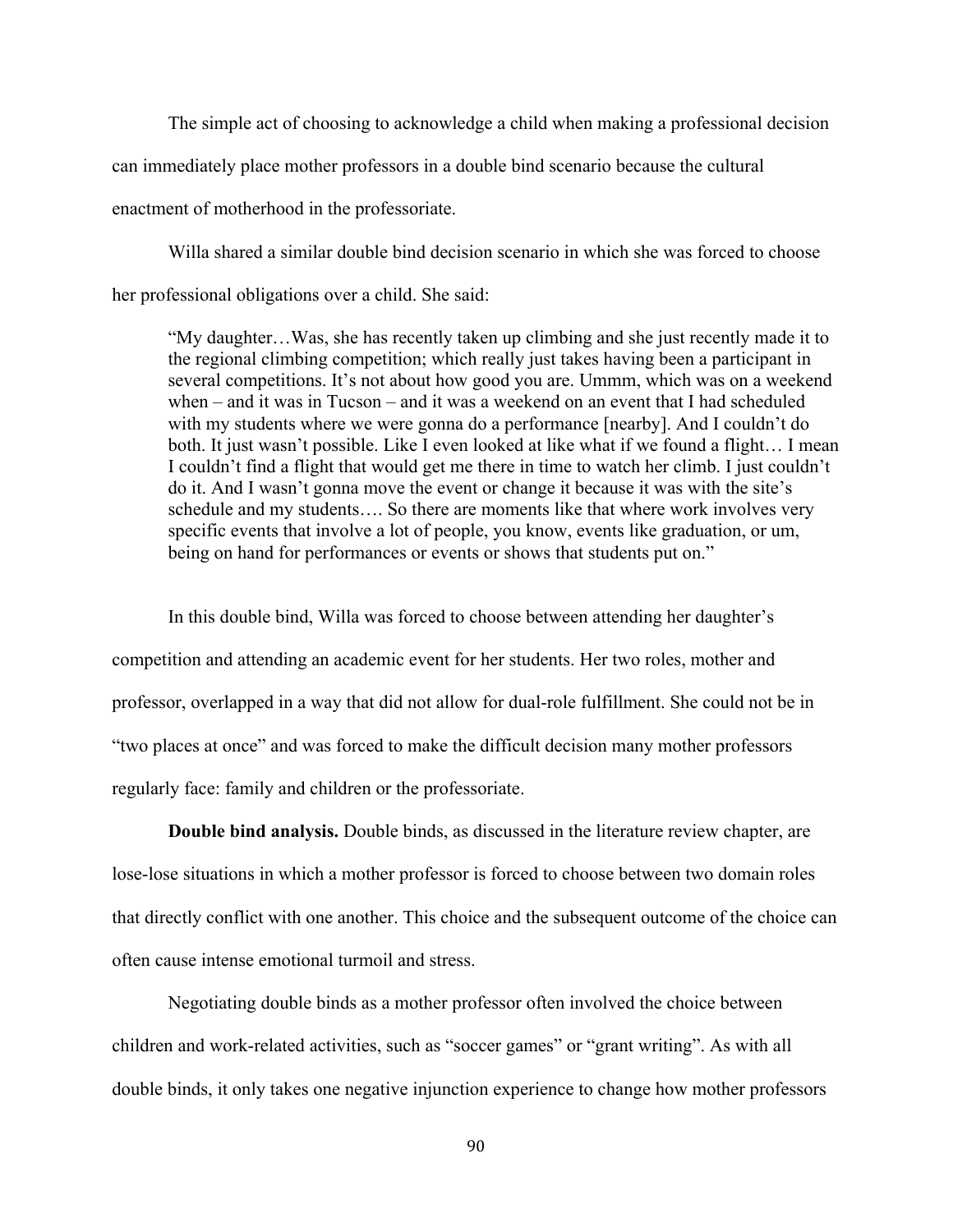cope with future double binds (Bateson et. al, 1956). For example, should Willa or Halle find themselves in another double bind scenario, choosing between child and career, their first double bind experience would substantially affect their decision and emotional state in all ensuing double binds (Bateson et. al, 1956).

Willa's ski trip experience represented a decision to choose both realms of enactment, both mother and professor, as a way to cope with a double bind injunction: the choice between motherhood and professoriate enactments. Willa attempted to balance the dual roles and overlapping borders (Nippert-Eng, 1996) by morphing the two roles into one space, thus avoiding a severe double bind scenario. Therefore, Willa somewhat successfully avoided the inevitable double bind of choice by technically choosing both motherhood and professoriate roles.

However, in Halle's experience, forced to stay home and not attend a conference, the double bind injunction came days later when her coworkers approached her skeptically regarding her decision to not attend the overseas event. As a result, Halle became "worried", thus constituting a secondary negative injunction as discussed in double bind theory (Bateson et. al, 1956). The double bind in this scenario exemplifies the psychological effects of home and work life balance decisions; by choosing one domain over another, role enactment in the professoriate domain was affected and formed a communicative double bind in which Halle felt uncomfortable, "guilty" and "worried" that she could not attend the conference.

**Guilt.** When mother professors were forced into a double bind, they often expressed feelings of guilt as a result of the negative injunction. Halle expresses the battle of guilt in her home and work lives as a daily emotional presence. She said:

"I feel guilty every day. And I feel guilty when I'm with her [her daughter] because I have been a professor and I have been in academia so much longer than I have been a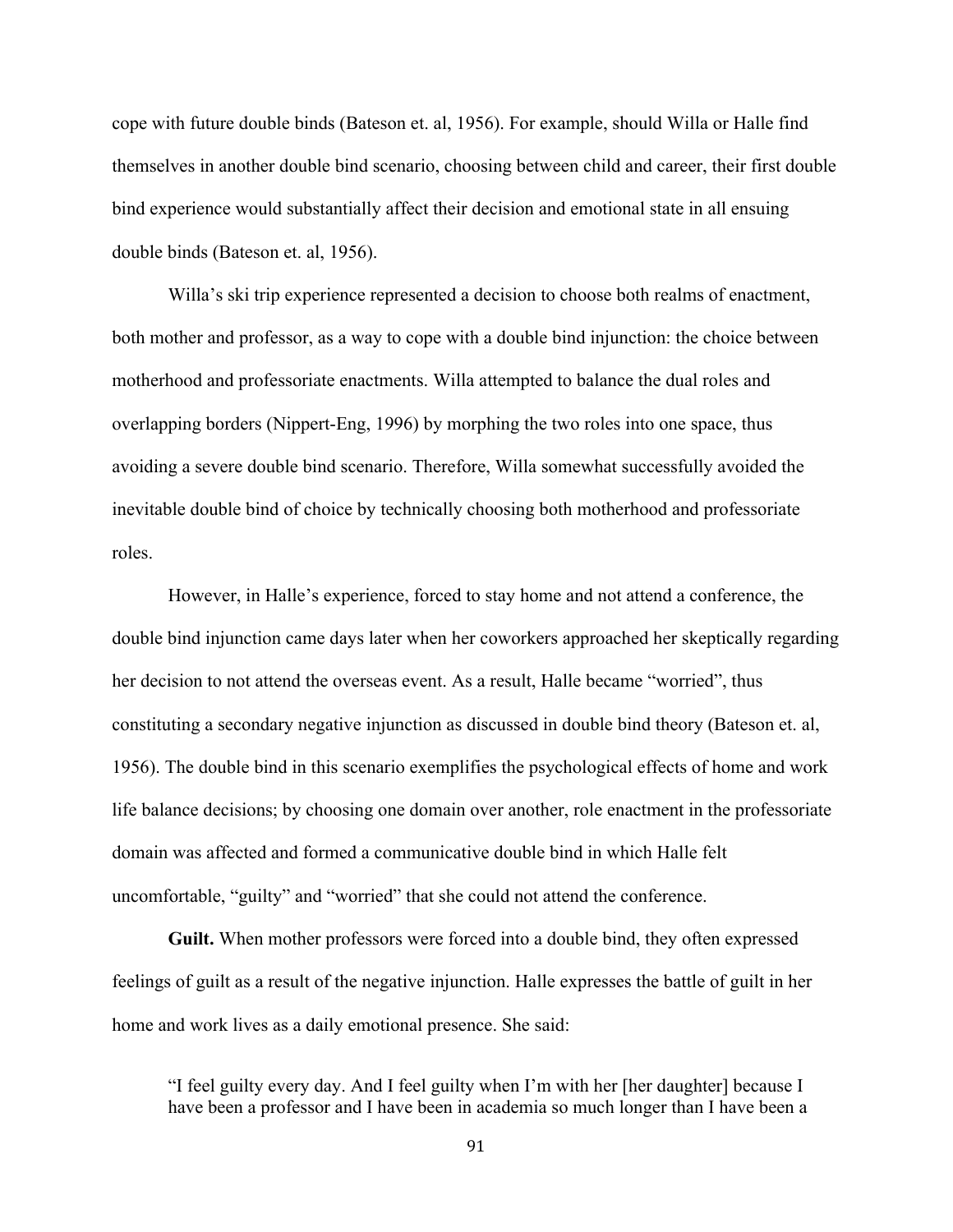mother, so it was almost like I felt just as guilty not doing my work as I did, you know, not being with her full time."

Halle's account highlights the struggle of prioritizing identities: mother or professor. Carol shared a similar situation in which she experienced guilt regarding expectations the professoriate placed on her. Carol said:

"If I weren't at a research 1 university, there might not be that constant reminder, but there is a constant reminder that I'm not doing my job. So… that's I live guilty all the time – that I'm not doing what I was hired to do. (Shrugs and sips drink, holding back tears)."

Carol's guilt is a result of her double bind choice to prioritize her family over the

professoriate, thus impacting her ability to produce high quantities of published articles and books. Other participants paralleled this guilt as a result of prioritizing one domain over another.

For example, Cora chose to leave her young children in daycare for a majority of the day, and as

a result, felt extreme guilt. She said "I have total guilt about it [not being at home]" and went on

to say that, because of this double bind guilt, she was, "totally not the ideal mom."

Rita, who admittedly always placed her children before her job, expressed the lack of guilt. She explained that although she was often placed in a double bind between work and home, she never doubted her prioritization of family. Rita said:

"I always want my family to come first – and not my job. And… so, those feelings of guilt and not being there for my kids, outweighed the guilt of not being there to do what I needed for my job. So, for me personally, it's mother first and then professor."

**Guilt analysis.** By prioritizing roles or domains and experiencing double bind scenarios, mother professors expressed feelings of "guilt" at the border between work and home. The guilt that accompanies double bind decisions or personal choices, was a common outcome for many mother professors. The root cause of the double bind and guilt was the inability to fulfill every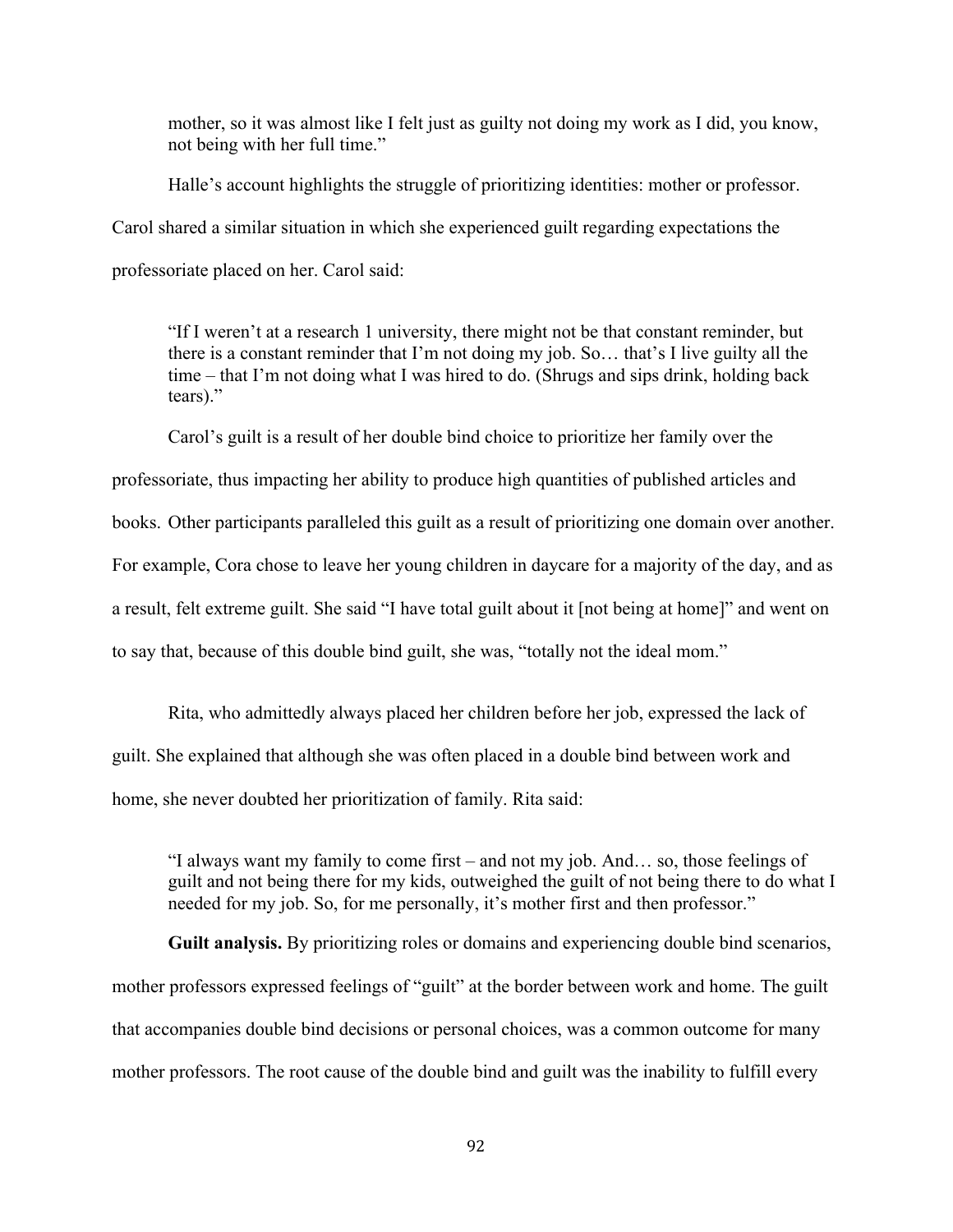role enactment at once. In a majority of the utterances, the guilt immigrates with the bordercrosser into both domains – work guilt bleeds into home, and vice versa.

For example, many participants discussed their guilt-laden thoughts in terms of an inability to fulfill one role, which emotionally effects an output in another role. Carol expressed this in terms of scholarly work. Her emotional feelings of guilt stemmed from the hierarchy's pressure to produce high quality essays and books in a short time.

Again, living up to the social role ideals, rules, and norms of motherhood is a difficult measure for any working woman, but living up to the ideals of the professoriate and its extreme time commitment, often produces double bind scenarios that result in stress and guilt for mother professors.

## **Time**

Time was discussed as a highly valued resource by all interview participants. Time, as stated by the mother professors, dictates many experiences and cultural enactments at the border between motherhood and professoriate roles. Many participants expressed the need for more time, flexible scheduling, and a more understanding academic structure. The following categories pertain to time in the academy and home lives of mother professors. The first category, schedule flexibility, focused on limitations and strategies for managing time. The second category, generations and age, showcased how generational differences and maturity affect social enactments of motherhood in the professoriate.

**Schedule flexibility.** Time was expressed by interview participants both with a sense of reverence and frustration, respect and hindrance. Cora explains the issue of time in terms of a limited resource at the border of home and work. Cora said:

"Umm… I think in some ways it's a great position to be in to be a parent because you have a lot of flexibility. And in many ways you're your own boss... so you're not having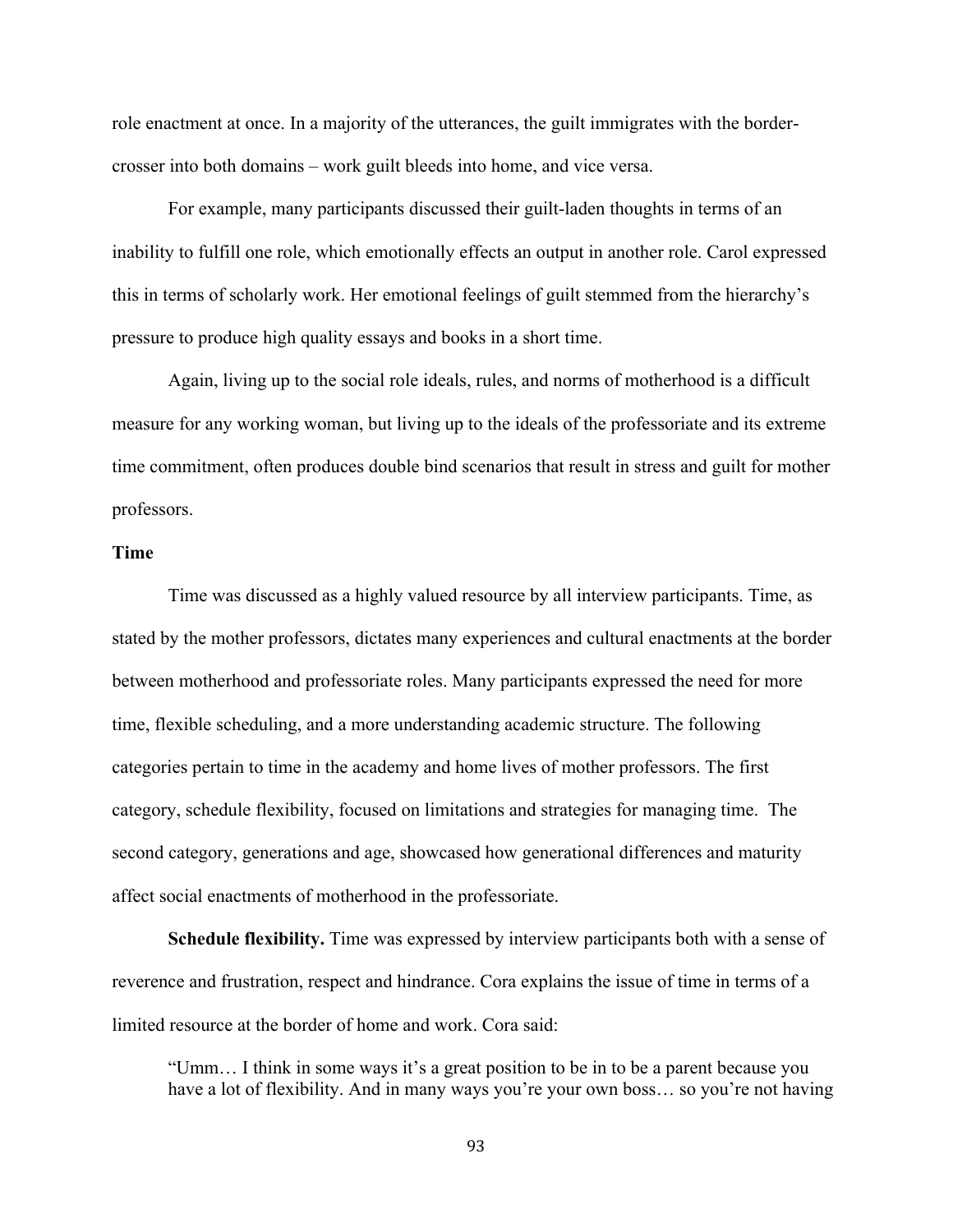to ask permission to bring your child to most things, like your own class, for instance. But um… if you have to cancel something because your child is sick and you can't find someone to take care of them, then you can. Um… so I would say there is a flexibility with being in this position [professor] and being a mom. Um... on the other hand, it's a position that is very all encompassing and it never really has an endpoint. So I look at a lot of my friends who are mostly lawyers, or doctors, but I guess they don't have an endpoint, um who when they are done who when they are done, they're done and they are at home at five o'clock with their kids and they have that time – or the weekends are theirs. So I feel like they have a more… they have a stronger border between work life and home life. And I think that's a greyer border for faculty because you are um….. While your time is your own in a lot of ways, also at the same time, none of it is. Because you always, especially at a research one school, you always have grad students or graduates who depend on you, you have a lot of service, especially if you are in any leadership position. And then going back to the first part of flexibility, if you can swing it, you have your summers off and you have a month off in the winter – so you have a lot of time to be with your children when you are off. So… it's a balance, I think it's….. I wouldn't do anything else, I don't want to do anything else and I don't know that I could do anything else and be a parent, quite frankly."

Olivia expresses a similar relationship with time in terms of schedule flexibility. Olivia

said:

"I have a much more liberating schedule now. I don't punch a clock anymore like I did [at previous job]. Umm. I do have a little bit more freedom of being able to be on my schedule and not someone else's during the time that I have set aside for work. I have more of a freedom of um… I can kind of decide when I get things done and it's not on someone else's timeline."

Many participant accounts highlighted the need for "schedules", "structures", and

"flexibility". Willa shared an experience in which she realized her children were a "structural"

element in her life in terms of schedules and time commitments. Willa said:

"So… they [son and daughter]… as just a structural element in my life, they teach me a lot of sort of teaching what's important and how to prioritize, and how to be present – obviously, with my classes, and then how to say, 'I only have so much time and so I need to walk away'".

Willa was careful to say that this ability to walk away from the office comes with the

flexibility of professorship. Halle corroborated with Willa's viewpoint on flexibility. When I

asked her to identify the positives and negatives of being a mother professor, Halle said: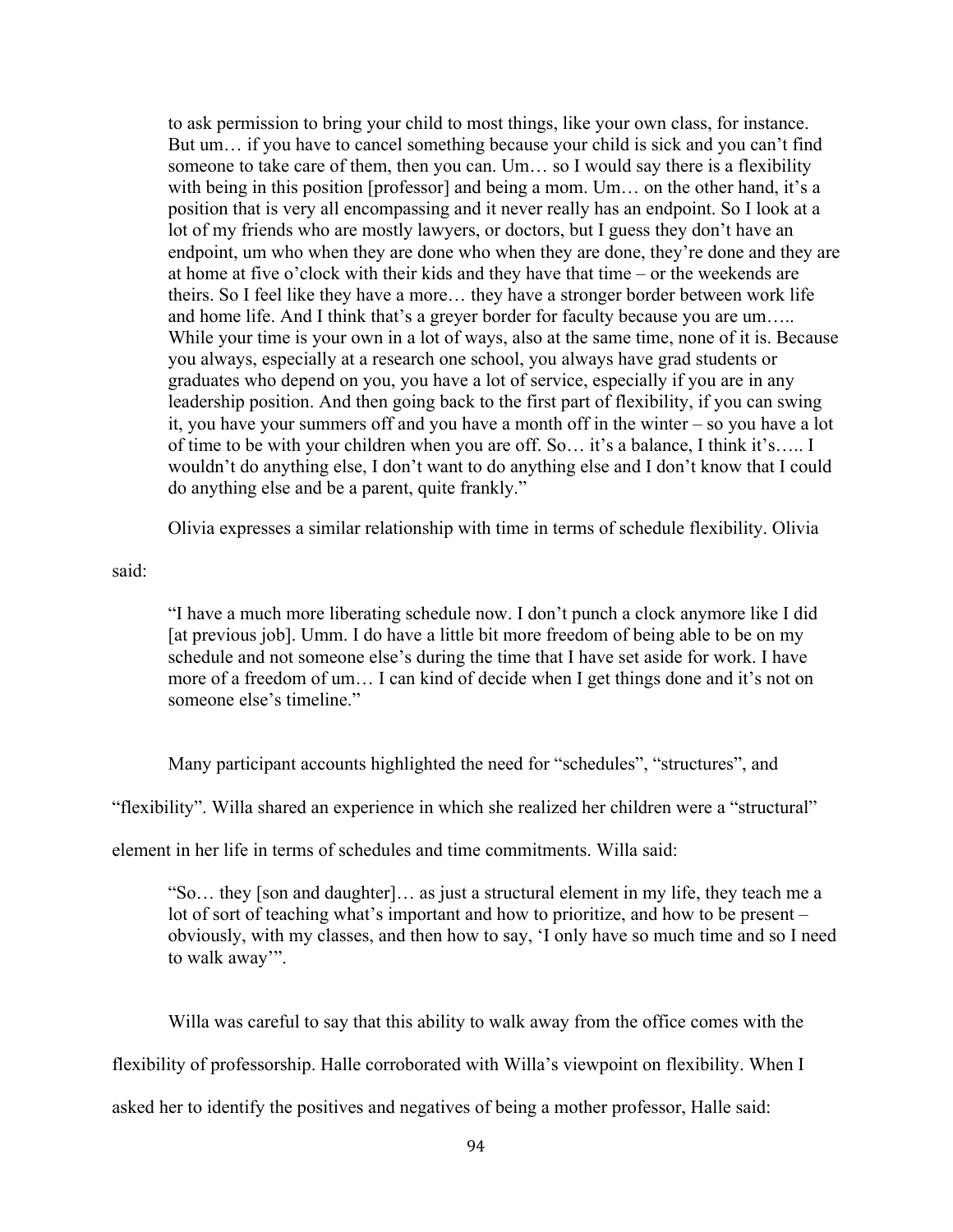"Well, I would say number one in both categories is the flexibility. You know, and that's where my [step-mom]– who is only ten years older than me – she had my brother when she was working full time at this design firm and she was like, 'I don't understand what these women are complaining about – being a mom and being a professor is so much better than working in this office.' Right? Like where there is no flexibility. So I see that, you know and I have only been a professor since I have been a mom. So I think the flexibility is great, you know, if you are smart you can maybe think of a way that you don't have to have your kid in full time daycare. On the other hand, the flexibility is what will kill you because it's a… it's a trap. And we [professors] work, I mean the other thing with the flexibility is that you are never off clock."

Halle's feeling of being "never off the clock" and pressured by limited scheduling

represented a stressful outcome of the professoriate work schedule. However, Cora and Willa

highlight the positives of having a "flexible" job. Cora said:

"Umm… I think in some ways it's a great position to be in to be a parent because you have a lot of flexibility. And in many ways you're your own boss... so you're not having to ask permission to bring your child to most things, like your own class, for instance. But um… if you have to cancel something because your child is sick and you can't find someone to take care of them, then you can. Um… so I would say there is a flexibility with being in this position and being a mom. Um... on the other hand, it's a position that is very all encompassing and it never really has an endpoint."

The "all encompassing" nature of the professoriate was widely discussed by mother

professors in this study. However, Louise mentioned breaks, and the scheduling flexibility

breaks offer, as an important factor in her career choice. She said:

"I love my work. And so that's a real bonus. And also, the scheduling makes it easier… so you have time in the summer together, and that, that really is…. Every time I think about getting a real job…. I go, 'I don't think so'! So we [she and her son] have lots more time together."

Willa paralleled Cora and Louise's reverence for the flexibility of professorship, but

mentioned scheduling component of life as a professor that greatly affected her home life. Willa

said: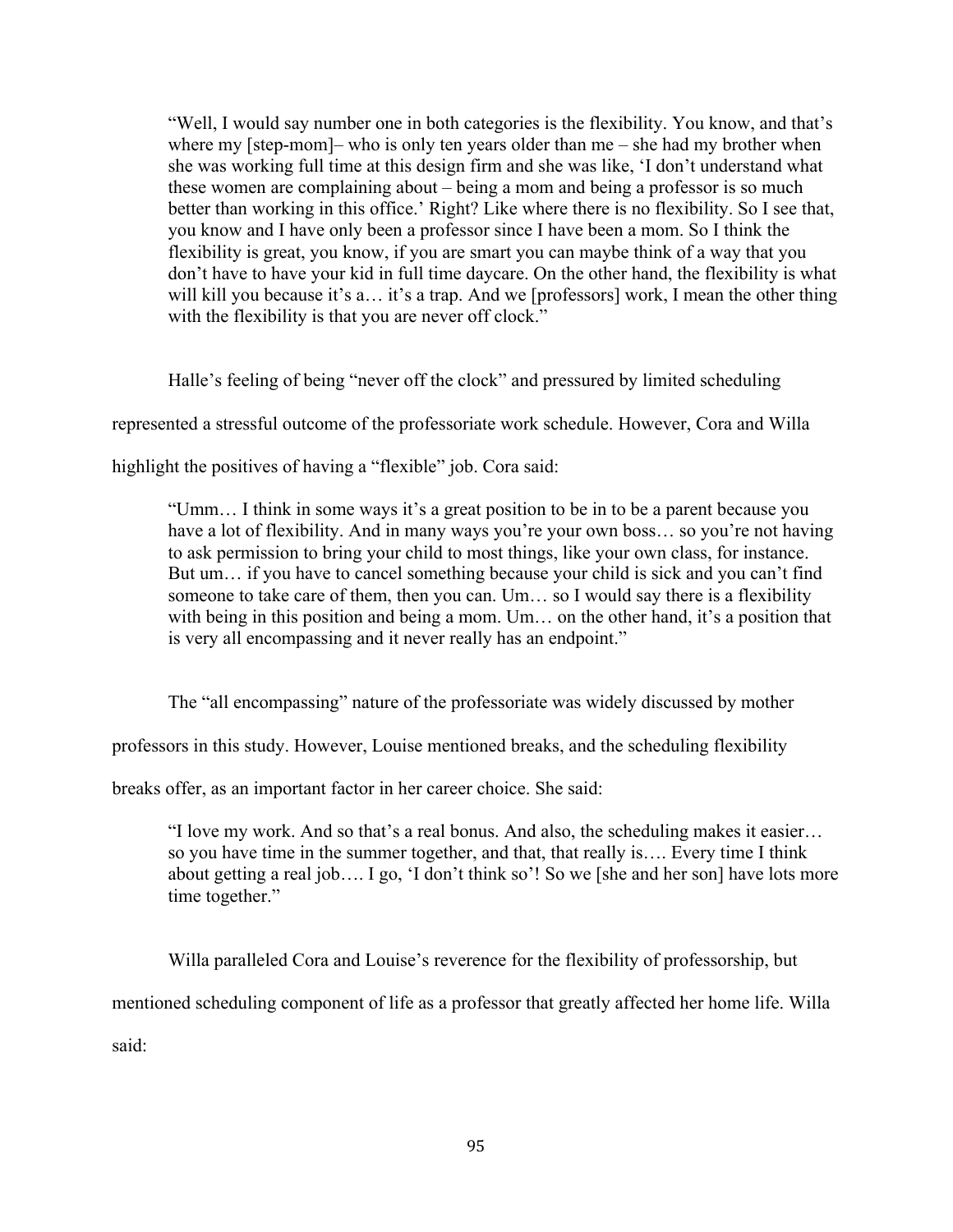"I mean, there are huge positives to having children – I don't – and truthfully, you know, everyday there are these moments where I recognize how grateful I am to have a job that is about my intellectual capabilities rather than another kind of job, because it's not utterly flexible. Like I have to show up for class. But it is flexible in the sense that, um, once you understand your capacities and what you are capable of, you can change your life so that all of those things sort of fit together – which you can do in an academic job."

Willa's utterance frames the expectation or need for mother professors to change their home domain to accommodate their work domain – flexible scheduling is a key factor in this negotiation and often oversteps the boundaries of containment. Willa continued her account when she said:

"So there are moments like that where work involves very specific events that involve a lot of people – you know events like graduation, or um, being on hand for performances or events or shows that students put on- there are a lot of commitments that happen outside of when a normal nine to five job would be. And that definitely impacts my family life."

The professoriate expects productivity and commitment to academic domain events.

However, the affect this "never off the clock" expectation of has on mothers, with regards to

scheduling and family life, should not be overlooked. Olivia stated that she depends on flexibility

to enact her dual roles of mother and professor. She said, "If I am not flexible, then I don't know

how I would be able to do it [be both a mother and professor]."

Many mother professors express a need for more time and adherence to schedules.

Veronica expressed that mother professors are often fighting against the ideal professor image.

When asked to define her ideal professor, Veronica said:

"Ummm. Honestly, (mutters) okay, this is telling, this is very telling. Okay, I think most of my life the ideal professors I had were women, who were never married, who had no children. Or men. Or also, like unmarried, or in some relationship but not like exactly a marriage family relationship, and were totally devoted to their students and had unlimited time and love for their students because they didn't have anything else going on. People who had you over for dinners, with classes for dinner, and were always available, totally into their research. So that was one ideal. Okay, now that I'm older, I wonder if maybe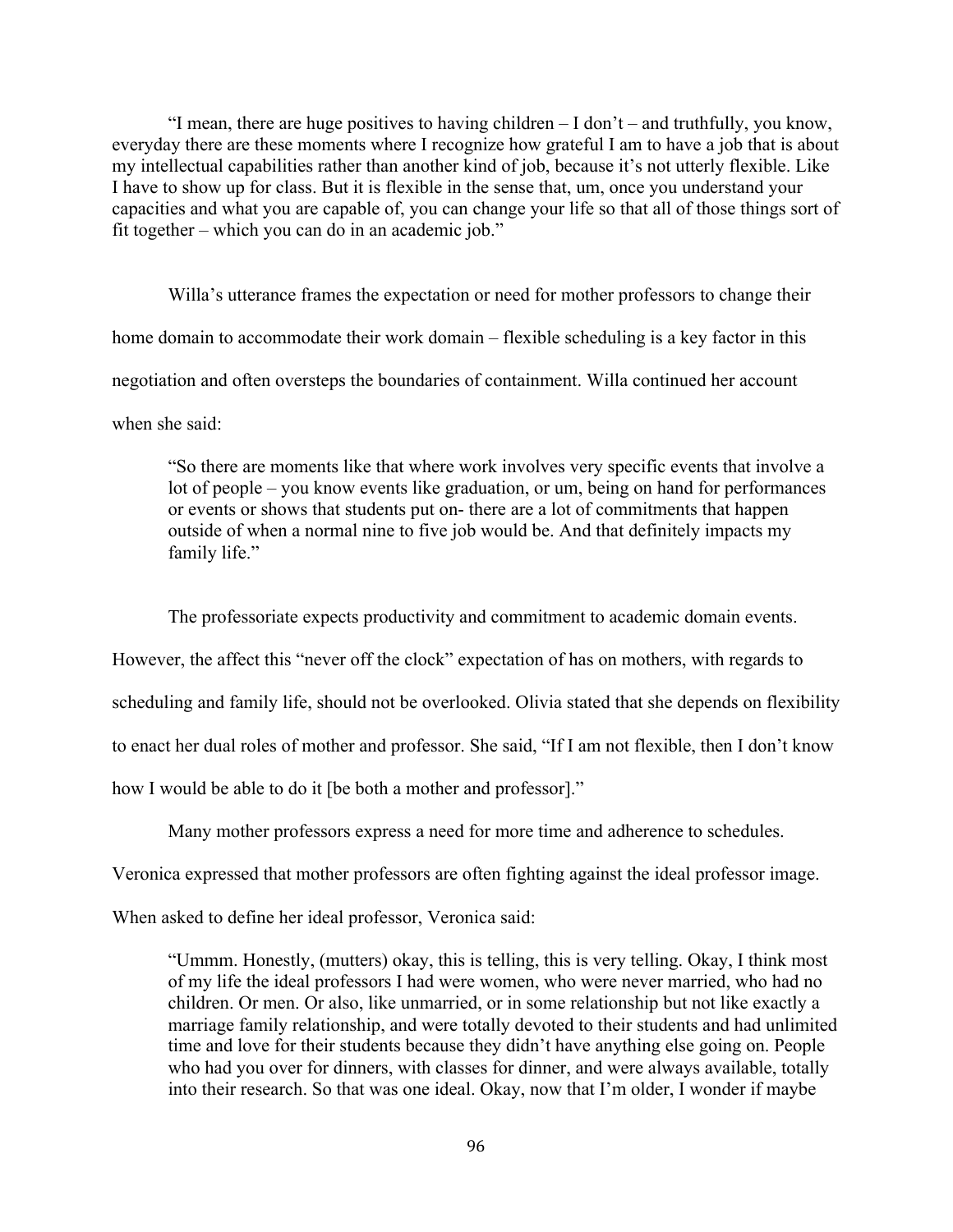people who were parents and had a little less time, had a little more wisdom on some things, so I don't know, that's probably wishful thinking. Probably the best professor is someone who is totally dedicated to their students and their job."

Unlike the ideal professors described by Veronica many mother professors are forced to

cross borders to fulfill two jobs: that of an involved mother and an active professor. Halle shared

her insights on being an ideal parents and professor. She said:

"It [professoriate] is a full time job. Both [motherhood and professoriate] are full time jobs. And every faculty member that I know works way more than forty hours a week."

Therefore, mother professors are forced to straddle the border of work and home,

fulfilling two roles in one space. Halle explicates this dual role enactment in her own experience

as a mother, administrator, and professor. Halle said:

"And this maybe has more to do with being a single mom, but always on the clock. So, the second I walk away from this, and in fact there are two clocks, which I am sure you will also talk about, you know- I get the phone calls, you know, and I have to track and I have to set up her [daughter's] camp while I am here [in the academy] – so, so yeah, there is no gap, there's no time off."

Carol expresses time negotiation as an intense source of tension. Carol said:

"I don't have enough time to do what I need to do and so there is no way for me to get out of that tension– to me it's just there all the time."

The issue of tension and stress as a result of limited time often lead to mother professors taking control of a sphere schedule in an attempt to alleviate stress. For example, Willa expressed her tension with time in her home sphere preparing her children for school in the morning. She gets up at 3am to work on academic readings, start breakfast, and assure her children have what they need when she drops them off at their respective schools. Willa explains her process as a structured efficiency in which she enacts the process to assure success for her whole family unit. Willa said: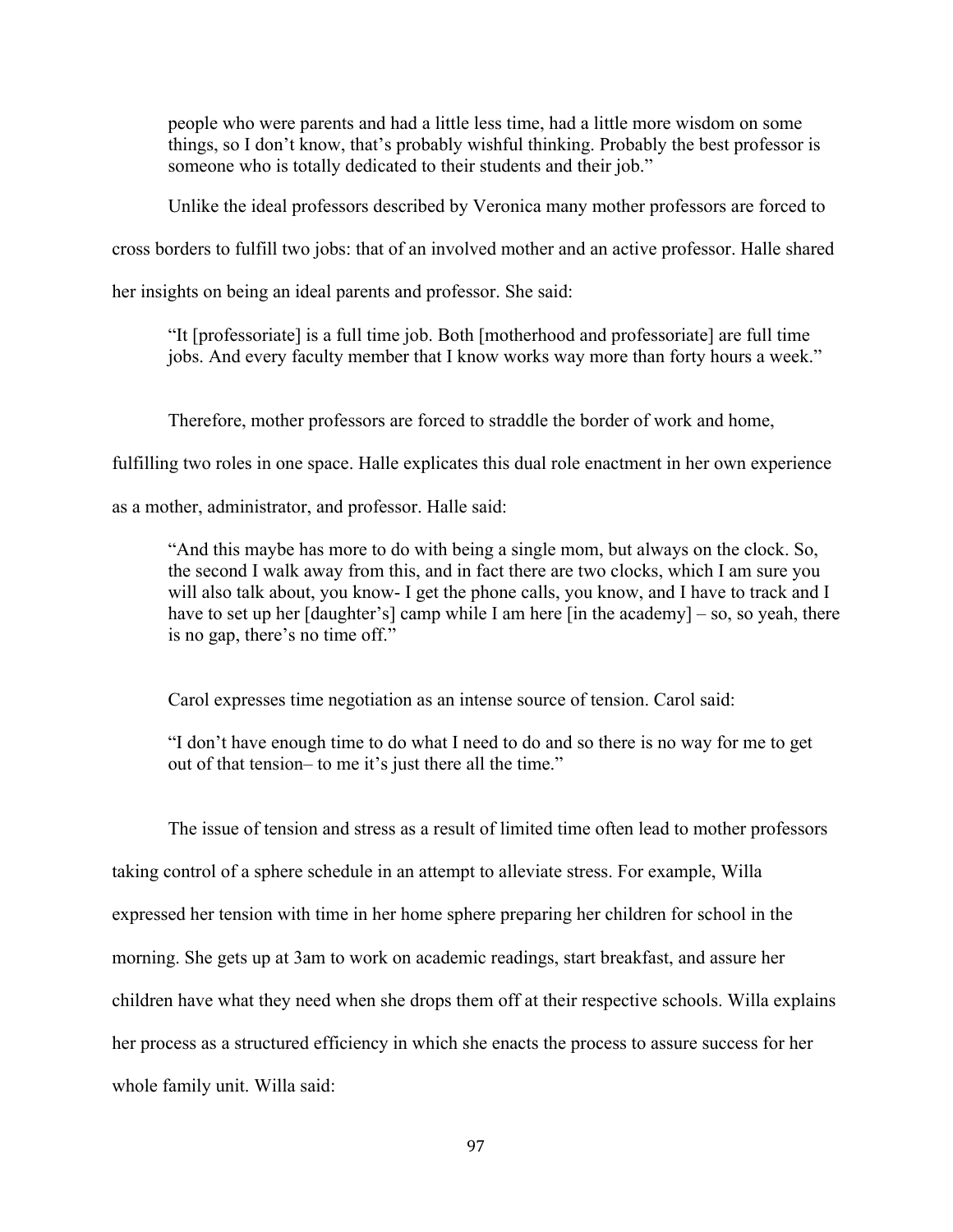"But in terms of who is remembering all the various tasks – like as I said, I usually get up between three and four. And then, generally I try to go to yoga between five and six, and between sort of - around four and five I am doing things like getting ready and putting on oats for breakfast and then by the time I come back around six I am finishing up whatever breakfast I started and then making lunches for everybody. And so, by seven my husband can walk out the door with a lunch and I can be getting the kids to the bus by seven thirty. And get to work at eight and all of that has to happen… like if I don't do it, no one does….And so there is sort of this efficiency principle which is 'it's easier if I do it' so that I know there are underwear so that they can get on the bus and I can get to my job (laughs). You know?"

Contrary to Willa's experience using scheduling to alleviate uncertainty, Veronica viewed scheduling as an oppositional force. She explained that no matter how hard she tried to schedule her home and work responsibilities, she never had enough time to spend with her children. Veronica said:

"So [time] feels like it should be seamless and it's not. I think that's the big thing. It just occurred to me now. It feels like it should fit. And it's a shock that it doesn't…So it's actually really hard to fit everything in, even if it feels like your schedule is free. And, yeah, you can pick somebody up at 2:30 in the afternoon, but (clears throat) you don't really have all that much time to give to your kids."

**Schedule flexibility analysis.** The need for a "seamless" schedule and a "balance" of both work and home was widely discussed by the study participants. The mother professors explained that filling the role of mother and professors is a "full time job" and they are often left feeling as though they have "no time off" on the border between the two role domains.

When the domains overlap, as Nippert-Eng (1996) pointed out in border theory, the mother professors experienced a "tension" of dual role fulfillment. They were expected to operate in both domains at the same time and successfully manage the "all encompassing" cultural pressures of the professoriate. This social academic pressure to perform and produce high quantities of work in the professoriate was discussed by participants in terms of "never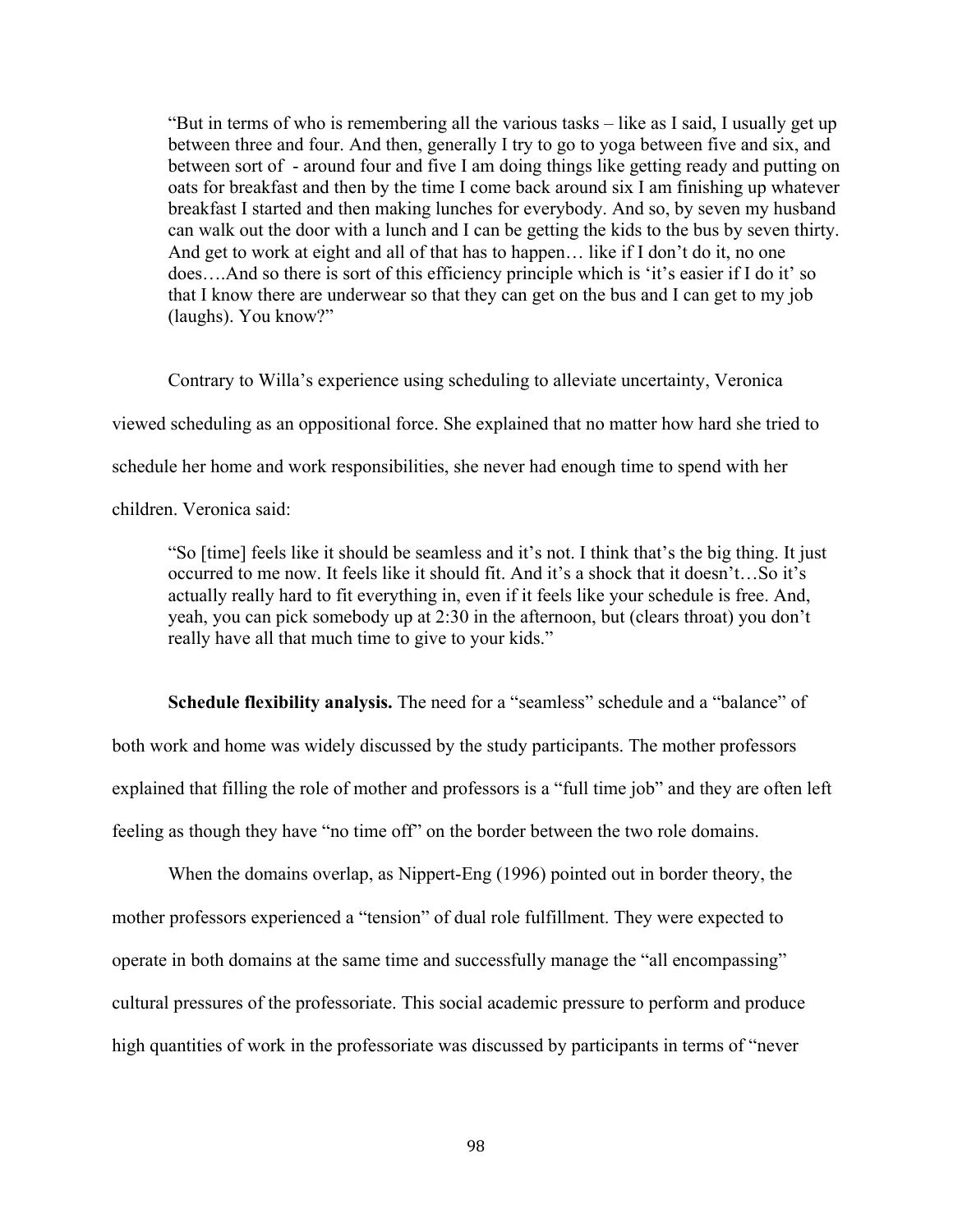[having] an endpoint". In other words, the two domains of motherhood and professorship blend together to the extent that the roles become a joint "grey border".

This concept of borders, as discussed by Clark (2000) and Desrochers and Sargent (2004), was vital to understanding the border domain experiences of time shared by mother professors in the current study. For example, mother professors in this study expressed a feeling of "flexibility", "liberation" and "freedom" as a result of their "flexible" time schedules. They explained that if they needed to change their academic schedule to pick up a child in the middle of the afternoon, they probably could. However, this flexibility of borders subsequently leads to a high rate of permeability (Clark, 2000; Desrochers & Sargent, 2004; Nippert-Eng, 1996). This permeability leads to the "grey border" feeling Cora discussed; or the inability to separate the responsibilities and role expectations of each domain.

Time limitations and affiliated domain limitations were also discussed by participants. Two mother professors in the study discussed the freedom of "breaks" and particularly "having summer off". Both women said that this allowed them more time to "spend together" with their children. However, the time off also came with a permeable border: "service" to the academy and expectation of academic publishing production. As a result, mother professors such as Carol, completely restructure their home domain border to be as permeable as possible, "chang[ing] your life" to fit the demands of the professoriate.

By constantly crossing the permeable and "flexible" border between the professoriate and motherhood, mother professors experienced a "structural" expectation of each respective role that they then morph into a schedule to "fit their capabilities" and ease the "tension" of time. This process, negotiating the border and forming schedules, happens over a long period of time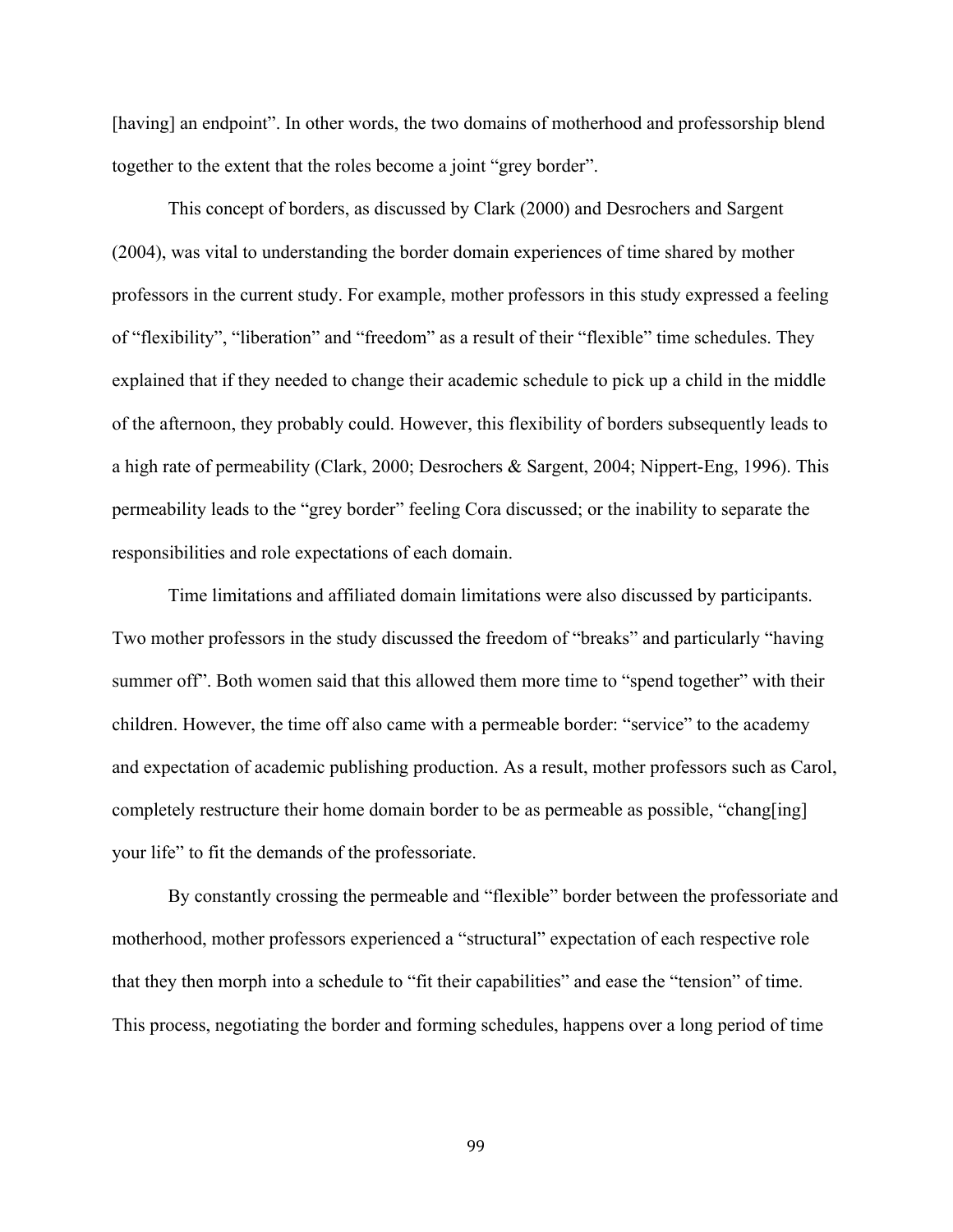and is ever-changing. Thus, the "grey border" and "all encompassing" aspects of travelling between the professoriate and motherhood never fade away.

**Age/ generations.** The concepts of age and generational differences were discussed by participants as key factors which affected motherhood role enactment and interpersonal relationships of mother professors. Rita explained how generational differences affect how motherhood is viewed in the academy. Rita said:

"You know, the older generation of female professors – I think there was a lot of competition - it was a lot harder for them to um, compete if you will, in an industry, or in academia where there are mostly…well, you know it is mostly male dominated. So to feel like you can compete and do what you need to do, I think a lot of women felt like they needed to not have a family. And I don't think that it's quite as common as it used to be."

According to Rita, by choosing to not enact or purposefully censure their role as a

mother, some professors feel they are able to compete with the male professors of the academic

hierarchy. Cora expresses a similar sentiment regarding female professors of older generations.

Cora said:

"A lot of women who came before us, umm… I mean some have adopted children, others didn't even have children – It felt like a necessity for them to not if they were going to be successful. So I fell it's kinda first generation to really… while there were some people who did it different, we are some of the first to start trying to have it all."

Halle explained her experience entering motherhood in the academy. Halle discussed this

experience in terms of age. She said:

"By the time you get tenure, well, you're at least forty. And you have spent the last twenty years putting this [academia] first, and you can't just change your brain [to be a mom]."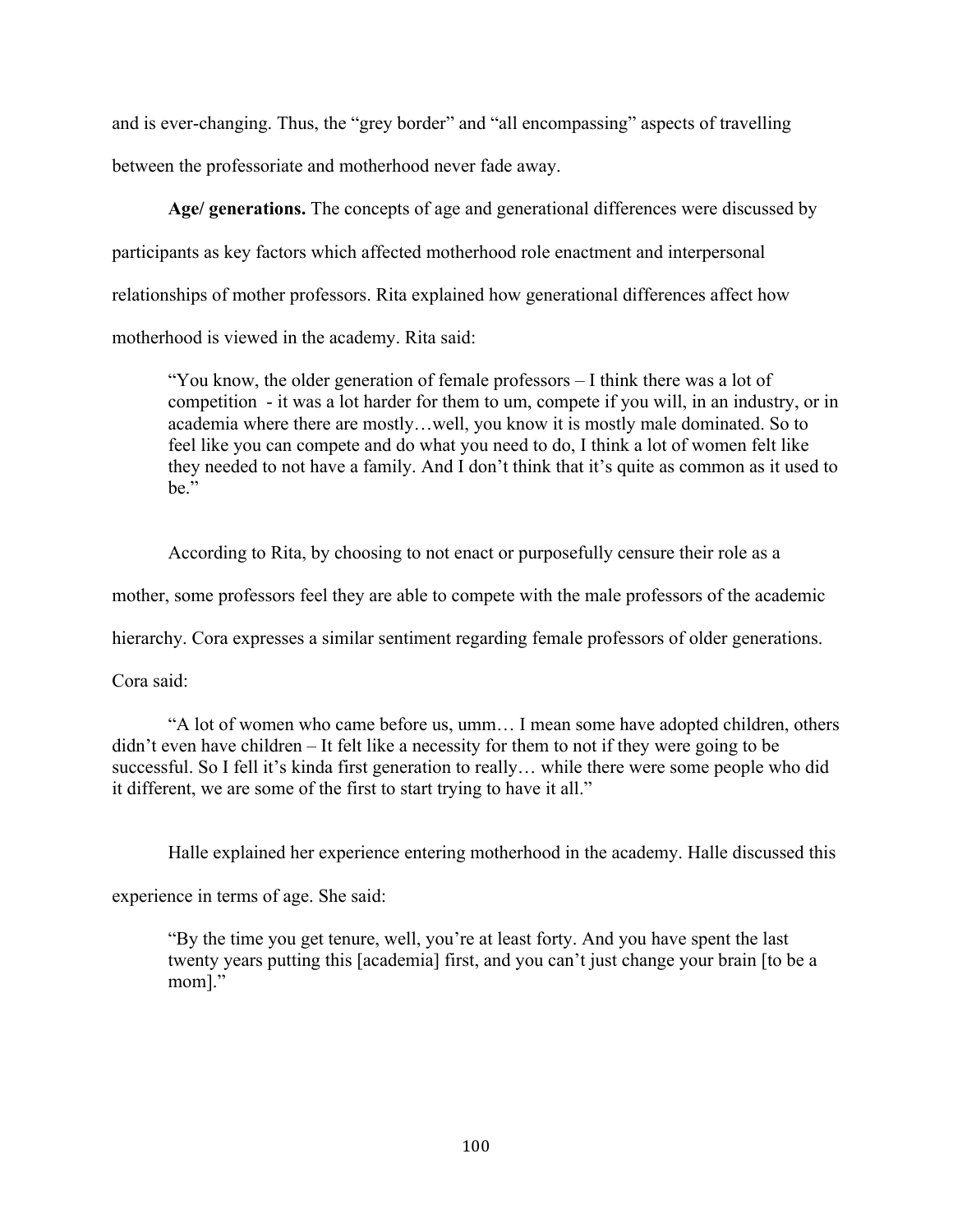Losing an interpersonal network affected Veronica's ability to enact her motherhood in

the professoriate. She explained this occurrence in terms of her age and the ages of those with

whom she interacts. Veronica said:

"I feel like, 'Oh boy, everybody has turned over.' Everyone is a lot younger than me, all of a sudden. They used to be a lot older then, and then I had a few friends all over campus with kids who were my age, many with kids."

Now, a decade later, Veronica said that there is an expectation to frame her enacted

experiences in a specific communicative framework. Veronica said:

"You're supposed to share personal insights of a very particular kind [not including motherhood]. And they are very stylized and I feel very old. Like my personal insights are actually more of a, uh, liability. So I feel if I could share it [insights] in a way that like seems sorta hipster like, it would be okay. But I'm not a hipster, like I don't spend time in bars and skinny jeans talking in like a quick banter. If I could share my experience in that way, that would be good, but that's not me."

Veronica's chose not to enact her experience as a mother. However, Veronica also chose

not to engage in the generational communicative framework of her department interpersonal

network.

**Age and generation analysis.** Another issue of regarding generational difference in the professoriate focused on the enactment of culturally expected and accepted ways of speaking.

Veronica expressed this in her utterance regarding "hipster" ways of speaking. Because the EOC

substantiates that culture and communication are inseparable and synonymous (Carbaugh, 2007;

Covarrubias, 2002; Philipsen, 1997) this scenario was an example of how generational

communication patterns affect mother professor's bordered experiences in the professoriate. Her

choice to not enact her motherhood or professor roles in a "hipster" way marginalized Veronica

from her peers. Veronica accepted that her enactment of motherhood and professorship would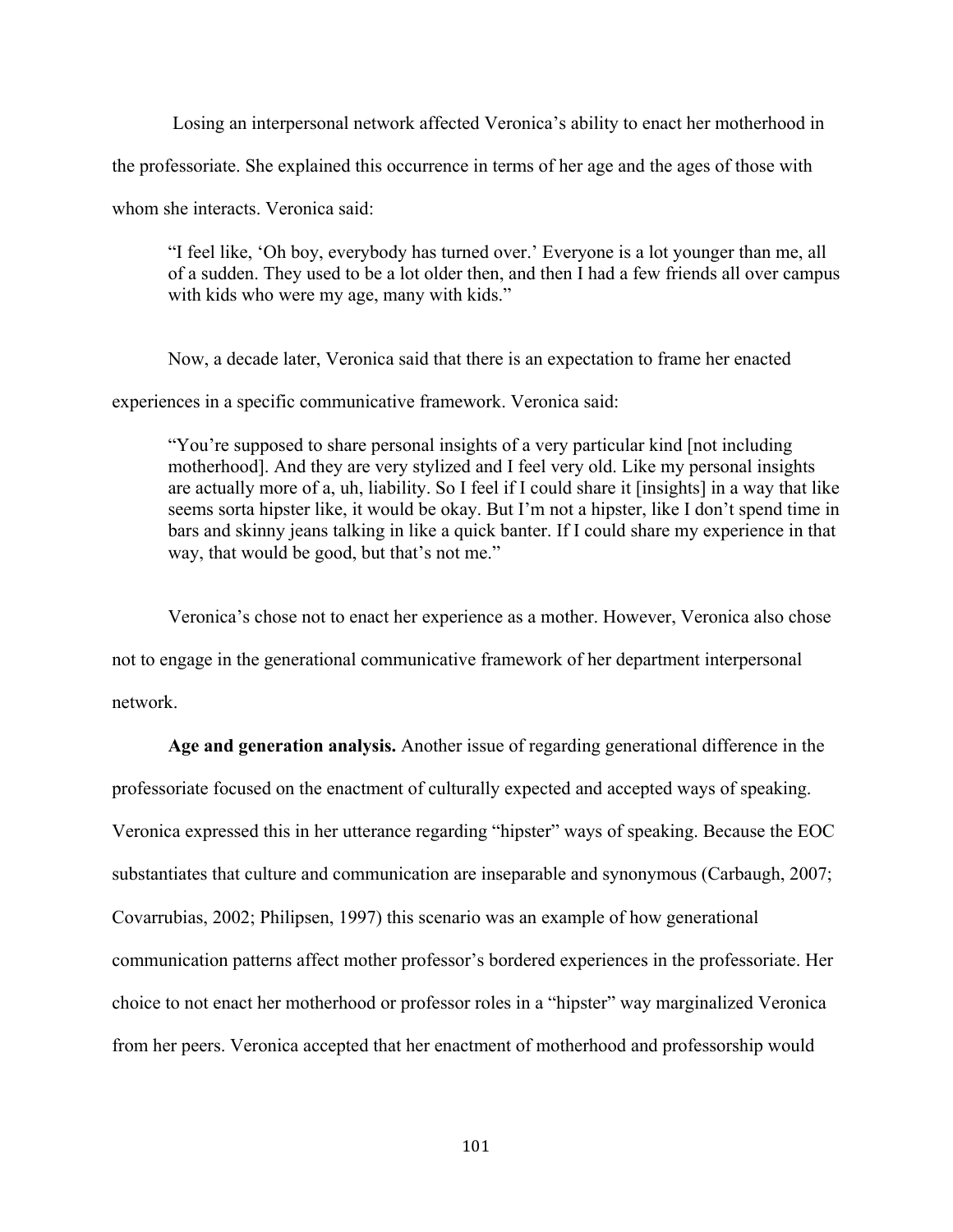forever be different from her younger peers and she embraced the difference as a generational quirk.

The age, status, and generational role models of mother professors affected their enactments of motherhood in the academy. The generational age "gap" presented another border the mother professors were forced to cross between the professoriate and their enactments of motherhood. Many women pointed at generational differences among faculty members as the source for the most "push-back" regarding motherhood in the academy, while other mothers blame their age and generational differences as the main source for othering in the academic sphere.

#### **Chapter Five: Implications, Limitations, and Future Research**

This current study contributes to the communication field by opening up discussion regarding mother professors' experiences in the academy. As stated in the literature review, there was limited research that aimed to understand the structure and formation of interpersonal networks, double binds, and enactments of motherhood in the academy using approaches from the ethnography of communication. This study showcased that interpersonal resources are often limited, censored, or affected by the hierarchy of the professoriate. To better understand the contributions of this study, I revisit each research question and explicate the theoretical implication and methodological implication. Finally, I evaluated the research questions in terms of the practical implications this research provided as well as limitations and future research.

The theoretical implications of this study regarding experiences as mother and professors placed great emphasis on the need for solid, supportive interpersonal networks. However, this study found that most mother professors seek interpersonal networks in a censored environment because the professoriate did not embrace motherhood as a culturally accepted topic or role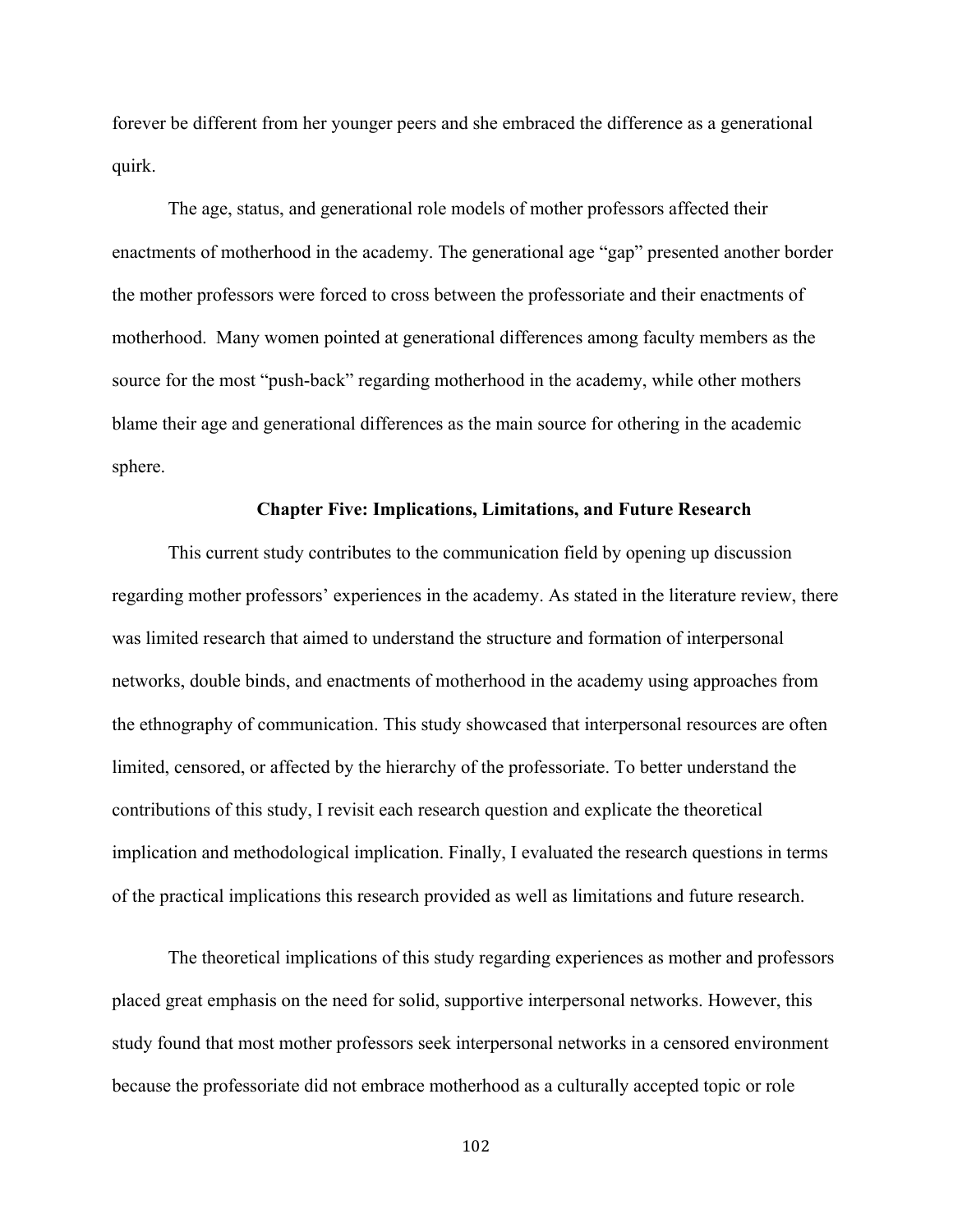enactment. Therefore, many mother professors gained support from peers who identified with their conflicting roles: professorship and motherhood. Theoretically, mother professors required and sought out interpersonal networks so they felt accepted into a professoriate group.

The methodological implications of the current research question one frames the importance of personal accounts at the border between motherhood and the professoriate. By giving mother professors a safe place to discuss their conflicting roles, an anonymous interview, participants were able to express their enactments and related double bind experiences in a casual setting, removed from the hierarchy of the professoriate. While surveys could gather data regarding interpersonal networks, the depth and richness of personal accounts gleaned from the ethnography of communication approach was more suited to the purpose of this study: understanding mother professor's cultural enactments and double bind scenarios in the professoriate domain. By exploring the formation and need for interpersonal networks through the direct utterances of mother professors, readers and researchers gained a more authentic view into the high points and struggles of bordered mother experiences.

Theoretical implications related to research question two of this study suggested that women use their interpersonal networks, both at home and at work, to formulate a sense of belonging. While many women expressed difficulties of being both a mother and professor; such as bordered or overlapping roles, othering, and double binds, they were careful to point out that the interpersonal networks were shaped by their resources of other mother professors. Therefore, the theoretical implications of research question one, two, and three merge into a central conclusion: mother professors sought other mother professors to understand and share their own experiences in the workplace to allow for cultural enactments of motherhood in the professoriate domain. While some women may feel marginalized or othered by attempting to fulfill and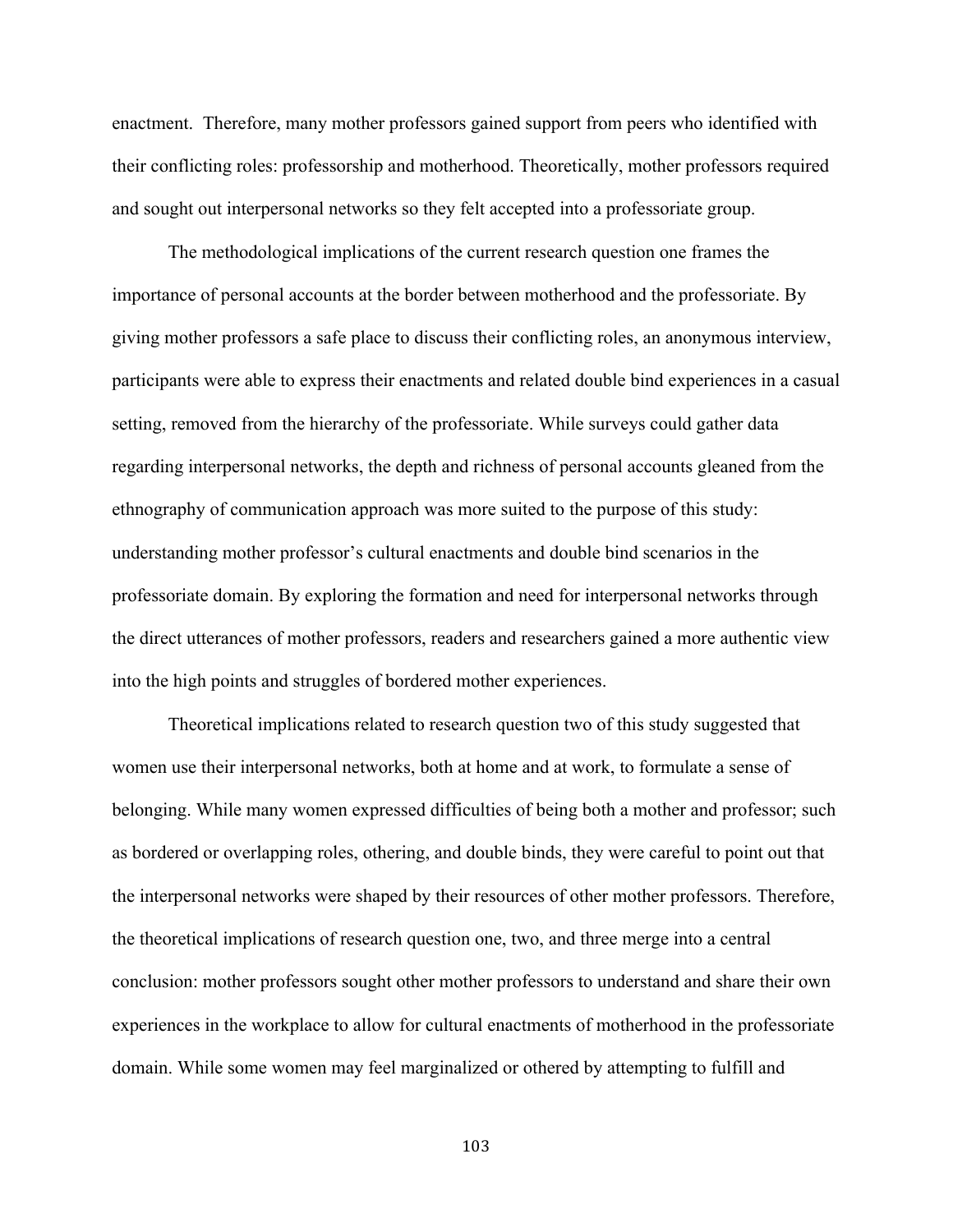balance both roles, there was an intense since of comradery formed through the communication resources found in interpersonal networks.

The theoretical implications of motherhood as a social enactment in the academy stem from the interpersonal networks formed by mothers. Border theory explores interpersonal experiences in terms of domains, or circles of influence in this study. By seeking and joining a circle of influence, mothers gain a sense of confidence to enact their identity of motherhood in the academy. However, if a mother fails to gain access to/ find an interpersonal resource – such as another mother professor – she will more than likely choose to silence her motherhood status in the academy, thus failing to enact a portion of her identity.

#### **Practical implications**

The practical implications this study provided a theoretical and methodological framework for future work as well as an opportunity for understanding mother professors' experiences in the professoriate and opportunity for policy change. The mother professor experiences shared in this study, and the emergent data themes, expanded on border theory and double bind theory to incorporate the experiences of mothers in the professoriate, particularly their cultural enactments of motherhood as full time professors.

These coded themes and mother professor utterances were used to raise consciousness regarding marginalization of motherhood in the academy. For example, from the current study's data, university administration may better understand the communication resource needs of mother professors, such as: university-sanctioned support groups, casual interpersonal networks, university-sanctioned maternity leave, university-sanctioned/supported child care, and the ability to openly discuss and enact their roles as mothers in the professional professoriate domain.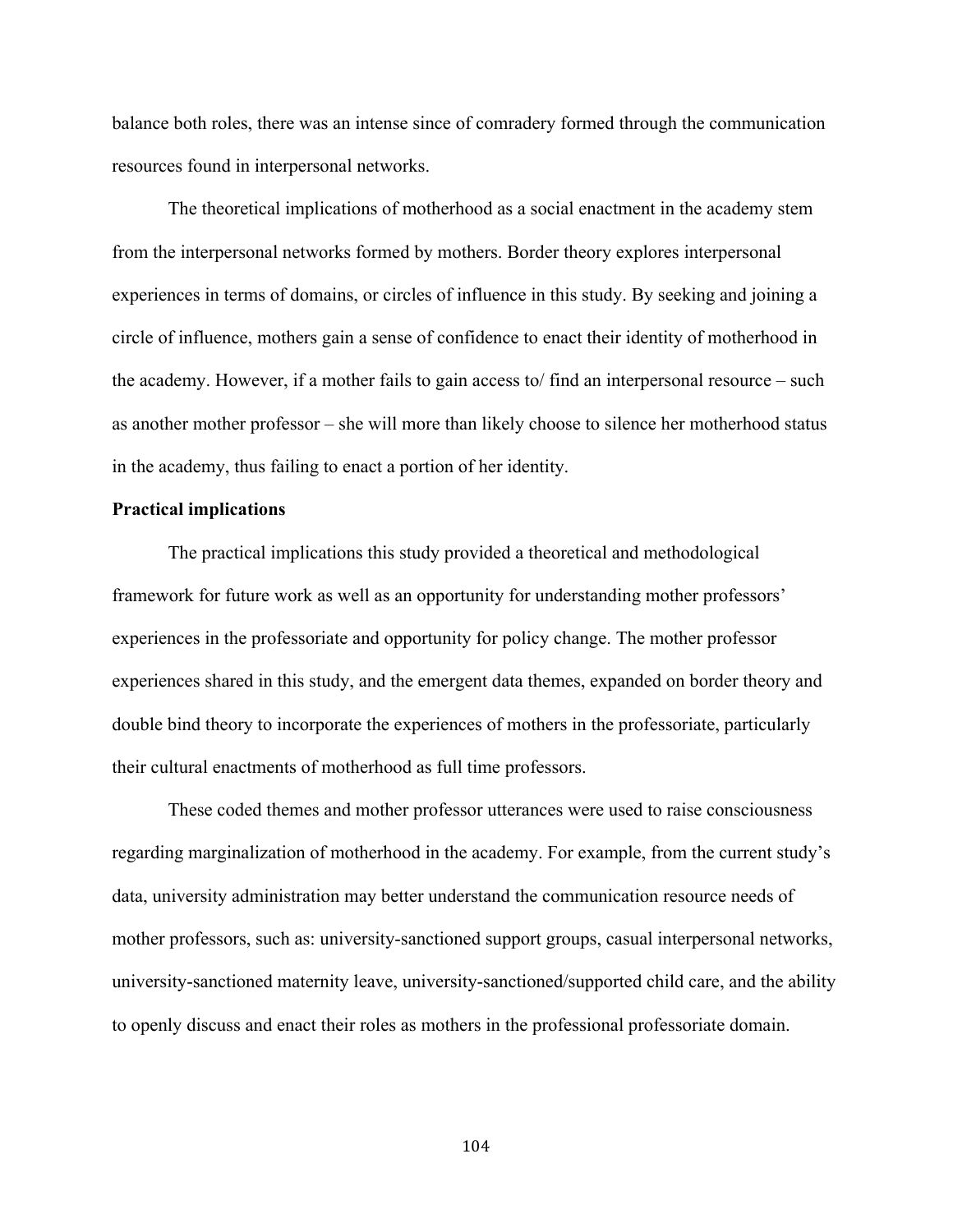This study also served as a resource for understanding. Readers who encounter this study immediately gained a more intimate look into the lives of mother professors. By sheer exposure to an often censured topic, these individuals gained additional understanding of how to interact with, help, and include mother professors in daily academic communication exchanges.

#### **Limitations and future research.**

**Limitations.** The limitations of the current research study are contextual and population based. Because I only had access to the large university setting, I was unable to produce data that represents all university cultures of North America. Instead, the scope and data of this study was solely focused on the research participants at one specific university, discussed in the Chapter 1 context section. Therefore, the context was limited to the culture, experiences, narratives, and demographics of the specific domain.

**Future work.** The academy must embrace motherhood and allow women to share their role as a mother and professor. The academy must become more humane. I hope to expand the current research study by extending future research into two additional areas of professoriate motherhood: parenting in the academy (both male and female receptions) and cultural motherhood in the academy.

The future study regarding parenthood in the academy would allow me to delve into the gendered experiences of parents in academia: similarities and differences of fatherhood and motherhood, social enactments of each, and resources for all parents. Mother professors in the current study mentioned that, oftentimes, fathers who are professors are culturally embraced and less othered than mother professors. I would like to interview fathers who are full time professors in order to glean their experiences and accounts regarding parenting in the professoriate.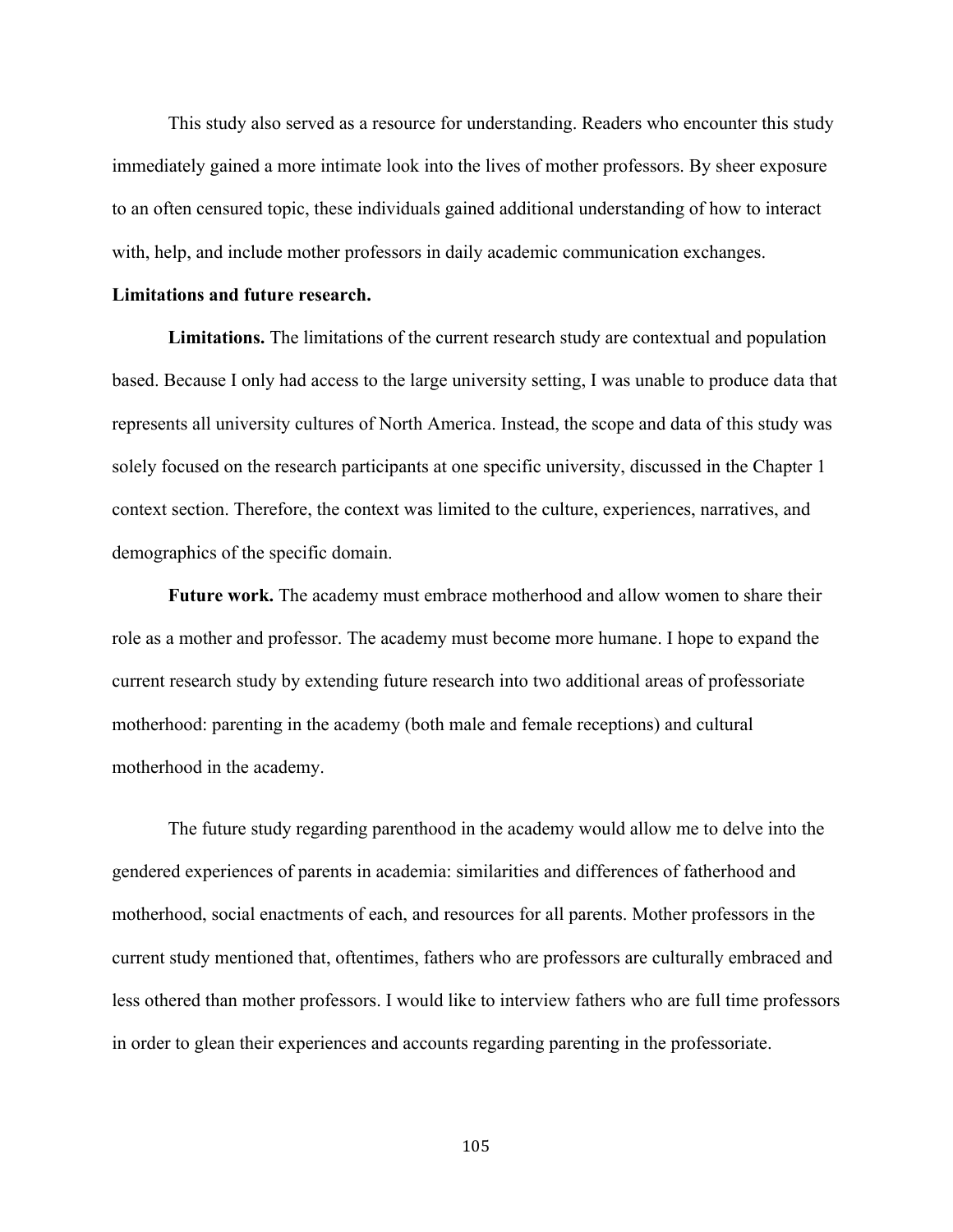The second avenue of future research, focusing on the cultural aspects of motherhood in the academy, would continue the current study's focus on motherhood, but evaluate understanding, resources, networks, and enactments of motherhood in the academy as a cultural space. For example, one mother professor mentioned that her personal identification as a Mexican mother greatly affected her experience as a mother in the professoriate. I am interested in accessing other cultures of motherhood in the academy to understand how/if national culture affects mother professor communication networks and double binds.

#### **Afterword**

I would like to thank the nine women who participated in this research study. I began this course of research with a desire to understand your everyday communication interactions and I conclude this research an empowered and inspired woman.

To the women and mothers who juggle the ups and down of academic life and loving a child: you are an inspiration to the world. I am honored to know each of you and deeply touched that you allowed me to share your stories. You are warriors.

To my committee members: thank you for giving me the opportunity to research a cultural topic that few professors embrace, a topic close to your heart, and one filled with emotional familiarities. Your insights, support, and input made me a stronger researcher and a stronger woman.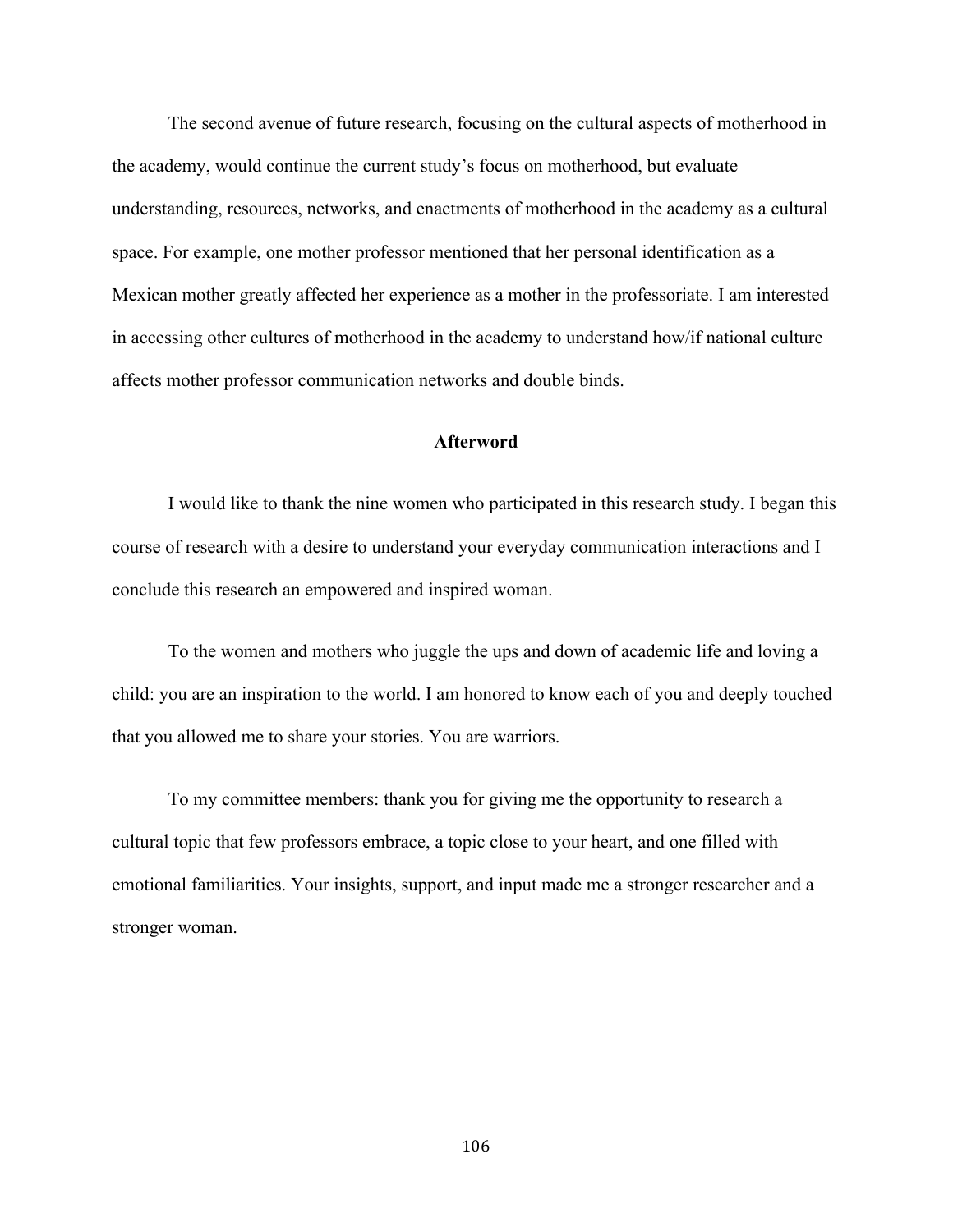# **Appendices**

## **Appendix A: Consent to Participate in a Research Study**

## **Why are you being asked to take part in this research?**

You are invited to take part in this study aimed at understanding the communication experiences of mother professors in the academic workplace. The name of this study is *Bordered mother professors: academic navigations of communication double binds*. You are being considered for participation in this study because you can offer personal insight, perspective, and narratives regarding your experience as both a mother and a university professor. If you choose to take part in this study, you will be one of 15-20 individuals interviewed on the subject of motherhood and academia.

### **Who is doing the study?**

I, Sarah Fuller, am a graduate student at the University of New Mexico, in the Communication Department. I am being advised by Dr. Patricia Covarrubias of the University of New Mexico Communication Department.

### **What is the purpose of this study?**

The purpose of this study is to answer three research questions to assure a clear representation of mother professor experiences. The research questions are as follows:

*RQ1: What communication resources do women at a major research university in the US Southwest have available to express their experiences in their dual and potentially conflictive identities as mothers and professors?*

*RQ2: How can women's expressed experiences as mother professors be understood as cultural enactment?*

*RQ3: How do mother professors use their available communication resources to shape interpersonal networks in their work-family lives?*

### **What will you be asked to do?**

Your voluntary involvement in this study will consist of a face-to-face, one-on-one interview comprised of 10 open-ended questions and will last about 30 to 60 minutes. The interview will be recorded by a digital voice recorder to assure complete accuracy when transcribing and representing your experience.

### **What are the possible risks and discomforts?**

All interview questions are related to the experience of living as a mother professor in an academic environment. Therefore, the material discussed in the interview is not likely to pose direct emotional or physical risks. However, if at any time you feel uncomfortable with a question, you may stop the interview.

### **Do you have to take part in this study?**

This research study is voluntary and you do not have any obligation to answer questions included in the interview. You may choose to withdraw you participation in the study at any time.

### **What will it cost to take part in this study?**

There are no costs associated with your participation in the study.

### **Will you receive rewards for taking part in this study?**

There is no tangible or financial reward for your voluntary participation in this study. I sincerely appreciate your time, effort, and insight.

**Who will see the information you provide in this interview?**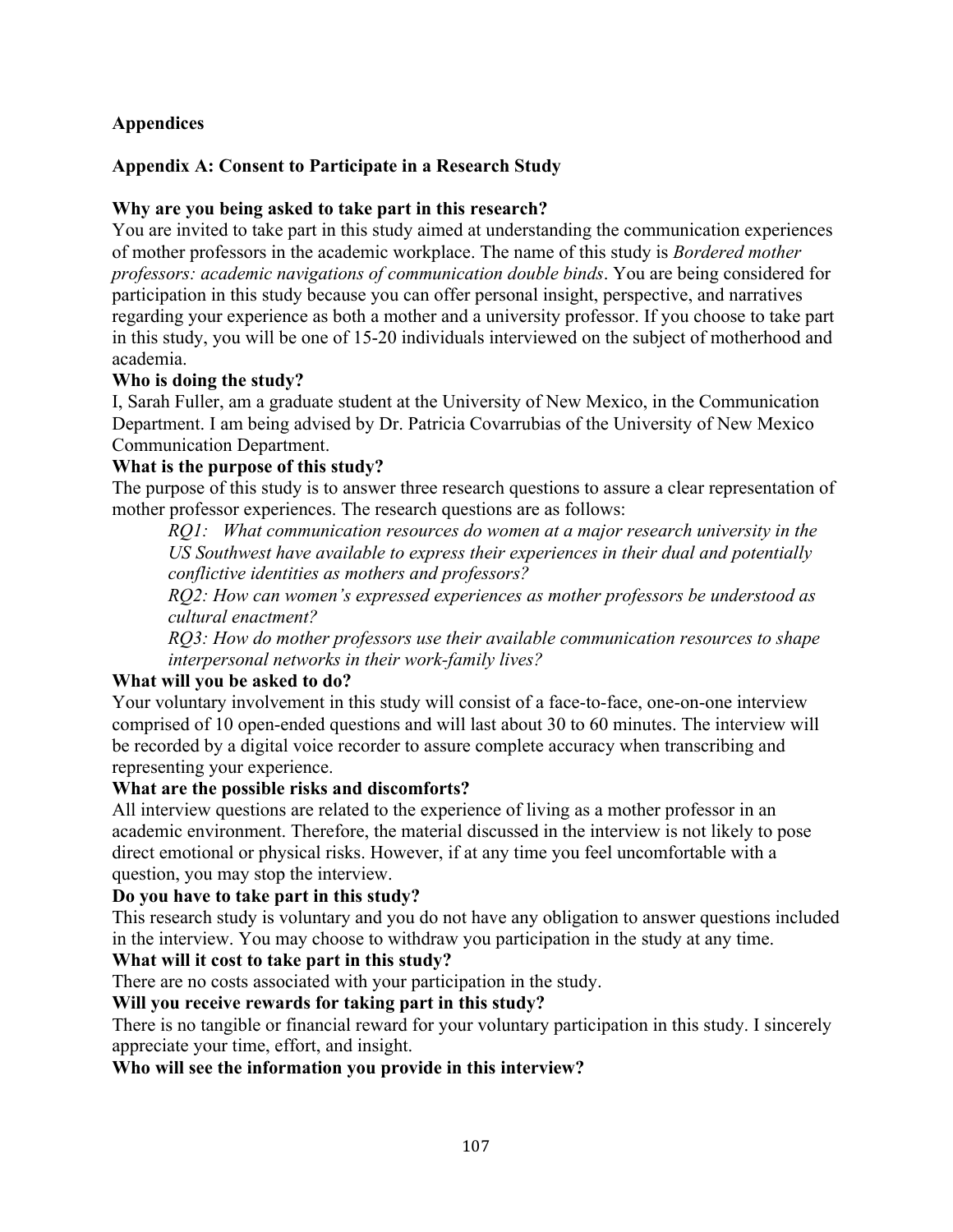I, Sarah Fuller, will be the only person with full access to your name and interview transcriptions. Upon receiving your consent to voluntarily participate in this study, I will transcribe your interview data and immediately assign a random number to your interview. In all work (e.g., thesis, published articles, etc.) your name will not be used; instead the random number will be assigned to your narrative account. I will store this consent form as well as the interviewee information sheet, in my private home safe, only accessible by me.

#### **What if you have questions, suggestions, concerns, or complaints?**

If at any point you have questions, suggestions, concerns, or complaints, feel free to contact me through my University of New Mexico email address at: sfuller7@unm.edu. If for any reason you are uncomfortable contacting me through the university email system, you may use my personal home email, sjfuller7@comcast.net, or call me on my personal cell phone, 505.321.2611.

Please indicate your agreement to participate in this study as explained above by signing below:

| Signature of person agreeing to take part in the study    | Date |
|-----------------------------------------------------------|------|
| Printed name of person agreeing to take part in the study | Date |
| Name of authorized person obtaining informed consent      | Date |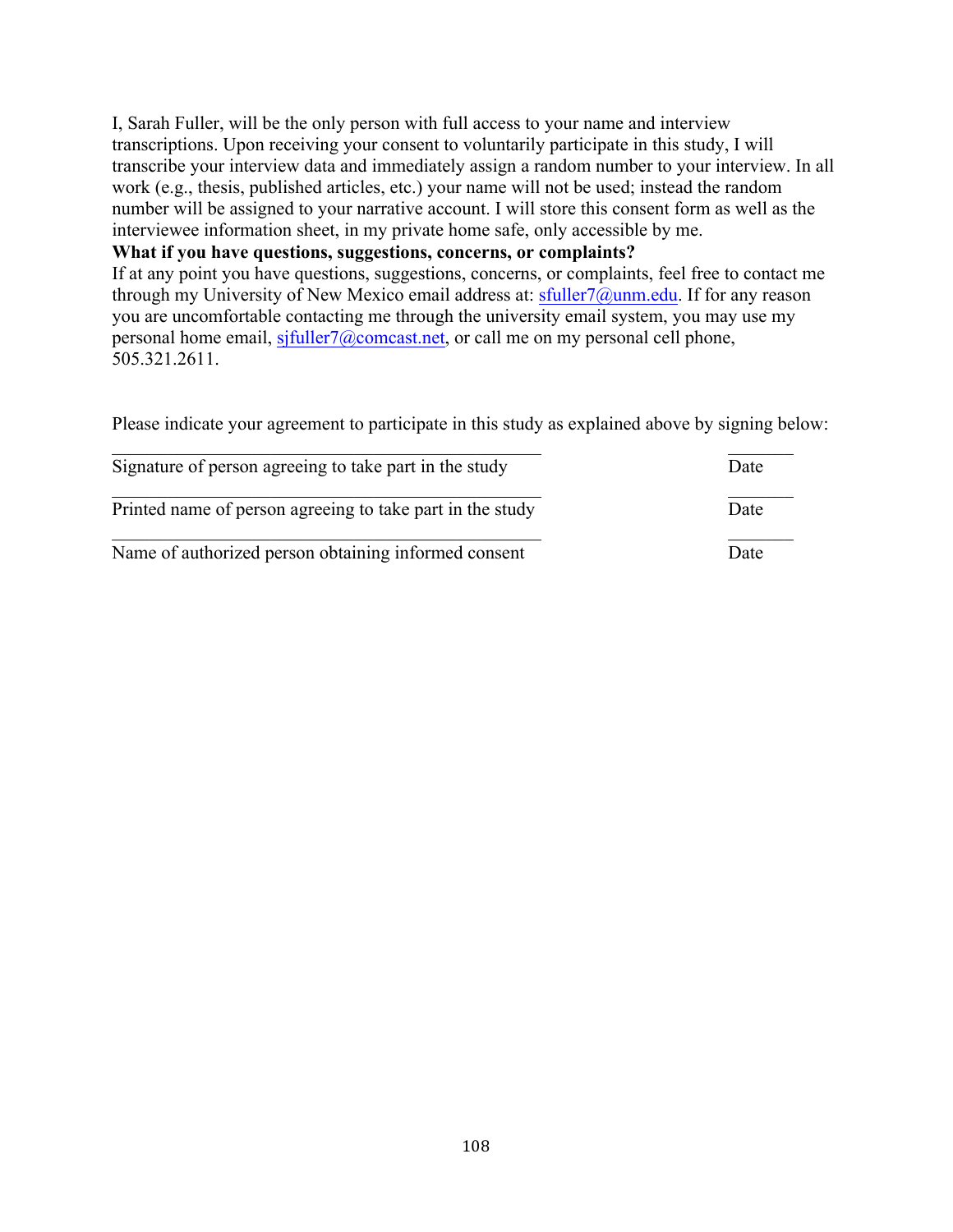# **Appendix B: Interview Instrument**

*The following interview instrument is informed by Lindlof and Taylor (2011) and Kvale (1996).* **Briefing:**

This interview is designed to understand the communication resources women at a major research university in the US Southwest have available to express their experiences in their dual and potentially conflictive identities as mothers and professors. It focuses on the interpersonal networks available to mother professors that help navigate life at the periphery of the professional academic sphere. I will not divulge any information from this interview that will threaten your employment or result in retaliation. Your name will be changed immediately following the collection of data. This interview is voluntary and you may choose to withdraw your participation at any point before, during, or after the interview process.

This interview will last approximately 45 minutes.

- 1. Tell me a story about a particular incident in your life that really brought home the idea that you are living in multiple worlds.
- 2. For someone who does not live in your world, what would you tell them are some of the challenges of being a mother professor?
- 3. For someone who does not live in our world, what you would tell them are some of the positives of being a mother professor?
- 4. In one to three words, how would you describe your life as a mother professor?
- 5. When others find out you are a mother:
	- a. How do they find out?
	- b. How do they react?
	- c. How do you react to their reaction?

[Possible Probe 1: Do you have personal artifacts (i.e. pictures of family and children, child's artwork, child's school pictures) in your office? Why or why not?]

[Possible Probe 2: How did this specific example event make you feel? What emotions did it evoke?

- 6. Do you have any network or group of people that share your world/ live in your world? a. How did you organize yourselves?
- 7. How would you define your department culture on the basis of everything you have told me?

[Possible Probe 1: Where do you see your place in the department culture?]

- 8. How do you define the ideal mother? How do you think the university defines the ideal mother?
- 9. How do you define the ideal professor? How do you think the university defines the ideal professor?
- 10. Is there anything you would like to share that I haven't asked and that would help explain your experience to others?

**Debriefing:** As a researcher and child of a working mother, I am passionate about the experiences of mother professors. I hope to use the narrative you have provided to share perspectives and insights of your experience with other mother professors – I hope this will inform new conversations and bring attention to the resources available to women like yourself. I sincerely thank you, on behalf of all mother professors and myself, for participating in this interview. Please feel free to ask any questions at this time or in the future – you may contact me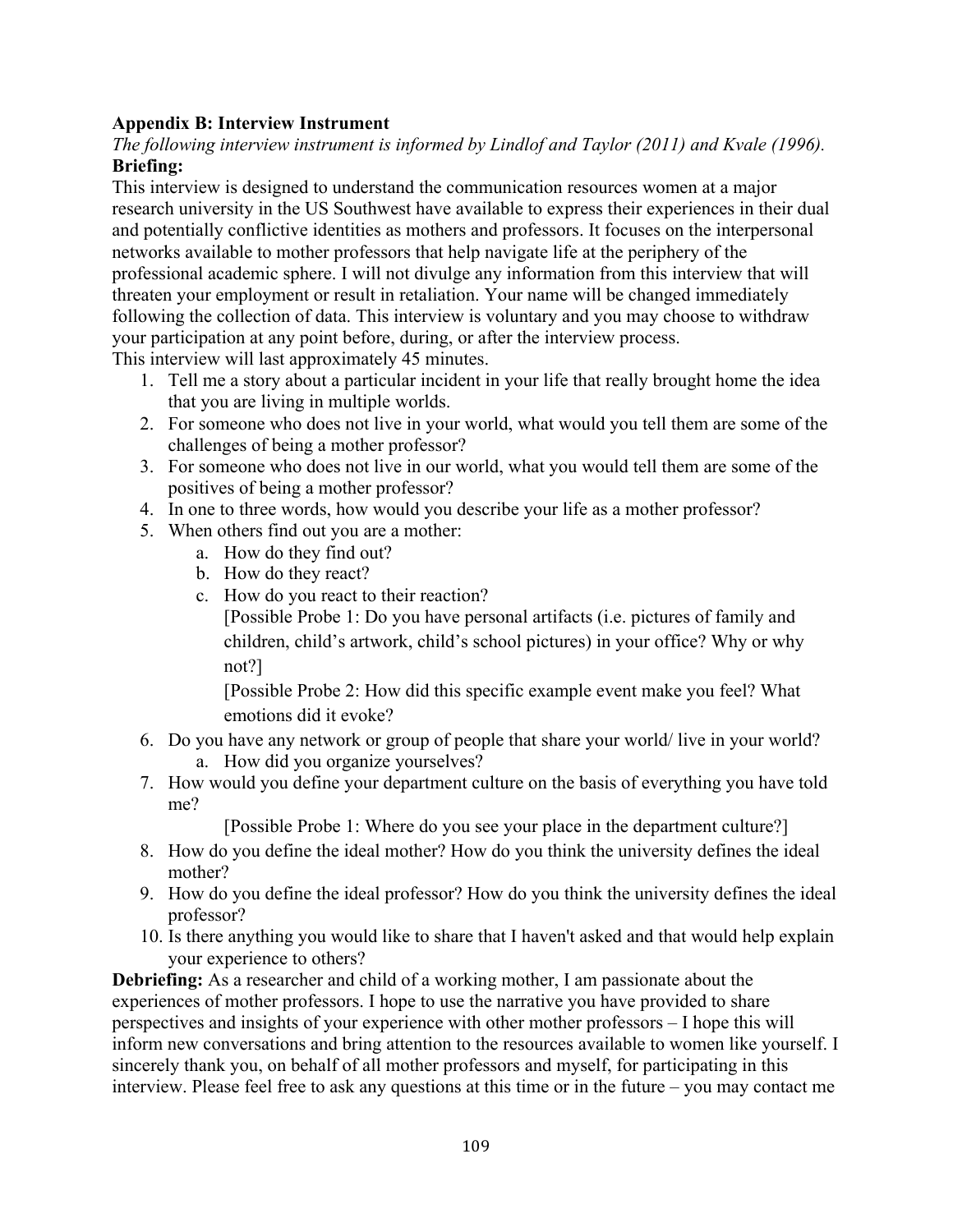at sfuller7@unm.edu. Again, all information and questions will be completely confidential. I sincerely thank you for your time.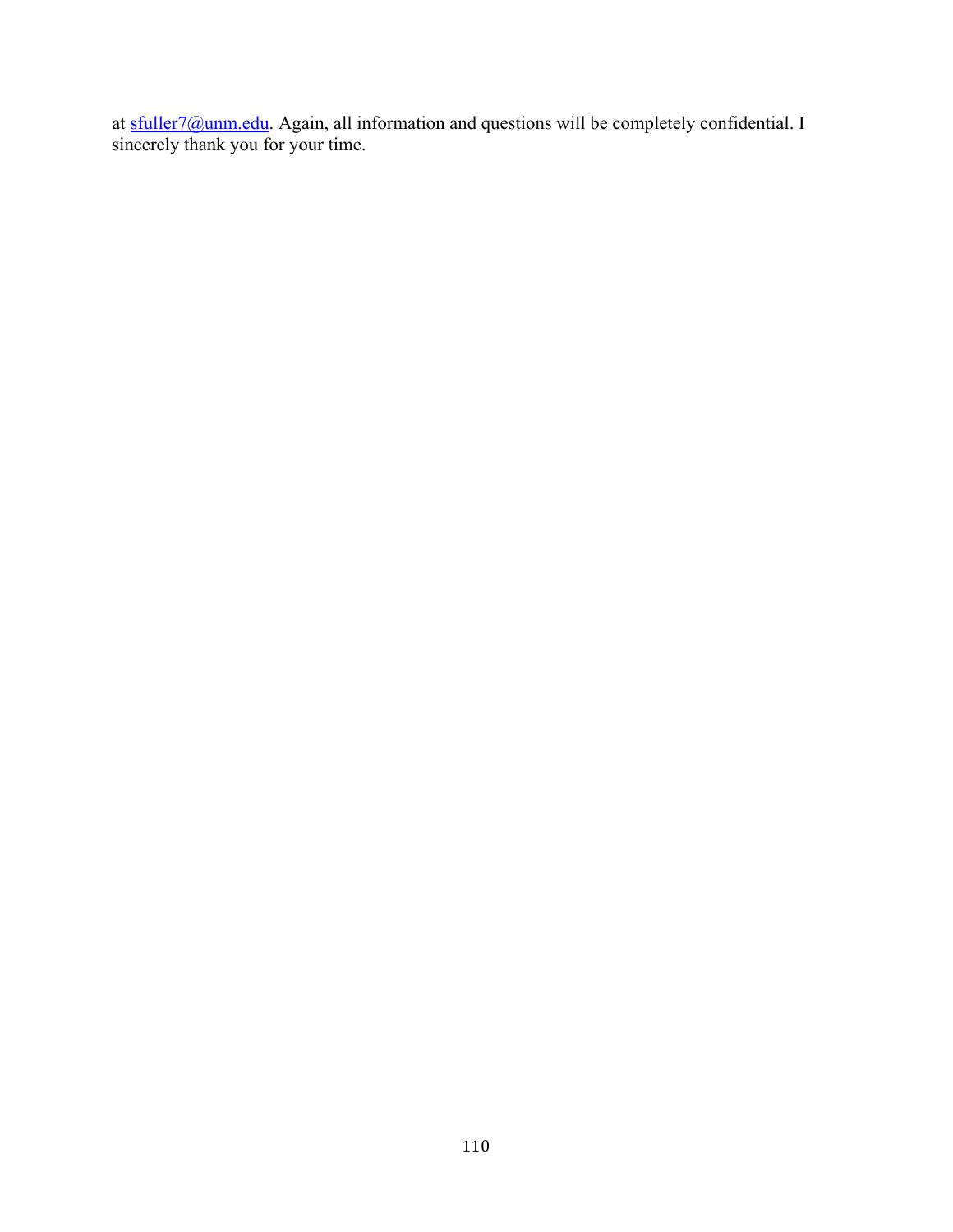#### **References**

- Ahrentzen, S. B. (1990). Managing Conflict by Managing Boundaries How Professional Homeworkers Cope With Multiple Roles at Home. *Environment and Behavior*, *22*(6), 723-752.
- Agar, M. H. (1986). *Speaking of ethnography* (Vol. 2). Sage Publishing.
- Ashforth, B. E., Kreiner, G. E., & Fugate, M. (2000). All in a day's work: Boundaries and micro role transitions. *Academy of Management review*, *25*(3), 472-491.
- Bateson, G., Jackson, D. D., Haley, J., & Weakland, J. (1956). Toward a theory of schizophrenia. *Behavioral science*, *1*(4), 251-264.
- Biernacki ,P. & Waldorf, D., (1981). Snowball sampling: Problems and techniques of chain referral sampling, *Sociological Methods & Research,* 10, 141-163.
- Bochner, A. P., & Eisenberg, E. (1985). Legitimizing speech communication: An examination of coherence and cohesion in the development of the discipline.
- Boje, D. M. (1991). The storytelling organization: A study of story performance in an office supply firm. *Administrative Science Quarterly,* 36, 106-126.
- Bonvillain, N. (1993). *Language, culture, and communication: The meaning of messages*. New Jersey: Prentice Hall.
- Bronfenbrenner, U. (1979). The ecology of human development. Cambridge, MA: Harard University Press.
- Carbaugh, D. (2007). Ethnography of communication. *International encyclopedia of communication*.
- Chase, S. E. (2008) Narrative Inquiry: Multiple lenses, approaches, voices. In N.K. Denzin &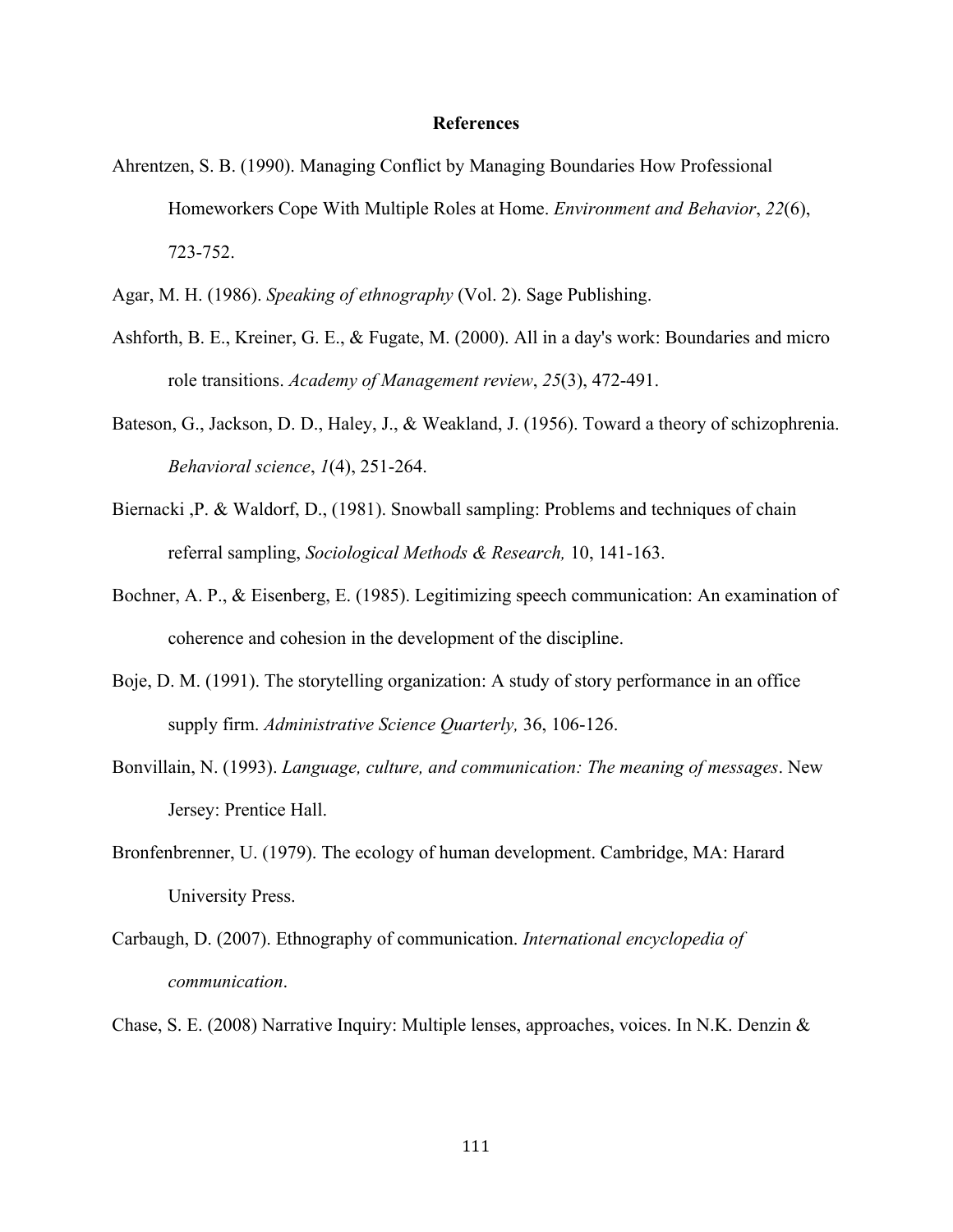Y.S. Lincoln (Eds.) *Collecting and interpreting qualitative materials (*pp. 57-94). Thousand Oaks, CA: Sage.

- Clark, S. C. (2000). Work/family border theory: A new theory of work/family balance. *Human relations*, *53*(6), 747-770.
- Corey, F. C. (1996). Personal narratives and young men in prison: Labeling the outside inside. *Western Journal of Communicaiton,* 60, 57-75.
- Covarrubias, P. (2002). *Culture, communication, and cooperation: Interpersonal relations and pronominal address in a Mexican organization.* Boulder, Co: Rowman & Littlefield.
- Covarrubias, P. (2009) "Speech Codes Theory" in Littlejohn, S. W., & Foss, K. A. (eds.). *Theories of human communication*. Waveland Press. P. 420-423.
- Covarrubias, P. (2010) "Ethnography of Communication" in Littlejohn, S. W., & Foss, K. A. (eds.). *Theories of human communication*. Waveland Press.
- Desrochers, S., & Sargent, L. D. (2004). Boundary/Border Theory and Work-Family Integration1. *Organization Management Journal*, *1*(1), 40-48.
- DeWalt, K. M., & DeWalt, B. R. (2010). Participant observation: A guide for fieldworkers. Rowman Altamira.
- Dicks, B. Mason, B., Coffey, A., & Atkinson, P. (2005) *Qualitative research and hypermedia: Ethnography for the digital age.* London: Sage.
- Fetterman, D. M. (Ed.). (1989). *Ethnography: Step-by-step*. Sage.
- Frone, M. R., Russell, M., & Cooper, M. L. (1992). Prevalence of work-family conflict: Are work and family boundaries asymmetrically permeable?. *Journal of Organizational Behavior*, *13*(7), 723-729.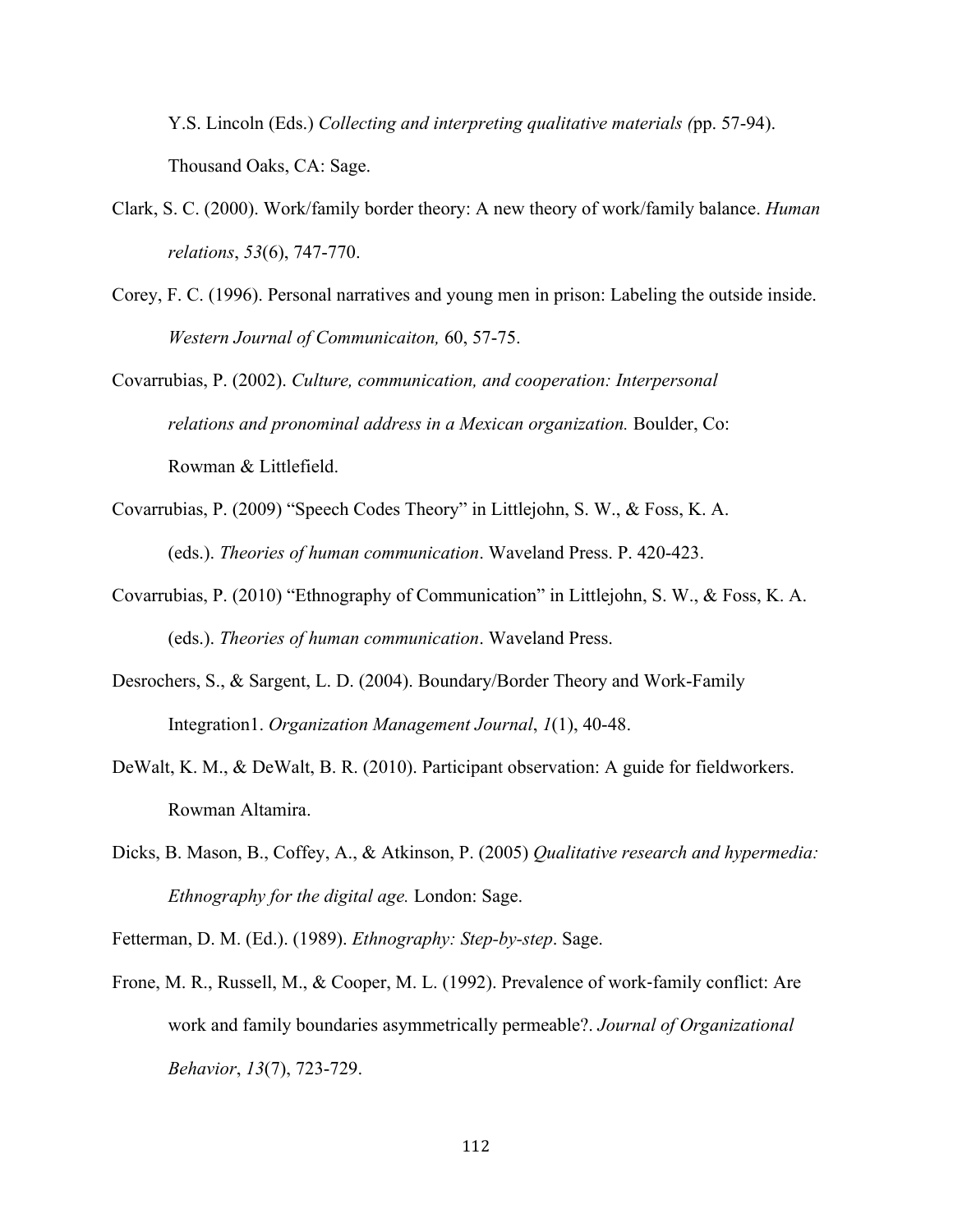Geertz, C. (1973). *The Interpretation of Cultures.* New York, NY: Basic Books.

Gibney, P. (2006). The double bind theory: Still crazy-making after all these years. *Psychotherapy in Australia*, *12*(3), 48.

Goodall, H. L, (2000). *Writing the new ethnography.* Walnut Creek, CA: AltaMira.

- Hall, D. T., & Richter, J. (1988). Balancing work life and home life: what can organizations do to help?. *The Academy of Management Executive*, *2*(3), 213-223.
- Hammersley, M., & Gomm, R. (2008) In M. Hammersley, *Questioning qualitative inquiry: Critical essays* (pp. 89-100), Thousand Oaks, CA: Sage.
- Hennestad, B. W. (1990). The symbolic impact of double bind leadership: Double bind and the dynamics of organizational culture. *Journal of Management Studies*, *27*(3), 265-280.

Hymes, D. H. (1962). The ethnography of speaking. In T.G. Gladwin & W.C Sturtevant (Eds.), *Anthropology and human behavior* (pp. 13-53). Washington, DC: Anthropological Society of Washington.

Hymes, D. (1974). Ways of speaking. *Explorations in the ethnography of speaking*, *1*, 433-451.

Israel, M., & Hay, I. (2006). Research ethics for social scientists. Sage.

- Kendall, L. (2009). A response to Christine Hine. In A.N. Markham & N.K. Baym (Eds.), *Internet inquiry: Conversations about method* (pp. 21-25). Thousand Oaks, CA: Sage.
- Kvale, S. (1996). *Interviews: An Introduction to Qualitative Research Interviewing*. Thousand Oaks:CA. Sage.
- Lakoff, G., & Johnson, M. (2003). *Metaphors we live by*. University of Chicago press.
- Langellier, K.M. (1989). Personal narratives: Perspectives on theory and research. *Text and Performance Quarterly*. 9(4). 243-276.

LeCompte, M. D., & Goetz, J. P. (1982). Problems of reliability and validity in ethnographic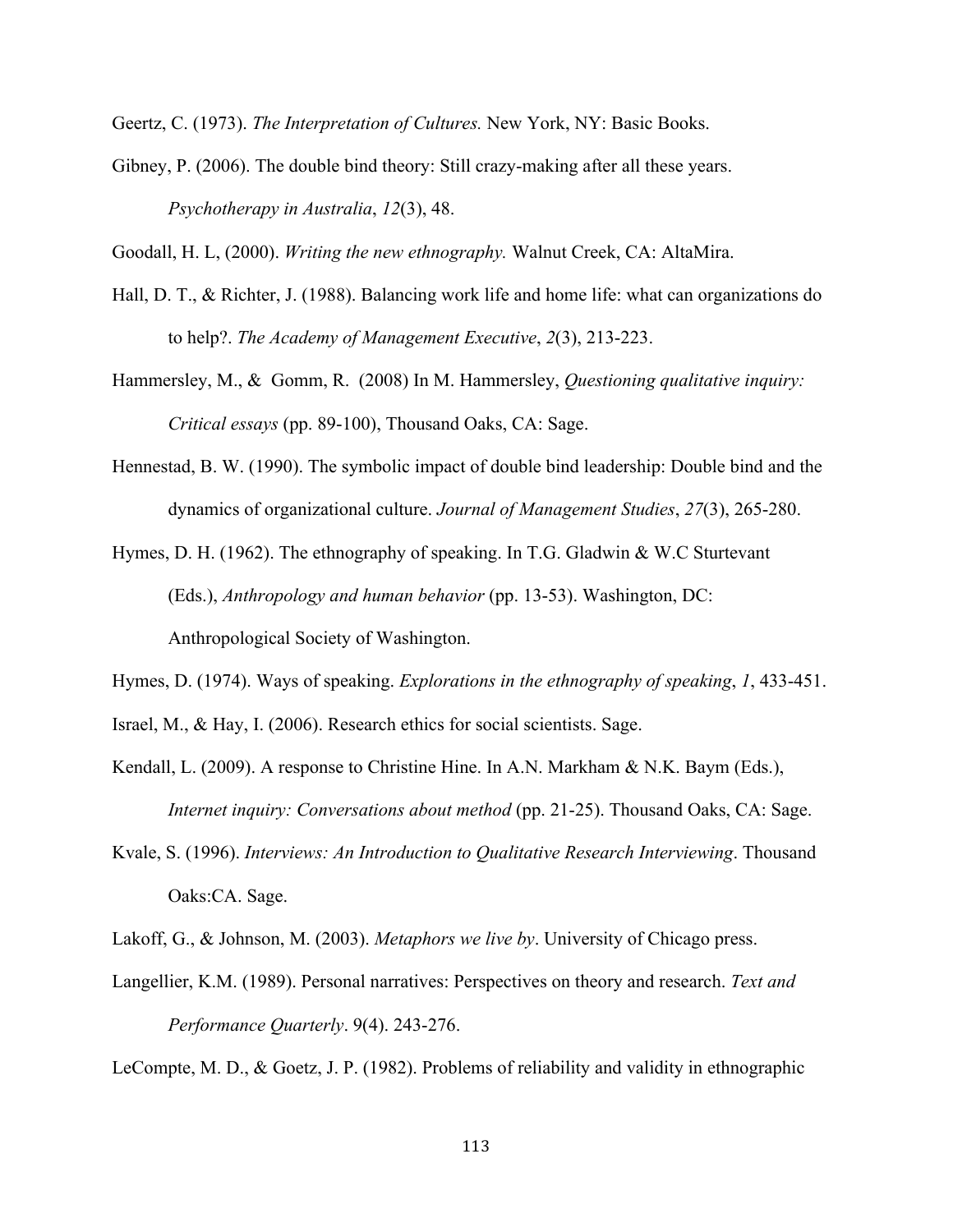research. Review of educational research, 52(1), 31-60.

LeCompte, M. D., & Schensul, J. J. (1999). *Analyzing and interpreting ethnographic data.* (Ethnographer's Toolkit, vol. 5). Walnut Creek, CA: AltaMira.

Lincoln, Y.S., & Guba, E.G. (1985). *Naturalistic inquiry.* Beverly Hill, CA: Sage.

- Lindlof, T. R. & Taylor, B. C. (2011). *Qualitative Communication Research Methods* (3rd Ed.). Los Angeles, CA: Sage.
- Markham, A. N. (2004) The Internet as research context. In C. Seale, G. Gobo, J.F. Gubrium, & D. Silverman (Eds.), *Qualitative research practice.* (pp. 328-344). Thousand Oaks, CA: Sage.
- McLellan, E., MacQueen, K.M., & Neidig, J.L. (2003). Beyond the qualitative interview: Data preparation and transcription. *Field Methods*, 15, 63-83.
- Miller, K. (2005). Communication theories. *Perspectives, Processes and Context (2nd Edition). Boston*.
- Miller, K. (2009). Fieldnotes from a Rock Band bar night: 21<sup>st</sup> century fieldwork. Retrieved from http://flowtv.org/2009/08/fieldnotes-from-a-rock-band-bar-night-kiri-miller-brownuniversity
- Murthy, D. (2008). Digital ethnography: An examination of the use of new technologies for social research. *Sociology,* 42, 837-855.

Neuman, Y. (2009). Double binds, triadic binds. *Semiotica*, *2009*(174), 227-240.

- Nippert-Eng, C. E. (1996). *Home and work: Negotiating boundaries through everyday life*. University of Chicago Press.
- Nofsinger, R. E. (1991). *Everyday conversation*. Sage Publications, Inc.

Philipsen, G. (1992). *Speaking Culturally: Explorations in Social Communication.*